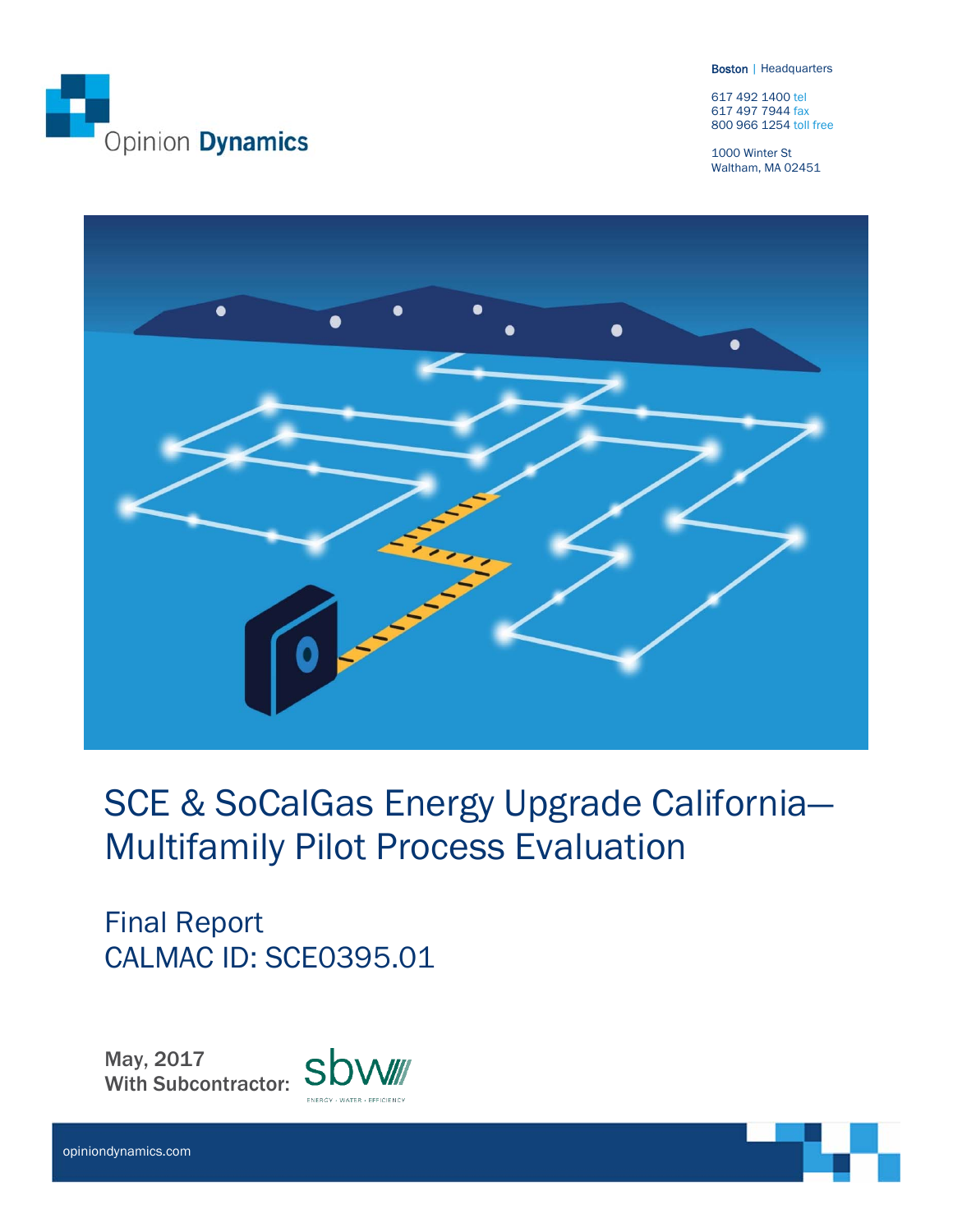

**Contributors** 

Megan Campbell Director, Opinion Dynamics

Ann Speers Project Manager, Opinion Dynamics

Jeremy Stapp Engineer, SBW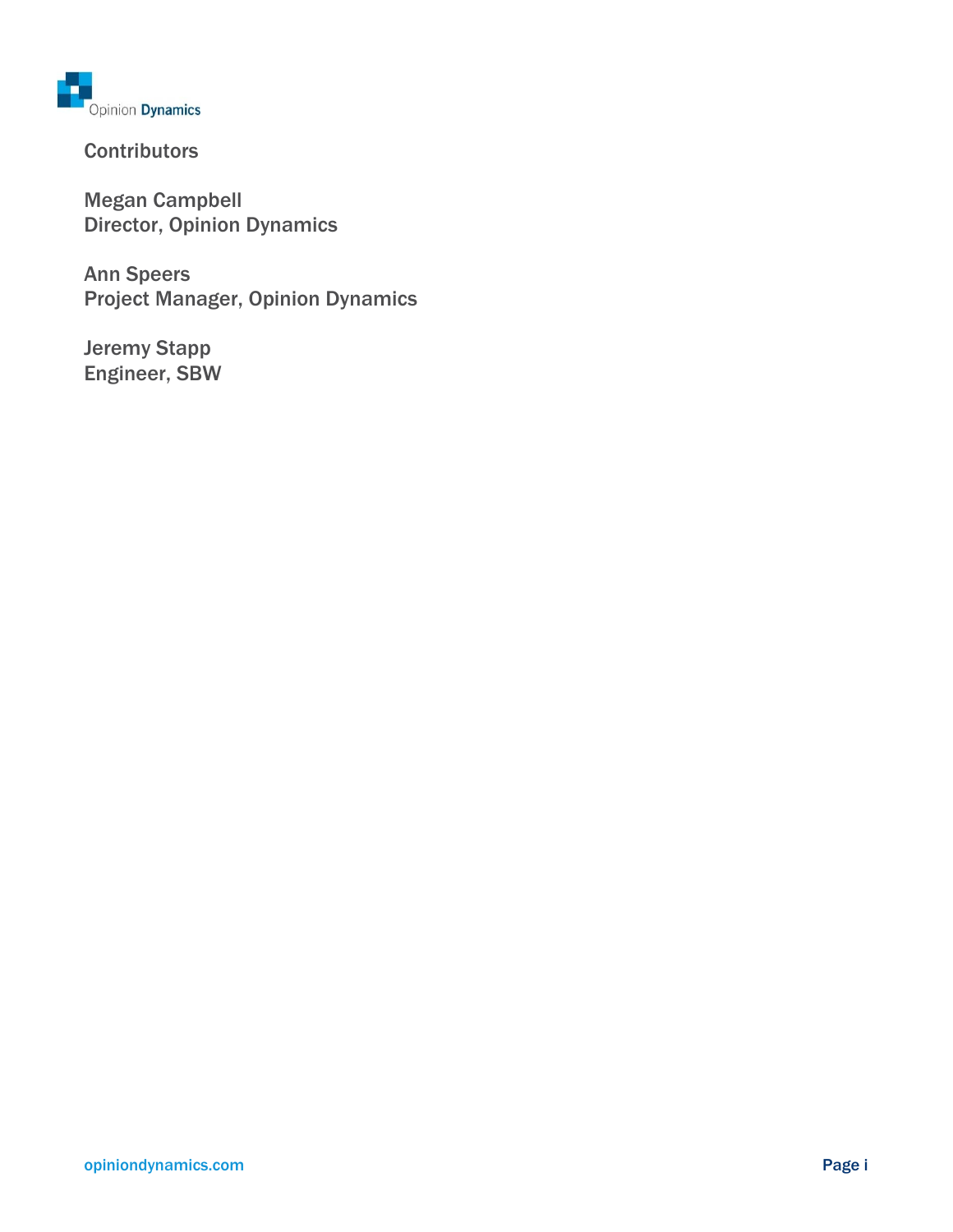

# **Table of Contents**

| 3. |                                                                              |  |
|----|------------------------------------------------------------------------------|--|
|    | 3.1                                                                          |  |
|    |                                                                              |  |
|    |                                                                              |  |
|    |                                                                              |  |
|    |                                                                              |  |
|    |                                                                              |  |
|    |                                                                              |  |
|    |                                                                              |  |
|    |                                                                              |  |
|    |                                                                              |  |
|    |                                                                              |  |
|    | 4.3.1 Reductions in Project Scope between Recommended and Actual Projects 36 |  |
|    |                                                                              |  |
|    |                                                                              |  |
| 5. |                                                                              |  |
|    | 5.1<br>5.2                                                                   |  |
|    | 5.3                                                                          |  |
|    | 5.4                                                                          |  |
|    | 5.5                                                                          |  |
|    |                                                                              |  |
|    |                                                                              |  |
|    |                                                                              |  |
|    | 5.6<br>5.7                                                                   |  |
|    |                                                                              |  |
|    | 5.8                                                                          |  |
|    | 5.9                                                                          |  |
|    |                                                                              |  |
| 6. |                                                                              |  |
|    |                                                                              |  |
|    |                                                                              |  |
|    |                                                                              |  |
|    |                                                                              |  |
|    |                                                                              |  |
|    |                                                                              |  |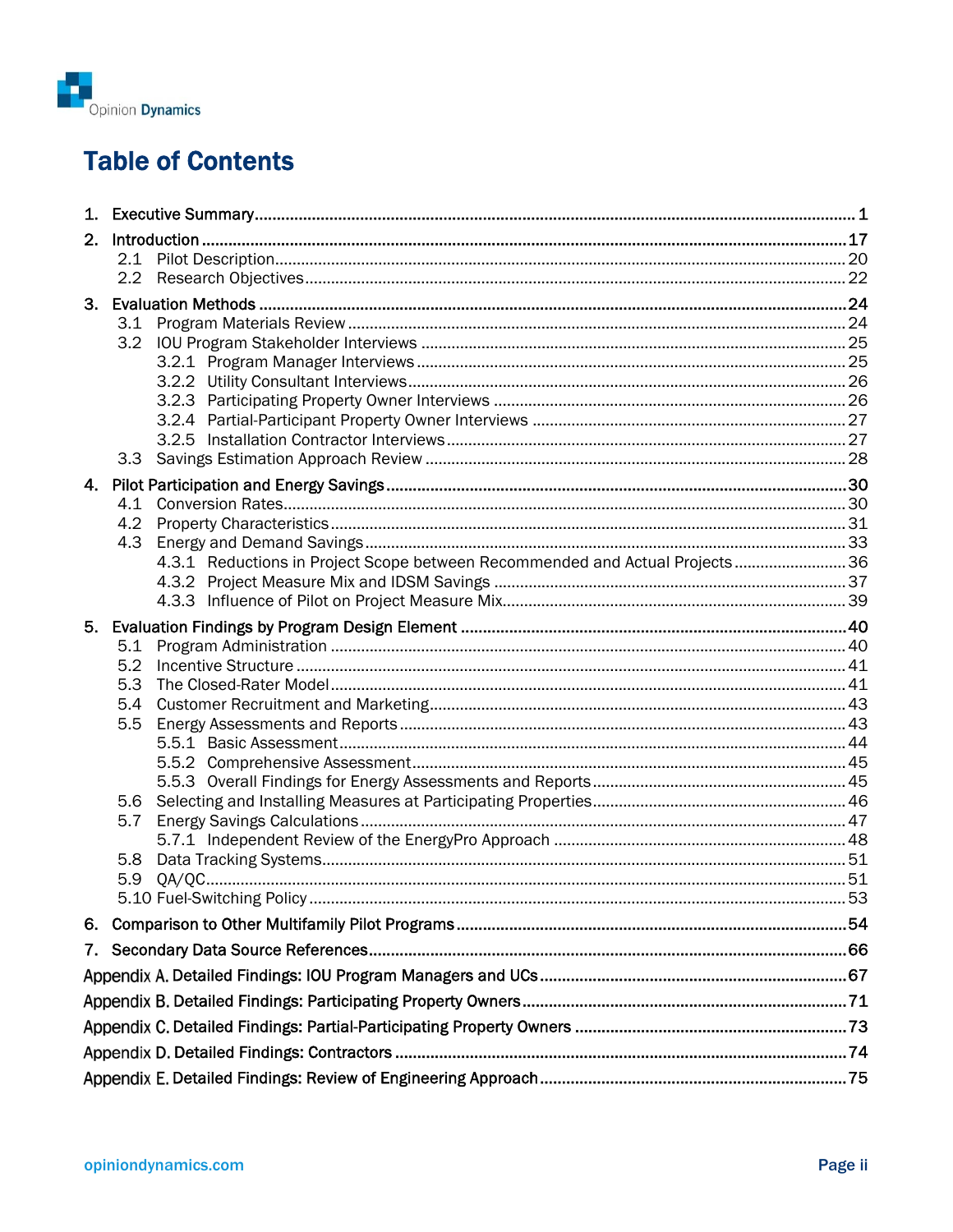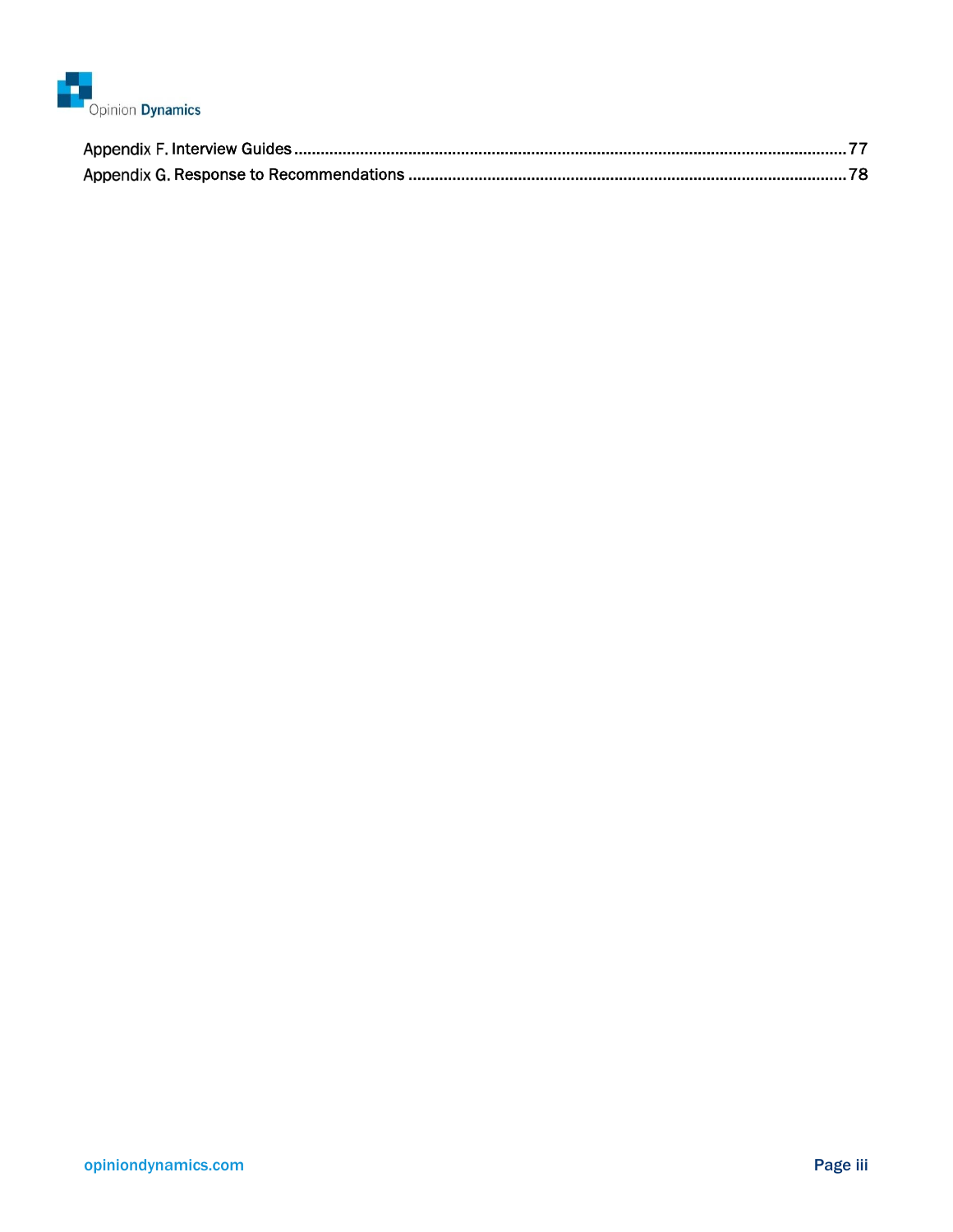

# Table of Tables

| Table 19. Average Project Characteristics among Affordable and Market-Rate Properties36           |  |
|---------------------------------------------------------------------------------------------------|--|
|                                                                                                   |  |
|                                                                                                   |  |
|                                                                                                   |  |
|                                                                                                   |  |
|                                                                                                   |  |
|                                                                                                   |  |
|                                                                                                   |  |
| Table 27. Example Pilot Outcome Data Needed for Comparison (Demonstration Purposes Only) 57       |  |
| Table 28. SCE/SoCalGas EUC MF Pilot Key Differentiators and Implications for Outcomes58           |  |
|                                                                                                   |  |
|                                                                                                   |  |
|                                                                                                   |  |
| Table 32. Recommended Number of Units to Sample Based on Total Number of Units in a Building from |  |
|                                                                                                   |  |
|                                                                                                   |  |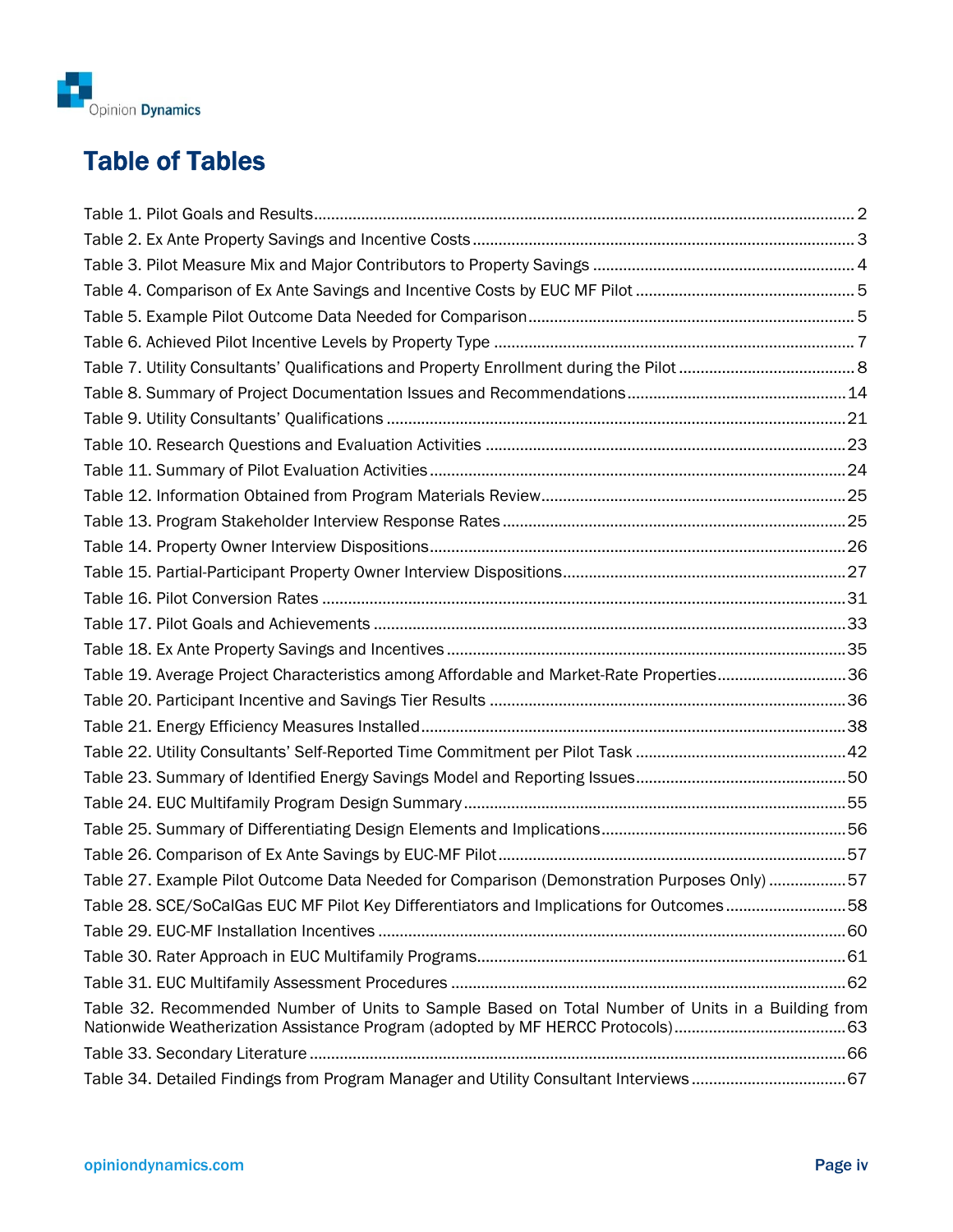

|--|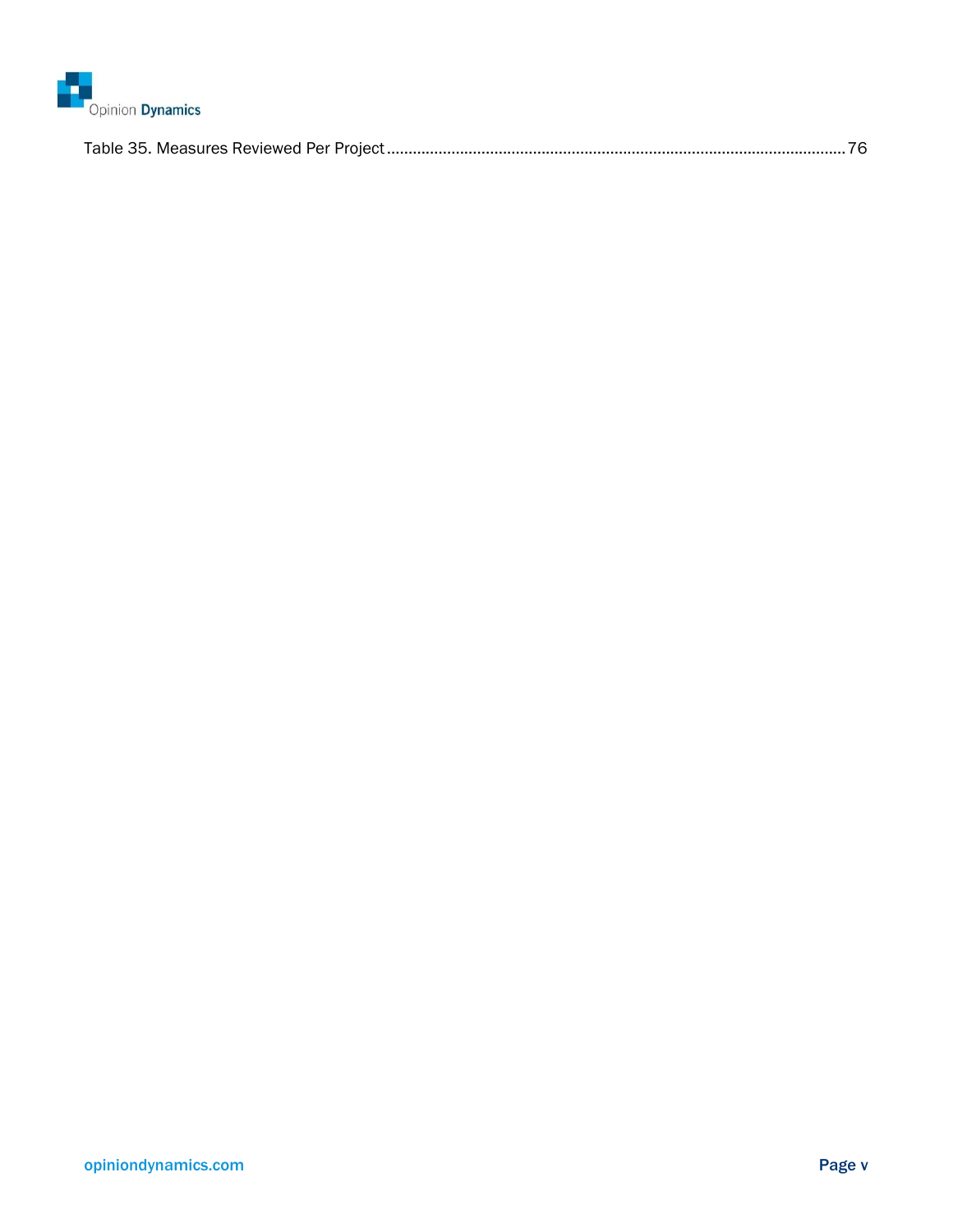

# Table of Figures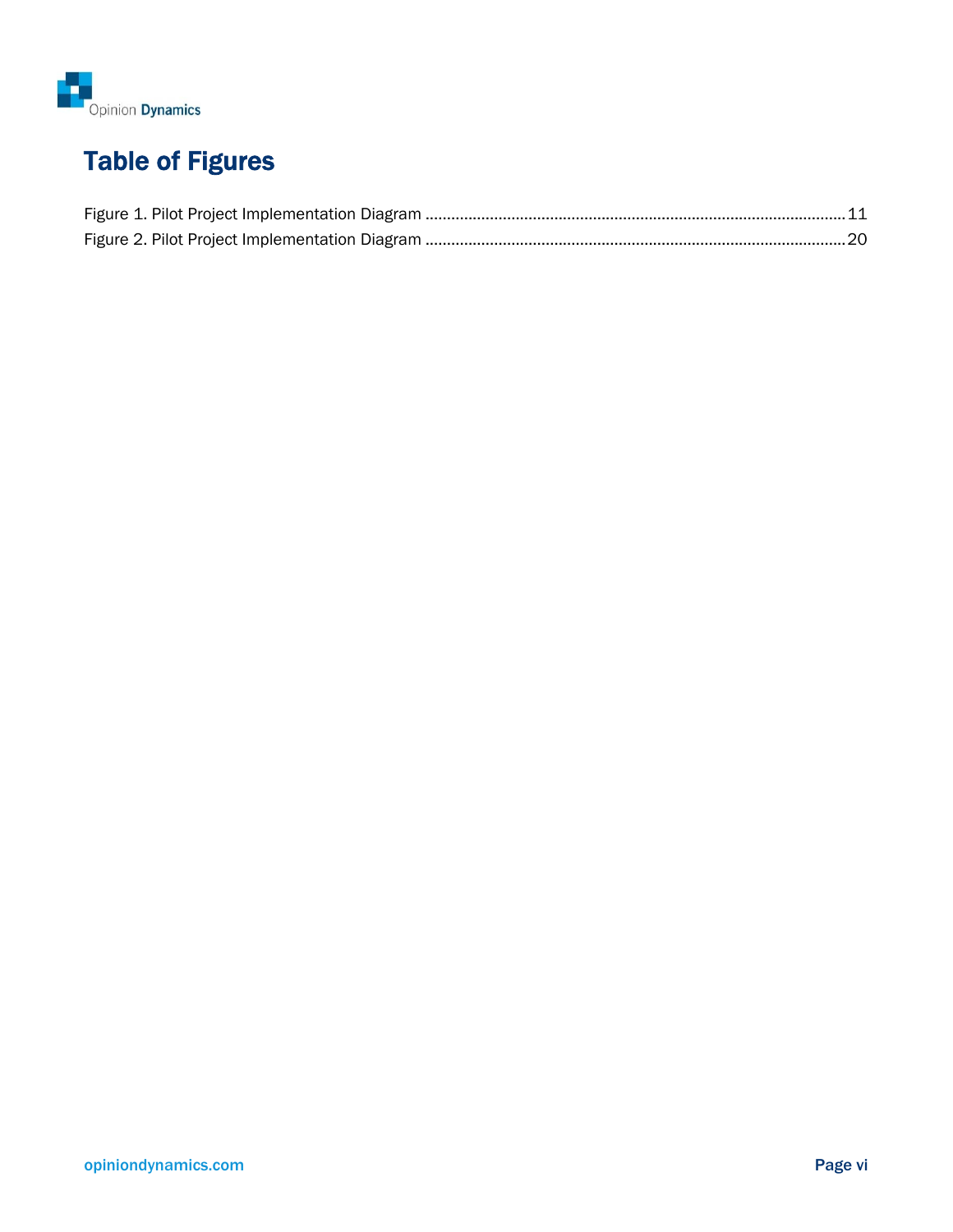# 1. Executive Summary

This report presents results from a process evaluation of Southern California Edison (SCE) and Southern California Gas Company's (SoCalGas) Energy Upgrade California™ Multifamily Pilot (EUC MF) Program (the Pilot). The Pilot launched in September 2013 and was designed to offer incentives and technical assistance for comprehensive (whole-building) energy efficiency upgrades in the multifamily sector. Opinion Dynamics conducted a process evaluation of the Pilot to assess the effectiveness of its design and implementation strategy and to make recommendations for how it can improve moving forward. To inform this evaluation, we conducted in-depth interviews with the investor-owned utilities (IOUs), utility consultants (UCs), installation contractors, and participating property owners<sup>1</sup> and analyzed the program-tracking databases and project documentation.

For this process evaluation, we examined Pilot performance in terms of the program's design, participant and stakeholder experiences, and overall implementation outcomes. To contextualize process findings from the evaluation, we also present the program-tracking data's ex ante savings and report on our higher-level review of the Pilot's process for estimating these ex ante savings. As this study was not an impact evaluation we did not estimate ex post impacts; therefore, all impact estimates presented in the report are ex ante. The program's impact evaluation, which will develop the ex post savings estimates and complete a more granular review of the savings calculations, is a separate effort that was still underway at the time of this report.

#### Energy Upgrade California Pilots

In addition to the Pilot, the multifamily sector in SCE/SoCalGas territories can receive assistance for installing energy efficiency measures through several different programs. The Multifamily Energy Efficiency Rebate (MFEER) program, the Energy Savings Assistance Program (ESAP), the Middle-Income Direct Install (MIDI) program, and the SoCalGas Third Party Direct Install Program offer rebates or direct installation services for tenant units or common areas and have been available for more than a decade.2 In contrast, the EUC design promotes comprehensive energy efficiency retrofits and emerged in California only over the past few years. The SCE/SoCalGas Pilot was one of six pilots<sup>3</sup> that provided whole-building solutions, including energy efficiency measures, such as building shell upgrades, high-efficiency HVAC units, domestic hot water heating, and central heating and cooling upgrades.

In contrast to existing prescriptive energy efficiency incentive programs for the multifamily sector (i.e., MFEER, MIDI, and ESAP), the EUC MF Pilot objectives were to reduce barriers to comprehensive whole-building upgrades. These pilots allowed customers the flexibility to select their own measures as long as the entire package of upgrades saved at least 10% of the property's existing baseline usage. The pilots offered free assessment incentives and a tiered incentive structure based on expected energy savings to offset the cost of completing the retrofit. The SCE/SoCalGas EUC MF Pilot offered several distinguishing features compared to some of the other five pilots:

**Provided building assessments to property owners free of charge, whereas some of the other pilots** charged for assessments

1

<sup>1</sup> The Pilot worked with both property owners and property managers depending on who was the most appropriate contact. For brevity in this report, we refer to these entities as "property owners," but recognize that some of them were management.

<sup>2</sup> The Cadmus Group, 2013a.

<sup>3</sup> The six Program Administrators offering EUC multifamily program pilots are: SCE/SoCalGas, Pacific Gas and Electric (PG&E), San Diego Gas & Electric (SDG&E), the Southern California Regional Energy Network (SoCalREN), Marin Clean Energy (MCE), and the Bay Area Regional Energy Network (BayREN).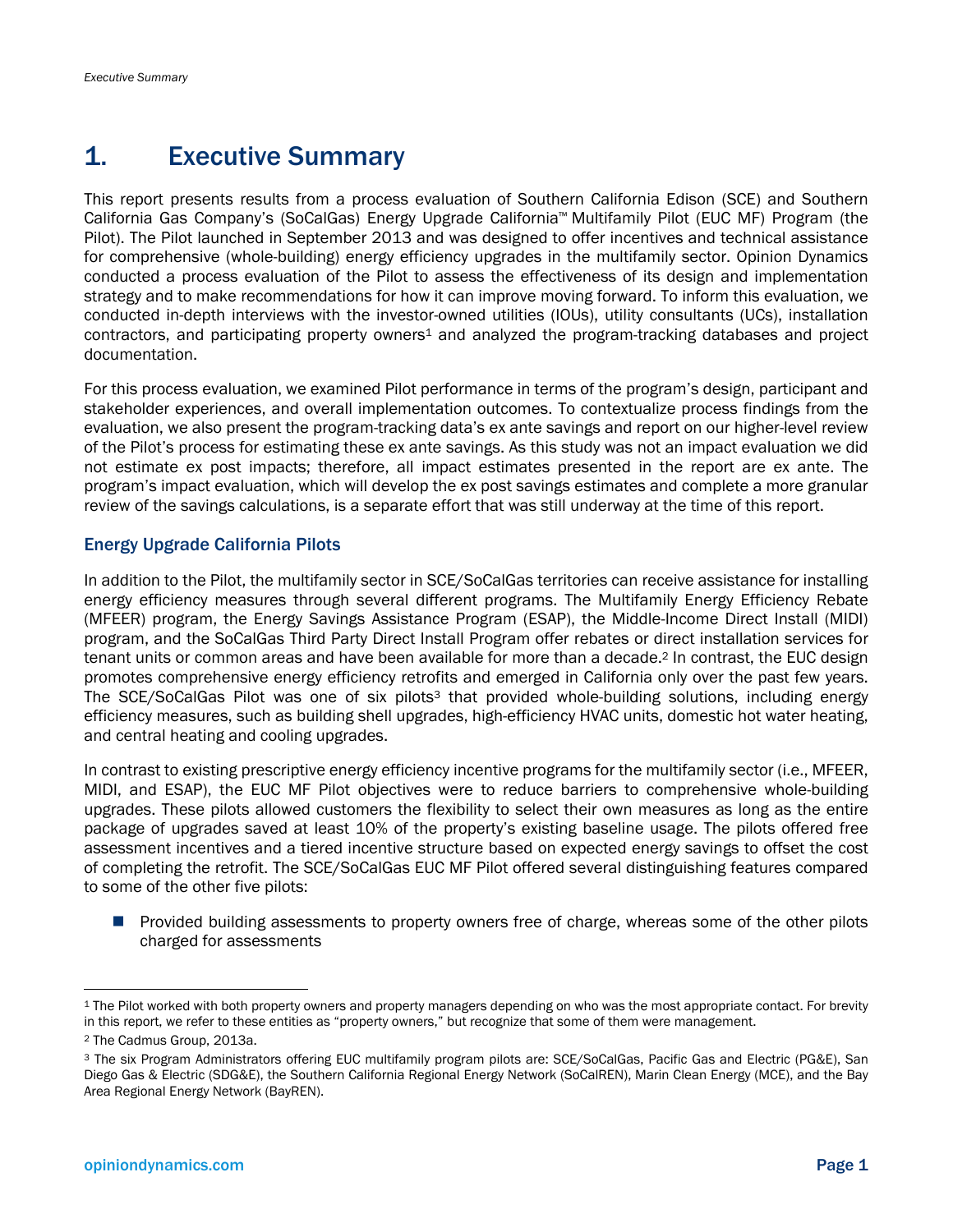- Implemented a closed-rater model, requiring property owners to work directly with one of three program-approved UCs (all of whom were qualified Home Energy Rating System [HERS] raters) for property assessment, whereas SoCalREN, PG&E, and SDG&E attempted an open-rater model
- Provided installation incentives using a per-dwelling tiered approach (\$700–\$1,600) based on total building energy savings estimates (10% to 35% or more), which was slightly higher than most other pilots
- Provided a no-cost, sample-based combustion appliance safety (CAS) test-in approach as well as CAS test-out at a sample of units for QC and safety purposes, while requiring property owners to pay for test-out at 100% of units for safety purposes
- Calibrated building energy simulations to property's bill history, which the other five pilots did not.

#### Pilot Performance

SCE/SoCalGas administered the Pilot from September 2013 to March 2016. Three UCs who are qualified HERS4 raters—Affordable Energy Association (AEA), Partner Energy, and TRC—implemented the Pilot by working directly with multifamily property owners. The goal of the Pilot was to recruit 20 participating properties and 1,700 units to achieve gross energy savings.5 The Pilot exceeded its unit goal by upgrading 1,919 units, but fell slightly short of its property participation and energy saving goals (Table 1). Most properties entered the Pilot through preexisting relationships with the UCs. Despite not reaching its property participation and energy saving goals, the Pilot did gain enough participation multifamily properties to test and learn from introducing this program design to the market. Notably, the table shows results based on ex-ante gross savings. An impact evaluation of this program is not complete and therefore these results have not been verified yet.

|                  | # of Properties | # of Units | <b>Pilot</b><br><b>Expenditures</b> <sup>A</sup> | Ex Ante kWh<br><b>Savings</b> | Ex Ante kW<br><b>Savings</b> | <b>Ex Ante Therm</b><br><b>Savings</b> |
|------------------|-----------------|------------|--------------------------------------------------|-------------------------------|------------------------------|----------------------------------------|
| Pilot Goals      | 20              | 1.700      | \$2,550,000                                      | 1,416,100                     | 1,360                        | 116,025                                |
| Achieved         | 15              | 1.919      | \$2.371.572                                      | 849.724                       | 258                          | 95,177                                 |
| Percent Achieved | 75%             | 113%       | 93%                                              | 60%                           | 19%                          | 82%                                    |

#### Table 1. Pilot Goals and Results

A Pilot expenditures reported by IOUs include property incentives (assessments and rebate) and UC services (customer engagement, quality assurance, quality control, and verifications). Expenditures do not include IOUs' administrative costs.

Participating properties varied widely in terms of their structural and operational characteristics.

- **Mix of market-rate and affordable housing:** Eleven of the completed projects were affordable housing properties and four were market-rate properties. While the Pilot did not have formal goals surrounding market-rate property participation, the IOUs had hoped for 20% market rate participation based on the other EUC-MF Pilots' inability to enroll a large number of market rate properties.
- **Property size:** Properties ranged in size from 15 to 403 units (with an average of 128 units) and ranged in size from 6,400 to 406,875 square feet. The properties had between 1 and 22 buildings. Based on

-

<sup>4</sup> Home Energy Rating System Rater. See http://www.resnet.us/professional/rater/what-is-a-hers

<sup>5</sup> SCE (2013, p. 175). 2013–2014 Energy Efficiency Program Plans.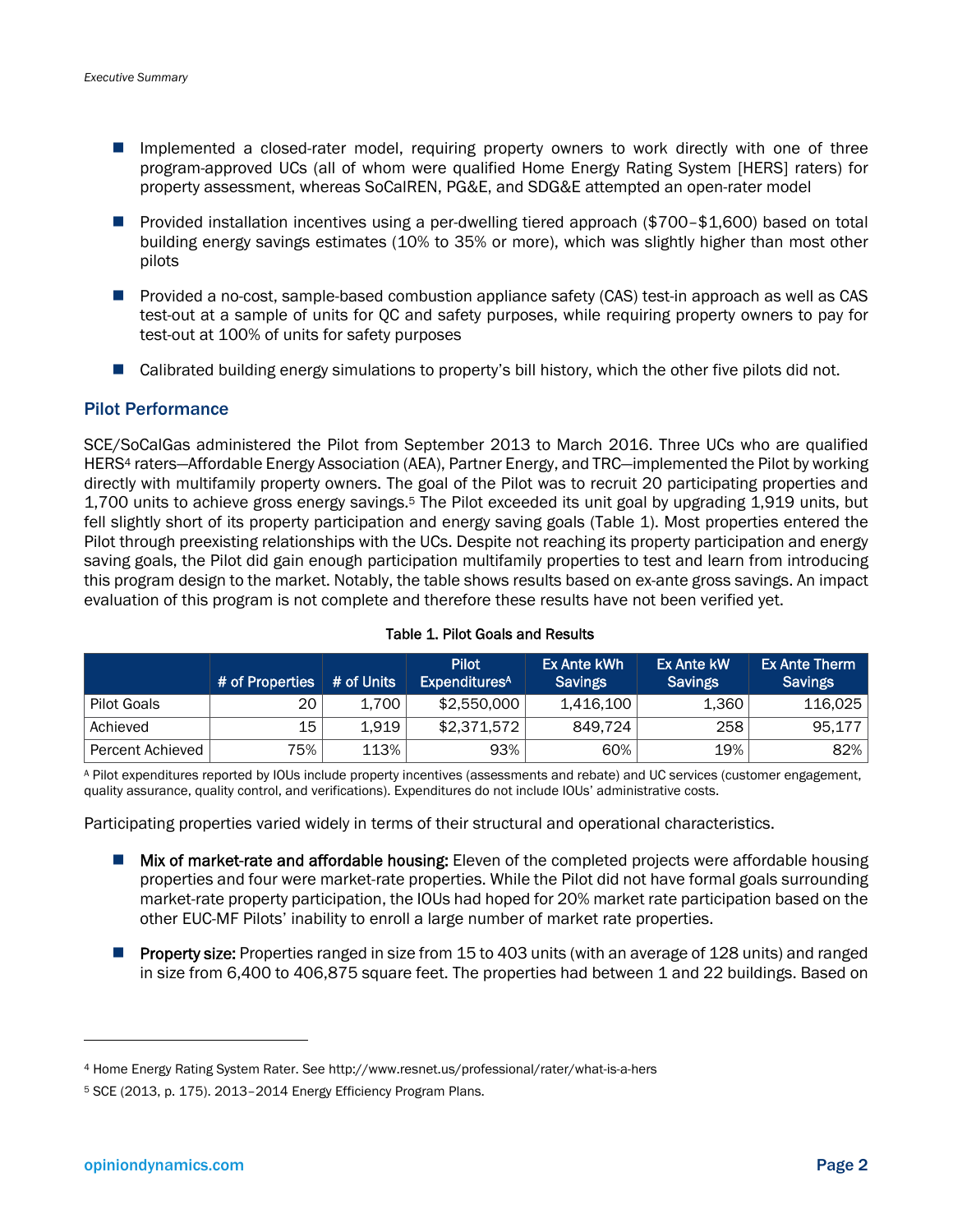interviews with the participating property owners, the upgrade costs and current program design made it more suitable for larger properties with at least 30 units.

- **Building age:** The program did not target specific building vintages. The median age of the properties was about 30 years, although building vintages spanned the 1920s to the mid-2000s.
- **Property ownership:** Participation with more than one property was common, but property ownership varied across the market-rate and affordable housing properties. Corporate firms generally own the market-rate housing, whereas a mix of 501(c)(3) nonprofits and corporate property owners and developers own or manage the affordable housing properties. Most of the participating property owners own more than 30 properties in California (3 of 5 property owners interviewed), while the others owned three properties.
- **Project time:** For most projects, project implementation extended over at least 16 months, as determined by the date of the Basic Energy Assessment Report to the date of the Verification Report that summarized the measures installed, expected energy savings, and incentive amount. Note that, while property owners were participating in the Pilot, all of them were also making other upgrades as part of the comprehensive remodeling effort. Altogether, this indicates that projects can take about 1.5 years from start to finish and has implications for setting realistic program implementation cycles for whole-building design serving the multifamily sector.

Based on ex-ante savings, the Pilot properties are expected to achieve an average of 20.4% annual savings (range: 10.5% to 41.5%) relative to their baseline energy use (Table 2). In terms of costs, the program provided \$1.79 million in free energy assessments and rebates for energy-saving measure installations. Property owners invested a total of \$4.4 million in these projects. On average, the rebates for energy-saving measure installations covered about 41% of the property owners' investment, and the Pilot paid almost \$120,000 in free assessments and incentives per property, translating to \$144 per MMBtu saved (ex ante).

|          |                   | <b>Property Attributes</b> |              |            |       | <b>Ex Ante Annual Savings</b> | <b>Total Property</b> |                          |                                                               |                                         |
|----------|-------------------|----------------------------|--------------|------------|-------|-------------------------------|-----------------------|--------------------------|---------------------------------------------------------------|-----------------------------------------|
| ID       | Type <sup>A</sup> | Size $(ft2)$               | <b>Units</b> | <b>kWh</b> | kW    | <b>Therms</b>                 | <b>MMBtu</b>          | % Site<br><b>Savings</b> | <b>Owner</b><br><b>Incentives</b><br>(Assessment +<br>Rebate) | <b>Incentive</b><br>per<br><b>MMBtu</b> |
| 8842-011 | M                 | 406,875                    | 403          | 9,319      | 0.00  | 22,438                        | 2,276                 | 18.5%                    | \$301,980                                                     | \$133                                   |
| 8842-002 | M                 | 296,872                    | 336          | 130,622    | 2.08  | 15,696                        | 2,015                 | 18.5%                    | \$250,570                                                     | \$124                                   |
| 8842-003 | M                 | 293,200                    | 356          | 94,394     | 1.13  | 16,168                        | 1,939                 | 15.1%                    | \$277,093                                                     | \$143                                   |
| 7426-006 | A                 | 74,238                     | 76           | 135,610    | 69.52 | 12,044                        | 1,667                 | 26.2%                    | \$109,810                                                     | \$66                                    |
| 1383-002 | A                 | 78,644                     | 90           | 141,878    | 64.00 | 9.584                         | 1,442                 | 34.4%                    | \$151,412                                                     | \$105                                   |
| 7426-004 | А                 | 128,670                    | 168          | 109,763    | 54.41 | 4,063                         | 781                   | 17.2%                    | \$157,720                                                     | \$202                                   |
| 1383-005 | M                 | 158,816                    | 121          | 106,969    | 24.85 | 519                           | 417                   | 11.2%                    | \$105,357                                                     | \$253                                   |
| 7426-005 | A                 | 52,536                     | 54           | 17.905     | 12.96 | 2,617                         | 323                   | 16.9%                    | \$59,940                                                      | \$186                                   |
| 7426-003 | А                 | 65,243                     | 115          | 50,988     | 23.66 | 1,379                         | 312                   | 10.5%                    | \$105,770                                                     | \$339                                   |
| 8842-004 | A                 | 10,875                     | 26           | 4,571      | 0.04  | 2,890                         | 305                   | 38.7%                    | \$53,800                                                      | \$177                                   |
| 8842-008 | A                 | 37,092                     | 41           | 6,962      | 0.34  | 2,040                         | 228                   | 12.9%                    | \$41,016                                                      | \$180                                   |
| 8842-006 | А                 | 6,400                      | 15           | 2,009      | 0.21  | 2,169                         | 224                   | 41.5%                    | \$35,526                                                      | \$159                                   |
| 8842-007 | А                 | 15,803                     | 44           | 12,064     | 1.18  | 1,806                         | 222                   | 22.2%                    | \$56,316                                                      | \$254                                   |

#### Table 2. Ex Ante Property Savings and Incentive Costs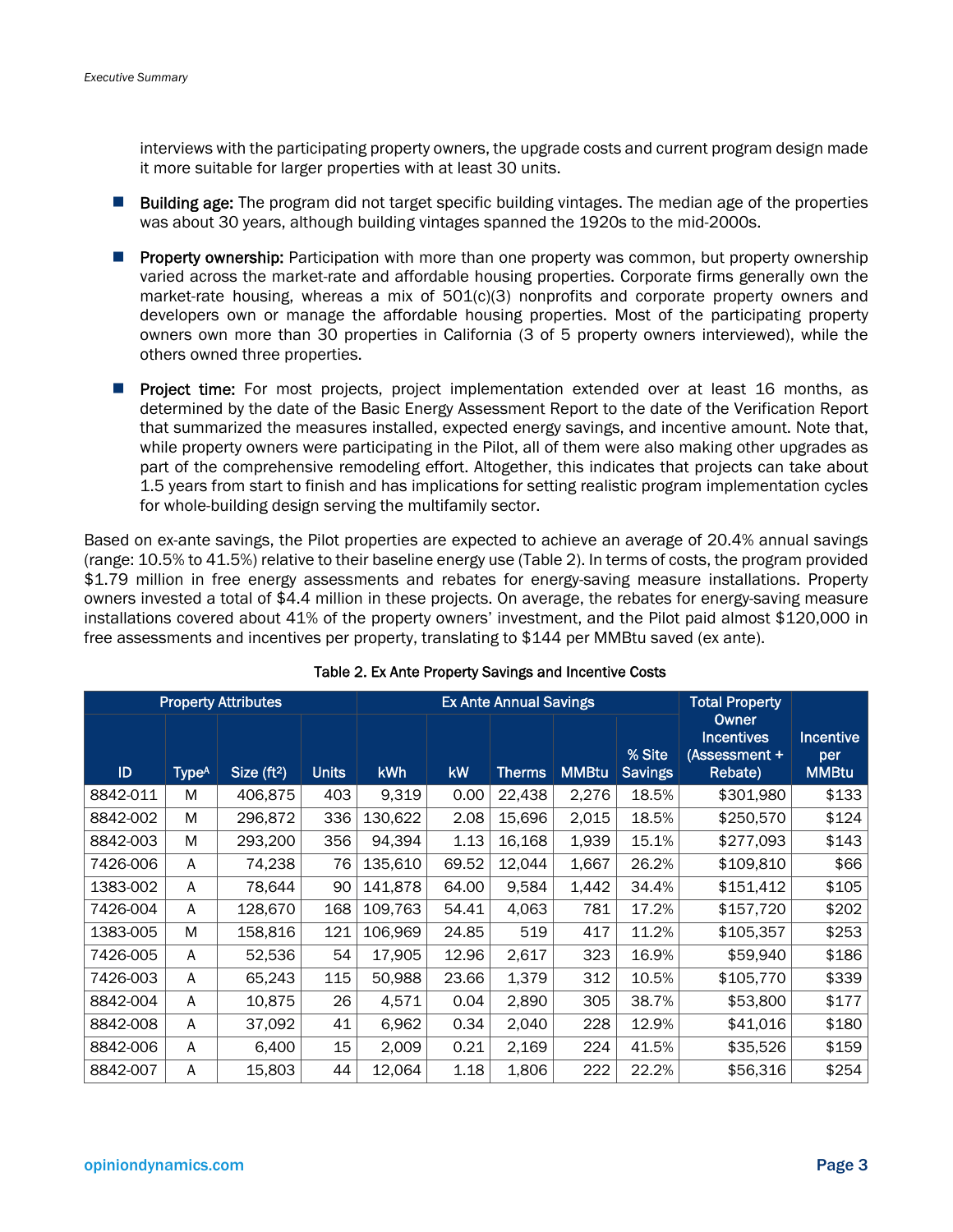| 8842-005                   | A   | 21,648    | 44    | 391     | 0.03   | 1.172  | 119    | 11.4% | \$44,036    | \$372              |
|----------------------------|-----|-----------|-------|---------|--------|--------|--------|-------|-------------|--------------------|
| 1383-003                   | A   | 17,500    | 30    | 26,279  | 3.19   | 592    | 149    | 11.1% | \$41,243    | \$277              |
| <b>Total</b>               | n/a | 1,664,412 | 1,919 | 849,724 | 257.60 | 95,177 | 12,417 | n/a   | \$1,791,589 | n/a                |
| Average<br>per unit        | n/a | n/a       | n/a   | 443     | 0.13   | 50     | 6      | n/a   | \$934       | n/a                |
| Average<br>per<br>property | n/a | 110,961   | 128   | 56,648  | 17.17  | 6,345  | 828    | 20.4% | \$119,439   | \$198 <sup>B</sup> |

 $A =$  A = Affordable housing property; M = Market-rate property.

B The average of all property's Incentives-per-MMBtu (\$198) is slightly different than the Pilot-wide Incentives-per-MMBtu (\$1,791,589  $\div$  12,417 MMBtu = \$144).

Across all Pilot properties, property owners installed a mix of 23 types of measures. The most commonly installed measures per project were water-saving, water heating, lighting, and HVAC measures. Based on the relative savings for each of the measures installed at properties, we found that 12 of the measures were consistently important drivers of the expected savings per site (Table 3).

#### Table 3. Pilot Measure Mix and Major Contributors to Property Savings

| <b>Measure Description</b>                      | % of Properties<br>Installing $(n=15)$ | Measure Was a Major Contributor<br>to Property Savings <sup>A</sup> |
|-------------------------------------------------|----------------------------------------|---------------------------------------------------------------------|
| Low-Flow Faucets                                | 87%                                    |                                                                     |
| Lighting                                        | 73%                                    | $\overline{\phantom{0}}$                                            |
| Low-Flow Shower Heads, Aerators                 | 67%                                    | Yes                                                                 |
| Domestic Hot Water Heaters                      | 53%                                    | Yes                                                                 |
| <b>HVAC</b>                                     | 40%                                    | Yes                                                                 |
| Pipe Insulation                                 | 33%                                    | Yes                                                                 |
| <b>Boilers</b>                                  | 33%                                    | Yes                                                                 |
| Windows                                         | 33%                                    | Yes                                                                 |
| Insulation (Attic)                              | 27%                                    | $\qquad \qquad -$                                                   |
| Refrigerators                                   | 27%                                    | $\overline{\phantom{0}}$                                            |
| <b>Washing Machines</b>                         | 27%                                    | Yes                                                                 |
| <b>Exterior Lighting</b>                        | 20%                                    | $\overline{\phantom{0}}$                                            |
| <b>Boiler Demand Control Pumps</b>              | 13%                                    |                                                                     |
| Variable Speed Pool Pumps                       | 13%                                    | Yes                                                                 |
| Demand or Other Controls on Recirculation Pumps | 13%                                    | Yes                                                                 |
| Domestic Hot Water Temperature Control          | 7%                                     | $\overline{\phantom{0}}$                                            |
| Appliances                                      | 7%                                     | $\equiv$                                                            |
| <b>Furnaces</b>                                 | 7%                                     | Yes                                                                 |
| <b>Wall Insulation</b>                          | 7%                                     | Yes                                                                 |
| Low-Flow Toilets                                | 7%                                     |                                                                     |
| Cool Roof                                       | 7%                                     | $\qquad \qquad -$                                                   |
| Pool Heaters                                    | 7%                                     |                                                                     |

A Indicates whether the measure's combined gas and electric savings were relatively high compared to other measures installed at the property, as determined by the evaluation team by reviewing EnergyPro model files. Measures marked with "Yes" were one of the two top measures for at least one property.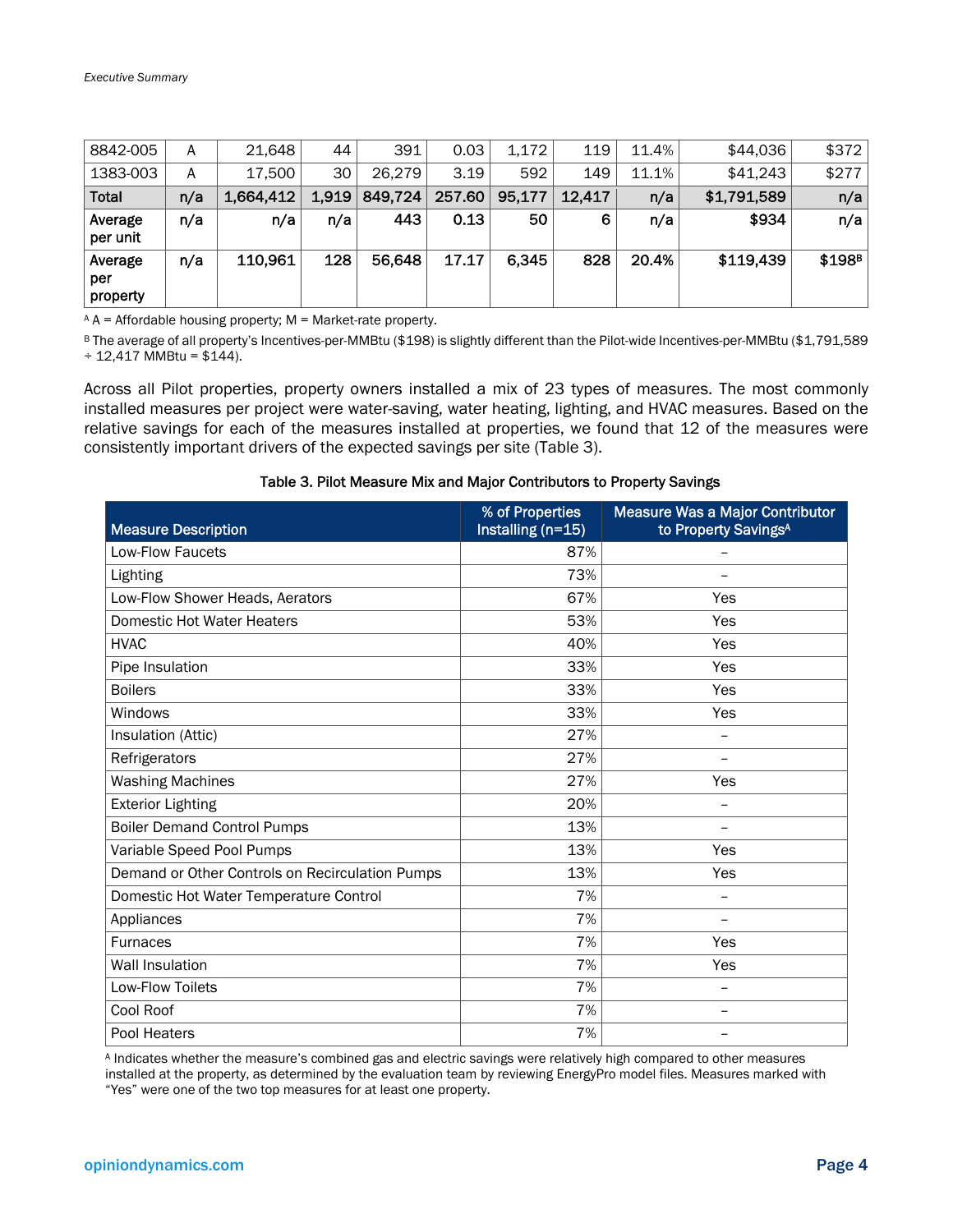This process evaluation did not attempt to rigorously measure free-ridership but did explore this topic lightly during participant interviews. Although most property owners already had plans to make energy efficiency upgrades as part of a larger retrofit, they would have completed different building upgrades had they not enrolled the property in the pilot. Property owners indicated that the program did generally not influence the project scope in terms of *which* products they would install. However, property owners tended to report that they would have installed *less-efficient* products without the program for most measures.

Although the Pilot fell short of its property-level enrollment and savings goals, aspects of the properties upgraded through the Pilot compare favorably to those completed through the SDG&E pilot (market rate participation and per-unit kWh, therms, and MMBtu savings) and the PG&E pilot (market rate participation and per-unit therms) (Table 4).

|                         |                           |                      |                            | <b>Average Savings per Unit</b><br>(Ex Ante) |               |              | <b>Pilot Savings Totals</b> |               |              |                                           |
|-------------------------|---------------------------|----------------------|----------------------------|----------------------------------------------|---------------|--------------|-----------------------------|---------------|--------------|-------------------------------------------|
| Pilot                   | # of<br><b>Properties</b> | # of<br><b>Units</b> | %<br><b>Market</b><br>Rate | kWh                                          | <b>Therms</b> | <b>MMBtu</b> | kWh                         | <b>Therms</b> | <b>MMBtu</b> | <b>Total</b><br><b>Incentives</b><br>Paid |
| SCE/<br><b>SoCalGas</b> | 15                        | 1.919                | 27%                        | 443                                          | 50            | 6.47         | 849.724                     | 95,177        | 12,417       | \$1,791,589                               |
| PG&E <sup>A</sup>       | 7                         | 513                  | 0%                         | 1,303                                        | 48            | 9.26         | 668,536                     | 24,687        | 4,750        | \$527,470                                 |
| SDG&E <sup>B</sup>      | 6                         | 574                  | <b>DKB</b>                 | 858                                          | 26            | 5.54         | 492,290                     | 14,981        | 3.178        | \$614,834                                 |

#### Table 4. Comparison of Ex Ante Savings and Incentive Costs by EUC MF Pilot

A Source: SBW/Opinion Dynamics (2014).

B Source: TRC (2013). Includes savings and incentives associated with several coordinated and overlapping programs: SDG&E's EUC-MF pilot, SDG&E's ESAP, and program incentives from the County of San Diego and City of San Diego. TRC (2013) reported that market rate properties were a "a minority" of SDG&E pilot properties.

However, a valid comparison of all the costs and savings for all of the pilots should be conducted based on ex post savings and final program costs that account for both incentives and administration. A comparison of the gross savings realization rates across the pilots will also help determine the effectiveness of SCE/SoCalGas's unique approach of using billing data to calibrate the ex ante modeled savings estimates.

 *We recommend that the six EUC multifamily pilots collectively report on the following information in the future: conversion rates (full assessment to project), implementation cost (total, cost per project, cost per unit per project), and ex ante savings levels (ex ante savings per unit, ex ante savings per project, measure mix per project). We also recommend that the pilots report on savings accuracy as indicated by realization rates comparing ex ante savings to ex post savings per project.* 

It will be important that the pilots report on these data both on average per project and the actual data per project, for which the analyst will need to know the measure mix, realization rate, and cost for each project. For example, if a pilot had three completed projects, it should provide the following information.

|           | <b>Realization</b><br>Rate | Ex Ante<br><b>Savings</b> | <b>Measure</b><br>Mix           | Program<br>Cost | # of Units<br>Retrofitted | Gas/Electric/Combo | Conversion<br>Rate |
|-----------|----------------------------|---------------------------|---------------------------------|-----------------|---------------------------|--------------------|--------------------|
| Project 1 | XX%                        | kWh, kW,<br><b>Therms</b> | Windows,<br>Insulation.<br>etc. | \$15K           | 200                       | Combo              | n/a                |

#### Table 5. Example Pilot Outcome Data Needed for Comparison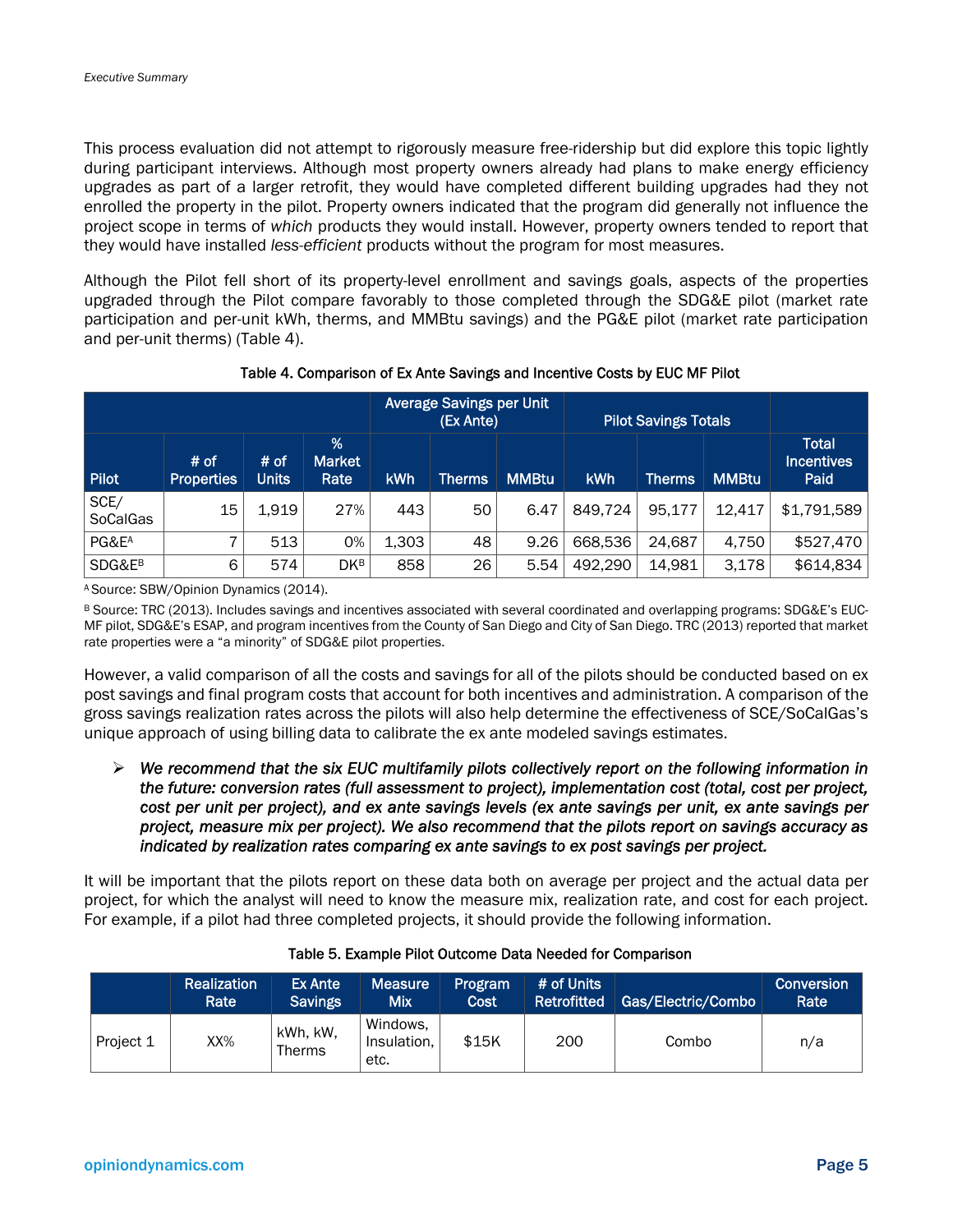| Project 2 | XX%    | kWh, kW,<br><b>Therms</b> | Windows,<br>Insulation,<br>etc. | \$13K | 100 | Electric |     |
|-----------|--------|---------------------------|---------------------------------|-------|-----|----------|-----|
| Project 3 | XX%    | kWh, kW,<br><b>Therms</b> | Windows,<br>Insulation,<br>etc. | \$17K | 230 | Combo    |     |
| Total     | $Xx\%$ | n/a                       | n/a                             | \$    | n/a | n/a      | 70% |

The realization rate would be calculated as the ratio of the final reported ex ante savings per project (as claimed through the program) relative to ex post savings per project (as verified in a billing analysis conducted after pilot completion).

We recommend calculating the conversion rates following methods we used in this analysis (see Section 4.1). The conversion rates are:

#### Conversion from Basic Assessment to recommendation for a Comprehensive Assessment

 $CRI =$  (# Properties recommended for Comprehensive Assessment) / (# Properties completing Basic Assessment)

#### Conversion from Comprehensive Assessment to completed Pilot upgrades

 $CR2 =$  (# Properties completing program upgrades) / (# Properties recommended for Comprehensive Assessment)

#### Overall Conversion Rate

CR3 = (# Properties completing program upgrades) / (# Properties completing Basic Assessment)

#### Design Assessment and Recommendations

The Pilot design had a number of strengths and weaknesses bringing the whole-building concept to the multifamily market. Below we summarize the evaluation results across several key design components, including the incentive structure, the closed-rater model, and program requirements.

Incentive Structure: The Pilot provided Comprehensive Assessments at no cost to participants and provided a tiered incentive structure based on the expected project savings compared to baseline usage. As shown in Table 6, most participants completed projects in the lower tiers of the incentive structure.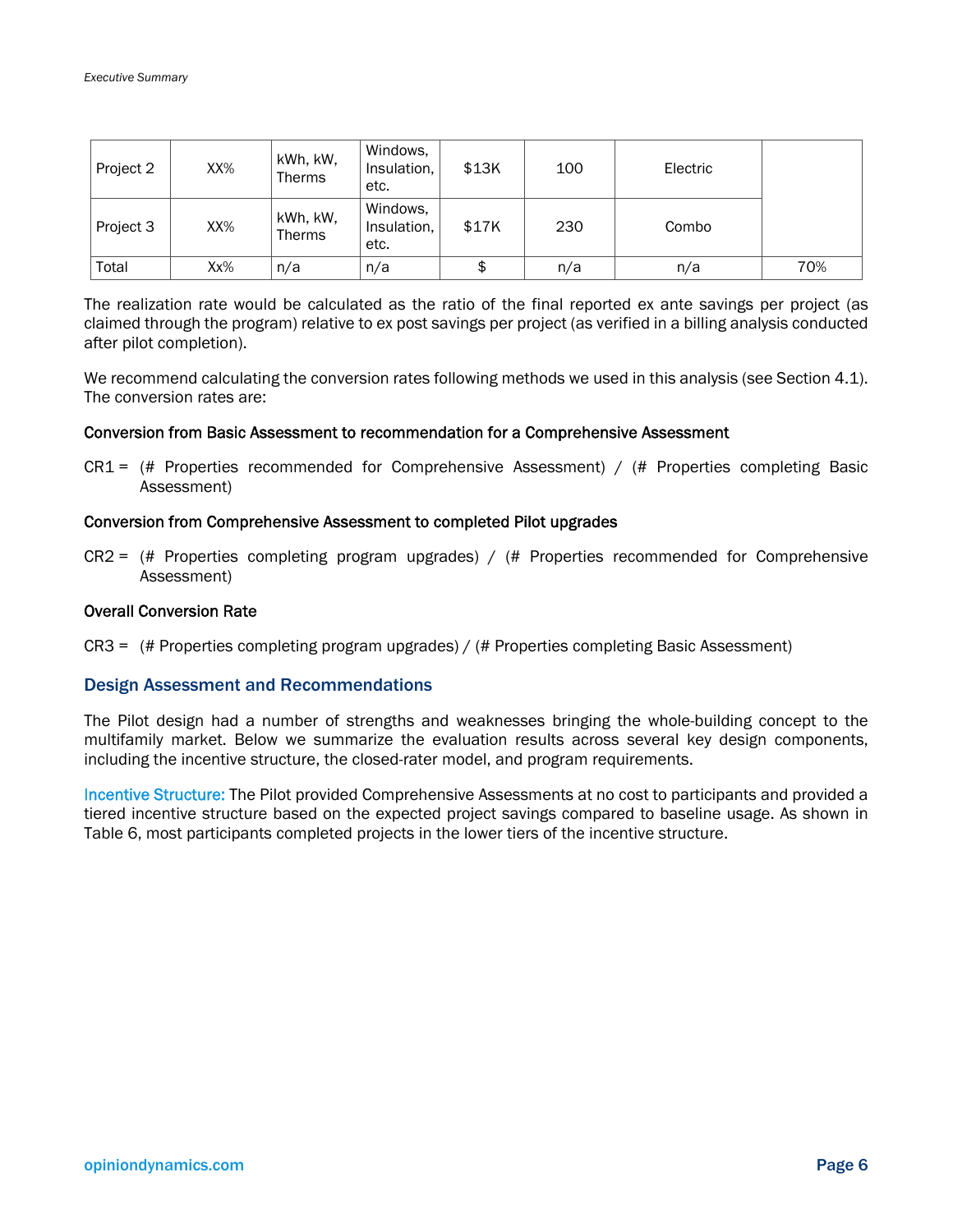| <b>Property Savings</b> | <b>Per-Unit</b><br>Rebate | <b>Market-Rate</b><br><b>Housing</b><br>$(n=4)$ | Affordable<br><b>Housing</b><br>$(n=11)$ | Total<br><b>Number</b><br>$(n=15)$ |
|-------------------------|---------------------------|-------------------------------------------------|------------------------------------------|------------------------------------|
| 10%-14%                 | \$700                     | 25%                                             | 36%                                      | 33%                                |
| 15%-19%                 | \$800                     | 75%                                             | 18%                                      | 33%                                |
| 20%-24%                 | \$1,000                   | 0%                                              | 9%                                       | 7%                                 |
| 25%-29%                 | \$1,200                   | 0%                                              | 9%                                       | 7%                                 |
| 30%-35%                 | \$1,400                   | 0%                                              | 9%                                       | 7%                                 |
| >35%                    | \$1,600                   | 0%                                              | 18%                                      | 13%                                |
| Total                   | n/a                       | 100%                                            | 100%                                     | 100%                               |

#### Table 6. Achieved Pilot Incentive Levels by Property Type

The main benefit of this approach is the flexibility granted to customers interested in an entire suite of energysaving upgrades. One disadvantage of this approach—as echoed by all three UCs and several participating property owners—is its added complexity compared to other multifamily program options. Several property owners struggled with estimating their incentive payments based on Assessment Reports and complained that the savings and incentive calculation process lacked transparency. Further, less-experienced property owners and contractors had difficulty identifying the products that would qualify for incentives. Finally, some property owners had difficulty with what portion of their project would be covered through incentives given that energy upgrades were often part of a larger retrofit that may have included non-energy-related improvements.

#### *We recommend that the IOUs develop better communication tools regarding incentives and qualifying measures.*

Project Assessment Requirements: The Pilot had a two-phased approach to assessing properties, once via a Basic Energy Assessment and again as a Comprehensive Energy Assessment.<sup>6</sup> The two-phase approach was designed to provide early feedback about which properties were likely able to complete enough retrofits to meet the program's minimum 10% site savings threshold. Reflecting the Pilot's design to limit costs by providing Comprehensive Audits only to serious participants likely to achieve 10% site savings, about one-third of initial prospects that completed a Basic Assessment also completed retrofits through the Pilot (15 of 51, or 29%). About one-half of properties (45%) that UCs recommended for the more resource-intensive Comprehensive Assessments did end up completing Pilot upgrades (15 of 33).7 UCs channeled properties that did not continue to the Comprehensive Assessment towards other programs if they could not save more than 10% for their property. Three of these properties completed upgrades through other multifamily programs.

The Basic Assessment requirement may not be needed for all properties, and UCs might be able to effectively complete this assessment via telephone for some properties. Eight of the 15 properties did not receive a Basic Assessment,<sup>8</sup> but all 15 properties received a Comprehensive Assessment. One concern that came out of the PG&E pilot was that providing free Comprehensive Assessments to market-rate property owners would "lead to many costly assessments on properties with no intention of completing retrofits" (SBW Consulting, 2014,

<sup>6</sup> For the sake of brevity, the Basic Energy Assessment and the Comprehensive Energy Assessment are referred to as the Basic Assessment and the Comprehensive Assessment, respectively, for the remainder of this report.

<sup>7</sup> The IOUs authorized Comprehensive Assessments at 21 of the 33 properties that UCs recommended. As noted in the body of this report, UCs estimated that Basic Assessments took 19 hours to complete (range: 13 to 25) and that Comprehensive Assessments took 127 hours to complete (range: 80 to 158).

<sup>8</sup> These properties did not have a Basic Assessment Report date in the program-tracking data.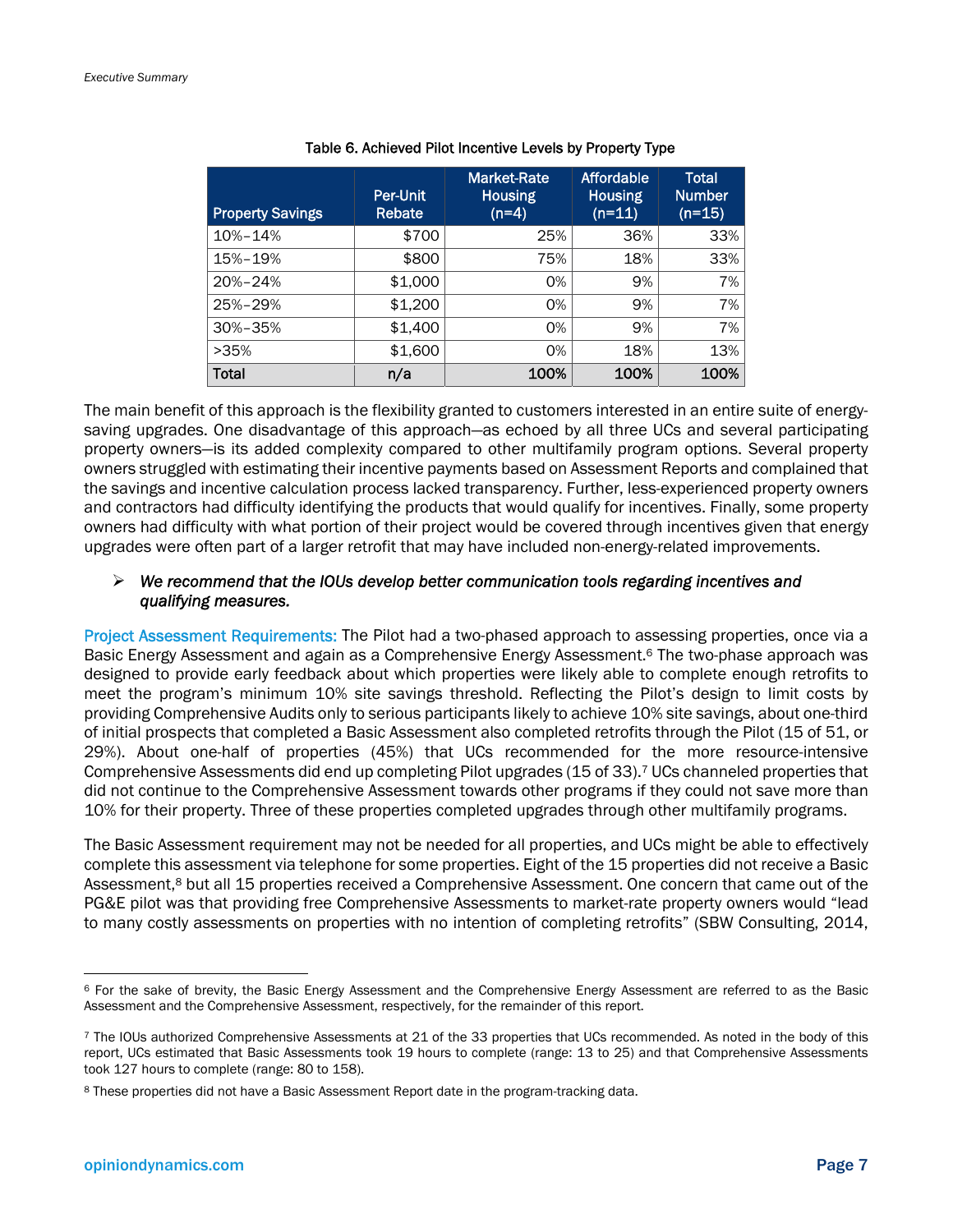p. 22). However, it appears that the SCE/SoCalGas Pilot's Basic Assessment was a good way to cost-effectively mitigate this concern while still offering free Comprehensive Assessments to truly viable program candidates.

#### *We recommend that the IOUs consider continuing to require an on-site Basic Assessment while still allowing the flexibility for a telephone assessment in cases where enough information can be captured via telephone.*

The Closed-Rater Model: The main benefit of a closed rater model is the ability to control installation quality thereby offering a more standardized customer experience. For this Pilot, the IOUs hired three UCs to serve in the rater role. As such, the UCs guided participants through a series of steps to screen, qualify, install, and verify whole-building retrofits. The IOUs selected the UCs based on their previous experience in the California multifamily market. Table 7 provides a more detailed overview of the UCs' qualifications and lists each UC's pilot activity.

| <b>Utility Consultant</b> | <b>Unique Strengths</b>                                                                                                                                                                                                                                                                                                                                                                                                                                                     | <b>Pilot Property Enrollment</b>                                                                                                                           |
|---------------------------|-----------------------------------------------------------------------------------------------------------------------------------------------------------------------------------------------------------------------------------------------------------------------------------------------------------------------------------------------------------------------------------------------------------------------------------------------------------------------------|------------------------------------------------------------------------------------------------------------------------------------------------------------|
| <b>AEA</b>                | • Involved in the BayREN and MCE EUC multifamily<br>programs<br>Brings in institutional knowledge of working with<br>multifamily properties in northern California<br>Supports the New York State Energy Research &<br>Development (NYSERDA) Multifamily Performance<br>Program, the Con Edison Multifamily Energy<br>Efficiency Program, and the California Housing<br>Partnership Corporation (CHPC) Ratepayer Integrated<br>Payment Program Predevelopment Pilot (RIOPP) | • 12 Basic Assessments, of which 8<br>properties completed upgrades (67%)<br>Completed upgrades at 50% of<br>recruited market-rate properties (3 of<br>6)  |
| Partner Energy            | • Specializes in the affordable housing multifamily<br>market<br>• Works as rater in various EUC multifamily programs                                                                                                                                                                                                                                                                                                                                                       | • 31 Basic Assessments, of which 4<br>properties completed upgrades (13%)<br>• Completed upgrades at no recruited<br>market-rate properties (0 of 2)       |
| TRC                       | Has institutional knowledge of implementing the<br>EUC-MF pilot in SDG&E territory<br>Has relationships with property owners who have a<br>portfolio of buildings across IOU territories in<br>California and therefore has an advantage to serve<br>property owners with large portfolios of properties<br>across the state<br>• Involved in multifamily programs outside of California                                                                                    | • 8 Basic Assessments, of which 3<br>properties completed upgrades (38%)<br>• Completed upgrades at 50% of<br>recruited market-rate properties (1 of<br>2) |

Table 7. Utility Consultants' Qualifications and Property Enrollment during the Pilot

During the Pilot, there was a good degree of collaboration among all parties involved. Both the utilities and the UCs highlighted the collaborative effort and good communication in developing program processes. Property owners highlighted that the UCs were extremely helpful throughout the project and the contractors who interacted with the UCs echoed this sentiment.

Participants desire a single point of contact (SPOC) that is easy to reach throughout the participation process. IOUs initially envisioned a model in which an Account Manager at the IOU could serve as the SPOC, assisting customers with navigating through their multifamily program options and referring them to the most appropriate program. The Pilot also intended for extensive coordination among the Pilot and existing multifamily programs. Thus, our evaluation originally had intended to explore whether an IOU-based SPOC worked as intended during the Pilot. However, early in implementation, the UCs also functioned as SPOCs, and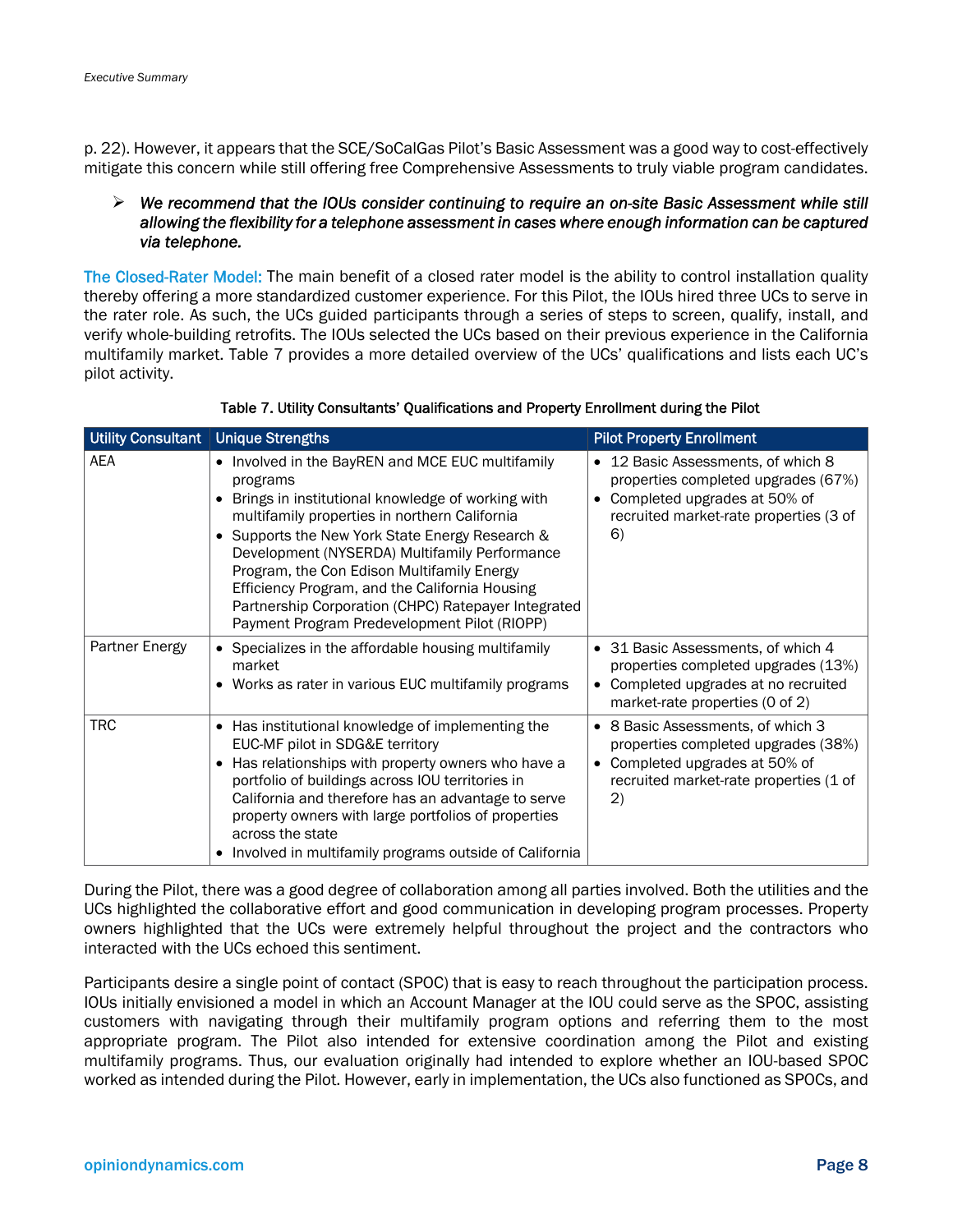seemed to handle the outreach and recruitment process well. Further, the UCs were also referring customers to other multifamily programs if the Pilot was not a good fit. As such, the UCs assumed the role of SPOC as they interacted with customers. The UC-based SPOC approach was well received by most property owners and contractors. Property owners who own multiple properties throughout California may also benefit from working with a SPOC who can help them navigate their options across service territories.

Open Contractor Model: Letting property owners choose their contractor worked well. Although few contractors held energy efficiency certifications beyond their general contracting licenses, property owners were, in most cases, satisfied with their contractors. Property owners typically hired contractors with whom they had an extensive prior working relationship. Moreover, the UCs reported few inspection failures related to installation issues. Property owner complaints about contractors were isolated and seemed to occur in cases where either the property owner or the contractor had less experience in whole-building energy efficiency upgrades. Consequently, these property owners reported either trimming their Pilot scope or not requesting rebates for measures because the contractor was unable to supply adequate documentation.

 *To preserve the open contractor model, the program should continue inspecting contractor installations, but consider using specific forms to document any installation issues and providing protocols about how to direct contractors toward training resources as needed.* 

Implementation Cycle Time: Broadly speaking, program manager feedback indicates that the originallyenvisaged Pilot period (1 year, from 2013 to 2014) was too short. Beyond several project-specific delays due to CAS test results and managerial staff turnover at participating properties, whole-building multifamily property upgrades are inherently a longer-term process due to their complexity and level of coordination. The IOUs needed about 2 years for the Pilot and would likely need at least 2- to 3-year program cycles. Most property owners want a "phased implementation" plan over a longer period, suggesting a program that allows phased participation over 2–3 years could best accommodate market-rate properties.

 *We recommend considering a rolling program design and its implications on a given implementation cycle time. It is worth considering whether the IOUs can support a longer-term, rolling unit participation model. This would be a drastic shift in program design and would require a longer-term commitment to the customer but may be worth considering.* 

Serving Multifamily Market Needs Statewide: Structural barriers to high program uptake remain in the marketplace. These barriers arise because multifamily customers may prefer staggered in-unit rehabilitation projects on tenant turnover (according to property owners interviewed in this evaluation), because customers with gas measures may be turned away by the added liability and costs related to CAS testing required through the EUC Pilots (according to two of the three UCs, and some property owners interviewed in this evaluation, as well as findings from the PG&E EUC-MF pilot), and because customers still need to be educated on their portfolio of properties. Education will help them understand the energy usage at each property, determine the energy efficiency needs of each property, match the right program to the property needs at the right time, and monitor property performance over time.

#### *To serve the customer best, it may make sense to have one statewide multifamily program design and incentive structure. Such a program might still be able to offer several different sub-options.*

Marketing and Outreach: While marketing efforts are limited in this Pilot, the UCs leveraged existing relationships with property owners to attract customers. In addition, the IOUs had a number of interested customers at hand and referred them to the UCs. Therefore, this Pilot did not intend to test ways to best market and target customers in the program cycle. In other jurisdictions, some low-cost data analytic tools are used to target buildings with the greatest need for the upgrades.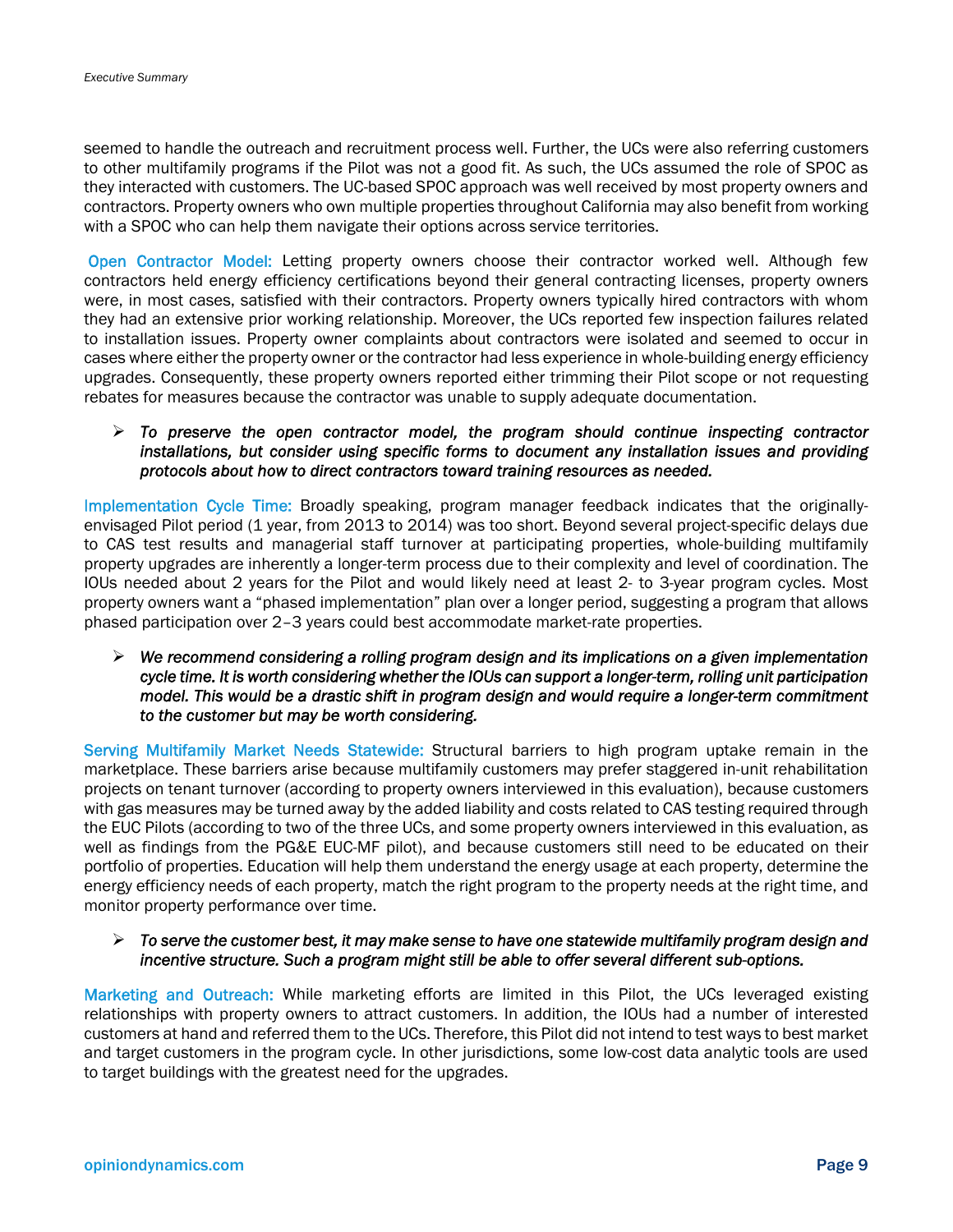*To target customers in the future, the IOUs should consider leveraging or building on analytic tools that track and benchmark energy and water use for multifamily properties.* Benchmarking and comprehensive project planning is a long-term effort that can take several years before a property owner is ready to conduct a comprehensive upgrade. Given the implementation cycle allowed for the Pilot, it was limited in its ability to fully develop and execute a benchmarking strategy. Massachusetts successfully applied this approach recently.<sup>9</sup> Like the Massachusetts case study, the IOUs already have ways to target customers based on billing data analysis. The IOUs also are currently developing plans for benchmarking properties, and California multifamily property owners in California are encouraged to participate in benchmarking efforts.

#### Implementation Assessment and Recommendations

Overall, the Pilot served as a useful test of how to implement a comprehensive whole-building multifamily program design. This evaluation, as well as the IOUs and UCs' own processes of learning by doing (part of all Pilot programs), have identified a number of strengths and weaknesses of the implementations approach that warrant consideration as the CPUC determines what would be needed to bring this design to scale.

The Pilot included eight main phases, starting with reviewing the property and ending with rebate processing, which we depict at a high level in Figure 1 on the next page. Program delivery included four main groups of stakeholders: SCE/SoCalGas, three UCs, property owners, and installation contractors. As shown in the figure, there are a number of steps, reports, and parties involved in implementing each project.

<sup>9</sup> Smith, Gray & Harrington (2014) describe a pilot that used existing utility data and information from prospective participants' program applications to benchmark over 10,000 buildings to develop a web-based data visualization tool that helped utilities identify highest saving properties and shape marketing and project conversion conversations around the specific property's energy use. The authors suggest that these tools are low-cost in comparison to potential studies (to determine market opportunity) and labor-intensive project qualification processes.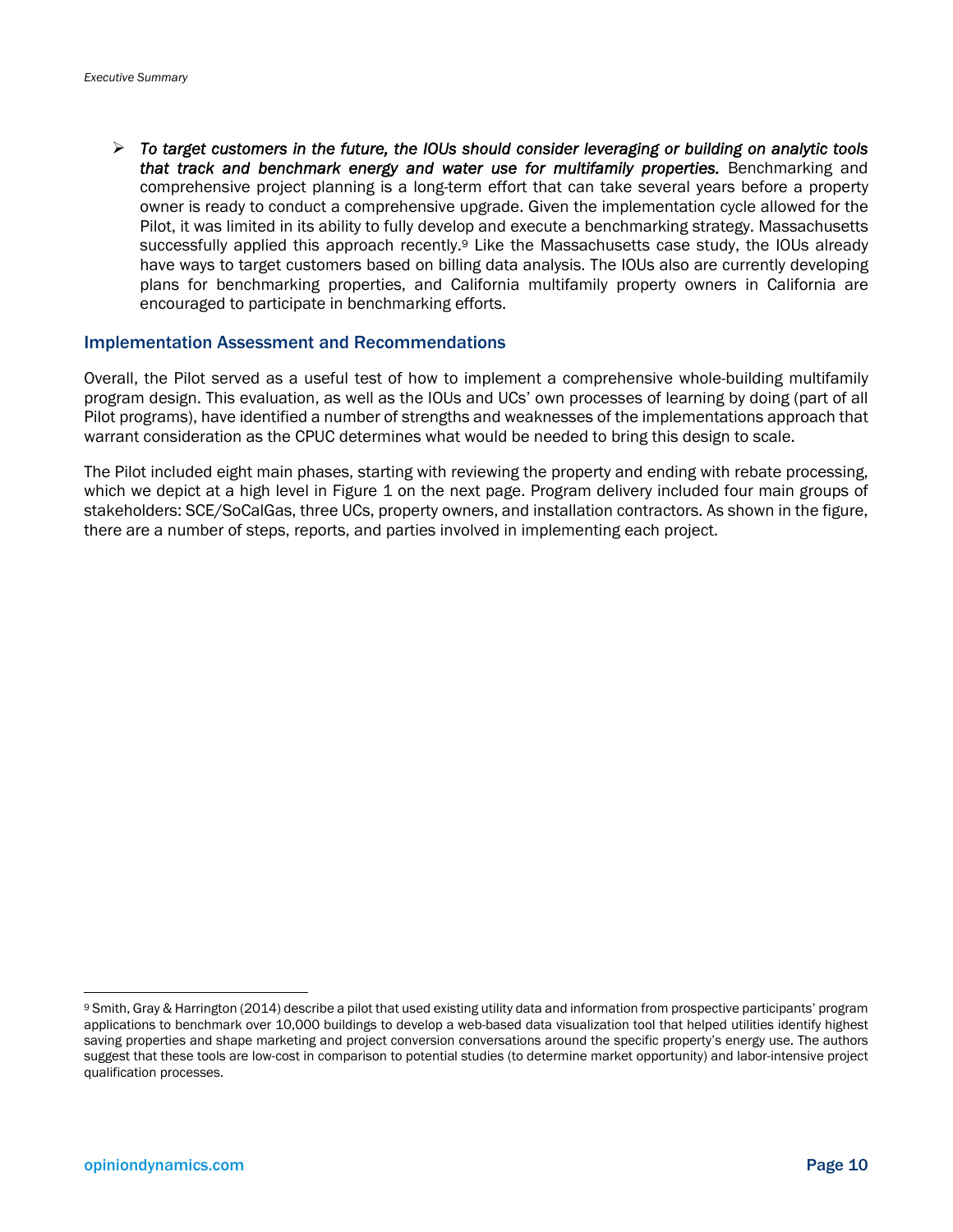

#### Figure 1. Pilot Project Implementation Diagram

QA/QC Processes: The Pilot included a variety of detailed QA/QC steps. First, the UCs conducted the final onsite inspection of all installed measures and created a Verification Report that specified the measures installed, building characteristics, and modeled energy-savings estimates. The IOUs then conducted an engineering desk review of this information and went back and forth with the UCs as needed to change or clarify data. IOUs report that, based on the documents received from UCs early in the Pilot, the IOUs felt it was necessary to review each subsequent document in detail.

Based on our review and IOU interviews discussed below, the Pilot's extensive QA/QC processes had mixed success. A main benefit of detailed QA/QC processes was that they served to explore the quality and feasibility of methods tested in the Pilot, thereby providing feedback that could inform the design of other pilots or a fullscale program. These QA/QC efforts led to improvements in the accuracy of modeled energy savings and strengthened the quality and accuracy of program reports (based on our review of program materials and the IOU program manager interviews). On the other hand, the amount of time that the IOUs' engineering review teams and the UCs spent to resolve QA/QC findings does suggest that this level of analytical and administrative time may not be scalable in a full program.

The evaluation team investigated the difference between the UCs' initial savings estimates and the final estimates after the IOU engineering desk review, using the project files. This investigation was limited due to a lack of documentation that explained all assumptions used in modeling files and tracked changes across project reports. Anecdotally from the IOU engineering staff, we gathered that most of the issues found during their engineering desk reviews involved proper modeling of baseline and upgraded equipment (e.g., measure capacity, efficiencies, or quantities), ensuring that model outputs matched report tables and text, and clarifying discrepancies within report tables and text. Fixing these issues apparently resulted in changes to the UCs' initial estimates within ±5%. While this may not seem like a large difference, given that incentive levels change based on the percent of savings expected, this engineering review is likely very important to uphold as this program goes to scale.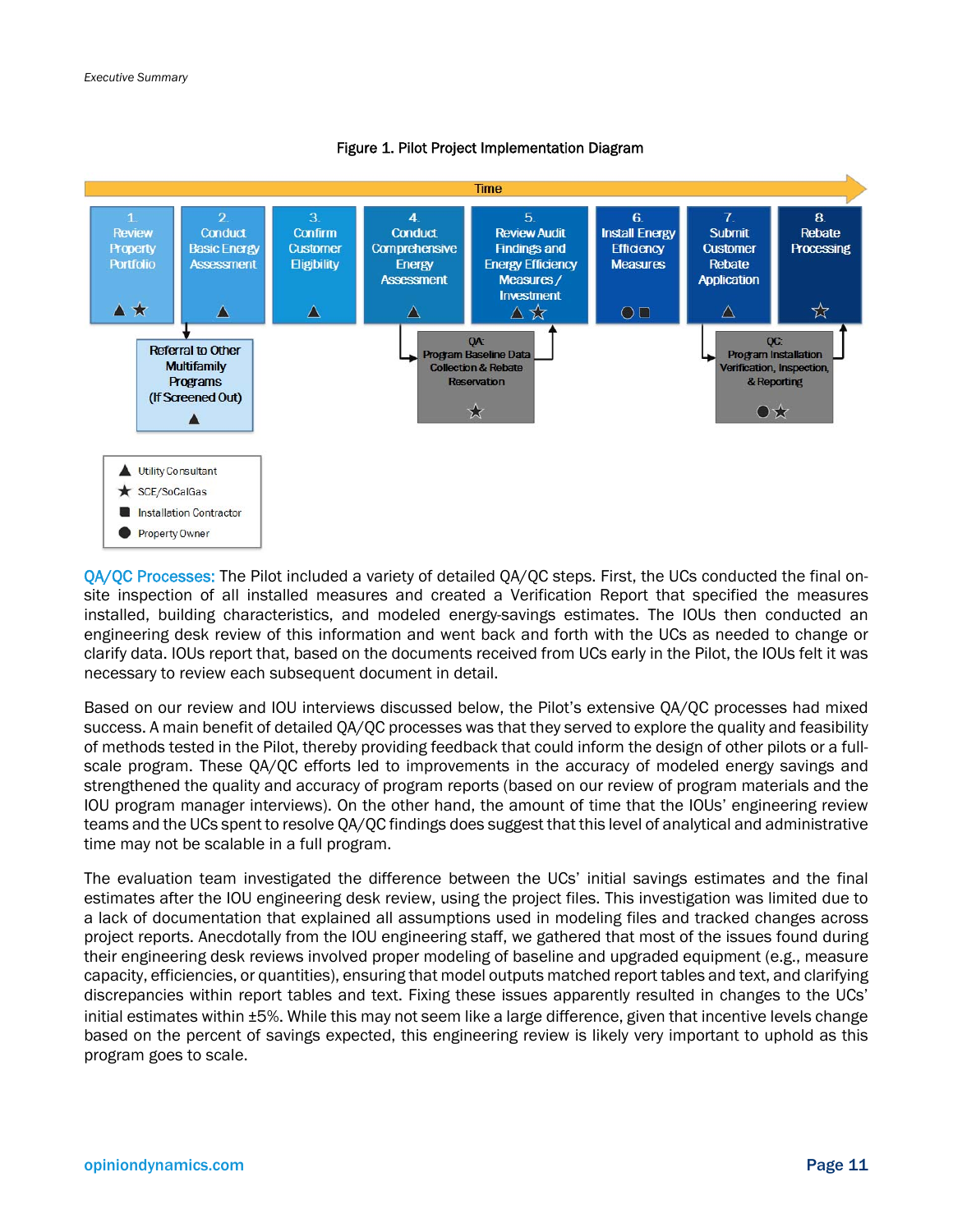*We recommend that the IOU engineering team document the common errors and issues that it had during the Pilot and translate them into a manual or checklist for the UCs to follow to help reduce the IOU review time. In this effort, it would be helpful to include a tabulation of the causes often driving the back-and-forth between SCE engineers and UCs. These common methodological discrepancies could then be addressed in future UC training efforts to serve as a part of feedback loop.*

The IOUs spend several hours per project verifying the UC estimates. This could be a reasonable amount of effort to support a scaled program, depending on the annual participation expectations. Given the difficulty in recruiting just 15 properties in two years that were market-ready for a whole-building retrofit in this Pilot, it is possible that annual participation could be similar if this program goes to scale in the marketplace. Further, impact evaluation results are still pending. Knowing how accurate the ex ante estimates are can help determine the value of the IOU engineering review step.

Further, the IOUs did not do any on-site verification or inspection of any of the projects and only verified the project information provided by the UCs via a desk review. It remains a question as to how reliable the UC information is because ex post impacts have not yet been calculated.

 *If the impact evaluation finds a large difference in ex ante and ex post savings, then the Pilot may*  need to begin some inspection of a sample of the projects conducted in the future to ensure that *program recordkeeping is not a contributing factor.*

Energy Savings Assessment: The UCs estimated energy savings by modeling the measures and building characteristics in EnergyPro software. The Pilot added one more dimension to this stage by calibrating the models of baseline energy use to reflect the properties' billing, or usage history. This calibration step was a key difference in SCE/SoCalGas's approach compared to the other pilots. Calibrating EnergyPro models to building energy usage histories benefited the accuracy of savings modeling, but was a time-intensive process. Calibration is both an art and a science, and not all adjustments made during the calibration phase were documented. Based on our review, some building assumptions were not accurate. For example, a lighting or HVAC operation schedule did not match typical schedules of a multifamily property. According to follow-up information from IOU engineers, these deviations reflect adjustments that the UCs made to the models so that total energy use reflected the building's usage history. However, with the documentation available, we could not independently determine in all cases exactly what adjustments were made, or why – and whether these adjustments were in line with actual building operations.

#### *Moving forward, we recommend better documentation and justification for the EnergyPro modeling adjustments that UCs make during the calibration phase.*

As part of this process evaluation we sought to determine whether energy savings from the Pilot's methods are not only verifiable, but also reasonable, accurate and valid. We could verify that much of the Pilot's ex ante savings were estimated using appropriate site-specific methods, including reasonable baseline energy use, accurate building characteristics and accurate quantities and product specifications for the measures driving most of each site's savings. However, documentation provided for the evaluation did not transparently describe all assumptions and sources and did not explain discrepancies to the extent that we could verify all savings in a cost-effective manner. These data gaps prevent us from making a conclusive determination about savings accuracy and validity of the method as implemented. Per the EnergyPro modeling reviews, our major process findings in this area are:

 All baseline models appear to have reasonably captured the most important components of building conditions, but gaps in calibration records prevented us from determining the reasonableness of all calibration decisions.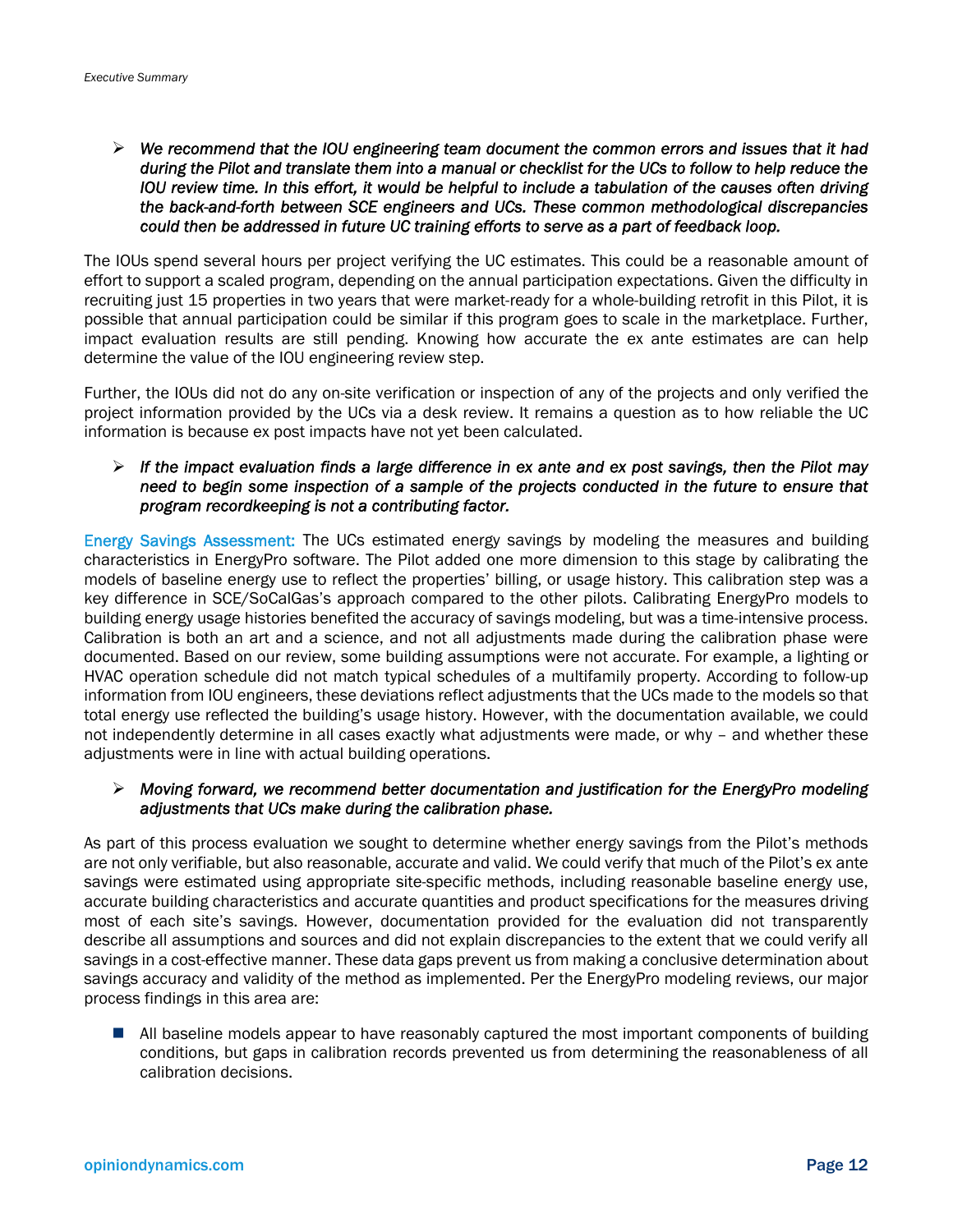- Only "baseline" models were calibrated to actual building energy use.
- The Pilot could benefit from more consistency in how domestic hot water heater replacement measure efficiencies are modeled.
- **The Pilot did not appear to require the UCs to name model files using any particular naming convention.**
- In most cases, for the test-in/test-out conditions, general photographs of the equipment were included in the report.

Table 8, on the next page, summarizes the key issues and recommendations related to project documentation and ex ante savings estimates to consider if this Pilot transitions to a full program.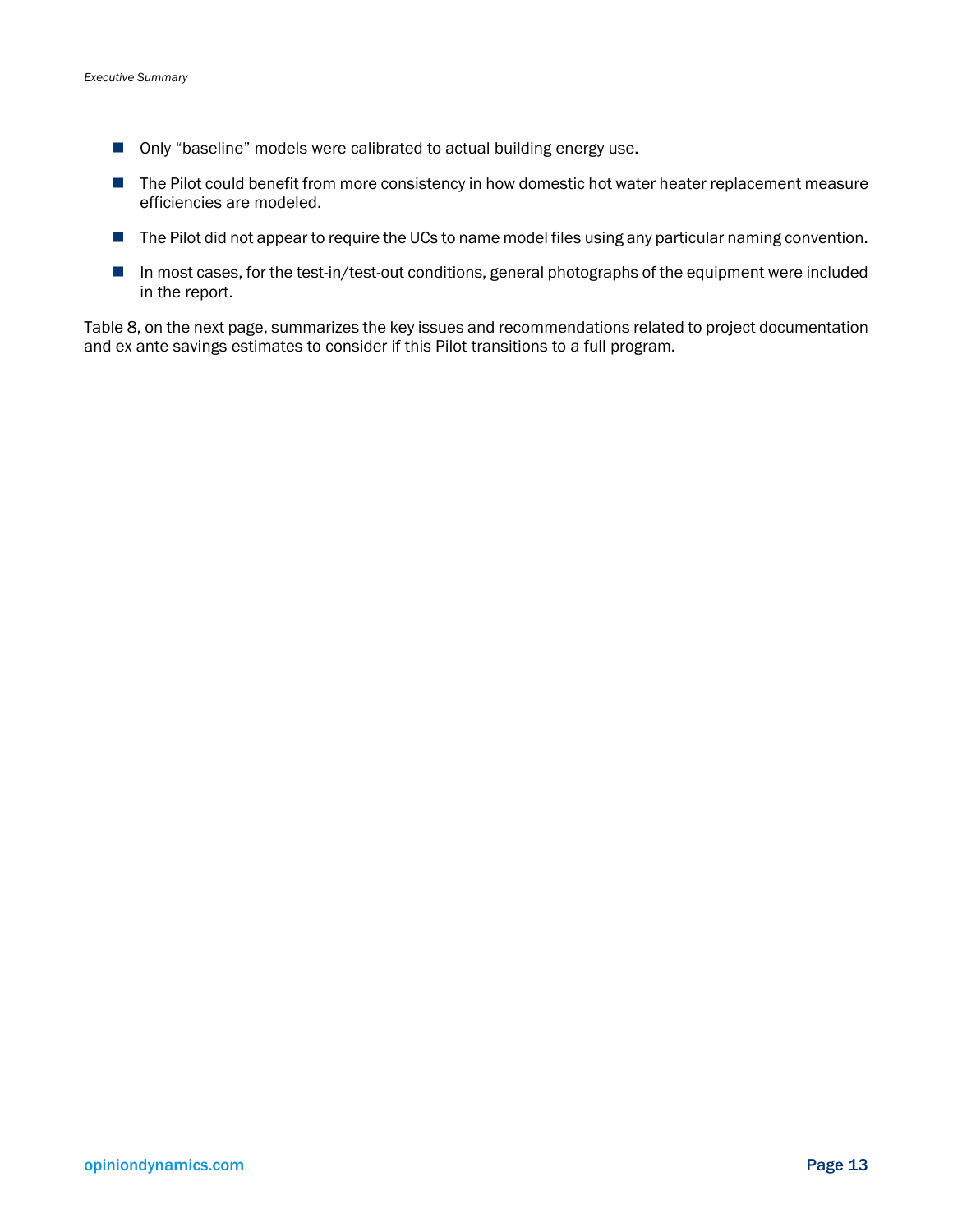#### Table 8. Summary of Project Documentation Issues and Recommendations

| <b>Document Type</b>                      | <b>Issue<sup>A</sup></b>                                                                                                      | Main Implication(s) of This Issue                                                                                                                                                                                                                                                                                                                                                                                                                                                                                                                                                                                                                                                                | Recommendation to Improve for Future                                                                                                                                                                                                                                                                                                                                                                                                                                                                          |
|-------------------------------------------|-------------------------------------------------------------------------------------------------------------------------------|--------------------------------------------------------------------------------------------------------------------------------------------------------------------------------------------------------------------------------------------------------------------------------------------------------------------------------------------------------------------------------------------------------------------------------------------------------------------------------------------------------------------------------------------------------------------------------------------------------------------------------------------------------------------------------------------------|---------------------------------------------------------------------------------------------------------------------------------------------------------------------------------------------------------------------------------------------------------------------------------------------------------------------------------------------------------------------------------------------------------------------------------------------------------------------------------------------------------------|
| Assessment and<br>Verification<br>Reports | Reports are missing a<br>complete list of EnergyPro<br>assessment model inputs<br>(6 properties, 7 measures)                  | Reviewers cannot fully verify all assessment model savings because<br>available information does not allow reviewers to trace the<br>reasoning for differences between assessment and verification<br>models. This creates confusion and adds additional cost and time<br>to technical reviews.                                                                                                                                                                                                                                                                                                                                                                                                  | The IOU program managers should consider archiving<br>assessment models (as run for the assessment report)<br>before proceeding with verification model development<br>so that assessment models can be compared to<br>verification models.                                                                                                                                                                                                                                                                   |
|                                           | Sources behind EnergyPro<br>modeling assumptions are<br>not documented<br>(8 properties, 8 measures)                          | Without source citations, reviewers cannot assess the<br>appropriateness of the assumptions made to calculate savings. This<br>calls into question the accuracy of the results and adds additional<br>cost and time to technical reviews.                                                                                                                                                                                                                                                                                                                                                                                                                                                        | UCs should clearly justify all assumptions made when<br>modeling the measure savings. If UCs draw a value or<br>technique from modeling guidelines or another approved<br>source, clearly state the source.                                                                                                                                                                                                                                                                                                   |
| <b>Building Energy</b><br>Use Models      | EnergyPro inputs are<br>inconsistent with reported<br>property description<br>(2 properties, 2 measures)                      | In the cases we identified, no discrepancies were a major cause for<br>concern about savings accuracy, but the level of review needed to<br>make this determination is an unnecessary cost. These errors<br>create confusion and add additional cost and time to technical<br>reviews.                                                                                                                                                                                                                                                                                                                                                                                                           | Ensure that UCs' Comprehensive Assessment Reports<br>and Post-Upgrade Verification Reports accurately<br>describe the inputs to the final models and detail known<br>discrepancies between models and actual conditions<br>(e.g., to achieve calibration).                                                                                                                                                                                                                                                    |
|                                           | Incorrect or unreasonable<br>model schedules and set-<br>points<br>(8 properties, 8 measures)                                 | Many of the modeled heating/cooling schedules appeared<br>unreasonable; it appears that the UCs used these schedules to<br>achieve calibration. In other cases, no justification is provided for<br>the modified schedules. This calls into question the accuracy of the<br>models and the calibration activities, and may lead to inaccurate<br>savings. It also adds time and cost to technical reviews.                                                                                                                                                                                                                                                                                       | UCs should base schedules on modeling guidelines and<br>should provide written justification where schedules do<br>not follow guidelines. Schedules and set-points should be<br>reasonable wherever possible (i.e., what would be<br>expected for the building type). If calibration can be<br>achieved only by using unreasonable inputs, this either<br>suggests a larger problem with the EnergyPro model or<br>signals that some attributes of the actual building<br>haven't been captured in the model. |
| Overall<br>Documentation                  | Inadequate documentation of<br>adjustments made for<br>calibration<br>(15 properties, 15 measures)                            | Reviewers cannot clearly see what changes the UCs made to<br>assumptions in creating the calibrated model and cannot assess<br>the reasonableness of the changes. This adds time and cost to<br>technical reviews.                                                                                                                                                                                                                                                                                                                                                                                                                                                                               | UCs should detail modifications made for calibration<br>(e.g., "The heating set-point was changed from 70°F to<br>72°F to match existing conditions," instead of "The<br>heating set-point was adjusted"). This level of<br>documentation will save time in future technical reviews<br>and ensure that input changes are reasonable.                                                                                                                                                                         |
|                                           | No documentation explains<br>differences between<br>assessment and verification<br>conditions<br>(10 properties, 18 measures) | Reviewers cannot fully trace savings calculations. Reviewers cannot<br>see what changed from the original assessment estimate or why<br>the UC made changes. For example, does the quantity of a measure<br>in the verification model differ from the quantity in the assessment<br>model because the property owner installed a different quantity of<br>equipment than planned? Did the efficiency change because the<br>proposed efficiency was unavailable from the manufacturer?<br>This type of information is essential for a reviewer to identify areas<br>for improvement for future assessment estimates. Providing this<br>information also saves time and cost in technical reviews. | Ensure that UCs clearly and completely explain any<br>differences in savings between the Comprehensive<br>Assessment Report and the Verification Report.                                                                                                                                                                                                                                                                                                                                                      |

A Issues identified out of 15 properties and 30 measures reviewed (2 per property).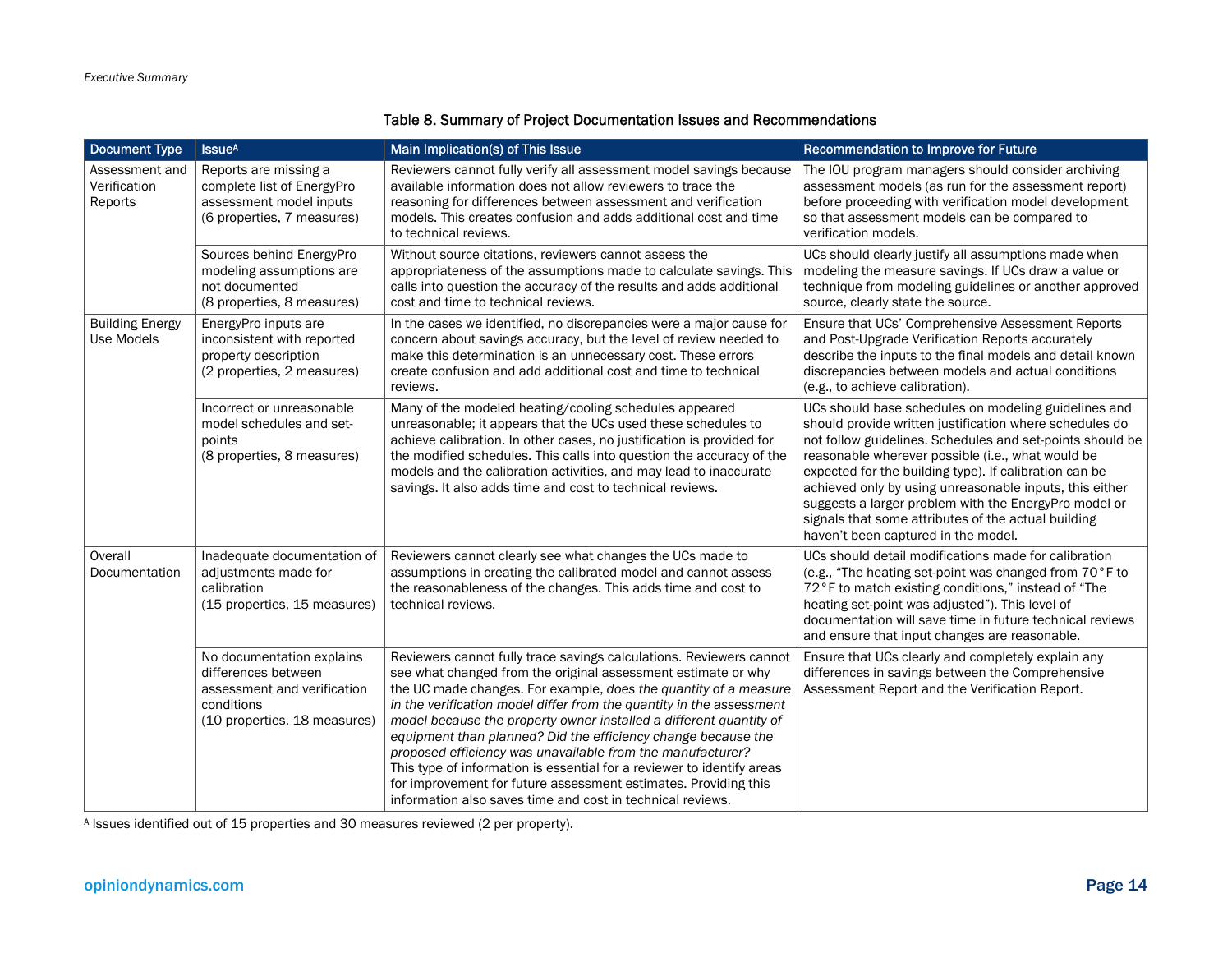Energy Efficiency Measure Installation: Customers selected the UC-recommended measures and selected their own contractor. Only one of five interviewed property owners reported issues with measure installation quality or their contractors; this individual reported that their contractor installed products that did not meet the minimum performance requirements set out by the program. Indirectly connected to measure installation, some property owners (two of five) reported issues related to translating Comprehensive Energy Assessment recommendations into practice. Smaller properties and contractors less experienced with whole-building upgrades tended to lack clarity about which products they should install. Some property owners also struggled with how their choices would impact the potential savings and incentive levels. Other property owners were confused about whether structural building costs to accommodate energy efficiency measures would be eligible for incentives. Both issues can be particularly confusing in whole-building design programs when several structural, cosmetic, and non-energy-related renovations are happening concurrently with energy efficiency upgrades.

 *To smooth out measure selection and installation, we recommend that the IOUs or the UCs provide additional guidance and communication during these steps, such as restructuring reports to provide more actionable information or by formalizing the technical assistance to property owners that helps them understand what measures to select, how incentive levels will be impacted based on different scenarios and clear communication regarding what is covered by the program in light of other nonenergy-related costs.*

Required Forms and Reports: IOUs developed Pilot forms, databases, and report templates at the start of the Pilot. As with program pilots in general, this Pilot experienced a learning curve in designing and using these forms and reports to best effect. For example, the UCs and IOUs spent substantial time drafting, reviewing, and revising Assessment Reports and post-installation Verification Reports. As a result, the UCs felt that the report review cycle was too lengthy to keep up with project planning. The IOUs chose to conduct this extensive review both out of concerns about quality seen in early reports as well as out of interest in completing the reviews as a useful learning exercise. It is important to consider, however, that property owners change project plans frequently, and the reporting requirements and review points need to be quick and nimble enough to accommodate frequent project plan changes between the assessment and final project stages. While the IOUs note that they spent a large amount of time reviewing UC documents where paperwork did not meet the IOUs' quality and reporting requirements, if the Pilot progresses to full scale, we assume that review timelines could be streamlined given increased confidence in UC quality and experience.

Beyond the learning curves a Pilot typically faces, we also observed that reporting requirements tested in the Pilot did place a relatively higher burden on the UCs and IOU program staff than the UCs recall experiencing in other multifamily programs. Further, while some property owners appreciated the detailed reports, others thought that they were too technical and not actionable enough. In short, the Pilots' reports apparently provided information that was either too detailed or not timely enough for some property owners, yet not detailed enough to provide sufficient documentation of engineering model development and calibration steps. To fill in the gaps, property owners generally kept in contact with their UC to discuss Assessment Report findings and project implications, and the IOU had several rounds of discussions with the UCs when reviewing reports. In the scheme of overall Pilot implementation, these outcomes resulted in delays to project schedules and increased time costs.

The Pilot program experience suggests that IOUs can improve the reporting process by developing several smaller, more specialized reports that each target a specific program stakeholder's informational needs.

#### *Specifically, we recommend:*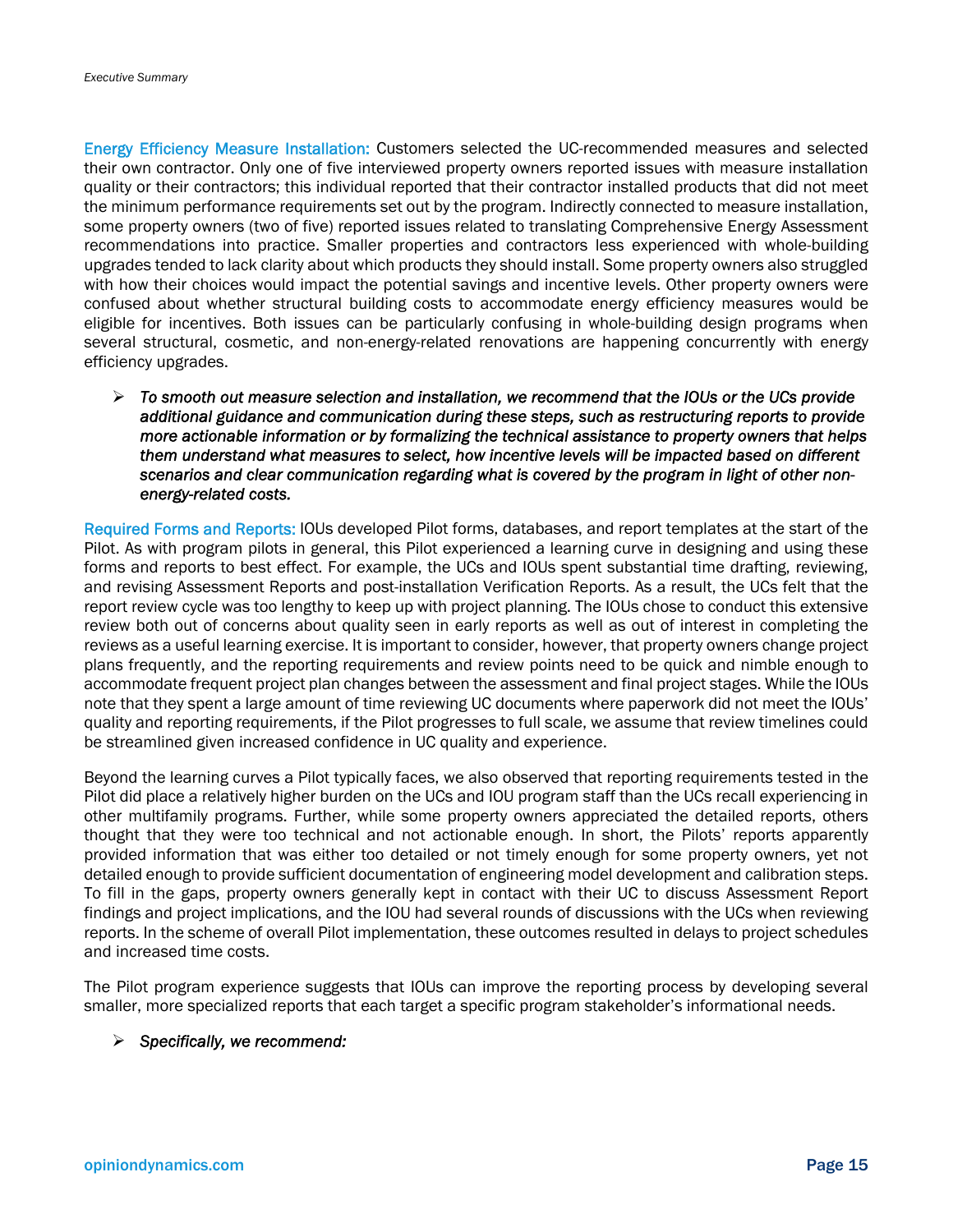- *A Customer-Focused Assessment Report:* Customers need more information to understand the energy efficiency opportunities at their property and how to conduct the project within Pilot guidelines. They also need to know which measures they can choose, what costs will be covered by incentives, and what the property owner's total investment costs will be. To implement this, the Pilot could:
- **Restructuring customer-focused reports so that they provide more support for those property** owners still developing their upgrade scope. Primarily, the Pilot should focus on making reports to property owners more actionable. For example, to reduce the time property owners spend searching for appropriate products, reports could include a list of products that meet program performance requirements or specify the required efficiency levels and features for specific measures. To make the report more digestible for property owners with limited technical background, the Pilot could also simplify the report and provide a table summarizing all upgrade recommendations, estimated costs, and site savings.
- **Providing more transparency about which measures are eligible for rebates.** Because the Pilot offers rebates based on energy savings, not project costs, customer-focused reports should clearly state that ancillary upgrades made to accommodate the retrofit are not eligible for rebates. For example, documentation should clearly state that the Pilot will not reimburse costs of structural changes needed to accommodate Pilot upgrades.
- *A Verification-Focused Technical Report:* A spreadsheet format of just the technical aspects of the building and assessment that is entirely used to facilitate verification and QA/QC. This spreadsheet could build on the post-project verification workbooks already used to record which measures were installed per unit. In this report, the Pilot should consider:
	- Requiring the UCs to justify why they recommended specific measures for a property. In conducting our engineering review, we found that the UCs did not fully justify why proposed equipment was selected for the properties. We recommend that UCs describe their decisionmaking process in the Assessment Report so that external reviewers can understand which factors went into equipment selection (cost, available incentives, customer preference, space, or other limitations, etc.). For a full-scale program, these justifications could also help in determining instances of free-ridership.
- **An Energy-Savings Report:** A narrative report recording major assumptions and judgment calls that UCs used to calculate energy savings, including everything that the IOU would need to review the quality and completeness of EnergyPro savings models.

.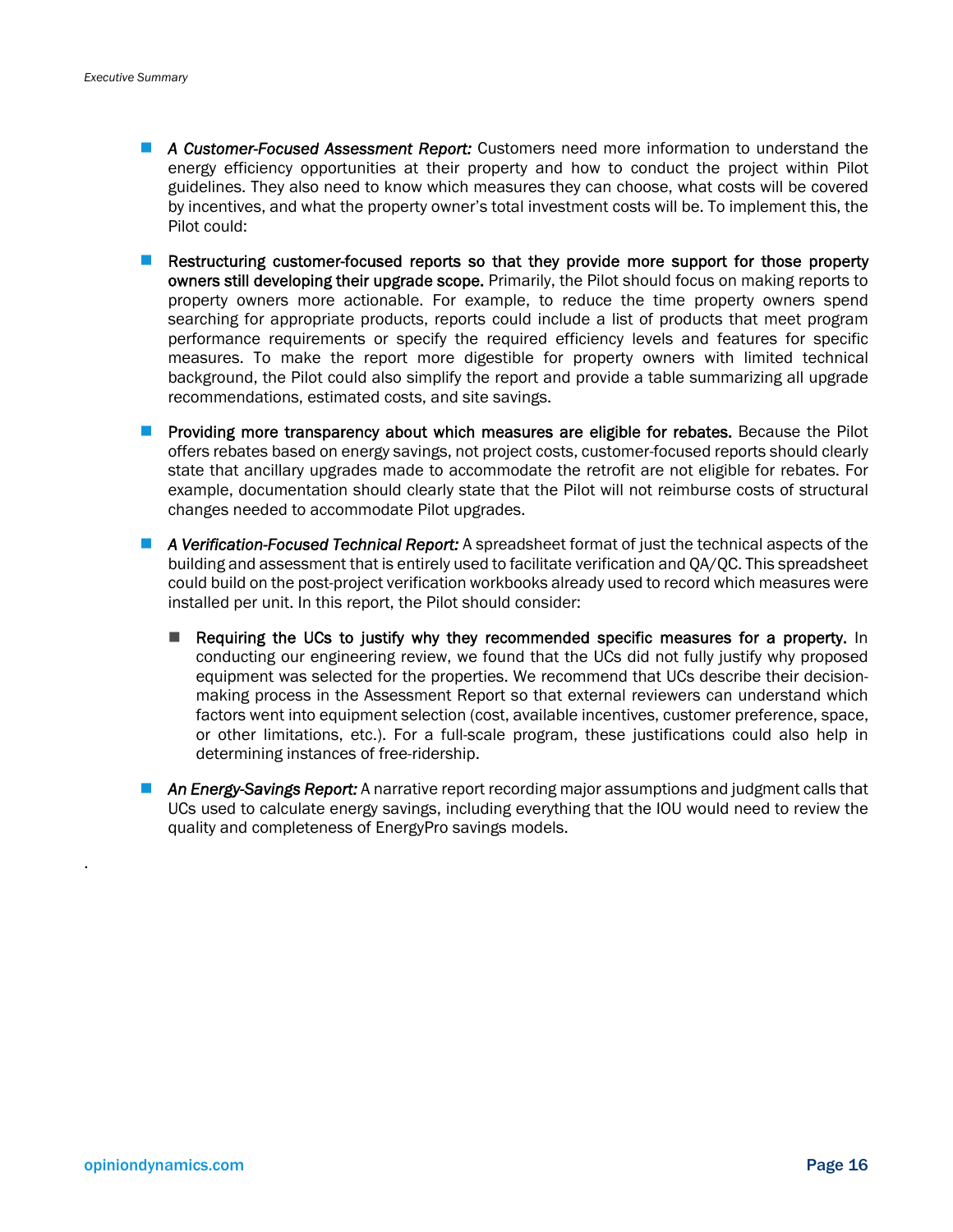# 2. Introduction

This report presents results from a process evaluation of Southern California Edison (SCE) and Southern California Gas Company's (SoCalGas) Energy Upgrade California™ Multifamily Pilot (EUC MF) Program (the Pilot). For the process evaluation, we examined pilot performance in terms of the program's design and implementation. To put these program design findings in context, we present the program-tracking data's ex ante savings and report on a higher-level review that we completed of the Pilot's model-based process for developing these ex ante savings. However, this report is not an impact evaluation and therefore did not estimate ex post impacts; all impact estimates presented in the report are ex ante. The program's impact evaluation is a separate effort that was still underway at the time of this report.

The Pilot launched in September 2013 and was one of six EUC pilots<sup>10</sup> that were designed to test an incentive and technical assistance approach to promoting comprehensive (whole-building) energy efficiency upgrades in the existing multifamily sector. Primary targeted measures included building shell upgrades, high‐efficiency HVAC units, central heating and cooling systems, central domestic hot water heating, and other deep energy reduction opportunities.

The multifamily market has significant potential to deepen energy savings and support statewide energy efficiency goals. This section provides high-level context about the multifamily market in California based on recent literature available.

- Market size: As of 2009, at least 960,000 households in SCE's service territory lived in multifamily buildings with two or more units, which represents one-third (31%) of all households and approximately 1.88 million people.11 The annual energy consumption from tenant units alone was 4,093 GWh in 2009.12
- **Buildings and Equipment:** The U.S. Census Bureau estimated that in SCE territory almost half (46%) of all multifamily buildings have fewer than 10 units, one-third (34%) have between 10 and 49 units, and one-fifth (20%) of all multifamily housing have 50 or more units. According to these U.S. Census data, many multifamily buildings in SCE's territory are older; almost two-thirds (65%) were built before 1980 (i.e., about 35 years old at the time of the Pilot). Estimates suggest that 75% of households (in PG&E and SCE service territory) have some CFLs and approximately 70% of units have air conditioning, with about half (50%) having units that are eight years old or older.<sup>13</sup>
- Structure of Operating Companies: Multifamily buildings have a diverse array of owners that range from housing management corporations, real estate investment trusts, and for-profit individuals to public housing agencies and nonprofit organizations.14 The multifamily market is concentrated and large companies dominate the market. National estimates from 2002 suggest that 5% of operators

14 EPC, 2013.

 $\overline{a}$ 

<sup>10</sup> The six Program Administrators offering EUC multifamily program pilots are: SCE/SoCalGas, Pacific Gas and Electric (PG&E), San Diego Gas & Electric (SDG&E), the Southern California Regional Energy Network (SoCalREN), Marin Clean Energy (MCE), and the Bay Area Regional Energy Network (BayREN).

<sup>11</sup> The Cadmus Group, 2013a. These data are based on the 2009 California Residential Appliance Saturation Study (RASS) prepared by KEMA in 2010 for the California Energy Commission, CEC-200-2010-004. The estimated size of the multifamily sector is likely a conservative estimate, as U.S. Census Bureau's American Community Survey Public Use Microdata for 2009 suggested a significantly larger market of 1,739,228 households living in multifamily housing.

<sup>12</sup> The Cadmus Group, 2013a. Multiplies RASS data estimates for per household consumption with the number of households in multifamily building.

<sup>13</sup> The Cadmus Group, 2013a.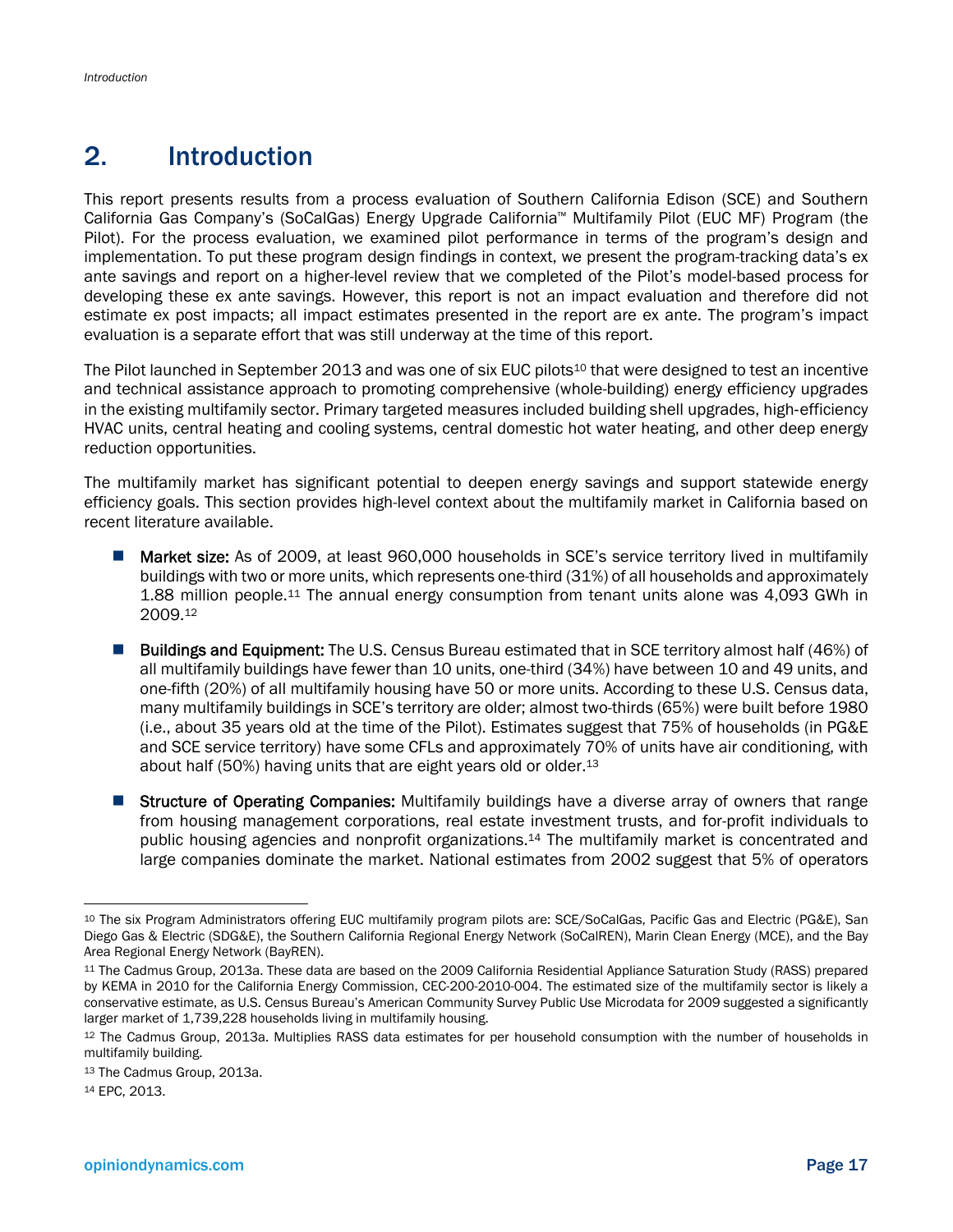manage 75% of rental properties.<sup>15</sup> A more recent survey from the Cadmus Group<sup>16</sup> yielded similar results.

**Decision Making:** Rental operators' decision-making processes differ in company size, as smaller operators in buildings with fewer than 70 units are unlikely to have on-site personnel. Building owners of larger properties tend to hire property managers and have multiple layers of decision-making.17 The majority of property owners (69%) state that they are sole decision makers, while property managers typically consult with other decision makers to determine upgrades (62%).17 This highlights the importance of involving owners in marketing and outreach. Furthermore, priorities differ between property owners in the affordable housing and market-rate sectors. Owners of affordable housing are primarily concerned about safety and protecting infrastructure investments, whereas the concerns of owners of market-rate structures typically relate to profitability. 17

Multiple documents, including the Pilot's Program Implementation Plan, the Statewide IOU EUC Multifamily Public Workshop in March 2014, and several recent program evaluation reports discuss potential barriers to completing upgrades through multifamily programs. The following barriers emerged most commonly:

- **Economics of split incentives** as property owners carry the costs of energy efficiency upgrades without directly benefitting from reduced energy costs
- **Upfront capital costs and access to capital,** especially where property owners carry the cost of initial assessments
- **Insufficient return on investment** due to split incentives and impact on rental income: Market-rate property owners are generally concerned with the bottom line (profitability) and consider a 5-year payback period as feasible18
- $\blacksquare$  Lack of knowledge about energy efficiency
- **E** Customer inconvenience of dealing with multiple contractors and site visits or any added workload beyond business as usual
- Challenges in accessing decision makers
- $\blacksquare$  Tenant time burden and tenant inconvenience
- **Upgrade timing:** Market-rate property owners often plan to complete holistic upgrades as part of a larger retrofit to the property, such as the time when a new roof or cosmetic upgrade is installed. Among affordable-housing properties, the low-income housing tax credit program cycles also influence when property owners are able to participate in upgrade programs. Further, all property owners typically need some time to gather internal approvals and funding for projects of this size and therefore the lead time from program awareness to participation in the program could span multiple years.

Like all the EUC multifamily pilot programs, the SCE/SoCalGas<sup>19</sup> program's incentive structure included both assessment and retrofit incentives designed to achieve deeper retrofits than existing prescriptive rebate

<sup>15</sup> Oh et al., 2002.

<sup>16</sup> The Cadmus Group, 2013b.

<sup>17</sup> The Cadmus Group, 2013a.

<sup>18</sup> SBW/Opinion Dynamics, 2014.

<sup>19</sup> Throughout the report, we refer to SCE/SoCalGas as "the investor-owned utilities" or "the IOUs," except where needed to distinguish the SCE/SoCalGas Pilot from pilots run by other program administrators.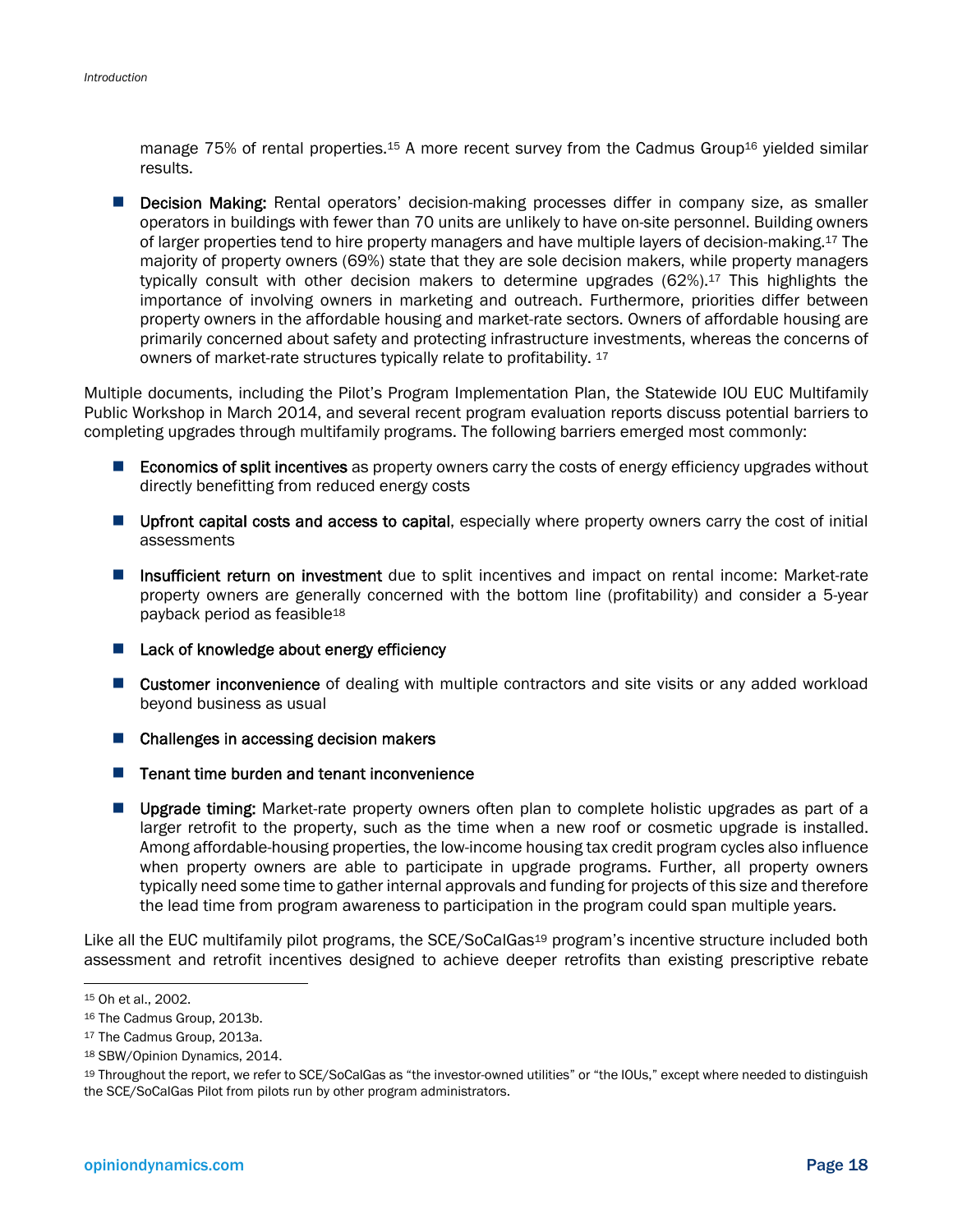programs available to California multifamily properties. All EUC multifamily pilot programs incorporated assessment incentives; in the SCE/SoCalGas Pilot, assessments were offered completely free of charge. Further, like four of the other five EUC multifamily pilot programs, the SCE/SoCalGas Pilot offered tiered incentives. Participants received an incentive payment per retrofitted unit based on the expected site energy savings (%) from the project. Energy savings were modeled through whole-building energy usage simulations in EnergyPro software. In comparison to the other pilots, a unique feature of SCE/SoCalGas was that these models were calibrated to each property's energy bill history.

The SCE/SoCalGas Pilot tested several additional program delivery processes. First, the Pilot was expected to test a single point of contact (SPOC) approach, wherein a single entity would guide property owners through various energy efficiency programs and provide broad education on energy efficiency benefits. While the IOUs initially planned to be the SPOC for customers, the IOUs ultimately found it easier for the Utility Consultants (UCs) to serve as the SPOC since they UCs were given most of the customer-facing roles for the Pilot. Second, the Pilot also tested a consultant- (rater)-driven program delivery. This consultant-driven model differed from other EUC multifamily programs in California in that three utility consultants (UCs) served as the program implementers, without oversight of a centralized external program implementer. The three UCs were Affordable Energy Association (AEA), Partner Energy, and TRC. Finally, the Pilot offered combustion appliance safety (CAS) test-in at no cost for a sample of units, but required property owners to cover 100% of test-out costs after the program tested a sample of units.

The Pilot's goals were to install retrofits in 1,700 multifamily dwelling units. As of the Pilot's conclusion in March 2016, the Pilot had completed upgrades in 1,919 dwelling units at 15 market-rate and affordable housing properties. Most of these properties entered the Pilot through preexisting relationships with the UCs. Participating properties completed Basic Assessment Reports between November 2013 and May 2014 and completed Comprehensive Assessment Reports between May 2014 and August 2015.20 The UCs submitted final Verification Reports to the IOUs between May 2015 and December 2016, and the IOUs completed final QA/QC and delivered incentive payments to property owners<sup>21</sup> between May 2015 and March 2016.

As part of the initial research tasks for this process evaluation, we documented the Pilot's design and implementation strategy to fully understand the Pilot and the context in which it operated. We also summarized the multifamily market conditions and market barriers, compared the Pilot to other similar programs, and provided the team's early assessment of the Pilot's strengths and weaknesses. Results of that initial effort were presented in a stand-alone memorandum (October 2014), and we have incorporated main findings from the effort into this final report.

The remainder of this document is a final report that contains our full evaluation results and feedback on the overall Pilot based on in-depth interviews with program stakeholders, our review of secondary materials and program-tracking data, and our engineering review of the Pilot's approach to estimating ex ante energy savings with EnergyPro. The remainder of this section provides additional details about the Pilot's processes and key stakeholders and details the research questions that we developed to guide a study of how well those processes performed during the Pilot. Thereafter, we have organized the report as follows.

- We present our data collection and analysis methods in Section 3, organized by data source.
- We summarize program participation and ex ante energy and demand savings in Section 4.

1

<sup>&</sup>lt;sup>20</sup> For the sake of brevity, the Basic Energy Assessment and the Comprehensive Energy Assessment are referred to as the Basic Assessment and the Comprehensive Assessment, respectively, for the remainder of this report.

<sup>&</sup>lt;sup>21</sup> The UCs worked with either property owners or managers to facilitate projects. For simplicity in this report, we refer to them collectively as "property owners" while recognizing that some were managers of the properties.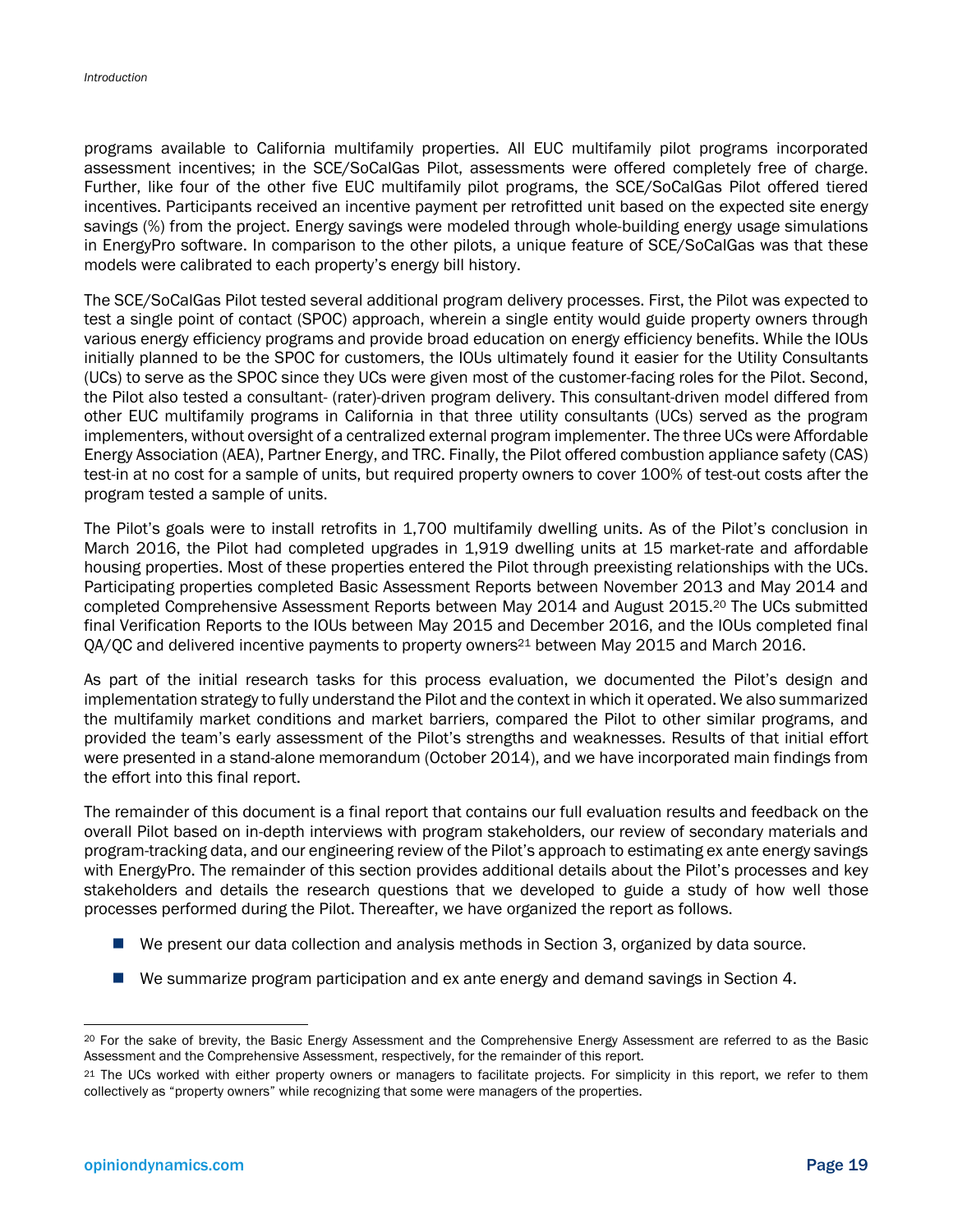- We then present our main process findings in Section 5, organized by program design elements.
- We compare the SCE/SoCalGas Pilot to other EUC multifamily pilots in Section 6,
- We provide additional details in a set of appendices following the report.

## 2.1 Pilot Description

The Pilot included eight main phases, depicted at a high level in Figure 2. Program delivery included four main groups of stakeholders: the two IOUs sponsoring the program (SCE and SoCalGas), the three implementing UCs (AEA, Partner Energy, and TRC), the property owners participating in the program, and several independent installation contractors.



Figure 2. Pilot Project Implementation Diagram

The IOUs chose a closed-rater model for the Pilot, based on benefits expected from past experiences in the multifamily market. The UC's assumed the rater role for the Pilot, they had staff on-hand with the qualifications to conduct the assessments. The main benefit of a closed-rater model is the ability to control installation quality thereby offering a more standardized customer experience:

**Ability to select qualified raters and monitor project quality:** With a limited number of consultants implementing a closed-rater program, the model allows project sponsors to better control the quality of energy efficiency upgrade installations, and to more easily monitor consultants' work. For example, open-rater models have experienced numerous customer complaints about contractors' work quality.

On the other hand, the closed-rater model has some notable drawbacks, including the following:

**Limited market transformation:** A key intent of many EUC multifamily programs is the professional development of raters and other stakeholders so that energy efficiency upgrades can be sustained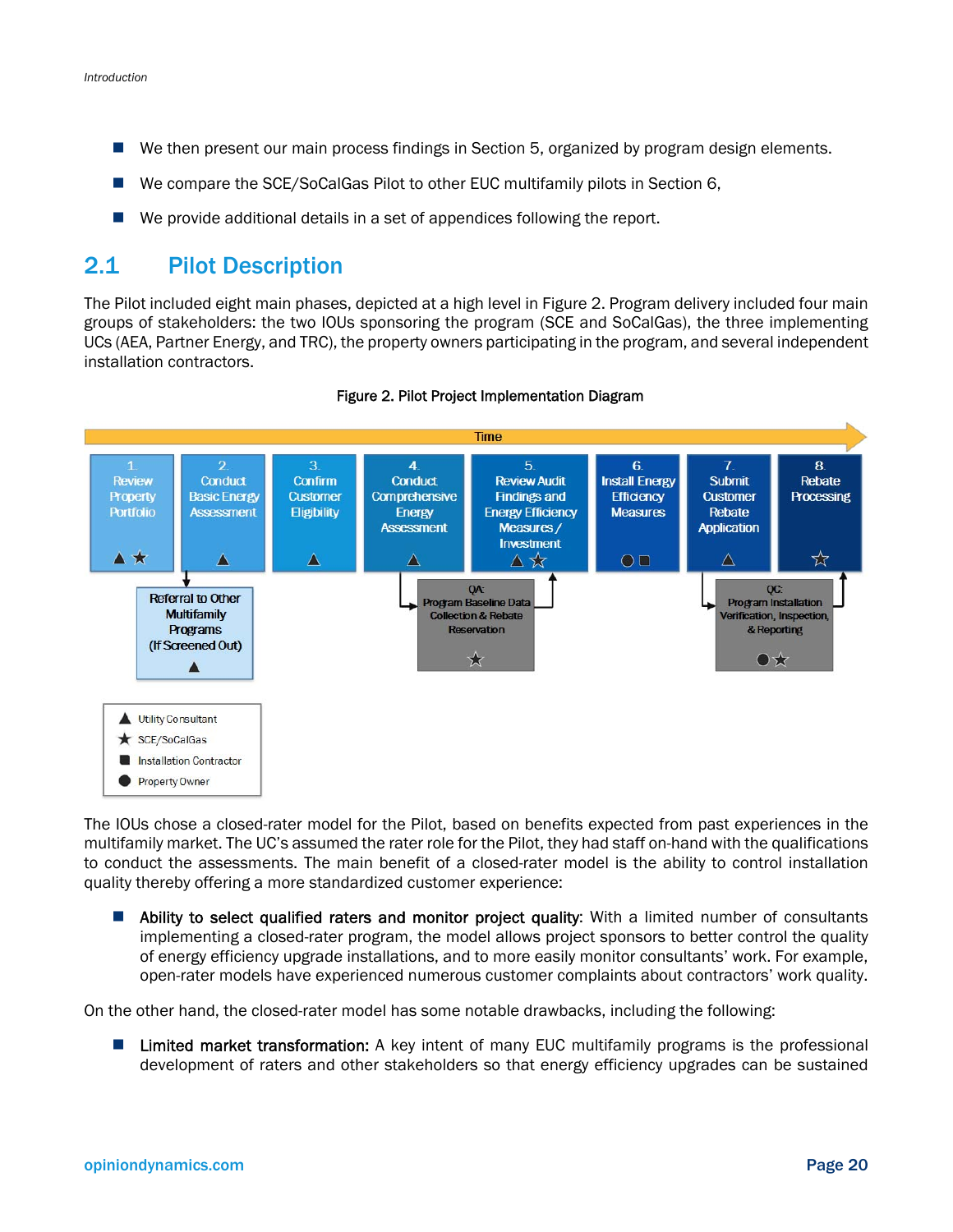without program incentives. As the Pilot does not train new players in the market, we expect its reach to be limited with respect to market transformation.

Reduced number of stakeholders for program outreach and recruitment: Energy raters commonly have existing relationships with property owners and can thus actively promote program participation. A smaller group of stakeholders share recruitment and outreach tasks in the "closed" rater model. While this may reduce the quantity of project leads, better-controlled messaging and more-targeted marketing can also yield benefits.

SCE/SoCalGas chose the closed-rater model for the above reasons, but emphasized the value of UCs providing insights to the multifamily and low-income market space to guide the development of best practices in the Pilot. For this Pilot, the IOUs hired three UCs to serve in the rater role. As such, the UCs guided participants through a series of steps to screen, qualify, install, and verify whole-building retrofits.

The IOUs chose the UCs based on their previous experience in the California multifamily market. Table 9 provides a more detailed overview of the UCs' qualifications.

| <b>Utility Consultant</b> | <b>Unique Strengths</b>                                                                                                                                                                                                                                                                                                                                                                                                                                        |
|---------------------------|----------------------------------------------------------------------------------------------------------------------------------------------------------------------------------------------------------------------------------------------------------------------------------------------------------------------------------------------------------------------------------------------------------------------------------------------------------------|
| <b>AEA</b>                | • Involved in the BayREN and MCE EUC multifamily programs<br>Brings in institutional knowledge of working with multifamily properties in northern California<br>Supports the New York State Energy Research & Development (NYSERDA) Multifamily<br>Performance Program, the ConEdison Multifamily Energy Efficiency Program, and the<br>California Housing Partnership Corporation (CHPC) Ratepayer Integrated Payment Program<br>Predevelopment Pilot (RIOPP) |
| Partner Energy            | Specializes in the affordable housing multifamily market<br>• Works as rater in various EUC multifamily programs                                                                                                                                                                                                                                                                                                                                               |
| TRC.                      | • Has institutional knowledge of implementing the EUC-MF pilot in SDG&E territory<br>• Has relationships with property owners who have a portfolio of buildings across IOU territories<br>in California and therefore has an advantage to serve property owners with large portfolios of<br>properties across the state<br>Involved in multifamily programs outside of California                                                                              |

#### Table 9. Utility Consultants' Qualifications

To recruit customers to the Pilot, the UCs and IOUs leveraged existing relationships with property owners who were in the early stages of planning a building retrofit. Once interest in the Pilot was established, the UCs typically had a telephone conversation with the prospective customer to schedule a Basic Assessment, to gather preliminary building data, and to confirm the desired scope. Some UCs gathered basic building data over the phone.

For each site, the UCs next conducted the Basic Assessment to examine property potential in more detail. Following the visit, the UCs provided a short assessment report to the property owner and the IOUs. Before giving a green light to conduct the Comprehensive Assessment, the IOU program managers typically sought additional information about each property from their internal account representatives. Projects that were deemed unlikely to reach the 10% savings threshold were directed to other IOU programs as needed.

For sites expected to achieve the energy savings target, the UCs or their subcontractors then conducted a Comprehensive Assessment, which included an ASHRAE Level II audit to assess building conditions, Combustion Appliance Safety (CAS) test-ins, and a building energy simulation to project total savings from the planned retrofits' measure mix. The output of the Comprehensive Assessment is a detailed report. The Comprehensive Assessment Report includes a "to-do list" of recommended energy-saving retrofits, energy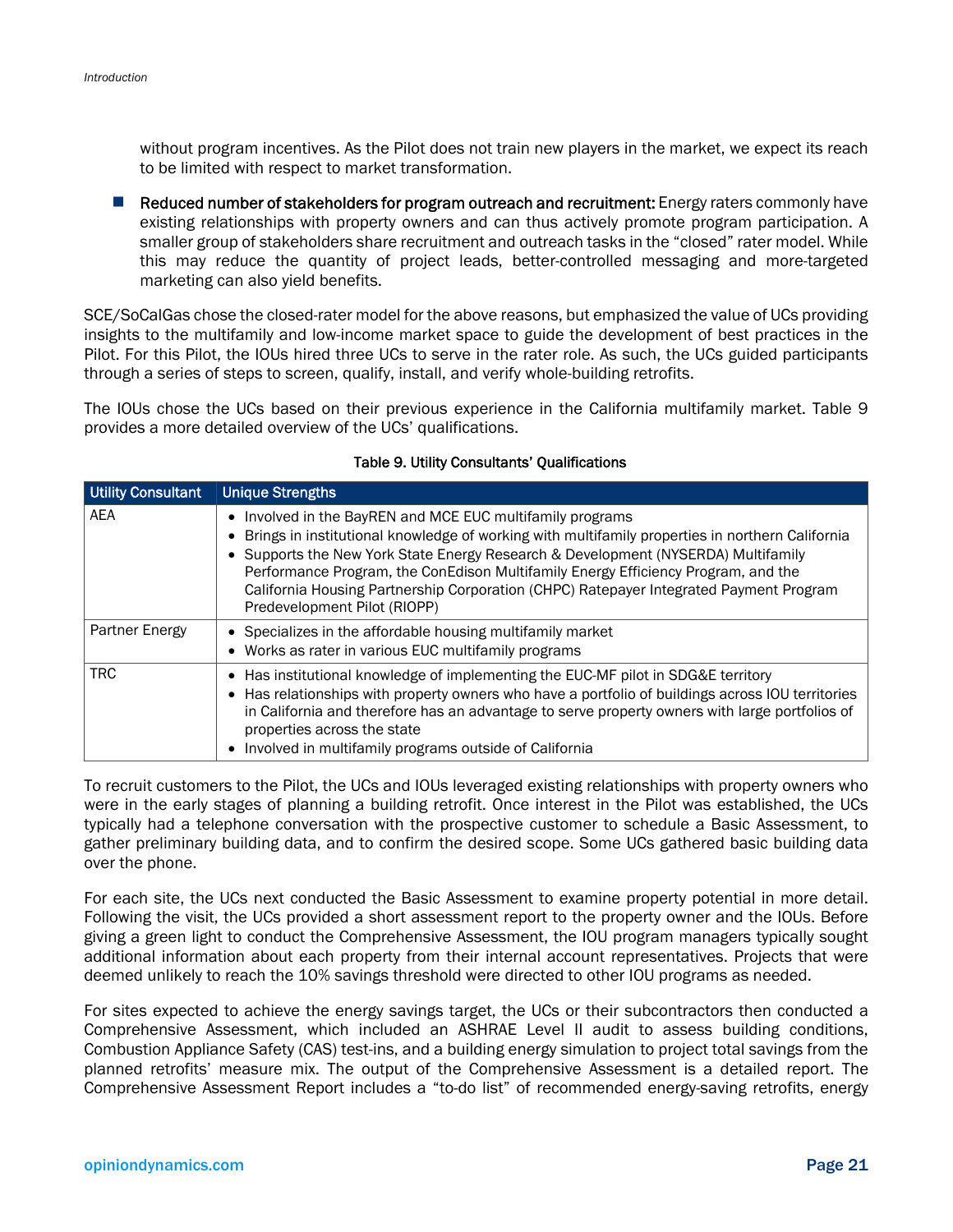model assumptions, a narrative of existing conditions, a narrative on recommended measures, a cost-benefit analysis, a summary analysis covering simulation models used, a utility and end-use breakdown analysis, and a summary of sources of information. This report was provided to the IOU program managers and engineering staff for review.

Once the IOUs approved the energy savings estimates and reserved the stipulated incentives, property owners hired an independent contractor of their choice to install the measures outlined in the scope of work.

After contractors installed all measures, the UC would return to the property to verify the installation of measures according to Pilot guidelines (e.g., quantity installed, efficiency of installed measures, and confirmation of proper installation) and to conduct a CAS test on a sample of remodeled units for QC and safety purposes. The property owner also hired a contractor to test CAS in all remodeled units for safety purposes.

The UCs provided the IOUs with a Verification Report summarizing the post-installation site visits and providing final site savings estimates based on building energy use models (EnergyPro). The IOU engineering staff reviewed the Verification Reports and in most cases worked with the UCs to ensure that energy models accurately captured retrofit conditions and that Verification Reports were clear and consistent with energy usage models.

To close out the project, the UCs provided the IOUs with a variety of documentation. Documentation included the customer's incentive application form,<sup>22</sup> a completed project workbook (including project closeout worksheet, measure location worksheet, and project permit list), the project Verification Report, energy savings models (EnergyPro files and any applicable side calculations or default table), and health and safety test results (Building Performance Institute [BPI]-certified CAS/CAZ test results, remediation of combustion safety issues). The IOUs reviewed all documents and, after final review and revisions with the UC, would approve all final site savings and disburse payments to the property owners.

# 2.2 Research Objectives

Our research objectives were to assess the effectiveness of this Pilot's overall design and individual implementation strategies and to develop recommendations for how the design and implementation strategy could be improved moving forward. To answer these questions, we collected Pilot feedback from key stakeholders (the IOU staff, the UCs, contractors, and property owners) and closely reviewed program documentation and reports. To explore the relative merits of the designs used in this Pilot, we compared Pilot findings to those of other recent EUC-MF pilot evaluations (PG&E, SDG&E). Table 10 maps our primary research objectives to evaluation tasks.

l

<sup>22</sup> The application included signed terms and conditions, manufacturer's specification sheets for installed measures, and copies of itemized contractor/product invoices.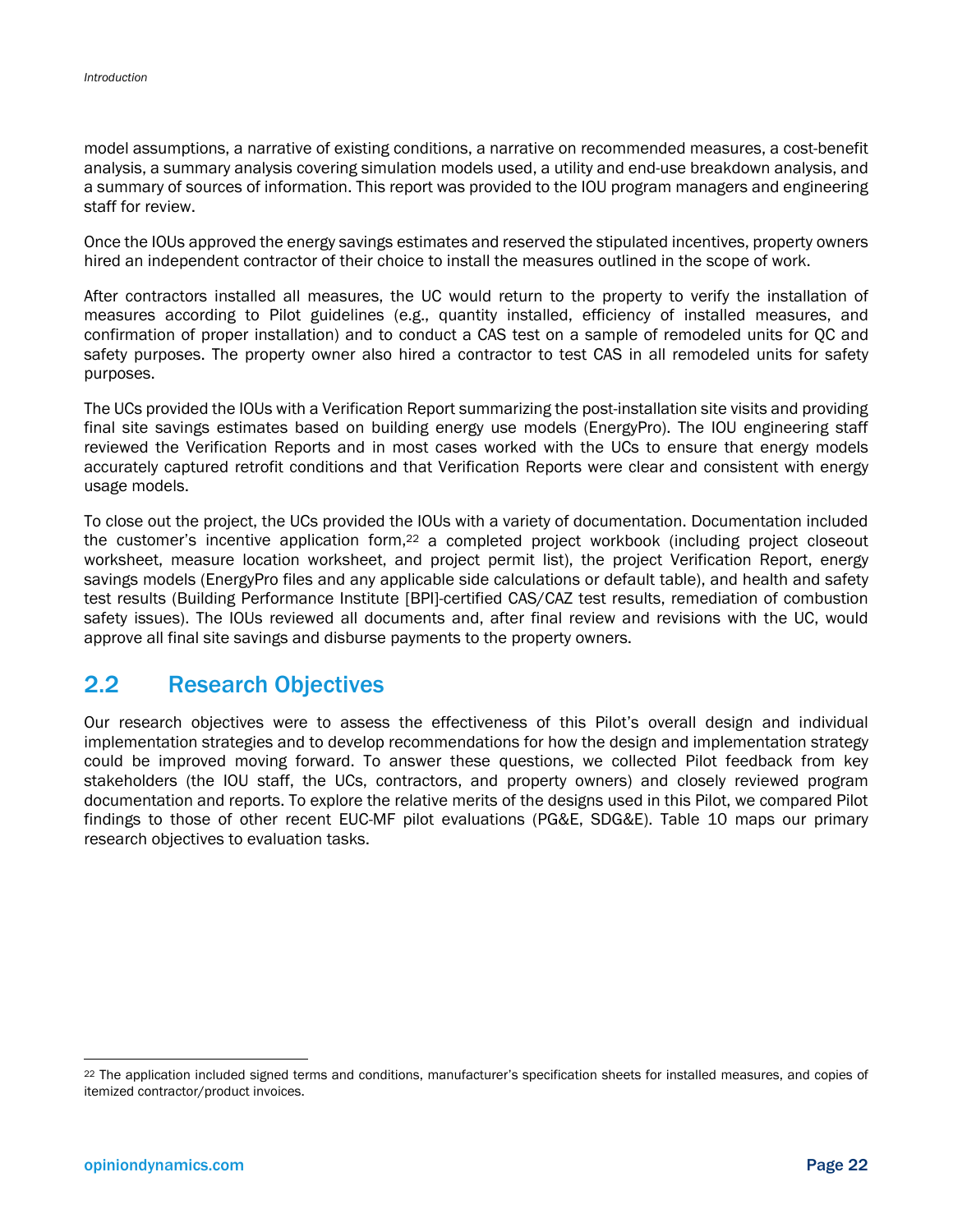|                                                                                                                                                  | <b>Evaluation Activities</b>              |                              |               |                              |                                   |                                 |                              |
|--------------------------------------------------------------------------------------------------------------------------------------------------|-------------------------------------------|------------------------------|---------------|------------------------------|-----------------------------------|---------------------------------|------------------------------|
| <b>Research Questions</b>                                                                                                                        | Program Records<br><b>Material Review</b> | Program Manager<br>nterviews | UC Interviews | Property Owner<br>Interviews | Manager Interviews<br>lou Program | <b>Interviews</b><br>Contractor | <b>Engineering</b><br>Review |
| Document the fuel-switching rules as they pertain to the<br>multifamily sector in SCE/SoCalGas territory                                         | X                                         | X                            |               |                              |                                   |                                 |                              |
| Can this program be implemented as designed?                                                                                                     | X                                         | X                            | X             | X                            | X                                 |                                 |                              |
| Is this SPOC program design working? Why or why not? What<br>alternatives should the program team consider?                                      |                                           | x                            |               |                              | X                                 |                                 |                              |
| How do property owners experience the program? Are they<br>satisfied? What program benefits do they identify?                                    |                                           |                              |               | X                            |                                   |                                 |                              |
| Is the program QA/QC system working as designed? What is the<br>difference between reported program results and inspection<br>results?           | X                                         | x                            | x             |                              |                                   |                                 |                              |
| Is the energy savings estimate reasonable and valid?                                                                                             |                                           |                              |               |                              |                                   |                                 | X                            |
| Are the energy savings accurate?                                                                                                                 |                                           |                              |               |                              |                                   |                                 | х                            |
| Can the energy savings be verified?                                                                                                              |                                           |                              |               |                              |                                   |                                 | X                            |
| Where are the energy savings coming from?                                                                                                        |                                           |                              |               |                              |                                   |                                 | х                            |
| What savings can be directly attributed to the EUC MF Pilot?                                                                                     |                                           |                              |               |                              |                                   |                                 | X                            |
| Is the EUC MF Pilot valuable?                                                                                                                    | X                                         |                              |               |                              |                                   |                                 |                              |
| How do the program implementation approaches compare<br>among the three UCs?                                                                     | X                                         |                              | x             |                              |                                   |                                 |                              |
| What is the project conversion rate based on a review of Basic<br>Assessment, Comprehensive Assessment, applications, and<br>projects completed? | X                                         |                              | X             |                              |                                   |                                 |                              |
| Is this Pilot achieving measure diversity and integrated demand-<br>side management (IDSM) savings?                                              | x                                         |                              |               |                              |                                   |                                 |                              |
| What are the qualifications of the UCs?                                                                                                          | x                                         | x                            |               |                              |                                   |                                 |                              |
| Are the UCs certified individuals? If so, what kind of<br>certifications have they obtained?                                                     |                                           |                              | x             |                              |                                   |                                 |                              |
| What kind of certifications have the contractors obtained?                                                                                       |                                           |                              |               |                              |                                   | x                               |                              |
| How do the program design and results compare with other<br>IOUs?                                                                                | X                                         |                              |               |                              |                                   |                                 |                              |
| What improvements are needed for 2015 and beyond?                                                                                                | x                                         | X                            | X             | X                            | X                                 | X                               | X                            |

### Table 10. Research Questions and Evaluation Activities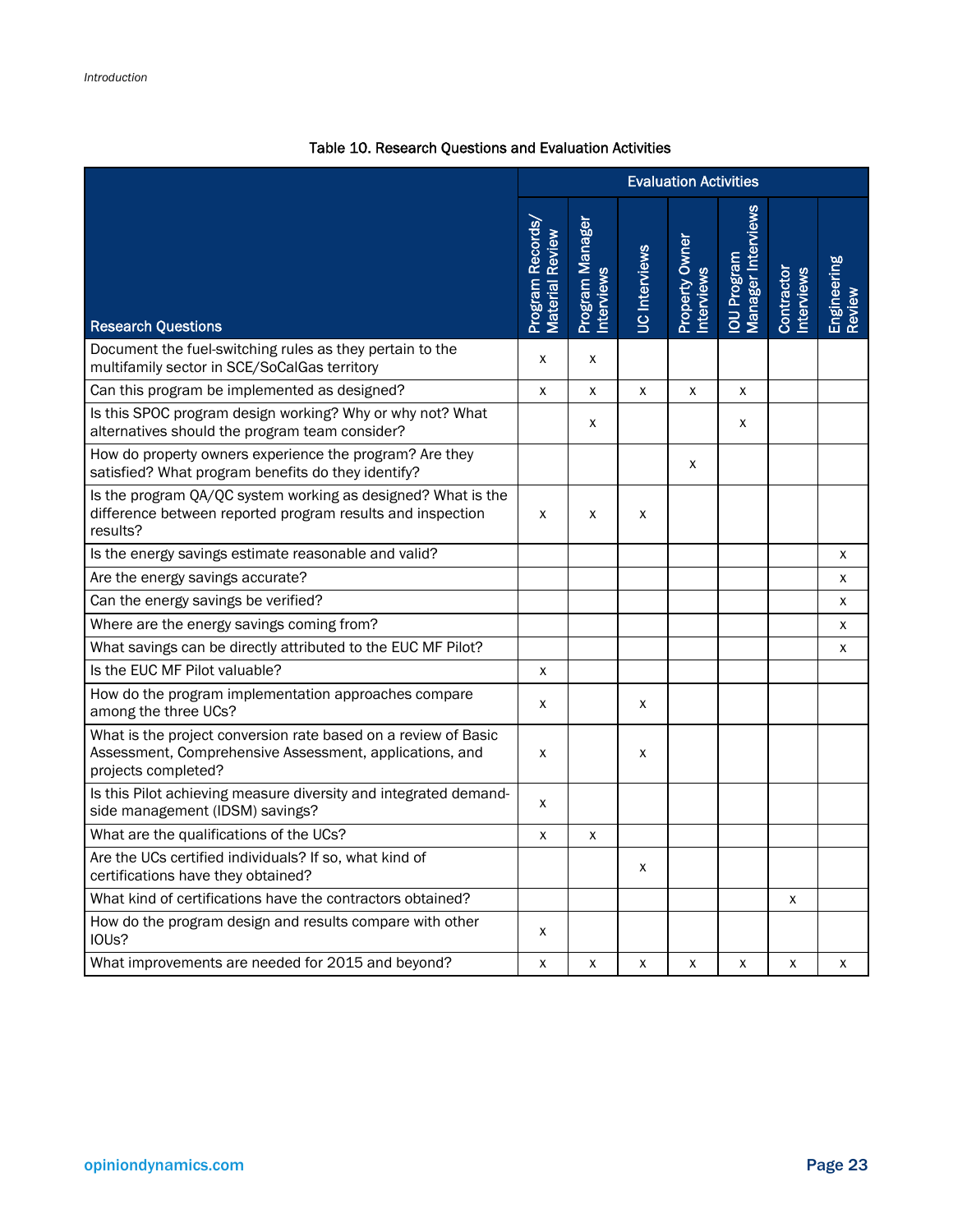# 3. Evaluation Methods

We evaluated the Pilot using a combination of primary and secondary data collection methods. As shown in Table 11, we reviewed the program implementation guidelines; reviewed program-tracking data; examined EnergyPro model files, assumptions, and outputs; and interviewed program managers, the UCs, installation contractors, and property owners. Combined, findings from these methods serve as the basis for the process and engineering assessments. Table 11 summarizes each of these activities.

| <b>Activity</b>                                          | <b>Details</b>                                                                                                                                                                                                                                                                                                 |
|----------------------------------------------------------|----------------------------------------------------------------------------------------------------------------------------------------------------------------------------------------------------------------------------------------------------------------------------------------------------------------|
| Program Materials Review                                 | Reviewed the Pilot's database and program implementation plan. Analyzed and<br>reported on using summary statistics.                                                                                                                                                                                           |
| <b>IOU Program Manager</b><br><b>Interviews</b>          | Interviewed SCE and SoCalGas program managers at Pilot conclusion to gain feedback<br>on Pilot processes, challenges, and successes. Held follow-up meetings with the IOU<br>engineers and program managers to explore early findings.                                                                         |
| <b>UC</b> Interviews                                     | Interviewed the three UCs to collect information about their role in program marketing<br>and implementation and to gain their perspectives on potential barriers to participation.                                                                                                                            |
| <b>Participating Property</b><br><b>Owner Interviews</b> | Interviewed participating property owners to collect information about property<br>characteristics and experiences with the Pilot and to gain perspective on what worked<br>and did not work well during Pilot processes.                                                                                      |
| Partial-Participant Property<br><b>Owner Interviews</b>  | Interviewed property owners who dropped out of the program before upgrade<br>completion to collect information about their experiences and to determine barriers to<br>participation.                                                                                                                          |
| Installation Contractor<br>Interviews                    | Interviewed contractors that installed Pilot upgrades to collect information about<br>company certifications, qualifications, and contractors' experiences with the Pilot.                                                                                                                                     |
| Savings Estimation<br>Approach Review                    | Reviewed the EnergyPro models used to calculate savings and incentives for each<br>property. Compared file contents (.bld files and ECON-2 reports) to Assessment<br>Reports, Verification Reports, and program-tracking data to evaluate reasonableness of<br>assumptions and the overall EnergyPro approach. |

#### Table 11. Summary of Pilot Evaluation Activities

# 3.1 Program Materials Review

Our program materials review was a detailed study of program planning and implementation documents and a detailed analysis of program-tracking databases. Table 12 lists the data sources and then describes what information they provided. Throughout these activities, we noted observations about data completeness and quality.

During these analyses, we reviewed basic property characteristics and types of measures installed at each property and assessed and verified project savings estimates and other information. We developed basic summary statistics to report on program conversion rates, common measure types, property characteristics, and other metrics.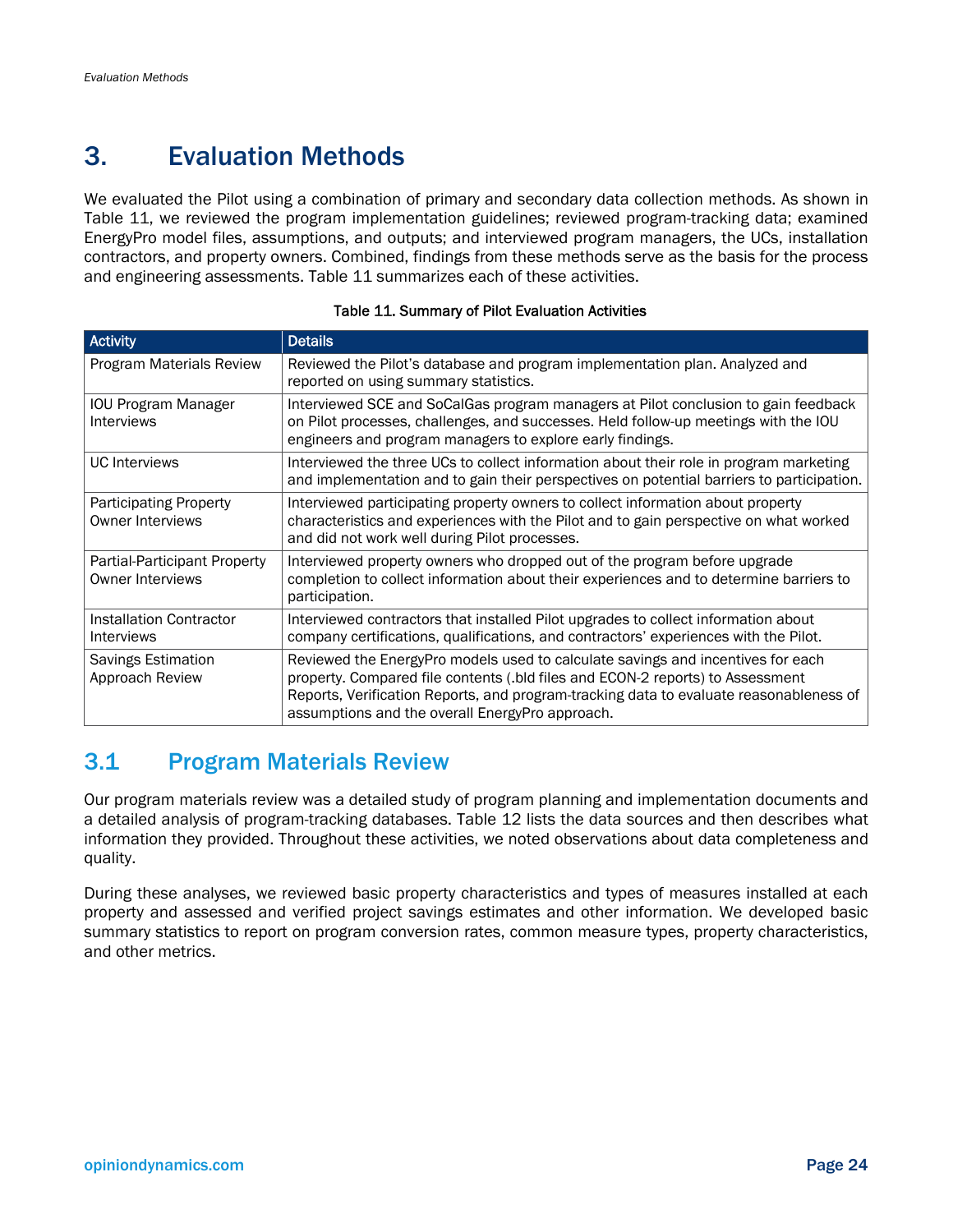| <b>Program Materials</b>                                            | <b>Information Obtained</b>                                                                                                                                                                                                        |
|---------------------------------------------------------------------|------------------------------------------------------------------------------------------------------------------------------------------------------------------------------------------------------------------------------------|
| Program-Tracking Data                                               | • Project characteristics<br>• Site characteristics<br>Property owner information<br>• Project conversion rate information<br>• Planned and verified energy efficiency measures                                                    |
| Program Manual                                                      | Document program processes and requirements (including QA/QC requirements)                                                                                                                                                         |
| Assessment Reports,<br>Verification Reports and<br>EnergyPro models | Document UC certifications<br>Identify initial inspection failures (to help assess if QA/QC system is working as<br>designed)<br>Identify differences between the UCs<br>Identify key model inputs<br>Identify modeling strategies |
| Project-Specific Records                                            | Obtain further information from conversation                                                                                                                                                                                       |

#### Table 12. Information Obtained from Program Materials Review

# 3.2 IOU Program Stakeholder Interviews

Table 13 summarizes the in-depth interviews we conducted with 20 individuals representing five main types of program stakeholders. We conducted all interviews over the phone in a semi-structured format, using interview guides to ensure that we addressed critical research questions, but also allowing for the natural flow of conversation. We interviewed stakeholders between January 2016 and May 2016. We have attached all interview guides in Appendix F.

| Stakeholder Group                      | $n =$ | <b>Contact Response Rate</b> | % Properties Represented |
|----------------------------------------|-------|------------------------------|--------------------------|
| <b>IOU Program Managers</b>            | ົ     | 100%                         | n/a                      |
| <b>UCs</b>                             | 3     | 100%                         | 100% (15/15)             |
| Property Owners (Participants)         | 5     | 63%                          | 67% (10/15)              |
| Property Owners (Partial Participants) | 2A    | $25%$ <sup>B</sup>           | $8\% (2/25c)$            |
| Contractors                            | 10    | 76%                          | 73% (11/15)              |
| Total                                  | 20    |                              |                          |

#### Table 13. Program Stakeholder Interview Response Rates

A Both partial participants (n=2) completed a Pilot upgrade at another property in their portfolio.

B Response rate is out of 8 property owners who had at least one partially completed property.<br>C Contact information was available for 17 of these 25 partial projects. 35% of the partial projects (n=6) completed the Basic Assessment and the Comprehensive Assessment and 65% (n=11) completed only the Basic Assessment.

#### 3.2.1 Program Manager Interviews

The evaluation team conducted in-depth interviews with both of the IOUs' Pilot program managers, near the completion of the Pilot (January and February 2016), to gain their feedback on Pilot processes and challenges to implementation. Interviews focused on topics related to customer outreach efforts, management of program phases, challenges to using the SPOC approach and why it was not used to the extent originally planned, the program's approach to verifying energy savings, and additional strengths and weaknesses of the program design.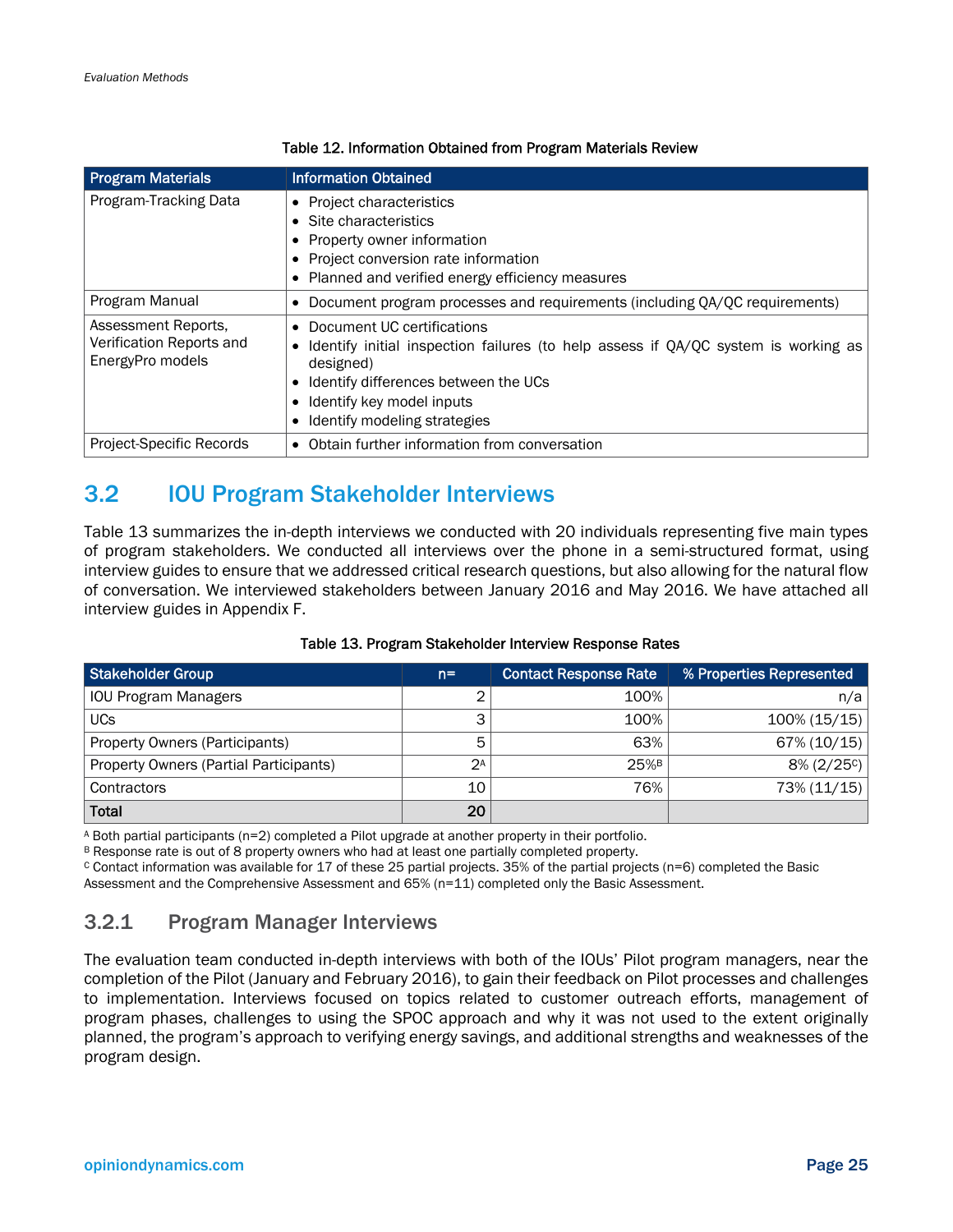### 3.2.2 Utility Consultant Interviews

After Pilot completion, the evaluation team interviewed representatives from each of the three UCs: AEA, Partner Energy, and TRC (March 2016). These interviews built on earlier discussions with each consultant (August 2014) that had focused on program design and implementation. The purpose of the post-program interviews was to gather the UCs' experiences with the program as implemented, to learn the UCs' perspectives about whether the program could be implemented as designed, and to identify improvements needed to scale up the program. Detailed discussions included verifying key program recruitment procedures, gathering data about participation results, learning how the UCs referred participants to other multifamily programs (e.g., the Multifamily Energy Efficiency Rebate [MFEER] program, the Energy Savings Assistance Program [ESAP], and the Middle-Income Direct Install [MIDI]), and learning more about the UCs' QA/QC procedures and the program's energy savings verification process.

### 3.2.3 Participating Property Owner Interviews

In April and May 2016, the evaluation team conducted in-depth interviews with five of the eight property owners who represented 10 projects in this Pilot (Table 14).

|                 | <b>Property Owners</b> | <b>Market-Rate</b><br><b>Properties</b> | <b>Affordable</b><br><b>Housing</b><br><b>Properties</b> | <b>Total Properties</b> |
|-----------------|------------------------|-----------------------------------------|----------------------------------------------------------|-------------------------|
| Total           |                        |                                         | 11                                                       | 15                      |
| Completed       | 5                      | っ                                       | 8                                                        | 10                      |
| Never Available |                        | っ                                       |                                                          | ◠                       |
| No Response     |                        |                                         | э                                                        |                         |
| Response Rate   | 62.5%                  | 50%                                     | 72.7%                                                    | 66.7%                   |

#### Table 14. Property Owner Interview Dispositions

The purpose of these interviews was to learn about property owners' decision-making processes related to energy efficiency upgrades, learn about their experiences with the program, and get their perspectives on how the program could be improved. The overarching research questions that we addressed through these interviews were:

- How did property owners experience the program? Were they satisfied? What program benefits did they identify?
- What improvements are needed for 2016 and beyond?
- $\blacksquare$  Can this program be implemented as designed?
- $\blacksquare$  Is the SPOC design working?

Interviews also collected information about company and property characteristics; the company's decisionmaking process with respect to the projects completed through the Pilot; the property owner's recollections about the SPOC approach; and broader discussions about program experiences, satisfaction with the program, and recommended improvements from their perspective as property owner.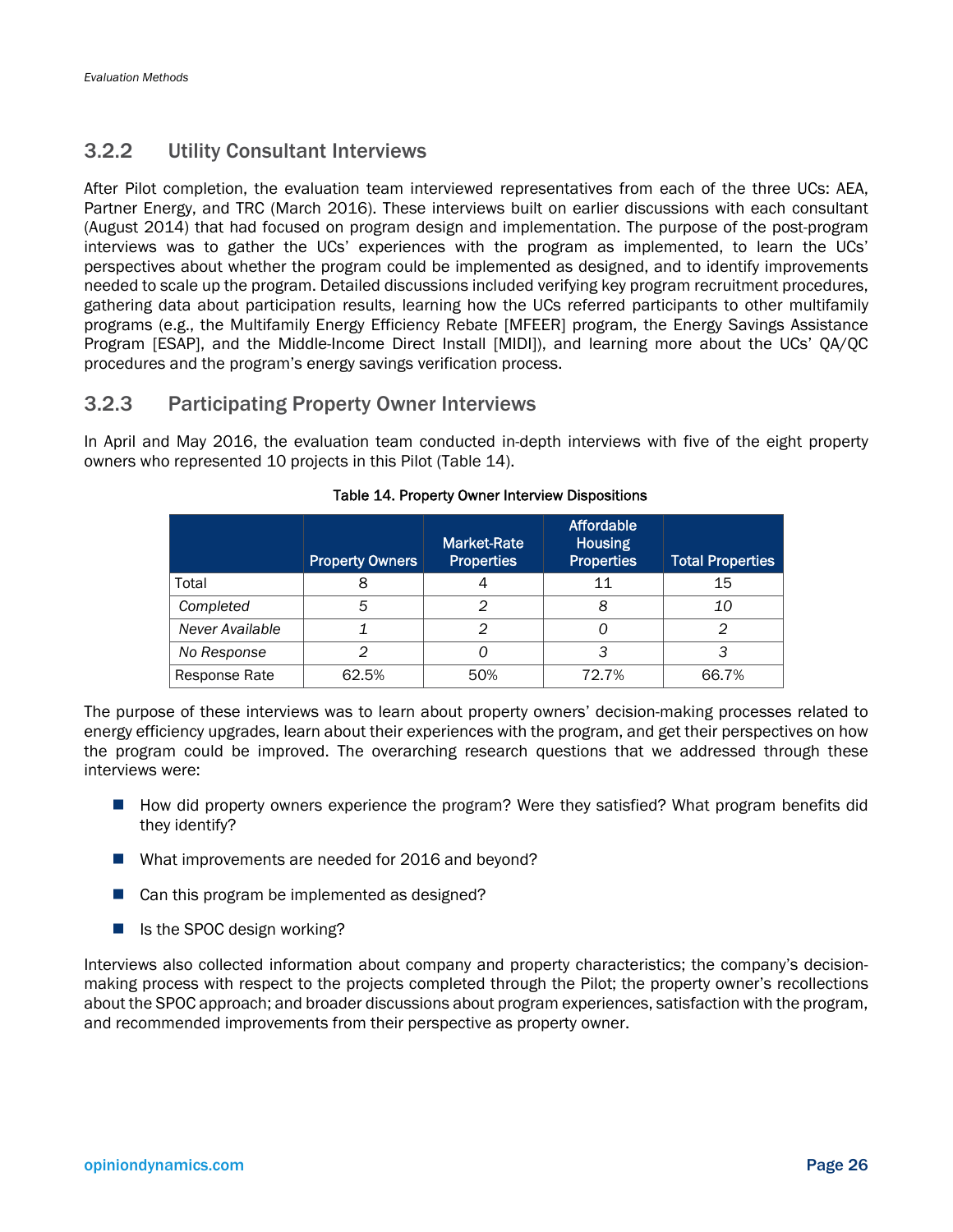### 3.2.4 Partial-Participant Property Owner Interviews

Between May and June 2016, the evaluation team attempted to conduct in-depth interviews with a sample of property owners who received a Basic Assessment from their UC, but who did not complete Pilot upgrades at their property (Table 15). The purpose of the interviews was to learn about partial-participant property owners' decision making related to energy efficiency upgrades, explore barriers to participation, and collect ideas about how the program could be improved moving forward. Property owners were contacted by email and telephone.

Contact information was available for seven of 13 property owners who dropped out of the program after their Basic Assessment or Comprehensive Assessment. In one case, the person serving as property owner at the time of the Pilot was no longer working with the company. We ultimately interviewed two property owners of market-rate properties, both of whom canceled a project after the Comprehensive Assessment.

|                        | <b>Property</b><br><b>Owners</b> | <b>Market-Rate</b><br><b>Properties</b> | <b>Affordable</b><br><b>Housing</b><br><b>Properties</b> | <b>Total Properties</b> |  |
|------------------------|----------------------------------|-----------------------------------------|----------------------------------------------------------|-------------------------|--|
| Total                  | 14                               |                                         | 18                                                       | 25                      |  |
| Completed              | 2                                | 2                                       | Ω                                                        | 2                       |  |
| Never Available        |                                  | Ω                                       |                                                          |                         |  |
| No Response            | 4                                |                                         | 10                                                       | 14                      |  |
| No Contact Information |                                  |                                         |                                                          | 8                       |  |
| Response Rate          | 15.3%                            | 28.6%                                   | 0.0%                                                     | 8.0%                    |  |

#### Table 15. Partial-Participant Property Owner Interview Dispositions

Given that we interviewed a small number of partial-participant property owners, property owners' feedback appears only occasionally throughout the report where relevant. We provide a cohesive summary of these two interviews in Appendix C.

### 3.2.5 Installation Contractor Interviews

In May 2016, the evaluation team completed telephone interviews with contractors who completed retrofits at the participating properties. Interviews focused on learning about the types of contractors that property owners selected, determining which licenses and certifications the contractor companies held, and collecting contractors' feedback on program processes.

We first attempted to identify contractors through invoices supplied with program materials; however, invoices did not provide sufficient information for us to identify specific contacts likely to be knowledgeable about the Pilot. Thus, we asked the UCs and property owners to provide us with a list of contractors involved at each property, including contact information. This resulted in a sample frame of 14 entities that completed upgrades at 14 of the 15 participating properties. Four of these entities installed upgrades at multiple properties (2–5 properties each).

We interviewed 13 of the 14 contractors installing energy efficiency upgrades through the Pilot (93%). We excluded two respondents from further analysis because they were not able to provide answers from the perspective of an installation contractor. One of the excluded respondents was a property owner who completed the lighting and appliance upgrades at his own property by himself. The other respondent reported that his firm was part of the property ownership and had subcontracted all installation work to other companies. After removing these contacts, we based our analysis on the sample of 10 in-scope responses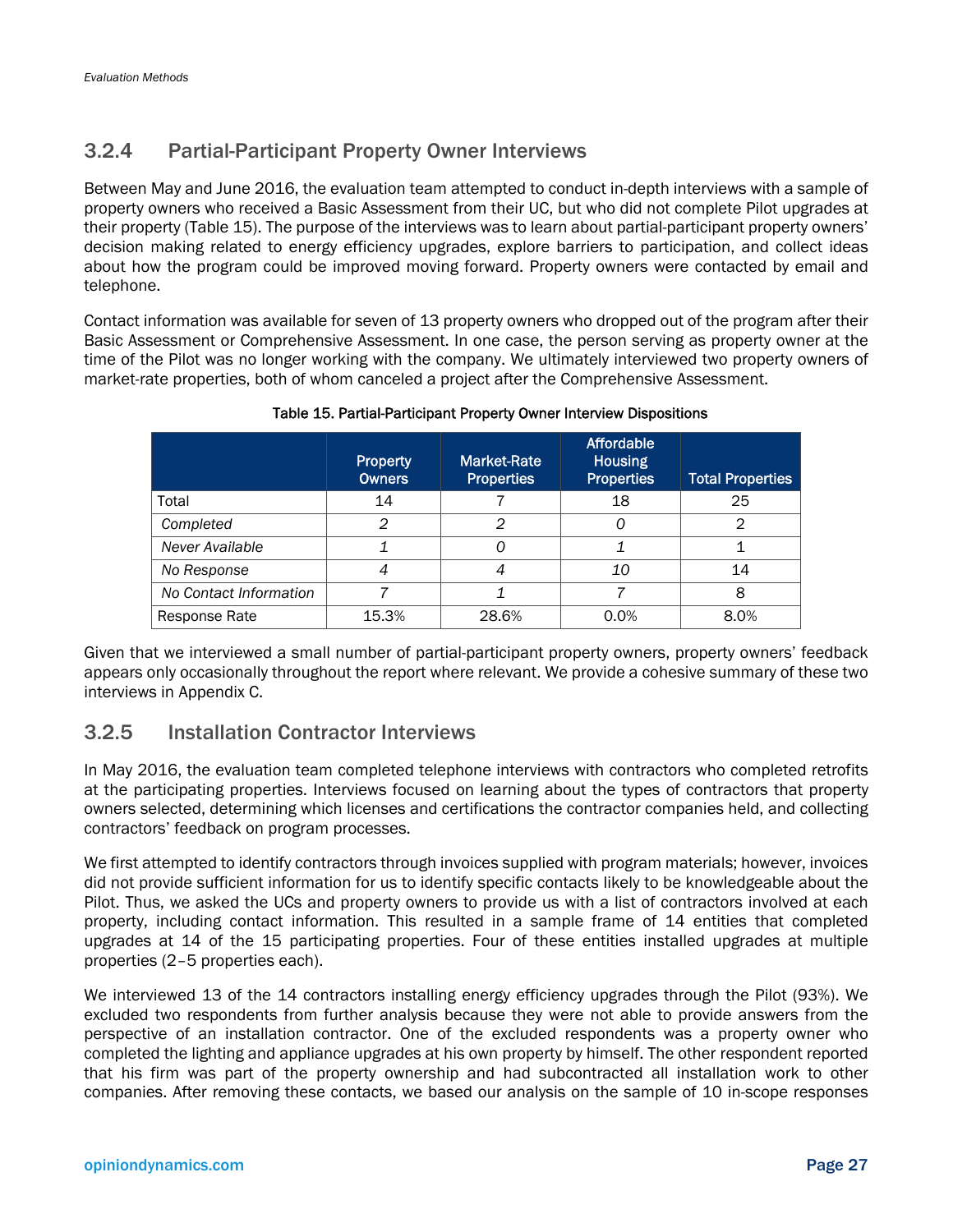(71% of contractors in the sample frame). These 10 contractors completed upgrades at 12 participating properties, of which 9 were affordable housing (75% of represented properties). Three of the responding contractors completed upgrades at multiple properties during the Pilot (2–5 properties each).

## 3.3 Savings Estimation Approach Review

Pilot UCs estimated ex ante property-level energy and demand savings using calibrated EnergyPro building energy use simulations. Compared to other approaches (deemed savings, EnergyPro without calibration), the Pilot's approach was designed to offer a more holistic and accurate savings estimate. On the other hand, the Pilot's approach is costlier and more time intensive than either deemed calculations or non-calibrated models and offers less transparency to non-technical stakeholders. To study the validity, completeness, and appropriateness of the program's approach to estimating savings, we reviewed program models and documentation for the 15 completed projects and determined which measures drive the Pilot's ex ante savings. We reviewed documents to better understand the strengths and weaknesses of the program's approach to savings estimation and to identify ways to increase the cost-effectiveness of the approach.

The IOUs provided documentation for each of the 15 completed projects. Documentation included the preinstallation Assessment Report; the post-installation Verification Report; and supporting documentation, such as invoices, cutsheets, and correspondence emails. The IOUs also provided savings calculations in the form of EnergyPro model files and deemed calculator Excel files. For most sites, we received a sufficient package of materials to support a complete review. For projects with partial documentation (e.g., missing assessment models), we attempted to fill in gaps using supporting documents.

We conducted a desk review of available materials. This included reviewing all available documentation, but focusing on assessment and verification models and reports. We checked these reports for accuracy and completeness relative to each other and to the provided savings calculations. We noted any discrepancies, errors, or missing information. We also examined the general structure and inputs to the savings calculators and EnergyPro models. To determine whether the models accurately represented the buildings at each site, we checked:

- Modeled property characteristics (total square footage and number of buildings and floors) relative to property characteristics as documented in reports
- The building's baseline and proposed energy use intensity (EUI, measured in  $kBtu/ft^2-yr$ ) relative to the EUI typical of a multifamily property.
- **Operation schedules and temperature set-point schedules relative to documented lighting, occupancy,** HVAC, and other conditions that influence these schedules. This data was obtained from EnergyPro models, Assessment Reports, and Verification Reports.
- Model zoning, or how the UC modeled a building's energy usage zones by floor and residential unit

Because it is typical that several key measures will drive savings in a multifamily program, modeling assumptions about those key measures are likely to drive the majority of possible issues related to savings estimates' accuracy and uncertainty. Thus, for each project, we also selected the top two energy-saving measures for a more-detailed review (See Appendix E for detail). We selected "top" measures in terms of all installed measures' total savings (kWh plus therms) relative to total ex ante project savings. For each property's top two measures, we reviewed: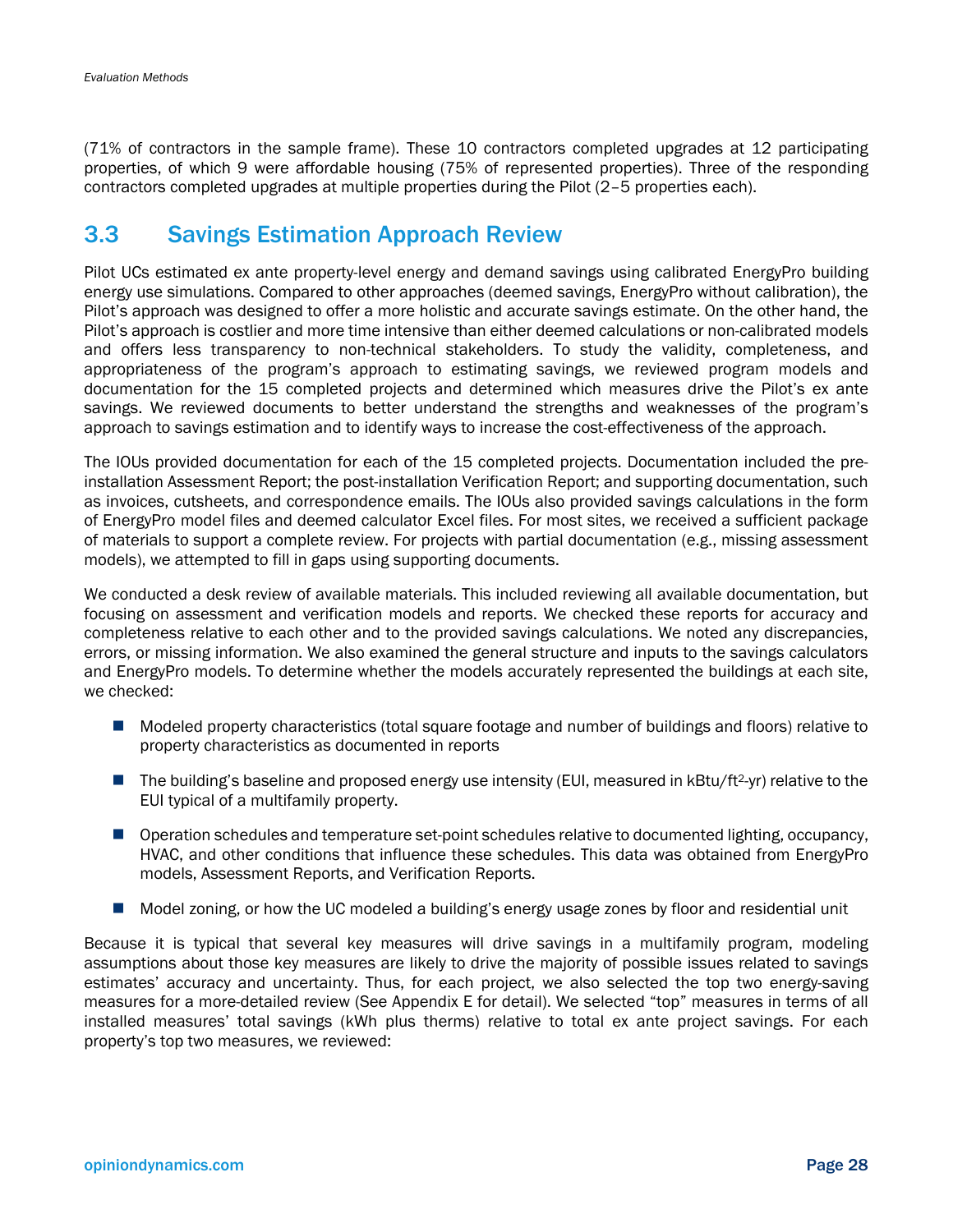- **H** How accurately the measure was input into each model (e.g., measure quantities, efficiency ratings, and other assumptions that drive savings), noting any missing information
- **How well the measure was incorporated into models of the baseline building energy use model (pre**upgrade conditions), proposed upgrade model (assessment), and installed conditions (verification) and any supplemental deemed savings calculators
- **The sources cited for each input assumption, including algorithms (e.g., IOU work papers) and** professional judgments that may have been made during model adjustment (e.g., to conform to model calibration); we did not attempt to comment on deemed savings values as this was outside the scope of our evaluation
- Any errors or inconsistencies in model and calculator inputs (e.g., showerhead or lighting fixture savings calculators), as well as in the savings methodology used; we also noted and attempted to quantify measure-level differences between the assessment and verification versions of the models/calculators

We used the site- and measure-level evaluations to identify strengths and weaknesses of the program's current approaches to savings estimation. Our examination of the quality, completeness, and level of documentation provided in the final work products provided to the evaluation team for review also serves as a review of the QA/QC methods and reproducibility of the savings estimation approach.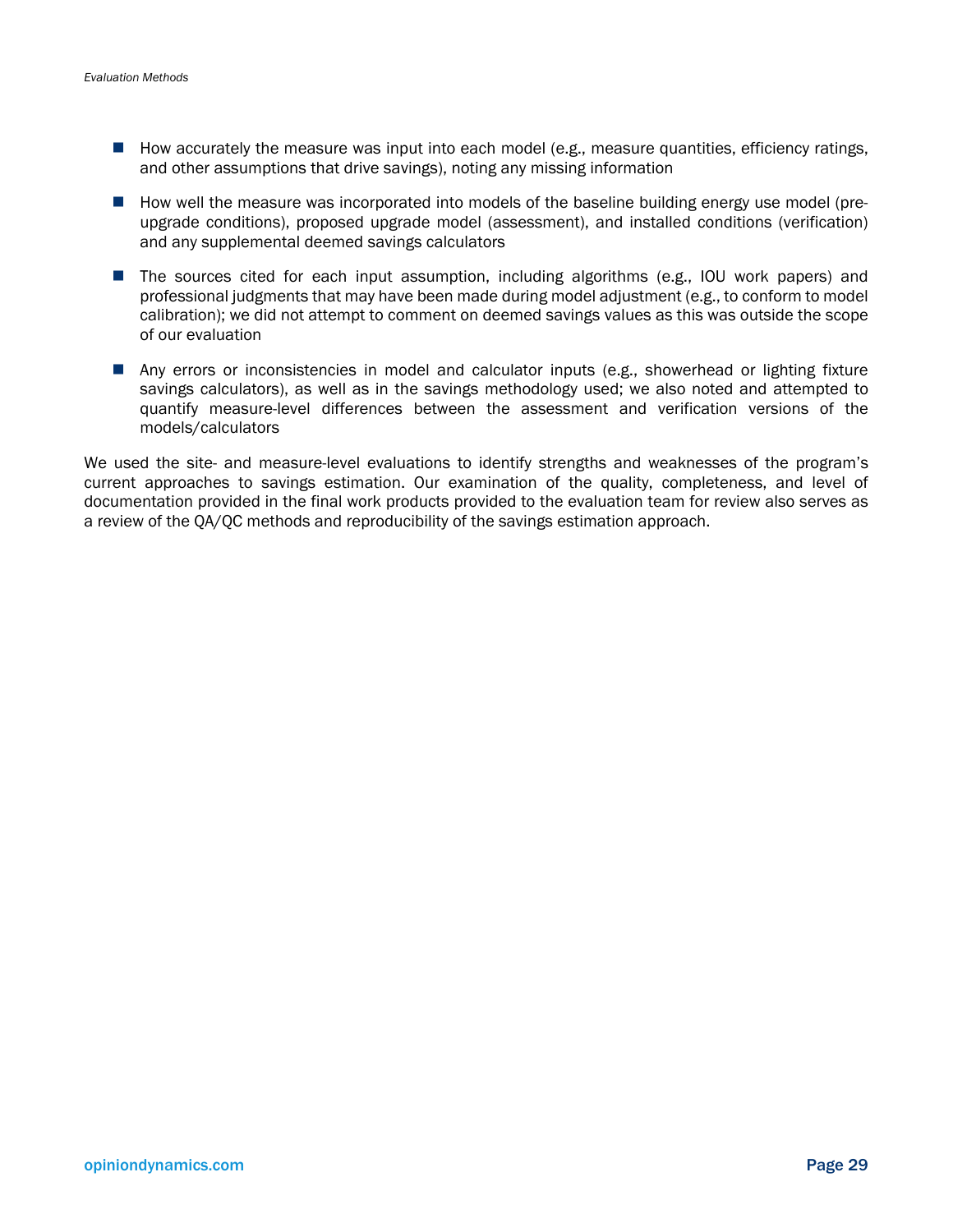# 4. Pilot Participation and Energy Savings

This section introduces results related to the Pilot's participation and ex ante savings estimates. Section 4.1 details the conversion rate, that is, the proportion of recruited properties that conducted a project in the Pilot. Section 4.2 summarizes the structural and ownership characteristics of properties receiving the full Pilot upgrade. Section 4.3 summarizes ex ante savings estimates reported in the program-tracking databases.

# 4.1 Conversion Rates

We calculated project conversion rates to determine the proportion of recruited properties that ultimately completed upgrades through the Pilot. We estimated the conversion rate using summary statistics based on the IOUs' ex ante program-tracking data, which provided three worksheets: a list of properties that received only a Basic Assessment, a list of properties that received a Comprehensive Assessment but did not complete upgrades, and properties that received full Pilot upgrades. We combined these three worksheets into a single database, removed duplicate data (2 properties), and calculated the number of properties that completed each of several program steps: received a Basic Assessment, was recommended for a Comprehensive Assessment by the UC, completed the Comprehensive Assessment, completed the Pilot application, and completed the measure installations. Two conversion rates are important to understand when considering whether to scale up the program: the percentage of properties that completed a Basic Assessment and which were recommended by UCs for a Comprehensive Assessment, and the percentage of properties completing a Comprehensive Assessment and completed upgrades through the Pilot.

Conversion from Basic Assessment to recommendation for a Comprehensive Assessment: The UCs completed Basic Assessments at 51 properties, of which they recommended nearly two-thirds (n=33, or 65%) for the more expensive Comprehensive Assessment (Table 16, intermediate rate from "Stage 1 to Stage 2"). Basic Assessment reports were missing for six properties, but our review of available documentation confirmed that the UCs followed Pilot guidelines and did not recommend properties not expected to achieve the per-property 10% minimum energy savings requirement.23 Assessments were supposed to channel participants to other programs if they did not seem likely to save more than 10% for their property. Of the 18 properties that were recruited but did not complete Pilot upgrades, program-tracking data report that three (16%) were serviced under other IOU programs (MFEER and ESAP).

Conversion from Comprehensive Assessment to completed Pilot upgrades: According to the IOUs, IOUs authorized Comprehensive Assessments at 21 of the 33 properties that UCs recommended (63%). Nearly all the properties approved for the Comprehensive Assessment completed one (20 of 21). On net, about half of the 33 projects that UCs recommended for the Comprehensive Assessment completed one (n=20, 61%). Seventy-five percent of properties (15 of 20) that completed a Comprehensive Assessment completed the Pilot upgrades. All told, just under one-half of properties (45%) that UCs recommended for the more resourceintensive Comprehensive Assessments ended up completing Pilot upgrades (Table 16, intermediate rate from "Stage 2 to Stage 3"). This combined reflects the combined results of not all properties completing the recommended Comprehensive Assessment and the not all properties completing upgrades after finishing the Comprehensive Assessment. Tracking data recorded that the most common reason for canceling after the

<sup>23</sup> In most of these reviewed reports, UCs clearly stated that the property was not recommended specifically because suitable measures were not expected to achieve 10% energy savings. One report used more nuanced language, noting that, "…[the] items that either need to be or are good candidates [to be] replaced based off of the savings to investment ration (sic) may not be enough to meet the 10% minimum savings threshold for the property of the Comprehensive Assessment. Based on the identified measures, it is not recommended that the Subject Property proceed with the Comprehensive Assessment since the property is in overall good condition and most of the existing equipment has not reached the end of its useful life."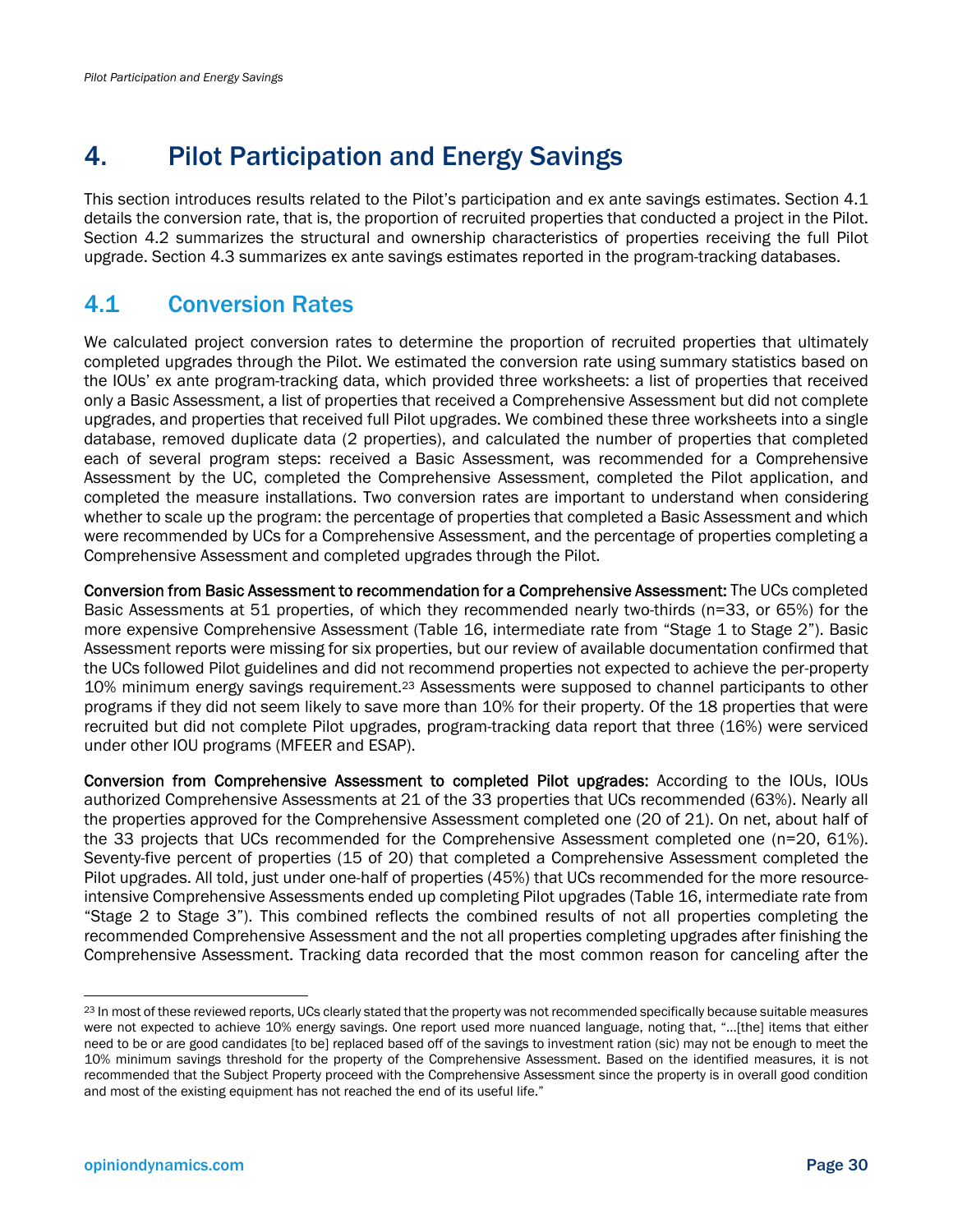Comprehensive Assessment was that the property could not complete the project by 2015 (3 of 6). Additionally, one property did not meet the 10% site savings requirement, one property had a termite infestation, and one property's participation was delayed while undergoing a property acquisition.

Overall Pilot conversion rate: Table 16 shows that, overall, 29% of properties that completed an initial assessment (15 of 51) completed upgrades through the program. As the Pilot was designed to screen out properties not likely to pursue or achieve the minimum site savings, the Pilot's cumulative conversion rate is moderately strong.

|                                                           | Number of                                            | <b>Conversion Rates</b>       |                            |                                  |  |  |
|-----------------------------------------------------------|------------------------------------------------------|-------------------------------|----------------------------|----------------------------------|--|--|
| <b>Stage</b>                                              | <b>Projects</b><br><b>Completing</b><br><b>Stage</b> | <b>From Previous</b><br>Stage | <b>Intermediate Rates</b>  | Cumulative<br><b>Pilot Total</b> |  |  |
| 0. Marketing and Outreach                                 | <b>Unknown</b>                                       | n/a                           |                            |                                  |  |  |
| 1. Basic Assessment                                       | 51                                                   | Unknown                       |                            | 29%                              |  |  |
| 2. Recommended by UC for Comprehensive<br>Assessment      | 33                                                   | 65%                           | Stage 1 to Stage 2:<br>65% |                                  |  |  |
| 3. Approved for and Completed Comprehensive<br>Assessment | 20                                                   | 61%                           | Stage 2 to Stage 5:<br>45% |                                  |  |  |
| 4. Completed Application                                  | 15                                                   | 75%                           |                            |                                  |  |  |
| 5. Completed Pilot                                        | 15                                                   | 100%                          |                            |                                  |  |  |

#### Table 16. Pilot Conversion Rates

Note: For 6 of the 48 properties that received a Basic Assessment, tracking data did not note whether the UC recommended a Comprehensive Assessment. For conversion rate calculations, we assumed that those six properties were not recommended for a Comprehensive Assessment because they are not included in the list of projects canceled after the Comprehensive Assessment.

## 4.2 Property Characteristics

Eleven of the 15 completed projects were at affordable housing properties and four were at market-rate properties. Eight of the 15 properties did not require a Basic Assessment,24 but all 15 properties received the Comprehensive Assessment. Each participating property's participation process lasted approximately 7–28 months (based on the date of the Basic Assessment Report and the date of the final rebate payment). For all but three properties, measure installations extended over a total of 16 months, from submission of the Comprehensive Assessment Report to the submission of the post-installation property upgrade Verification Report.

Participating properties varied widely in terms of their building and operational characteristics. This section summarizes participating properties' ownership and property characteristics.

- Status of energy efficiency prior to upgrade: Prior to receiving upgrades through the Pilot, none of the properties had received significant energy efficiency upgrades within the last five years, and only two properties received lighting upgrades during that time. No participating property owners specifically mentioned completing IDSM projects at the same time as this Pilot.
- **Mix of market-rate and affordable housing:** Eleven of the completed projects were affordable housing properties and four were market-rate properties.

-

<sup>24</sup> These eight properties did not have a Basic Assessment Report date in the program-tracking data. From in-depth interviews with UCs, the evaluation team learned that some properties did not need this assessment.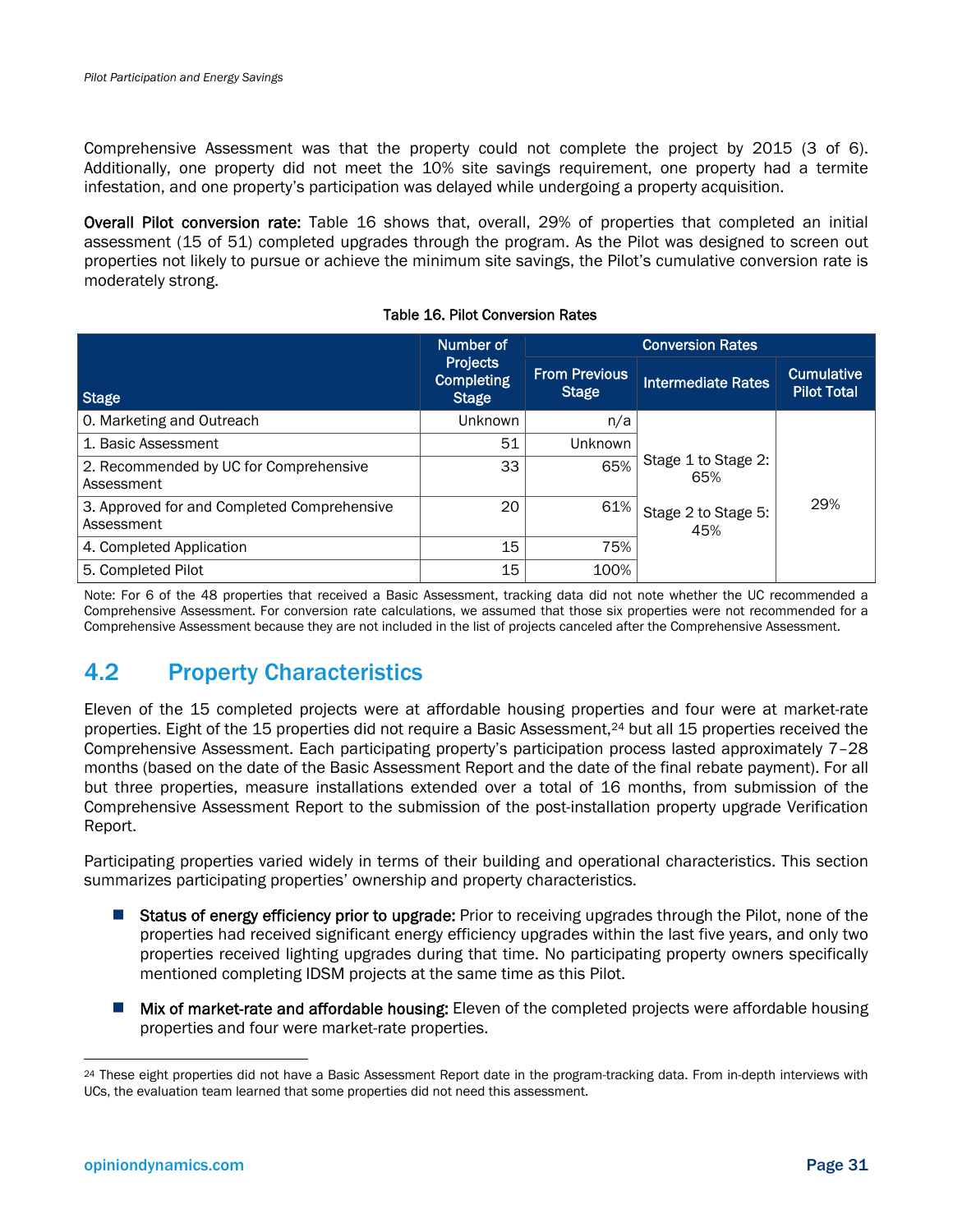- **Property size:** Properties ranged in size from 15 to 403 units (mean 128) and covered between 6,400 and 406,875 square feet. The properties had between 1 and 22 buildings. From the perspective of property owners, the program's costs make it more suitable for larger properties with at least 30 units.
- **Heating and water heating fuel type:** All participating properties have gas water heaters, and most properties (11 of 15) used gas for space heating. Nine properties had central water heating, six had individual water heating.
- **Building age:** The median age of the properties was about 30 years, although building vintages spanned the 1920s to the mid-2000s.
- **Property ownership:** Participation with more than one property was common, but property ownership varied across the market-rate and affordable housing properties.
	- **Of the eight participating property owners, four completed projects at one property, three** completed projects at two properties, and one in the affordable housing segment participated with five properties. Three of the participating property owners also completed basic energy assessments at properties that did not ultimately complete upgrades through the program. All told, these trends indicate that there is potential for the program to leverage existing participants for future projects.
	- A mix of companies owned the Pilot participant properties. Corporate firms generally own the market-rate housing, whereas a mix of 501(c)(3) nonprofits and corporate property owners and developers own or manage the affordable housing properties. Two property owners have both affordable housing and market-rate properties. Most of the participating property owners own more than 30 properties in California (3 of 5 property owners interviewed). The owners with fewer properties both own three properties.
	- **All told, these property ownership statistics indicate that there is potential for the program to** leverage existing participants for future property upgrades. As with the national market, the multifamily market appears to be concentrated, with large companies dominating the market. National estimates from 2002 suggest that 5% of operators manage 75% of rental properties.<sup>25</sup> A more recent survey from the Cadmus Group26 yielded similar results.
- **Billing arrangements:** Billing arrangements were consistent across participating properties. Tenants generally paid their own electric bill (9 of 10 properties owned by the property owners we interviewed), but did not pay their own gas bill, as gas is commonly master-metered (9 of 10 properties owned by the property owners we interviewed). Some property owners indicated that low-income tenants received bill subsidies to help households cover energy costs. In these cases, the property management collected the subsidies from the appropriate authority and charged the tenant only for the difference.
- **Tenant turnover:** All units in participating properties were renter-occupied, meaning that there was only one property owner. All units in participating properties were renter-occupied, meaning that there was only one property owner. Based on property owner's recollections (n=3), tenant turnover in participating properties may range from 3% to 50% of units turning over once during the year. Although the rates should not be treated as definitive values, the low end of the range does suggest that a

1

<sup>25</sup> Oh et al., 2002.

<sup>26</sup> The Cadmus Group, 2013b.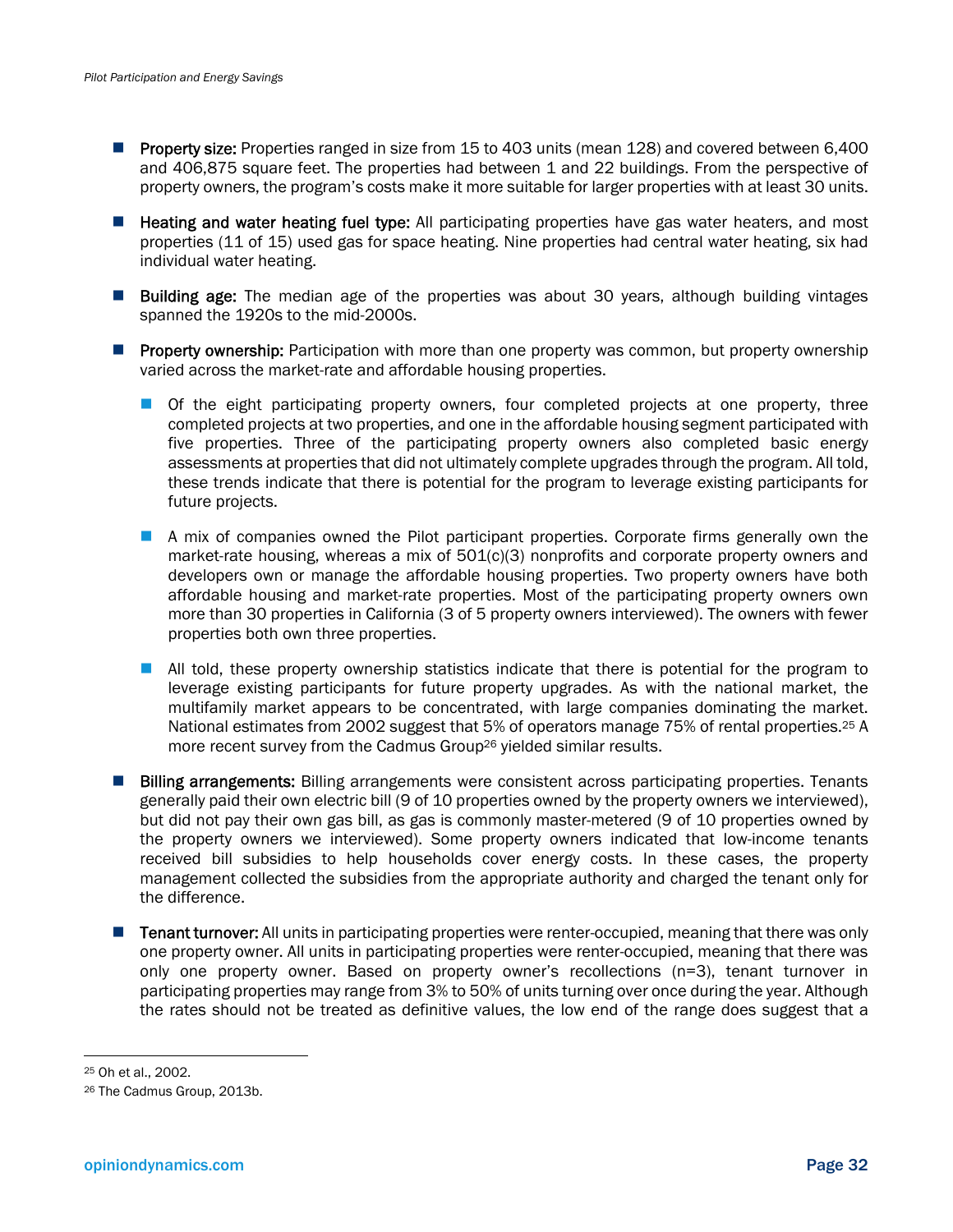property owner interested in completing upgrades at turnover could have difficulty doing so within the traditional one-year program cycle.

**Project time:** For most projects, project implementation extended over at least 16 months, as determined by the date of the Basic Energy Assessment Report to the date of the Verification Report that summarized the measures installed, expected energy savings, and incentive amount. This indicates that projects can take about 1.5 years from start to finish and has implications for setting realistic program implementation cycles for whole-building design serving the multifamily sector.

## 4.3 Energy and Demand Savings

The Pilot exceeded its goal for the total number of upgraded units, but fell short of its target number of upgraded properties and its target electric savings, demand savings, and gas savings. Savings reported so far are the ex-ante results as an impact evaluation for ex-post results is pending. By the Pilot's conclusion in March 2016, 15 properties received upgrades from the Pilot, which are projected (via EnergyPro models) to achieve ex ante total savings of 849,724 kWh, 258 kW, and 95,177 therms (Table 17). The 15 fully completed<sup>27</sup> retrofits covered 1,919 tenant units, which is 113% of the planned number of tenant units (Table 17).

|                    | # of<br><b>Properties</b> | # of Units | <b>Pilot Expenditures<sup>A</sup></b> | Ex Ante<br>kWh<br><b>Savings</b> | <b>Ex Ante kW</b><br><b>Savings</b> | <b>Ex Ante</b><br><b>Therm</b><br><b>Savings</b> |
|--------------------|---------------------------|------------|---------------------------------------|----------------------------------|-------------------------------------|--------------------------------------------------|
| <b>Pilot Goals</b> | 20                        | 1,700      | \$2,550,000                           | 1.416.100                        | 1,360                               | 116,025                                          |
| Achieved           | 15                        | 1,919      | \$2,371,572                           | 849.724                          | 258                                 | 95,177                                           |
| Percent Achieved   | 75%                       | 113%       | 93%                                   | 60%                              | 19%                                 | 82%                                              |

Table 17. Pilot Goals and Achievements

A Pilot expenditures reported by IOUs include property incentives (assessments and rebate) and UC services (customer engagement, quality assurance, quality control, and verifications). Expenditures do not include IOUs' administrative costs.

Table 18 presents detailed property-level energy and demand savings estimates. All estimates are ex ante projections based on EnergyPro models. As shown in the table, properties are expected to achieve an average of 20.4% annual savings relative to their baseline energy use (range: 10.5% to 41.5%) and an average site savings of 56,648 kWh, 17.17 kW, and 6,345 therms. Individual properties substantially varied from one another in terms of total installed savings (range: 119 MMBtu to 2,276 MMBtu per property). This range in per-property savings reflects the wide range of property sizes (range: 15 tenant units to 403 tenant units), as well as varying upgrade scopes. The five properties with the highest energy savings accounted for 75% of total combined electric and gas savings.

In terms of costs, the program provided \$1.79 million in free energy assessments and rebates for energysaving measure installations. Property owners invested a total of \$4.4 million in these projects. By property, rebates for energy-saving measure installations allowed property owners to recover an average of 41% of their investment in the upgrades (ranging from 6% to 100%, not including the free energy assessment cost). The Pilot paid an average of almost \$120,000 in free assessments and incentives per property. Averaged across the Pilot's total enrollment and savings, the IOUs' total direct costs of incentives plus free assessments

<sup>&</sup>lt;sup>27</sup> We defined a "fully completed" project as one that completed energy efficiency upgrades.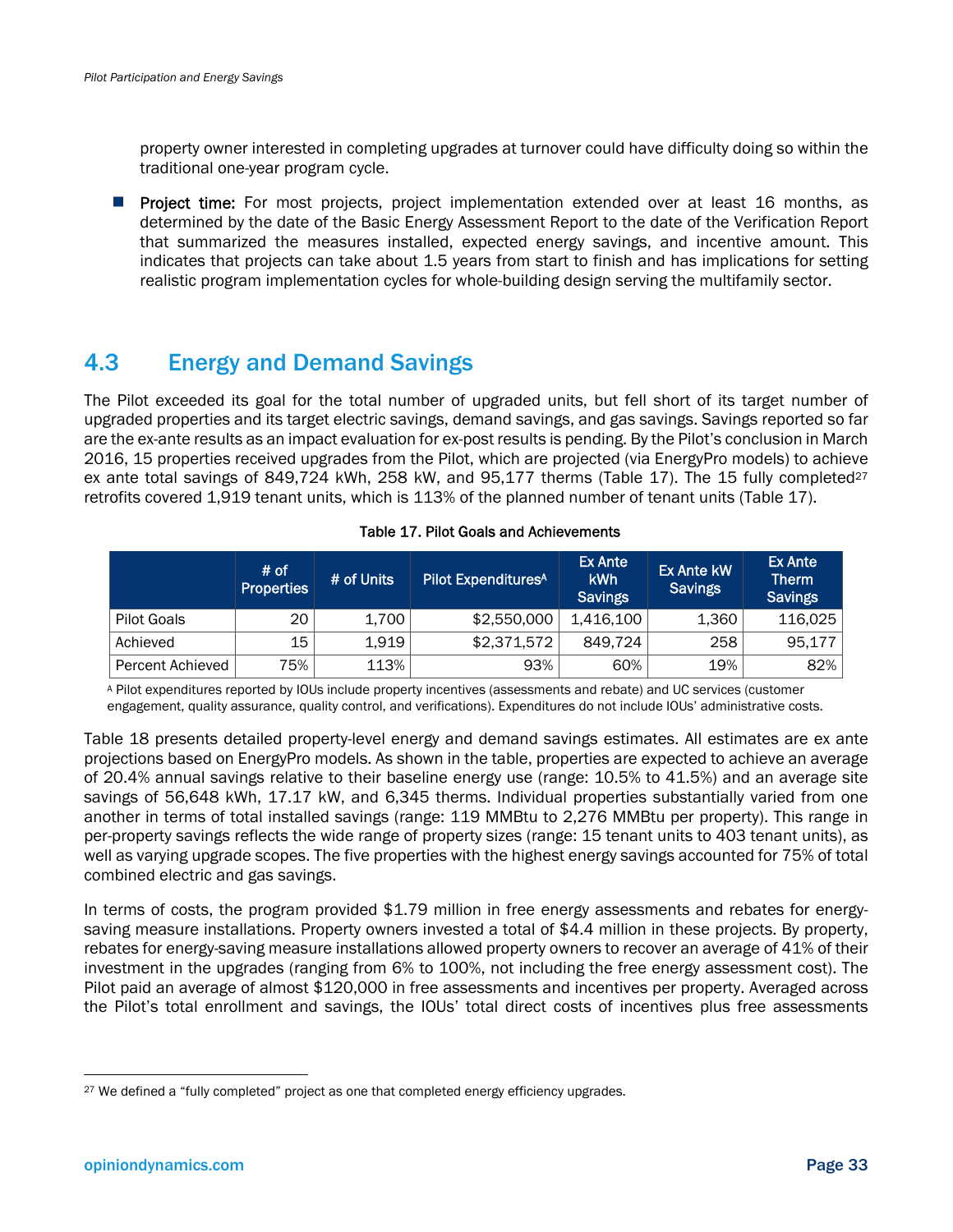amounted to \$934 per unit and \$144 per MMBtu. These costs exclude time and materials expended by the IOU staff and the UCs and are not intended to represent a total resource cost.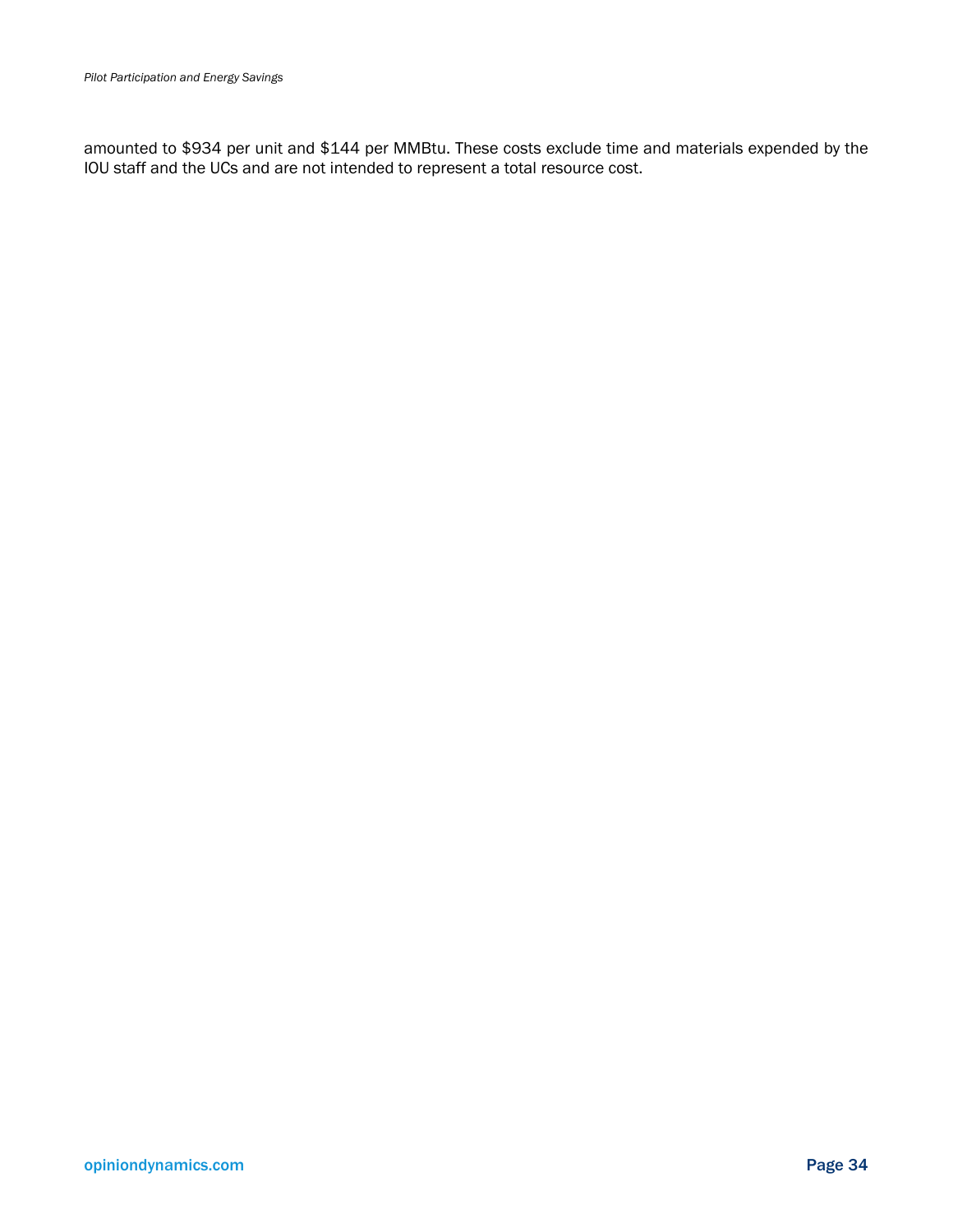|                      | <b>Property Characteristics</b> |              |                          | <b>Annual Ex Ante Savings</b> |         |           |               | <b>Ratio of Ex</b> |                                       | Property                                          |                                                                                            |                                                                  |                                                                      |
|----------------------|---------------------------------|--------------|--------------------------|-------------------------------|---------|-----------|---------------|--------------------|---------------------------------------|---------------------------------------------------|--------------------------------------------------------------------------------------------|------------------------------------------------------------------|----------------------------------------------------------------------|
| Project ID           | Type <sup>A</sup>               | Size $(ft2)$ | Max $#$<br><b>Floors</b> | <b>Units</b>                  | kWh     | <b>kW</b> | <b>Therms</b> | <b>MMBtu</b>       | % Site<br><b>Savings</b> <sup>B</sup> | % of<br>Program's<br><b>Btu</b><br><b>Savings</b> | <b>Ante Expected</b><br><b>Btu Savings</b><br>to Planned<br><b>Btu Savings<sup>c</sup></b> | <b>Property</b><br><b>Incentives</b><br>(Assessment<br>+ Rebate) | <b>Incentives</b><br>(Assessment<br>+ Rebate)<br>per<br><b>MMBtu</b> |
| 8842-011             | M                               | 406,875      | 3                        | 403                           | 9,319   | 0.00      | 22,438        | 2,276              | 18.5%*                                | 18%                                               | 0.65                                                                                       | \$301,980                                                        | \$133                                                                |
| 8842-002             | M                               | 296,872      | $\overline{2}$           | 336                           | 130,622 | 2.08      | 15,696        | 2,015              | 18.5%***                              | 16%                                               | 1.05                                                                                       | \$250,570                                                        | \$124                                                                |
| 8842-003             | M                               | 293,200      | $\overline{2}$           | 356                           | 94,394  | 1.13      | 16,168        | 1,939              | $15.1\%$ *                            | 16%                                               | 0.81                                                                                       | \$277,093                                                        | \$143                                                                |
| 7426-006             | A                               | 74,238       | $\overline{c}$           | 76                            | 135,610 | 69.52     | 12,044        | 1,667              | 26.2%*                                | 13%                                               | 2.42                                                                                       | \$109,810                                                        | \$66                                                                 |
| 1383-002             | A                               | 78,644       | $\overline{2}$           | 90                            | 141,878 | 64.00     | 9,584         | 1,442              | 34.4%**                               | 12%                                               | 0.99                                                                                       | \$151,412                                                        | \$105                                                                |
| 7426-004             | A                               | 128,670      | $\overline{2}$           | 168                           | 109,763 | 54.41     | 4,063         | 781                | 17.2%***                              | 6%                                                | 1.00                                                                                       | \$157,720                                                        | \$202                                                                |
| 1383-005             | M                               | 158,816      | $\overline{2}$           | 121                           | 106,969 | 24.85     | 519           | 417                | $11.2%$ **                            | 3%                                                | 0.97                                                                                       | \$105,357                                                        | \$253                                                                |
| 7426-005             | A                               | 52,536       | $\overline{2}$           | 54                            | 17,905  | 12.96     | 2,617         | 323                | 16.9%*                                | 3%                                                | 0.22                                                                                       | \$59,940                                                         | \$186                                                                |
| 7426-003             | A                               | 65,243       | $\overline{2}$           | 115                           | 50,988  | 23.66     | 1,379         | 312                | 10.5%*                                | 3%                                                | 0.78                                                                                       | \$105,770                                                        | \$339                                                                |
| 8842-004             | A                               | 10,875       | $\overline{2}$           | 26                            | 4,571   | 0.04      | 2,890         | 305                | 38.7%*                                | 2%                                                | 0.95                                                                                       | \$53,800                                                         | \$177                                                                |
| 8842-008             | A                               | 37,092       | $\overline{2}$           | 41                            | 6,962   | 0.34      | 2,040         | 228                | 12.9%**                               | 2%                                                | 1.01                                                                                       | \$41,016                                                         | \$180                                                                |
| 8842-006             | A                               | 6,400        | $\overline{2}$           | 15                            | 2,009   | 0.21      | 2,169         | 224                | 41.5%***                              | 2%                                                | 1.44                                                                                       | \$35,526                                                         | \$159                                                                |
| 8842-007             | A                               | 15,803       | 5                        | 44                            | 12,064  | 1.18      | 1,806         | 222                | 22.2%***                              | 2%                                                | 0.96                                                                                       | \$56,316                                                         | \$254                                                                |
| 8842-005             | A                               | 17,500       | 5                        | 44                            | 391     | 0.03      | 1,172         | 119                | 11.4%**                               | 1%                                                | 0.89                                                                                       | \$44,036                                                         | \$372                                                                |
| 1383-003             | A                               | 21,648       | $\overline{2}$           | 30                            | 26,279  | 3.19      | 592           | 149                | $11.1%***$                            | 1%                                                | 1.06                                                                                       | \$41,243                                                         | \$277                                                                |
| Total                | n/a                             | 1,664,412    | n/a                      | 1,919                         | 849,724 | 257.60    | 95,177        | 12,417             | n/a                                   | n/a                                               | n/a                                                                                        | \$1,791,589                                                      | n/a                                                                  |
| Average <sup>D</sup> | n/a                             | 110,961      | $\overline{2}$           | 128                           | 56,648  | 17.17     | 6,345         | 828                | 20.4%                                 | n/a                                               | 1.01                                                                                       | \$119,439                                                        | \$198 <sup>E</sup>                                                   |

### Table 18. Ex Ante Property Savings and Incentives

 $A = A$  a + Affordable housing property; M = Market-rate property.

B Relative to savings threshold in Comprehensive Assessment Report, ex ante site savings met or exceeded (\*\*\*), fell within 2 percentage points of (\*\*), or fell more than 2 percentage points below (\*) the target.

C This is the ratio between ex ante verified Btu approved by the IOU at incentive payment and the ex ante Btu expected at the time of the Comprehensive Assessment Report. The ratio indicates the extent to which the property's final upgrade scope expanded or shrank after the Comprehensive Assessment phase.

D Average of property-level data.

E Incentives-per-MMBtu is slightly different when taken as the average of per-property Incentives-per-MMBtu (\$198) versus when taken as an average across Pilot total Incentives and MMBtu (\$1,791,589  $\div$  12,417 MMBtu = \$144).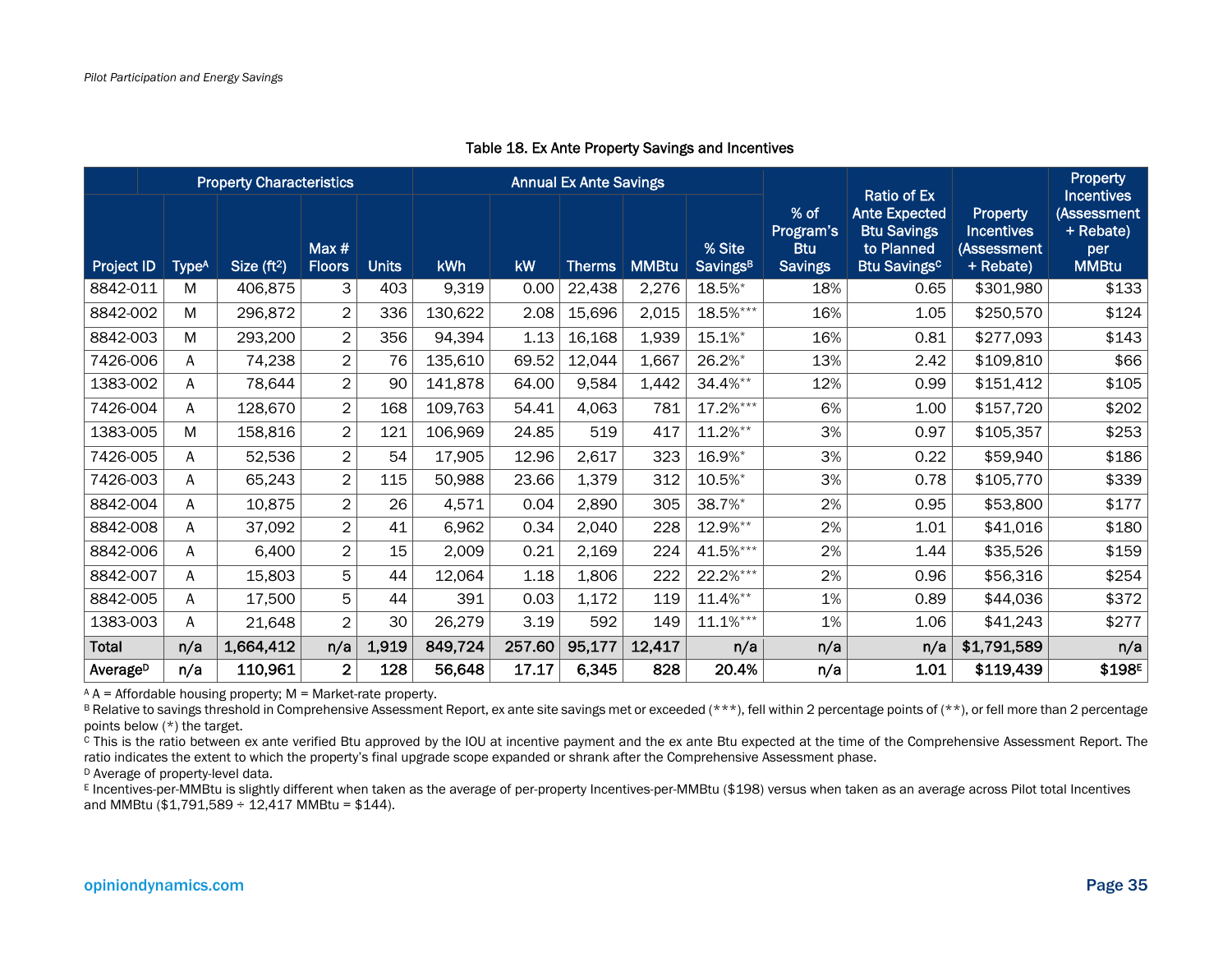Table 19 compares property-level savings at market-rate and affordable housing properties. As planned, the Pilot completed upgrades at a mix of affordable housing (73%, or 11 of 15) and market-rate properties (4 of 15, or 27%). Table 19 shows that market-rate housing properties made up only 36% of Pilot participation at the whole property level, but contributed 63% of participation on a tenant unit basis because participating market-rate properties tended to be larger than affordable housing properties. On the other hand, upgrades at affordable housing projects achieved higher per-unit savings than upgrades at market-rate properties did. Therefore, despite contributing 63% of the Pilot's total unit upgrades, market-rate properties contributed only half (54%) of the total savings achieved through the Pilot.

|                                |                              |                           |                         | <b>Mean</b>                                                 |                          |                          | <b>Ex Ante Mean Savings per Unit (Range)</b> |                       |
|--------------------------------|------------------------------|---------------------------|-------------------------|-------------------------------------------------------------|--------------------------|--------------------------|----------------------------------------------|-----------------------|
| <b>Property</b><br><b>Type</b> | % Pilot<br><b>Properties</b> | % Pilot<br><b>Savings</b> | % Pilot<br><b>Units</b> | Number of<br><b>Tenant Units</b><br>per Property<br>(Range) | <b>kWh</b>               | kW                       | <b>Therms</b>                                | <b>MMBtu</b>          |
| Affordable<br>$(n=11)$         | 73%                          | 46%                       | 37%                     | 64<br>(15–168)                                              | 584.3<br>$(8.9 - 1.576)$ | 0.23<br>$(50.01 - 0.91)$ | 67.5<br>$(12.0 - 158.5)$                     | 8.7<br>$(2.7 - 21.9)$ |
| Market<br>Rate $(n=4)$         | 36%                          | 54%                       | 63%                     | 304<br>(121–403)                                            | 390.3<br>(23–884)        | 0.05<br>$(50.01 - 0.21)$ | 38.0<br>(4.3–55.7)                           | 5.1<br>$(3.4 - 6.0)$  |

Table 19. Average Project Characteristics among Affordable and Market-Rate Properties

Table 20 shows the number of projects that achieved each rebate threshold, based on ex ante savings. Sixtyseven percent of properties (10 of 15) achieved less than 20% ex ante site savings. Based on ex ante savings, five projects met or exceeded the savings threshold set out in the Comprehensive Assessment Report, four achieved savings within two percent of their site savings target (in absolute terms), and the remaining six projects missed their site target by more than 2% (absolute terms). Program staff attributed lower-thanexpected ex ante savings to property owners' decisions to trim down their project scopes after the Comprehensive Assessment Report.

| <b>Property Savings</b> | <b>Per Unit</b><br><b>Rebate</b> | <b>Market-Rate</b><br><b>Housing</b><br>$(n=4)$ | <b>Affordable</b><br><b>Housing</b><br>$(n=11)$ | Total<br><b>Number</b><br>$(n=15)$ |
|-------------------------|----------------------------------|-------------------------------------------------|-------------------------------------------------|------------------------------------|
| 10%-14%                 | \$700                            | 25%                                             | 36%                                             | 33%                                |
| 15%-19%                 | \$800                            | 75%                                             | 18%                                             | 33%                                |
| 20%-24%                 | \$1,000                          | 0%                                              | 9%                                              | 7%                                 |
| 25%-29%                 | \$1,200                          | 0%                                              | 9%                                              | 7%                                 |
| 30%-35%                 | \$1,400                          | 0%                                              | 9%                                              | 7%                                 |
| >35%                    | \$1,600                          | 0%                                              | 18%                                             | 13%                                |
| Total                   | n/a                              | 100%                                            | 100%                                            | 100%                               |

### Table 20. Participant Incentive and Savings Tier Results

### 4.3.1 Reductions in Project Scope between Recommended and Actual Projects

The UCs provided Comprehensive Assessment Reports to property owners to convey recommended measures and expected savings. A comparison between the recommended and actual project scopes in the programtracking data showed that most property owners (11 of 15 properties) did not install all measures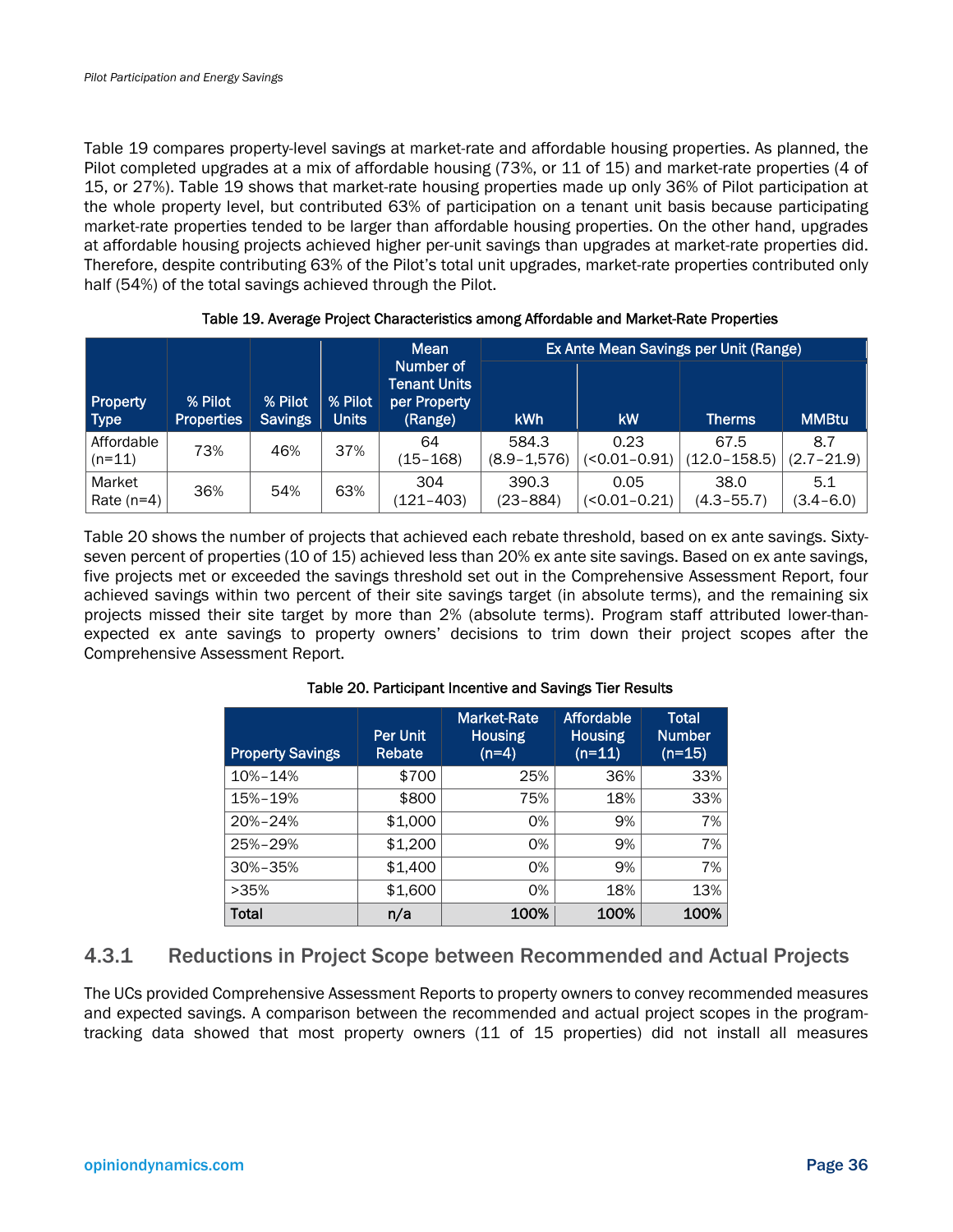recommended to them.28 Nonetheless, 11 of the 15 participating properties still met or fell just shy of their savings forecasts (Table 18).<sup>29</sup>

It may not be reasonable for a property owner to install all recommended upgrades, particularly in context of a property owner's ability to balance Pilot recommendations and requirements in the context of their ongoing whole-building retrofit. We spoke with three of the five property owners who trimmed project scopes and found a variety of explanations. All three property owners did install at least some of the recommended measures. However, each had his own reason for not installing all measures. One installed other measures that did not end up meeting program requirements, one who did install all recommended measures could not provide required documentation to claim savings, and one believed that they had already installed some of the recommended measures before getting involved with the Pilot.

In other instances, property owners decided to forego some of the recommended upgrades because they were either too time intensive to complete within the Pilot cycle (1 of 5), because the upgrades would not have met the property owner's financial criteria given the program requirements and product costs (2 of 5), and/or because upgrades were not technically feasible given property limitations (1 of 5). As one property owner put it:

"The lighting replacement is not very time consuming, but the design and selection we thought would be more time consuming than the amount of time we were afforded. So ... [w]e did the lighting but not through the program. … We determined the lighting portion of the program did not make financial sense."

Another commented that:

"I was going back and forth fighting with the contractor and it didn't seem worth it. But more importantly …we don't necessarily own the refrigerators at the property. So, it was going to become a property management nightmare to try to buy the fridges or make some sort of agreement with the tenants who already have the fridge as personal property and then we would give them a fridge that would be our property. It was way too much work for way too little benefit."

## 4.3.2 Project Measure Mix and IDSM Savings

Across all Pilot properties, participants installed a mix of 23 types of measures in eight primary types of energy efficiency upgrades (Table 21). Of the eight measure groups offered through the program, each property installed between three and five types of end uses, including a mix of lighting, water conservation, HVAC, insulation, appliances, and other measures (Table 21). All but one property installed low-flow measures, including faucets, shower heads, and toilets (14 of 15). Most properties also installed efficient lighting for interior and/or exterior spaces (12 of 15); domestic hot water heater upgrades; upgrades to high-efficiency condensing units; or temperature controls (10 of 15), insulation (8 of 15), and efficient appliances (7 of 15). In our program materials review, we did not find evidence of demand response or renewables happening at

<sup>28</sup> Another indicator of a trimmed-down project may be the proportion of expected budget actually spent. A comparison of the property owners' projected and final investment amounts showed that nine properties (60%) completed the upgrades with lower project costs than expected. On average, property owners who either came close to meeting or exceeded their site savings target spent the project investment amount. In comparison, property owners who fell short of their site savings target spent only 69% of their project investment amount on average.

<sup>29</sup> In terms of the ratio between a property's ex ante Btu savings and the Btu savings projected in the Comprehensive Assessment Report.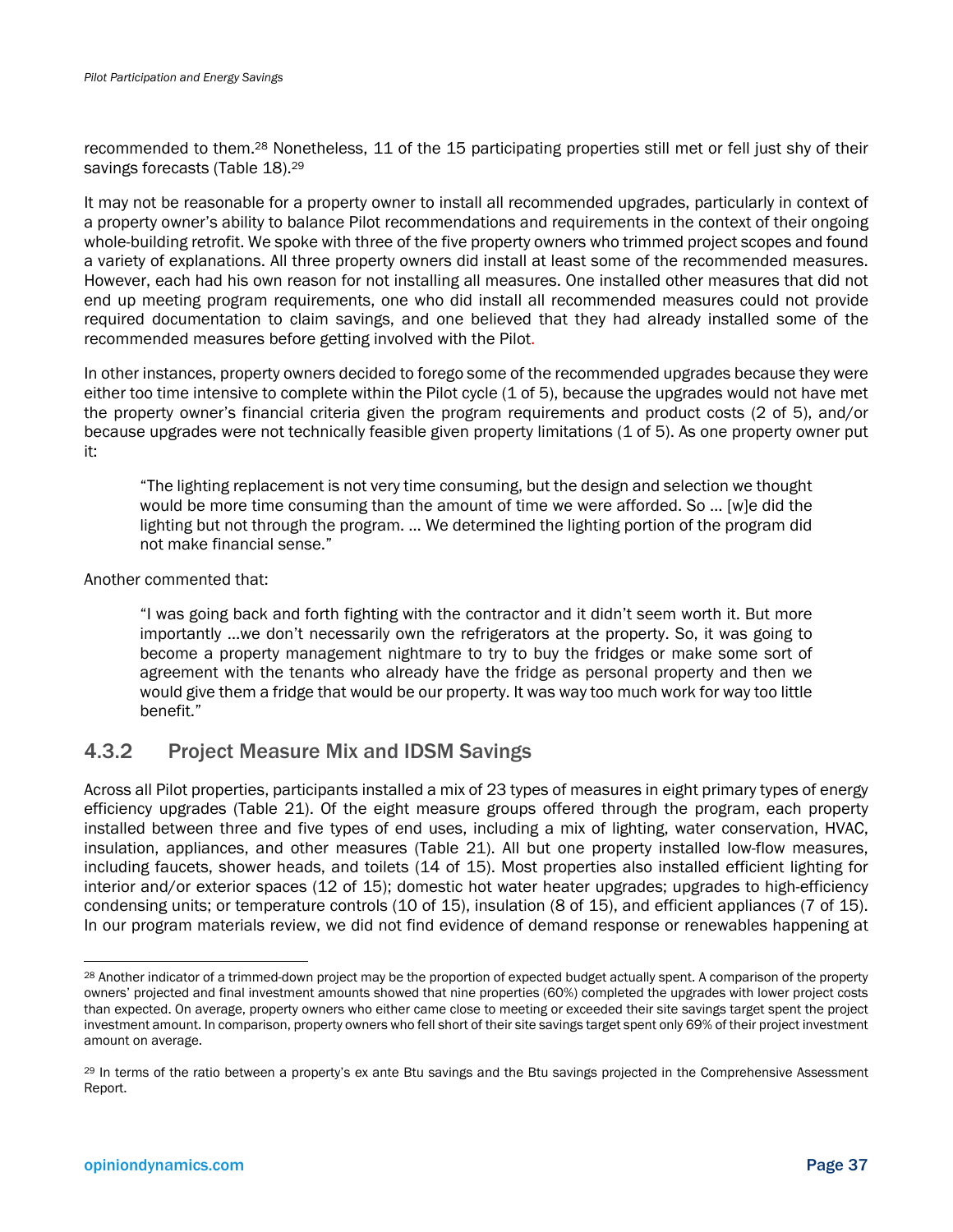the same time as the Pilot property upgrades. Therefore, we did not find any evidence of this pilot successfully incorporating IDSM projects (e.g., demand response, advanced metering, distributed generation, or energy storage projects).

Based on relative savings for each of the measures installed at properties (as identified in EnergyPro review), we found that 12 types of measures were consistently important drivers for total site savings. These are: washing machines, boilers, domestic hot water upgrades, condensers, packaged terminal air conditioner replacements, furnaces, pipe insulation, window replacements, wall insulation, low-flow shower heads, variable speed pool pumps, and demand or other controls on recirculation pumps (Table 21). Of these 12 key measures, only two (condenser, efficient windows) are not offered through existing multifamily programs like EUC-MF, MIDI, ESAP, and MFEER.

| <b>End Use</b>                                |                                                                                                                                                                                | <b>Properties</b><br><b>Measure</b> | <b>Installing</b>      | <b>Stand-Alone Rebates Also</b><br>Offered for Measure in MIDI, |
|-----------------------------------------------|--------------------------------------------------------------------------------------------------------------------------------------------------------------------------------|-------------------------------------|------------------------|-----------------------------------------------------------------|
| Category                                      | %                                                                                                                                                                              | $n =$                               | <b>ESAP, or MFEERA</b> |                                                                 |
|                                               | Refrigerators                                                                                                                                                                  | 27%                                 | 4                      | Yes (ESAP)                                                      |
| Appliances                                    | <b>Washing machines</b>                                                                                                                                                        | 27%                                 | $\overline{4}$         | Yes (MFEER)                                                     |
|                                               | <b>Dishwashers</b>                                                                                                                                                             |                                     |                        |                                                                 |
|                                               | <b>Boilers</b>                                                                                                                                                                 | 33%                                 | 5                      | Yes (MFEER)                                                     |
| <b>Boilers</b><br>Boiler demand control pumps |                                                                                                                                                                                | 13%                                 | $\overline{2}$         | Yes (MFEER)                                                     |
| Domestic<br><b>Hot Water</b>                  | Domestic hot water<br>5 in buildings with individual/common<br>water heating (33% of all properties); 3 in<br>buildings with central water heating (20%)<br>of all properties) |                                     | 8                      | Yes (MFEER)                                                     |
|                                               | Domestic hot water temperature<br>controls<br>1 in building with central water heating<br>(7% of all properties)                                                               | 7%                                  | $\mathbf 1$            |                                                                 |
| <b>HVAC</b>                                   | Packaged terminal air conditioner<br>replacements                                                                                                                              | 40%                                 | 6                      | Yes (MFEER)                                                     |
|                                               | <b>Furnaces</b>                                                                                                                                                                | 7%                                  | $\mathbf 1$            | Yes (MFEER)                                                     |
|                                               | <b>Pipe insulation</b>                                                                                                                                                         | 33%                                 | 5                      |                                                                 |
| Insulation                                    | Attic insulation                                                                                                                                                               | 27%                                 | $\overline{4}$         | Yes (MIDI, MFEER)                                               |
|                                               | <b>Wall insulation</b>                                                                                                                                                         | 7%                                  | $\mathbf{1}$           | Yes (MFEER)                                                     |
| Lighting                                      | Lighting                                                                                                                                                                       | 73%                                 | 11                     | Yes (MFEER, ESAP)                                               |
|                                               | <b>Exterior lighting</b>                                                                                                                                                       | 20%                                 | 3                      | Yes (ESAP)                                                      |
|                                               | Low-flow faucets                                                                                                                                                               | 87%                                 | 13                     | Yes (MIDI)                                                      |
| Low-Flow                                      | Low-flow shower heads, aerators                                                                                                                                                | 67%                                 | 10                     | Yes (MIDI)                                                      |
|                                               | Low-flow toilets                                                                                                                                                               | 7%                                  | $\mathbf 1$            |                                                                 |
|                                               | <b>Window replacements</b>                                                                                                                                                     | 33%                                 | 5                      | $\overline{\phantom{a}}$                                        |
|                                               | Variable speed pool pumps                                                                                                                                                      | 13%                                 | $\overline{2}$         |                                                                 |
| Other                                         | Demand or other controls on<br>recirculation pumps                                                                                                                             | 13%                                 | $\overline{2}$         | Yes (ESAP)                                                      |
|                                               | Cool roof                                                                                                                                                                      | 7%                                  | $\mathbf 1$            | $\qquad \qquad -$                                               |

### Table 21. Energy Efficiency Measures Installed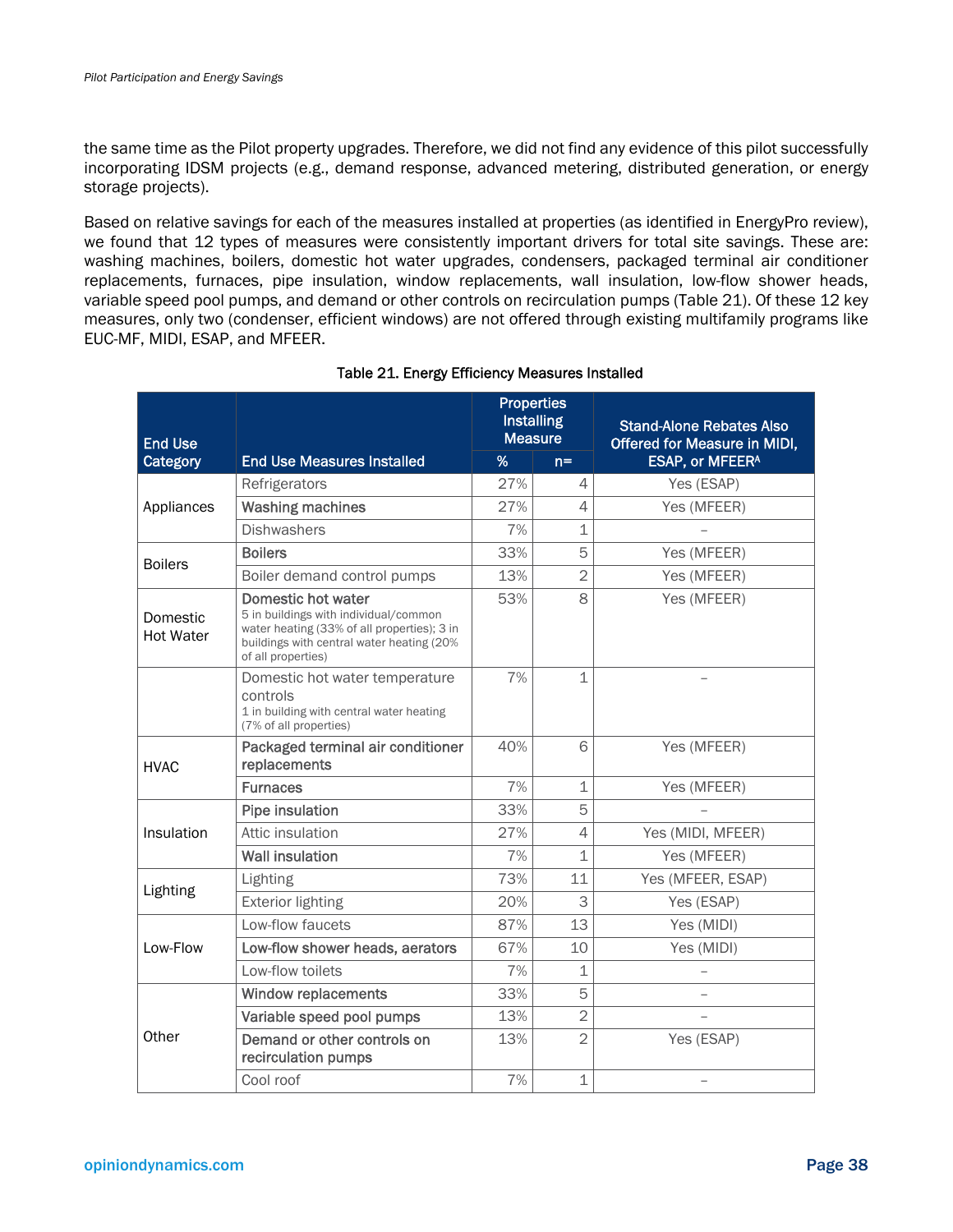|  |  | $\overline{\phantom{a}}$ |
|--|--|--------------------------|
|--|--|--------------------------|

Bolded measures drove ex ante modeled property savings for at least one property (Source: Evaluation Team review of project EnergyPro files).

## 4.3.3 Influence of Pilot on Project Measure Mix

Although most property owners already had plans to make energy efficiency upgrades as part of a larger retrofit, they would have completed different building upgrades had they not enrolled the property in the pilot. Property owners indicated that the program did generally not influence the project scope in terms of *which* products they would install. However, property owners tended to report that they would have installed *lessefficient* products without the program for most measures. Only one of five interviewed property owners appeared to be a complete free-rider; this person indicated that he would have done the exact same project without the program.

We asked the property owners about the program influence on each of the energy efficiency measures they had installed at their properties. Specifically, we first asked if and how the program influenced the scope of that particular upgrade, and then probed if the energy efficiency levels of the chosen product would have been different without the program requirements. Of those who installed the measures, all reported the program influenced the energy efficiency of domestic hot water measures (3/3), while a majority of property owners who installed lighting (2/3) and HVAC (2/3) indicated that they installed higher-efficiency measures through the program than they otherwise would have. Half of property owners installing energy efficiency of low-flow appliances  $(2/4)$ , insulation  $(1/2)$ , boiler upgrades  $(1/2)$  and appliances  $(1/2)$  noted that the program influenced efficiency of the measures.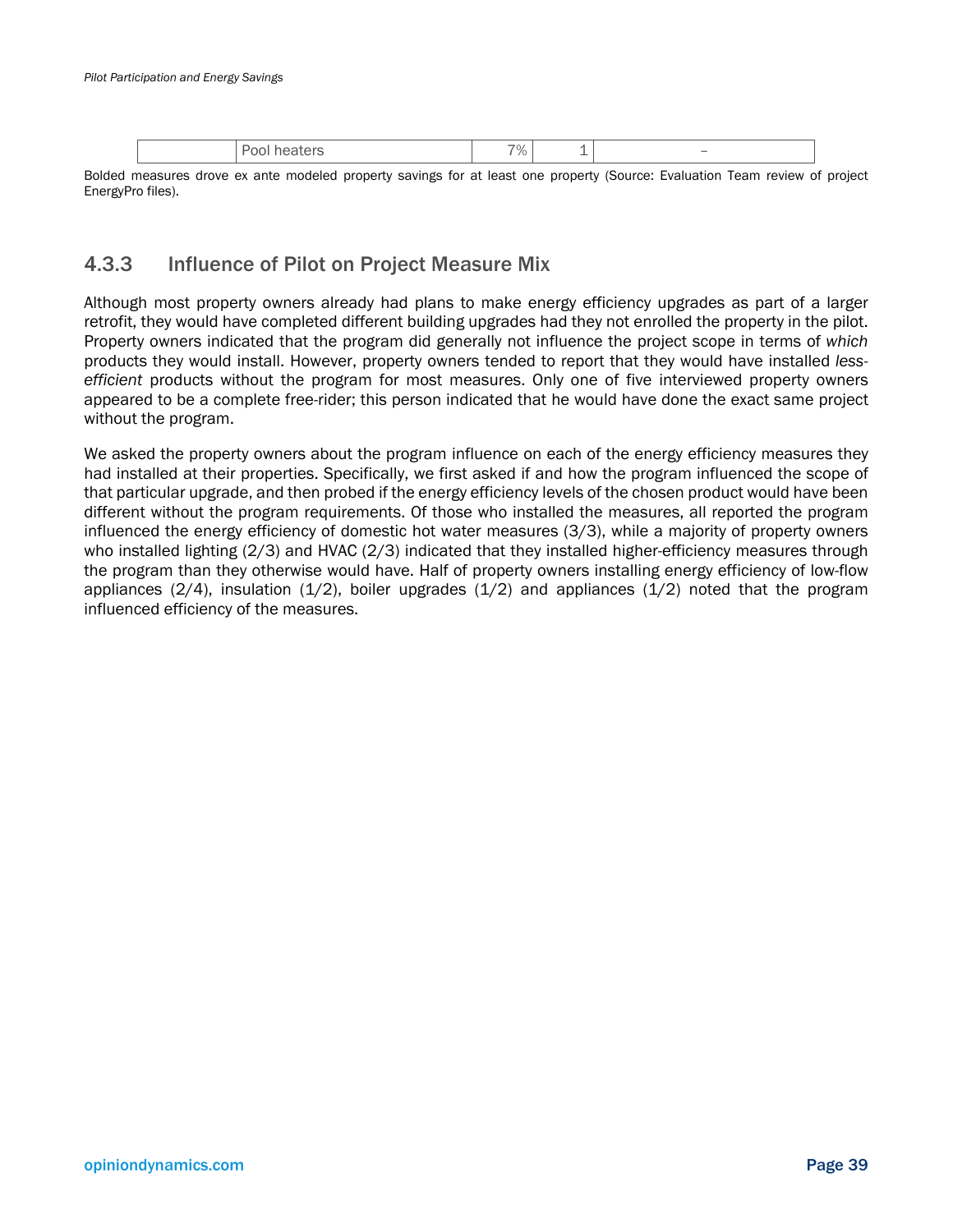# 5. Evaluation Findings by Program Design Element

This section reports evaluation findings by the Pilot's main design elements. In each subsection, we combine findings about the design element from in-depth interviews with the IOU program managers, the UCs, and participating property owners, as well as from our own review of program materials and databases. These combined analyses are designed to show a multidimensional review of how and how well the Pilot's main processes were implemented. At the end of each subsection, we provide a summary finding that comments on the overall viability of the element and what changes the IOUs would need to make, if any, to improve the process moving forward.

# 5.1 Program Administration

As planned, two IOUs (SCE and SoCalGas) administered the program with implementation support from three preapproved UCs. With two IOU program administrators, the program could incentivize both gas and electric savings, and with three UCs, the program implemented a closed-rater model (discussed in Section 5.3 below). Overall, the UCs found the IOUs' program staff to be helpful and accommodating where it was possible.

The Pilot was originally designed so that all property upgrades would be completed in a short period of time (by 2014). This approach was supposed to allow "rapid" feedback, but, as noted above, IOUs extended the implementation period to 2015. In total, implementation spanned about 2.5 years, from the first Basic Assessments in the fall of 2013 to the last property owner incentive payments in the spring of 2016. Several property-specific hurdles lengthened implementation timelines in some instances (e.g., time to address CAS test failures, managerial staff turnover at participating properties). Moreover, the program's approach to estimating and reporting on savings—calibrated EnergyPro models summarized in technical reports necessitated a more detailed and time-intensive level of QA/QC review than either the IOU program managers or the UCs anticipated at the outset of the Pilot.

Interestingly, while the UCs and the IOUs spent substantial time drafting, reviewing, and revising various Assessment Reports and Verification Reports, none of these documents provided information that met all potential recipients' needs. For many property owners, Assessment Reports were too detailed and not timely enough to make actionable property upgrade decisions. As a result, some UCs kept in touch with property owners to discuss report findings before the IOU had approved final reports, while other property owners had difficulty translating upgrade recommendations into scopes of work for installation contractors. For the IOU program managers and engineering review teams, on the other hand, the reports appear not to have been detailed enough to provide sufficient documentation of engineering model development and calibration steps. Without sufficient technical detail, review and revision timelines were extended unnecessarily, including several rounds of discussions with the UCs when reviewing reports. In the scheme of overall program implementation, both outcomes resulted in delays to project schedules and increased time costs. As a critical function of Pilot programs is to take the time to test approaches, refine them, and learn how to best implement them, many of these time line issues may not carry forward to a full-scale version of the program. For example, reporting time lines were extended in part because the IOUs devoted time to learn about the UCs' methods and find ways to improve reporting quality. These Pilot time line extensions will likely pay off in the long run because they generated valuable feedback to improve a full-scale program so that it runs more efficiently.

In the bigger picture, IOU program manager feedback also indicates that the envisioned Pilot period was perhaps too short. Comprehensive multifamily property upgrades are inherently long-term processes due to their complexity and level of coordination. Most participating property owners would appreciate a "phased implementation" plan over a longer period and suggest that a full-scale version of the program allow phased participation over two to three years to accommodate market-rate properties.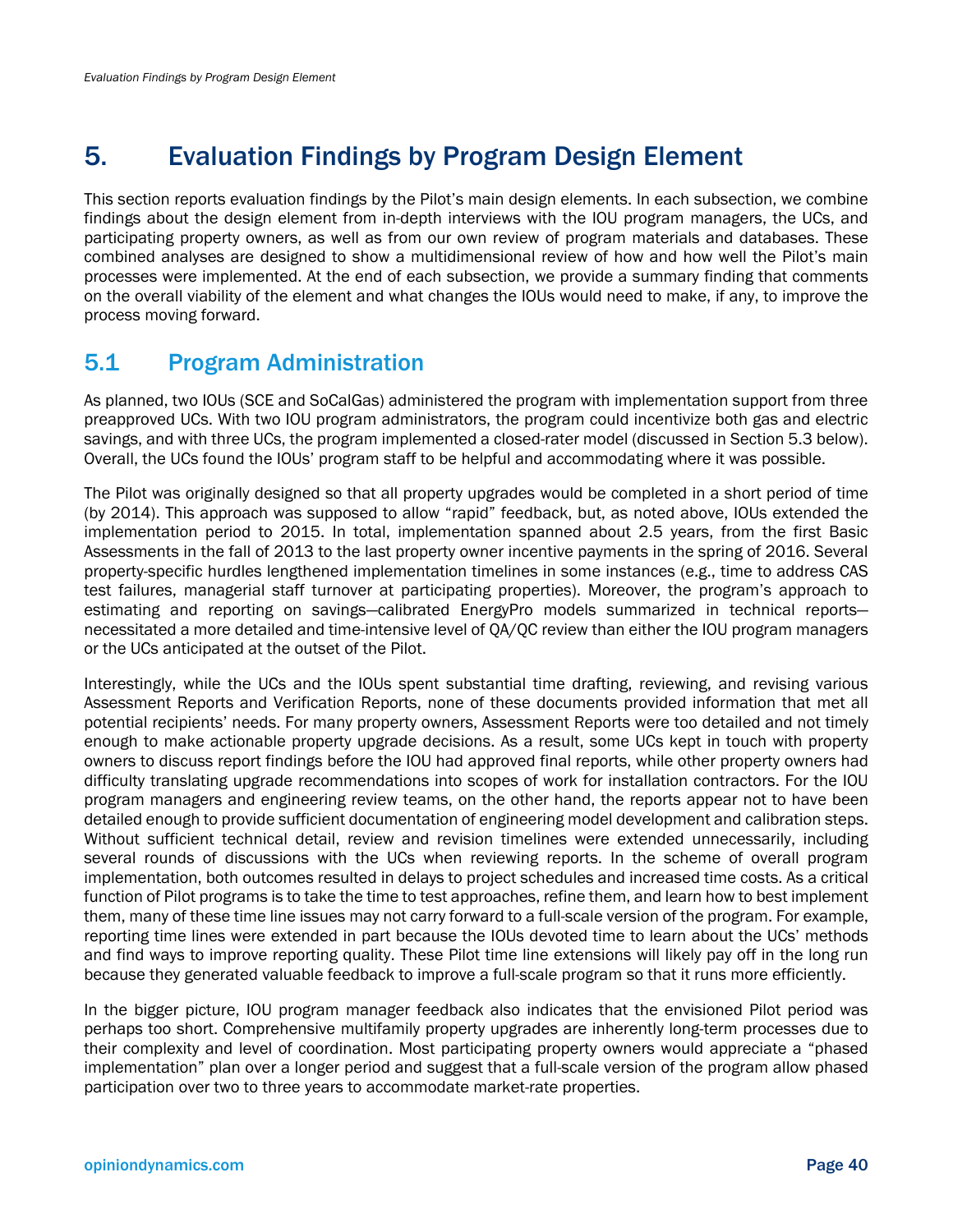## 5.2 Incentive Structure

The Pilot provided Comprehensive Assessments at no cost to participants and provided a tiered incentive structure based on savings as a percentage of the whole property's energy use. The main benefit of this approach, as one UC highlighted, is the flexibility that the Pilot granted to customers interested in selecting any energy-saving measure (compared to a prescriptive program). One main disadvantage of the approach as echoed by all three UCs and several participating property owners—is that the whole-building incentive structure is more complex than other multifamily programs and therefore may be perceived as a "guessing game." Several of these UCs and participating property owners struggled to translate a given suite of upgrades into incentive payments, finding that the process was not always transparent. All three UCs ultimately suggested that, before a full launch, the program should consider simplifying aspects of the incentive structure.

The tiered savings incentive structure was intended to motivate participants to install a mix of deeper-savings retrofits and lead to a high percentage of total site savings, but these outcomes did not occur at all participating properties. Tracking data reported that among the mix of 23 measures that participants installed, 12 key measures drove savings for at least one site each (see Section 4.3.2 above). However, of these 12 measures, only three (condensers, HVAC upgrades, and efficient windows) were not already offered through existing prescriptive multifamily programs, including MIDI, ESAP, and MFEER.

Suggested improvements on the incentive structure include the following:

- **Property owners did not recommend changing the whole-building incentive structure, but can imagine** benefits of either using a deemed approach in certain situations (e.g., smaller units) or reorganizing the tiers into bundles. Property owners generally feel that bundling measures could be feasible depending on what measures are bundled. Two respondents suggested that either lighting or bathroom appliances could be bundled, whereas appliances or windows could not be bundled because the overall project costs may be too high.
- **Property owners also suggested general efforts to provide more clarity about how program incentives** were going to be determined.

## 5.3 The Closed-Rater Model

Three UCs formed the "closed-rater model"; in other words, a small number of preapproved contractors conducted all Basic and Comprehensive Assessments, provided technical assistance, calculated energy saving expectations, and verified all projects. The design intended to achieve more consistent, reliable, and efficient program delivery than an open-rater model, as well as leverage the selected UCs' market experience and existing project pipeline of properties for participation. Aside from one UC who used a subcontractor for two Basic Assessments,30 all the UCs completed the Pilot work in-house. AEA completed 12 Basic Assessments, of which eight properties completed upgrades (67%); Partner Energy completed 31 Basic Assessments, of which four properties completed upgrades (13%); and TRC completed 8 Basic Assessments, of which three properties completed upgrades (38%).

<sup>30</sup> After these two properties, the UC decided not to continue using a subcontractor for remaining assessments given the large amount of time needed to train and provide support to the subcontractor's staff. Based on our analysis it does not appear that the UC's limited use of a subcontractor lengthened implementation timelines or produced a lower conversion rate.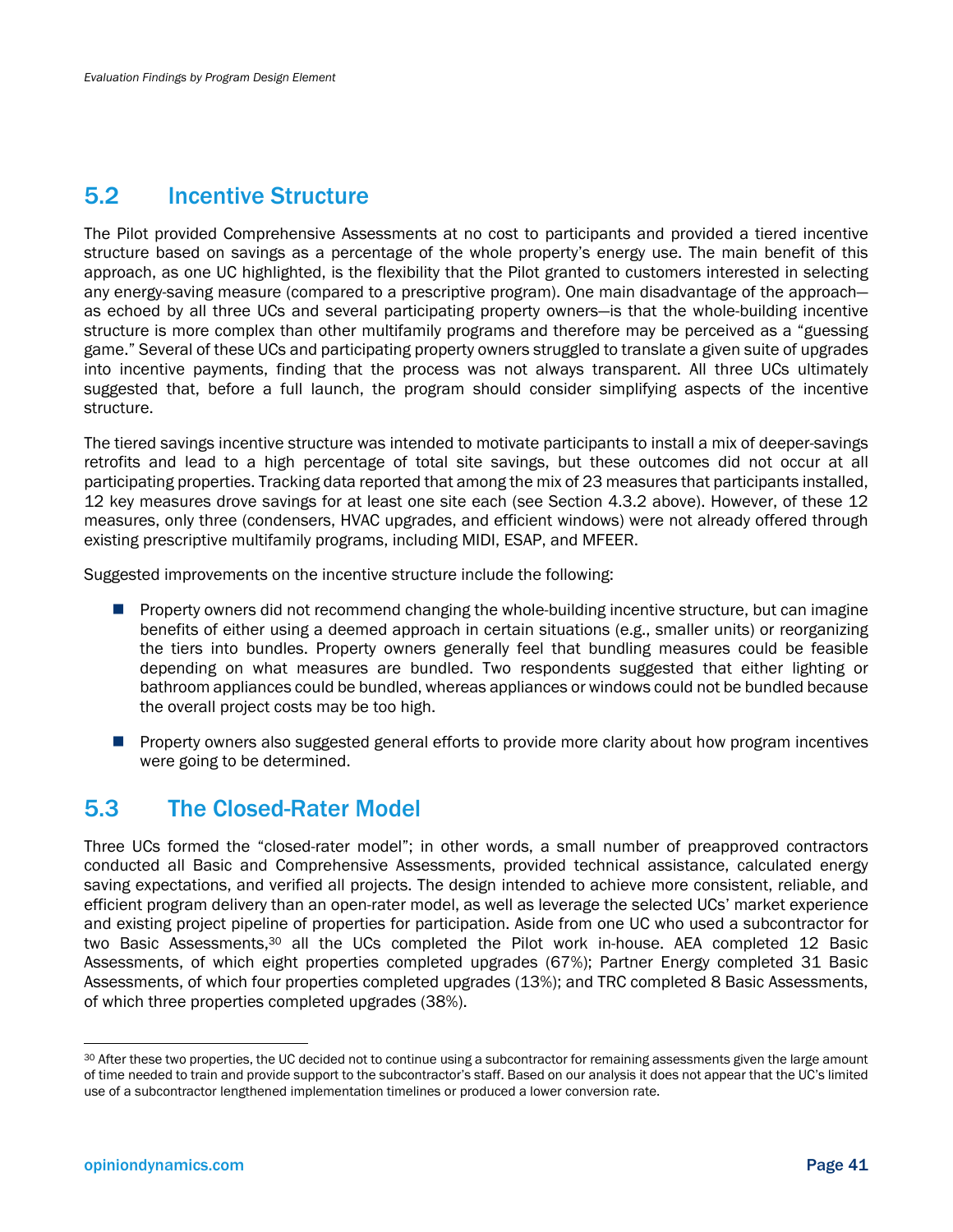From the perspective of the IOU staff, the closed-rater model was one of the program's main successes. In terms of recruitment, as hoped, the UCs brought established market experience to the Pilot. For example, all UCs leveraged existing contacts when recruiting property owners into the study and felt that this approach worked well overall and was appropriate for the Pilot. Further, using a small number of experienced UCs allowed the IOUs and the UCs to work collaboratively in developing reporting templates based on prior experiences and best practices.

Having several experienced raters facilitated a high degree of technical assistance that helped better shepherd property owners through the Pilot. Technical assistance included the following:

- Basic Assessment: Conduct assessment, develop and revise report
- Comprehensive Assessment: Conduct assessment and CAS test-ins, communicate with property owner, and produce reports
- Verification: Conduct CAS tests for OC and safety at a sample of units, produce reports and incorporate revisions, prepare closeout files and other paperwork
- Other support: As needed, conduct recruiting and review sites, help the property owner translate the Comprehensive Assessment Report into upgrade specifications and review contractor bids, support contractors with measure selection and installation. One UC provided benchmarking support.

For most properties, the UC served as the *de facto* lead point of contact with the customer, which streamlined communication with the utilities. The IOU staff recalled a beneficial level of communication and collaboration with the UCs, across both early phases (development of reporting templates and protocols<sup>31</sup>) and later ones (communication during the reporting cycle, including review and revisions). Property owners also highly valued the UCs' technical assistance, but felt that, overall, the program should consider providing more assistance in developing the project scope, particularly in the selection of energy-efficient equipment.

Although the UCs followed similar procedures when implementing the program, they report spending different amounts of time on key tasks like the Basic Assessment, the Comprehensive Assessment, and verification (Table 22). Table 22 shows that conducting the Comprehensive Assessment was the most time-intensive task (on average, 58% of time spent on each property).

|                          | Hours to Complete Task, per Project |                 |  |  |
|--------------------------|-------------------------------------|-----------------|--|--|
| l Task                   | % of Hours                          | Mean (Range)    |  |  |
| <b>Basic Assessment</b>  | 9%                                  | 19 (13 to 25)   |  |  |
| Comprehensive Assessment | 58%                                 | 127 (80 to 158) |  |  |
| Verification             | 20%                                 | 45 (25 to 72)   |  |  |
| Other                    | 28%                                 | 30 (1 to 76)    |  |  |

### Table 22. Utility Consultants' Self-Reported Time Commitment per Pilot Task

We explored several possible reasons explaining why some UCs achieved higher conversion rates than others. No clear patterns emerged in terms of conversion rate relative to total time the UC reported spending per property, or the relative amount of time that each UC spent to complete the main Pilot tasks per property. Anecdotes from the IOUs suggest that variation in time to complete assessment and verification tasks partially could be due to variations across UCs in terms of their quality of reporting (and thus time spent on revisions),

<sup>31</sup> Despite investment in the shared templates, IOU and UC feedback indicates that the closed-rater model did not necessarily streamline the process of reviewing materials and reports.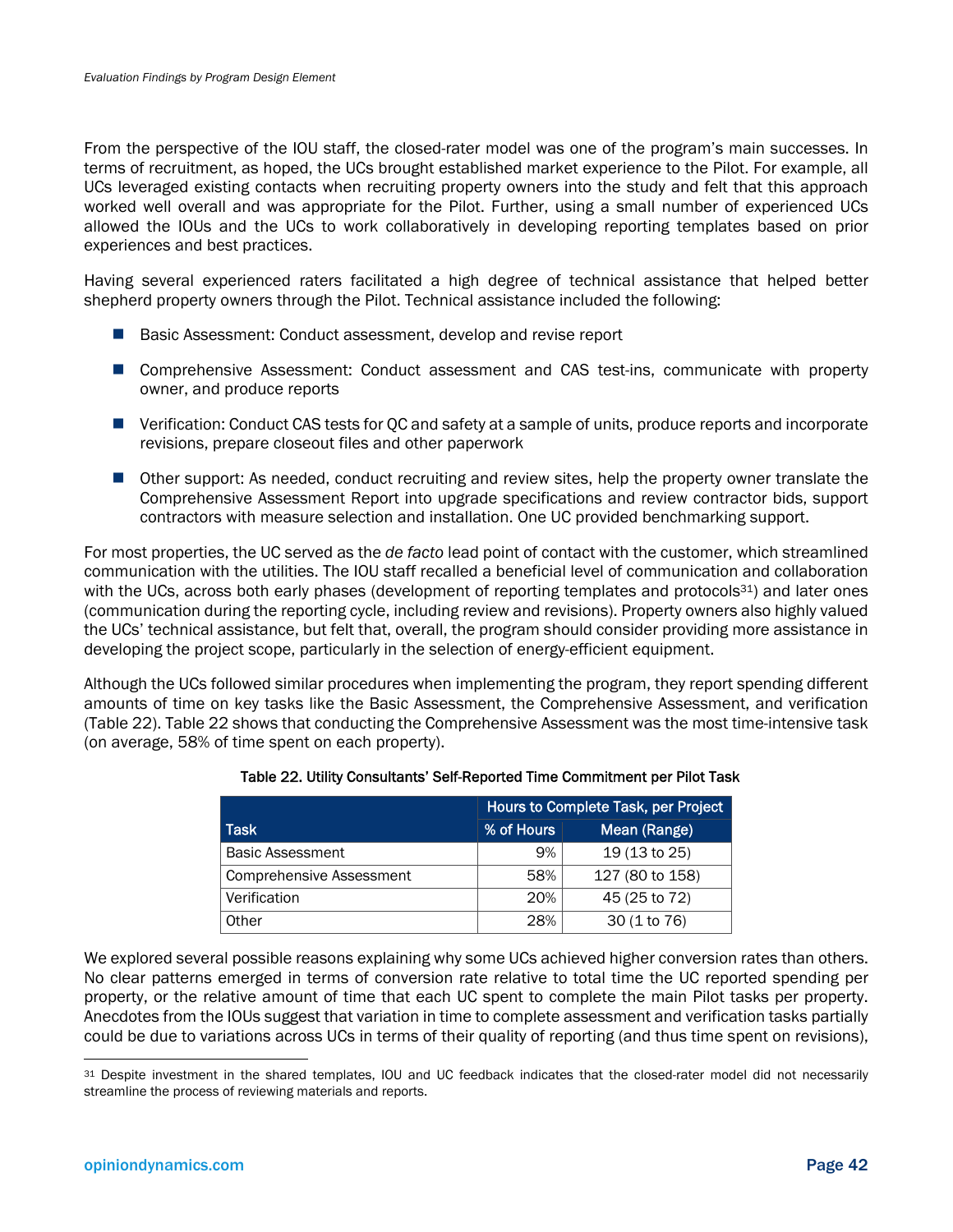or could have varied across the Pilot phase as each UC became more adept at completing given tasks. On the other hand, UCs with higher conversion rates tended to have recruited fewer properties into the Pilot. Additionally, market-rate properties made up a larger percentage of those UCs' total recruits. Last, UCs with higher conversion rates tended to work with owners of multiple properties more frequently than UCs with lower conversion rates.

## 5.4 Customer Recruitment and Marketing

The Pilot's intent was to recruit customers from the UCs' existing client base. The UCs did leverage their existing contacts to recruit properties into the program, which they feel worked well for the Pilot. IOUs agreed with this approach, indicating that the number of potential participants provided by the UCs was sufficient for the Pilot. Moving forward, all UCs indicated that targeted marketing would be critical to ensure adequate recruitment in a full-scale program. The UCs suggested that while their companies could deliver the marketing, a single IOU might take the lead in developing materials to streamline the marketing approach. Based on feedback from the property owners that we spoke with, property owners may prefer to receive program information through trade groups, real estate websites, housing authorities, or direct mail.

The UCs added that, in the future, the IOUs could improve recruitment by providing UCs with more information about prior upgrades at potential sites. One UC pointed to the need for more frequent communication about remaining program funding to better support the UCs' recruitment efforts, noting that their firm would have been interested in enrolling more participants in the Pilot had they known better about budget expenditures and remaining opportunities in the pipeline.

# 5.5 Energy Assessments and Reports

The UCs completed up to two energy assessments at each participating property: a Basic Assessment and a Comprehensive Assessment. Based on the screening-level Basic Assessment findings (an ASHRAE Level I audit), properties expected to achieve the minimum 10% savings target were recommended for a Comprehensive Assessment (an ASHRAE Level II audit). These two assessments—and the reports summarizing findings from each—served as the UCs' primary way to determine and report on each property's baseline conditions, level of need for energy efficiency upgrades, eligibility to complete upgrades through the Pilot, and likely site savings and expected incentive payment associated with cost-effective measures.

Early in the Pilot, the IOUs held a meeting with all UCs to develop standard reporting templates and protocols. The IOUs expected that standard templates would streamline reporting and minimize the time needed for review and revisions. However, the IOUs requested changes to the template throughout the course of the Pilot. The IOUs indicated that they revised report templates based on their review of early reports. These changes caused some confusion among the UCs about what the IOUs expected of them. If the Pilot launches at full scale, settling on a consistent template before full launch (based on lessons learned in the Pilot) could streamline the reporting process.

In this section, we provide additional detail about the UCs' approaches to completing the assessments and elaborate on the contents of each assessment report. We also discuss Pilot stakeholders' feedback on each assessment and report and provide an overall assessment of the reports' strength and usefulness for the Pilot.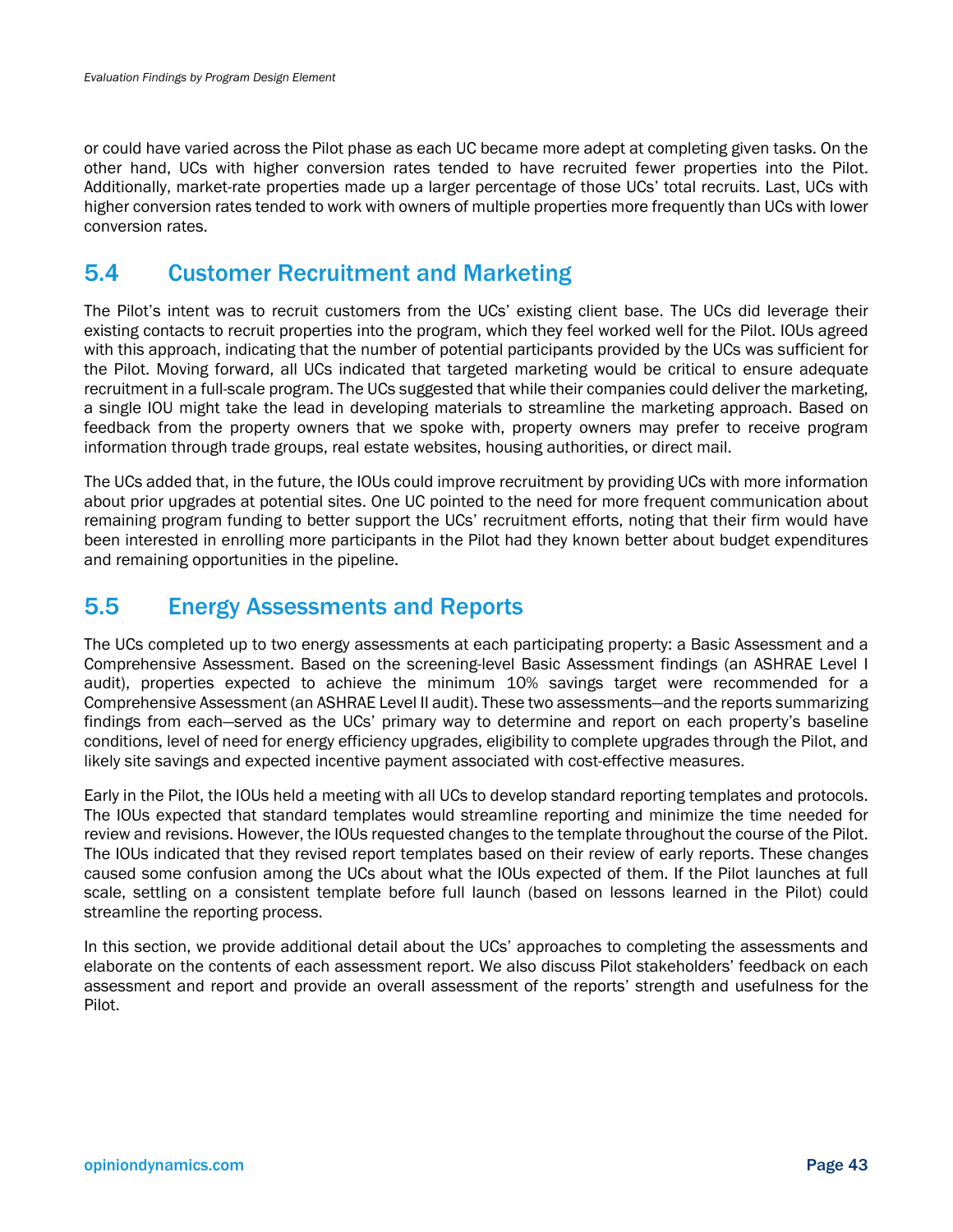### 5.5.1 Basic Assessment

The Basic Assessment was a screening tool used to determine whether a recruited property was likely to achieve the Pilot's minimum 10% site savings requirement. Termed as the "on-ramp" to the Pilot in the SCE/SoCalGas Pilot Guidelines, the Basic Assessment typically included an interview with the property owner to determine baseline energy performance of the property, the level of interest and managerial and financial capacity, and any property health and safety issues that could pose barriers to participation. Based on identified building and site characteristics, broad energy-saving opportunities, and the range of savings likely from these opportunities, the UCs determined whether the property seemed likely to achieve the 10% site savings threshold within the Pilot's period, and, if so, recommended the property for a deeper Comprehensive Assessment.

The UCs completed this Basic Assessment for nearly all properties.32 They conducted the assessment interviews and site review either on the property grounds (2 of 3 UCs) or over the phone (1 of 3 UCs). Some of the UCs noted that on-site assessments are a relatively time-intensive way to estimate potential property savings; to better manage the lengthy process, two of the three UCs suggested that the Basic Assessment be completed over the phone. The third UC disagreed and said that on-site assessments more reliably capture property characteristics. After interviewing property owners for this evaluation, it seems that some property owners would have difficulty reliably describing property characteristics via telephone.

### Basic Assessment Reports

At conclusion of the Basic Assessment, each UC provided the property owner with a report summarizing findings of the assessment. This report typically included a description of the property's existing conditions (e.g., existing building shell, HVAC systems, fixtures, appliances, and lighting), noted energy-saving opportunities, and recommended a list of cost-effective types of energy efficiency upgrades that the property owner could make to save energy at the property. The reports also described the UC's qualifications to complete the Pilot.

The IOUs requested that these reports also convey information about other multifamily programs offering incentives for the recommended upgrades. In the 29 Basic Assessment Reports provided to us for review, the UCs did provide this list of up to nine other multifamily energy efficiency rebate programs relevant to the property at the time of the assessment,33 including MFEER, MIDI, and ESAP. Contact information listed in the Basic Assessment Reports was limited to a high-level program description and program website link, provided as future reference. All of the reports also noted which specific program offers incentives for each type of energy-efficient measure recommended for the property in the report (e.g., roof insulation rebates are available through the SCE/SoCalGas Pilot, SoCalGas MFEER, and SoCalGas ESAP). However, only half (48%) of these reports provided more than basic contact information for the alternate programs, which places the burden of following up on recommendations on the property owner.34 The UCs confirmed that they provided

1

<sup>32</sup> Based on our review, the Pilot granted exceptions for one UC's work at two properties. This UC was granted permission to forego the Basic Assessment because the UC had already scoped out energy efficiency opportunities at the properties prior to involvement with the Pilot.

<sup>33</sup> Listed programs included the SCE/SoCalGas Pilot; MFEER programs offered by SCE and SoCalGas; On Demand Efficiency, Energy Smart, and Energy Savings Assistance programs offered by SCE and SoCalGas; and the California Solar Initiative (CSI).

<sup>34</sup> In-depth interviews with participating property owners confirmed that most did not enroll in the other programs, but two said that they stayed with the SCE/SoCalGas EUC MF Pilot to maximize their per-unit rebate. Two also said that, independent of any recommendations provided to them, they participated in other programs (California Housing Partnership on-bill financing, low-flow toilet rebates from a local water district).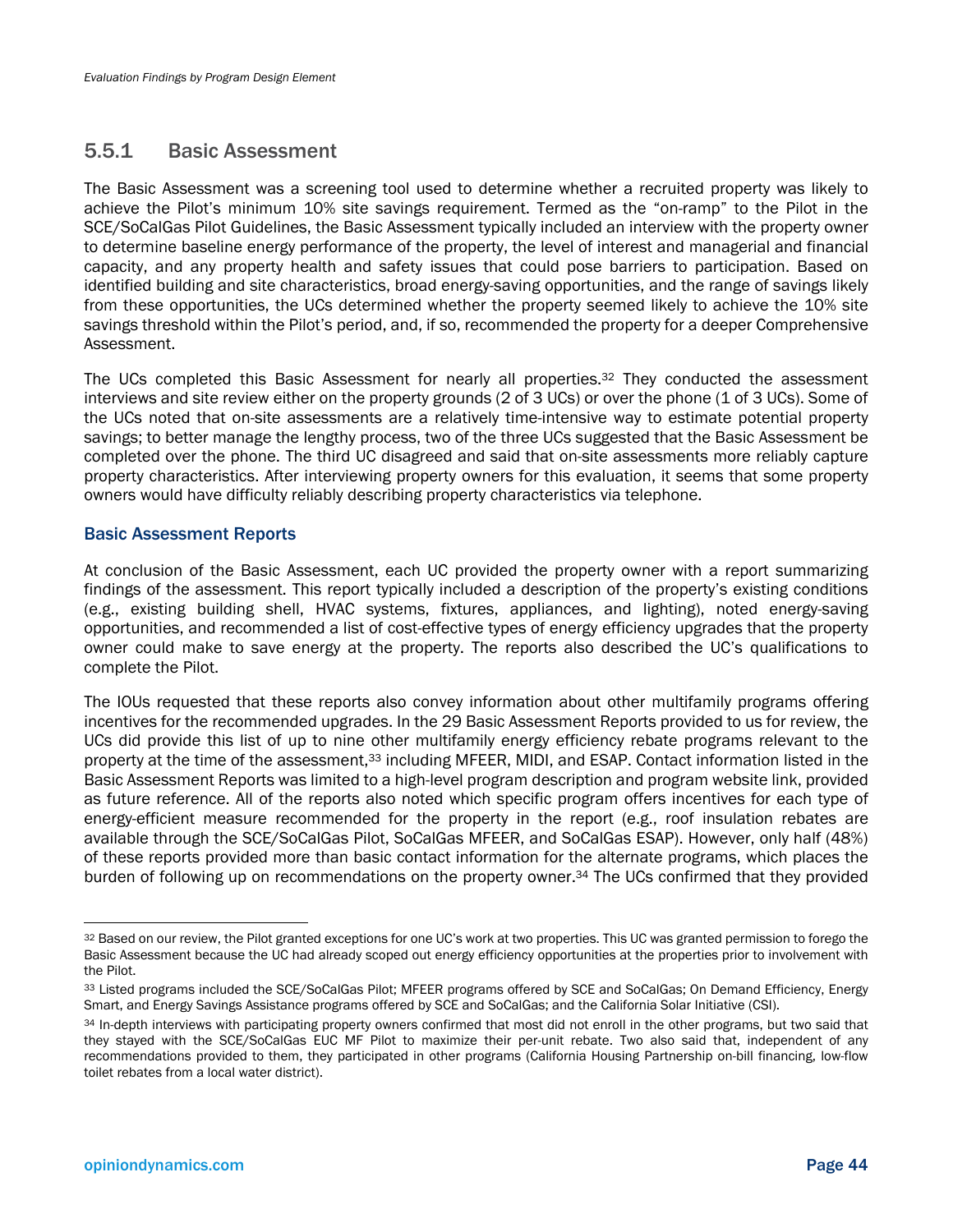little additional detail or assistance to the property owner in connecting with program staff at the other programs.

### 5.5.2 Comprehensive Assessment

The Comprehensive Assessment built on the Basic Assessment and involved a more thorough examination of the property's energy consumption. Here, the UCs also model specific upgrade recommendations (e.g., quantities and technical specifications) and projected savings estimates via EnergyPro building energy use simulations. Overall, completing the Comprehensive Assessment (including reporting) accounted for half of the UC's time in helping administer the Pilot. The UCs reported no major difficulties in completing the Comprehensive Assessment site work, but indicated that this element's primary issues relate to EnergyPro model calibration and the reporting process.

### Comprehensive Assessment Reports

The UCs concluded the Comprehensive Assessment with a detailed report of assessment findings. These reports described building conditions, identified applicable energy efficiency measures, and reported on expected property-level savings. The UCs provided draft reports to the IOUs, who reviewed them for quality and completeness. After review and approval, the UCs provided the approved report to property owners.

Property owners indicated that they reviewed the report internally and that most discussed the report findings with the UCs. Thereafter, most property owners worked closely with UCs in developing their property's final scope (discussed below in Section 5.6). Only one property owner noted that his company did not need to communicate extensively with his UC after receiving the report because he already knew what he wanted and the report aligned with his upgrade plans.

Property owners were split in terms of their satisfaction with the Comprehensive Assessment Report. Three property owners were highly satisfied (satisfaction scores of 9 or 10 on a scale from 0 to 10, with 10 being most satisfied), whereas two property owners were less satisfied (scores of 3 and 5 on a scale from 0 to 10). Satisfied property owners generally found the Comprehensive Assessment Report findings more useful than the dissatisfied property owners did, with one satisfied property owner describing the findings as "highly educational." While all property owners recall the Comprehensive Assessment Report's upgrade recommendations, less-satisfied property owners felt that the recommendations were not useful: One already knew exactly what he wanted, and others felt that the recommendations were "too technical" and not actionable enough to aid in developing the project scope. These sentiments align with findings from our engineering review and IOU interviews that the Pilot's reports provided a level of detail that is appropriate for IOU review and verification, but that is not useful for many property owners (too technical or arrived after property owner decided on scope).

## 5.5.3 Overall Findings for Energy Assessments and Reports

Overall, we find that the Pilot's two-phased approach to assessing properties worked well to provide early feedback about which properties were likely able to complete enough retrofits to meet the program's minimum 10% site savings threshold. Roughly 70% of recruited projects did not move forward with the Pilot because they could not save more than 10% for their property; thus, Basic Assessments are likely to remain an important screening tool for the Pilot. On another note, one concern that came out of the PG&E Pilot was that providing free assessments to market-rate property owners would "lead to many costly assessments on properties with no intention of completing retrofits" (SBW Consulting, 2014, p. 22). However, it appears that the Basic Assessment or telephone approach was a good way to mitigate this concern while still offering free Comprehensive Assessments to truly viable program candidates.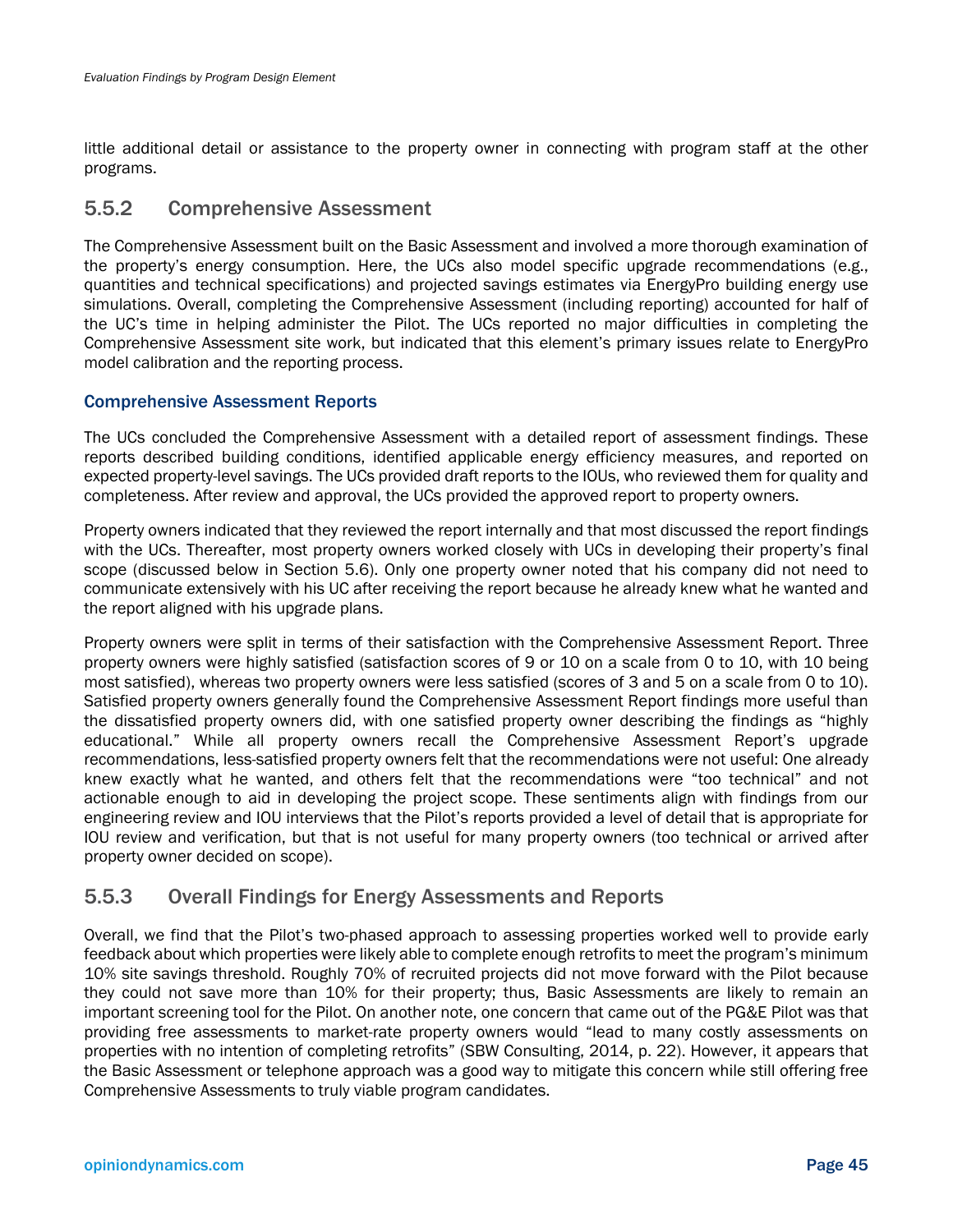Although the overall program design seems to work well, the Comprehensive Assessment Reports could be improved to better meet the needs of nearly all stakeholders who use these reports. Based on property owner and UC feedback, we suggest several ways to improve the Pilot's Comprehensive Assessment reporting process:

- **The Pilot should require UCs to justify why specific measures are recommended for a property.** In conducting our engineering review, we found that the UCs did not fully justify why proposed equipment was selected for the properties. We recommend that UCs describe their decision-making process in the assessment report so that external reviewers can understand which factors went into equipment selection (cost, available incentives, customer preference, space, or other limitations, etc.). This detail will both help in the QA/QC of the modeling approach and provide context that could help property owners translate suggestions into project scopes. For a full-scale program, these justifications could also help determine instances of free-ridership.
- The Pilot could restructure reports so that they provide more support for customers still developing their upgrade scope. Primarily, the Pilot should focus on making reports to property owners more actionable. For example, to reduce property owners' time searching for appropriate products, reports could include a list of products that meet program performance requirements. To make the report more digestible for property owners with limited technical background, the Pilot could also simplify the report and provide a table summarizing all upgrade recommendations, estimated costs, and site savings.
- The Pilot should be more transparent about which measures are eligible for rebates. Further, Pilot documentation should clarify which, if any, ancillary upgrades made at the time of the retrofit would be eligible for rebates. For example, documentation should clearly state whether the Pilot will reimburse costs of structural changes needed to accommodate Pilot upgrades. Property owners also seek more information about whether program requirements are based on code standards or are specific to the program. The Pilot should provide these definitions directly to property owners, as well as to the UCs.

# 5.6 Selecting and Installing Measures at Participating Properties

Property owners selected which recommended upgrades to install at their property and hired a contractor of their choice to perform installations. Property owners tended to select contractors with whom they had existing longer-term relationships, but most contractors do not hold special certifications beyond general contracting licenses.<sup>35</sup> In most cases, the UCs provided ad hoc technical support to property owners and contractors during installation, such as helping the property owner translate the Comprehensive Assessment Report into upgrade specifications, review contractor bids, and provide contractors with further information throughout the project.36 Overall, these informal processes seemed to have worked reasonably well.

The primary issues with measure selection and installation relate to translating Comprehensive Assessment Report recommendations into practice. First, smaller properties and contractors less experienced with wholebuilding upgrades tended to lack clarity about how to select products to install. Some property owners also

<sup>35</sup> Appendix D provides additional detail from interviews with a sample of the Pilot's installation contractors.

<sup>36</sup> Even though measure installation was officially the property owners' sole responsibility, all the UCs reported remaining somewhat involved with property owners and contractors during installation. The UCs' time commitment during installation varied across projects based on property owners' level of need. Based on their involvement with installations, the UCs generally felt that the installation process was neither a particularly long stage nor a consistent or noticeable source of delay in the overall project schedules. Property owners and contractors valued the technical assistance they received.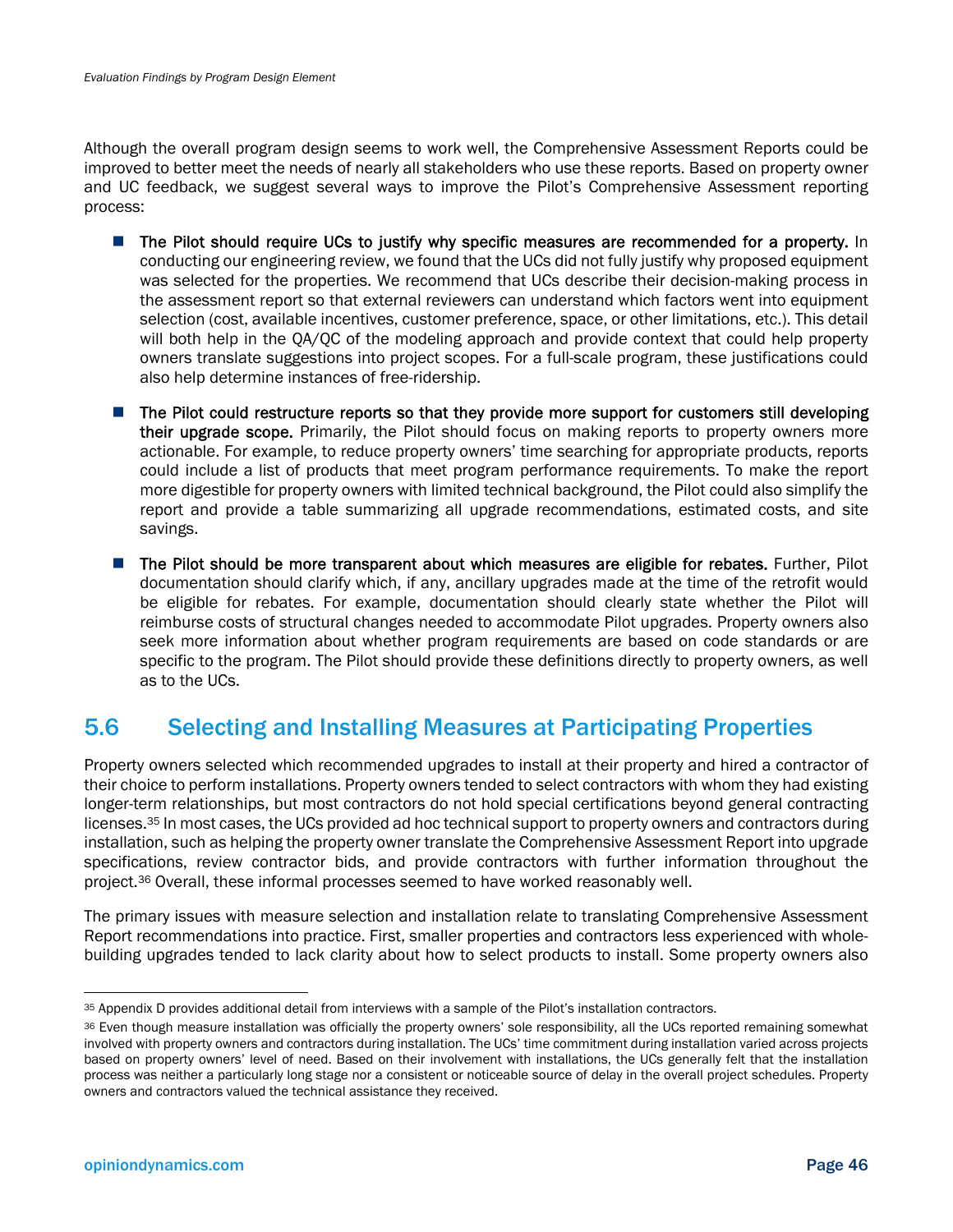struggled to understand how their installation choices would impact the total site savings and what their rebate payment would be. Additionally, other property owners experienced confusion about whether costs of structural changes made during installation to accommodate measure upgrades would be eligible for rebate. Both issues can be particularly confusing in whole-building design programs when several cosmetic and nonenergy-related renovations are happening concurrently with energy efficiency upgrades.

Ultimately, most property owners did not install (or installed but did not claim savings from) all measures recommended in the Comprehensive Assessment Report. In some cases, property owners did not install certain measures for financial reasons. In other cases, property owners installed the measures recommended to them, but did not claim savings because they could not provide required documentation to the Pilot. Given the resource-intensive nature of creating upgrade recommendations for each property individually, the program may wish to consider ways to better link recommendations with practice. The Pilot might be able to address these issues at relatively low cost by simply enhancing its documentation and property owner informational materials.

# 5.7 Energy Savings Calculations

A key feature of this EUC MF Pilot was the use of EnergyPro models calibrated to match utility billing data. Per the Program Guidelines, all UCs were to use the Non-Residential Performance module of EnergyPro Version 5, and were to attempt to calibrate models so that pre-upgrade energy models resulted in property-level energy use, "within 10% of the actual annual utility use and 20% of the monthly utility use upon availability of utility data" (p. 27). The IOUs provided guidance to the UCs about proper model inputs (e.g., building zones, building elements, heating and cooling schedules, room occupancy, etc.). Overall, the EnergyPro modeling approach consisted of the following key steps:

- 1. Develop a baseline model of the property's existing conditions, pre-upgrade.
- 2. Calibrate the baseline model to 12 months of property-level energy usage history so that model estimates are within 10% of annual energy use and within 20% of each month's energy use. Where needed to bring the modeled baseline into agreement with actual energy use, the UC adjusts assumptions about baseline energy use until total building energy use reflects billing data. Common adjustments include assumed temperature set-points, occupancy, lighting schedules, hot water demand, and HVAC system use and efficiency.
- 3. Develop a "proposed conditions" model that projects energy use at the property if the property were to install all measures recommended in the Comprehensive Assessment Report. The UCs develop this model by adjusting the baseline model to reflect specific energy efficiency measure upgrades. The Comprehensive Assessment Report presents the expected Pilot savings as the difference between property energy usage in the "proposed conditions" model and energy usage in the baseline model.
- 4. After measure installation, the UC develops a "verification" model that reflects post-upgrade conditions. This verification model is based on the "proposed conditions" model, but is updated to reflect final installed conditions. Typical updates involve adjusting installed measures' efficiency and/or measure quantities. Final site savings are the difference between property energy usage in the "verification" model and energy usage in the baseline model.

To assess the relative effectiveness, value, and soundness of this approach, we collected feedback from the UCs and IOUs and conducted an independent engineering review of EnergyPro model files and outputs.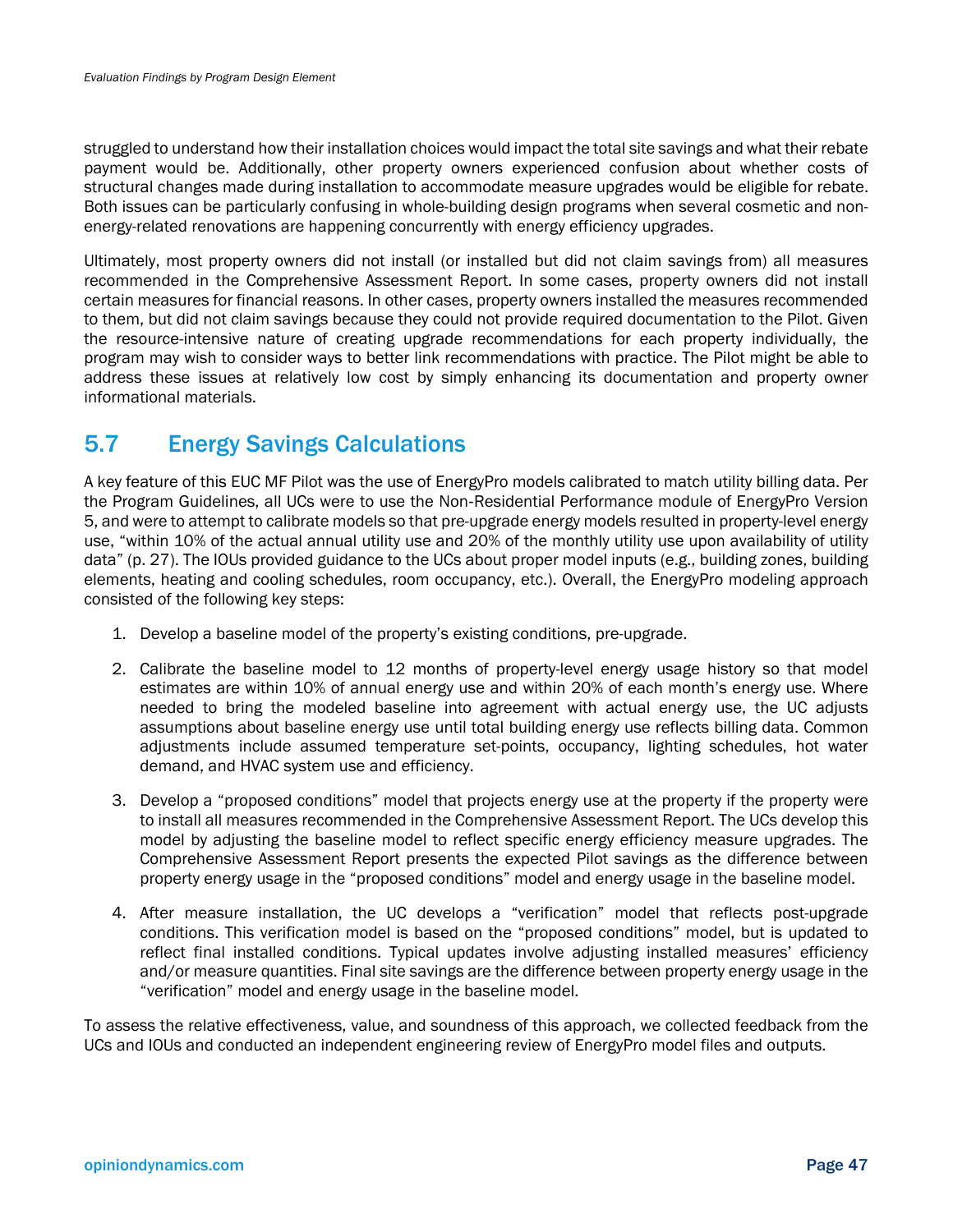The approach was designed as a way for the UCs to account for detailed building conditions and equipment settings that could improve property-level savings relative to uncalibrated models or deemed savings approaches alone. However, it was not clear to the UCs that model calibration changed customer incentive payments under the current tiered incentive structure, relative to savings estimated in an uncalibrated EnergyPro model. Moreover, the IOUs and UCs observed that the approach took more time than alternatives used in other multifamily programs, due to the time it took to query, transfer, and reshape billing data; to calibrate and run models; and to review models and reports. Overall, the IOUs and UCs are not convinced that calibration's intended benefits outweigh its costs.

The remainder of this section discusses the detailed findings from our independent engineering review.

## 5.7.1 Independent Review of the EnergyPro Approach

We examined the Pilot's use of calibrated EnergyPro models by reviewing EnergyPro model files, supporting Excel-based calculations and documentation, and reports. Not all data sources were available for each site (see the MS Excel table embedded in Appendix E). We used each project's assessment reports as the primary sources for determining EnergyPro model reasonableness (15 of 15 sites). For four sites, we supplemented the review with information in the property write-up ( $n=2$ ), a description of the site found on the web ( $n=1$ ), and/or EnergyPro models of existing (pre-upgrade) conditions as provided in the assessment phase of the project (n=2).

Based on a detailed data-driven review of project and measure-level modeling assumptions, we identified key project-wide issues and recommendations (Table 23). Foremost among these findings is that the Pilot's written records are insufficient to retrace all steps that the UCs took in modeling building energy use.

The major theme throughout the review is missing information in the reports and missing documentation. In our view, the Pilot is not requiring the UCs to document enough of their model estimation process for the reader to be able to assess the accuracy of the UCs' results. This lack of documentation likely created unnecessary additional time in the IOUs' technical reviews. Our teams completed a fairly involved review of most of the measures, but only after we reviewed assessment reports in detail. However, missing information prevented the evaluation team from being able to do as thorough an evaluation as we could have if all the information was more readily available (e.g., missing assessment models, missing sources and justifications for model inputs, unexplained inconsistencies). For future iterations of the Pilot, we recommend that the UCs work on providing more-thorough documentation, such that all necessary information is provided in the reports to do an efficient and thorough review. Moving forward, if the Pilot addresses these documentation shortfalls, the IOUs will be in a much better position to improve their energy savings estimation and review processes.

We developed several thematic findings and recommendations in addition to the detailed recommendations we present in Table 23 below. These broader recommendations include the following observations about EnergyPro model quality and the energy savings organization and reports:

### EnergyPro Model Quality

 All baseline models appear to have reasonably captured the most important components of building conditions, but gaps in calibration records prevented us from determining the reasonableness of all calibration decisions. This includes correct modeling of property size and existing conditions, which would drive baseline energy use. We were also able to retrace the bulk of decisions that the UCs made in calibrating baseline models to billing history. Nonetheless, the UCs did not fully document all decisions made during the calibration approach. Because calibration is both a science and an art, calibration can only be assessed as reasonable if the UC provides sufficient documentation and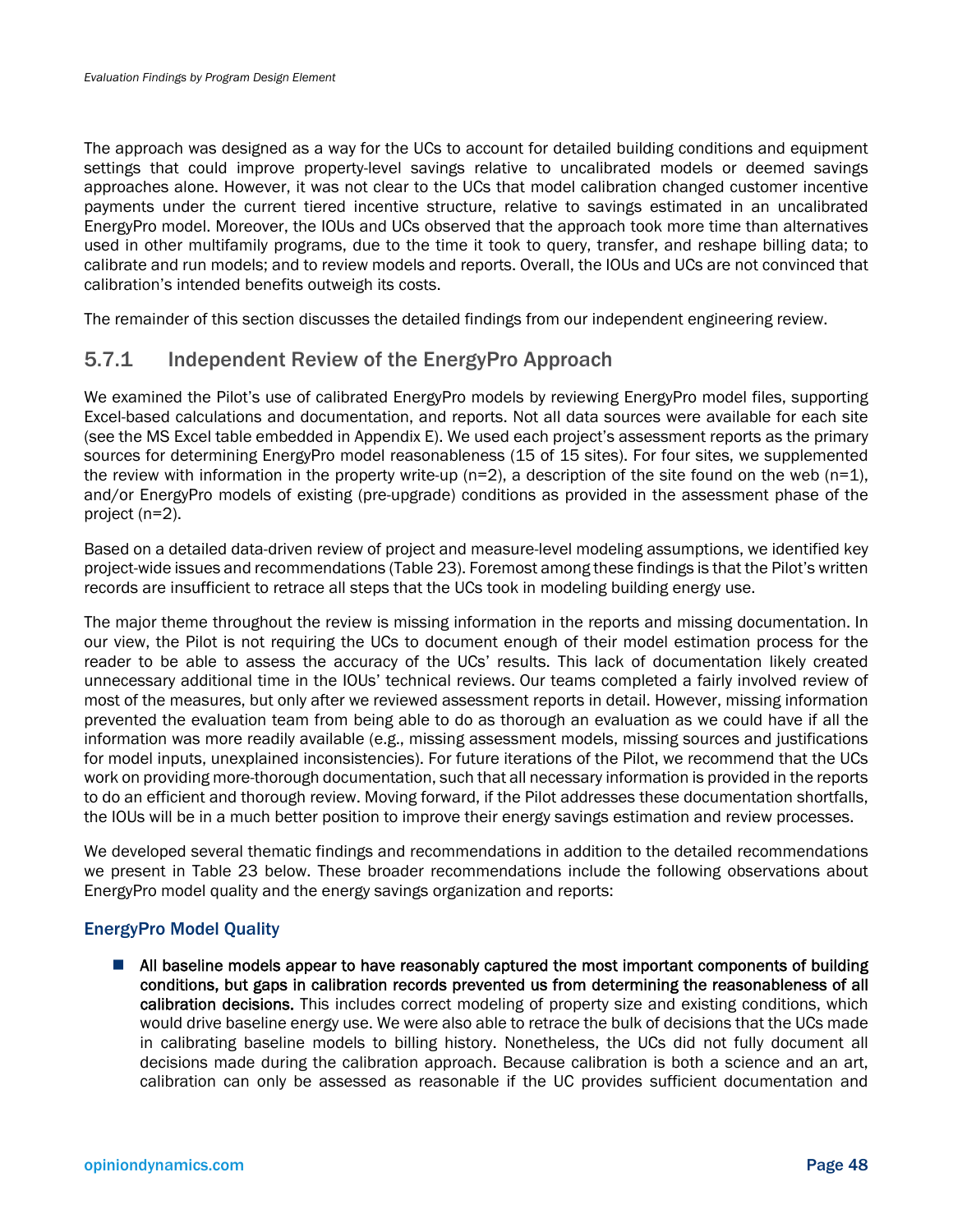justification for the changes made. That the Pilot does not have a record of all judgment calls made in calibration raises some concern that the energy savings have not been calculated using a transparent and reproducible approach.

- **Draphler** Only "baseline" models were calibrated to actual building energy use. The Pilot's modeling guidelines state that calibration is required, but do not state whether calibration is required for models of baseline conditions, or the installed case, or both. While baseline models were calibrated to billing data representing pre-upgrade conditions, no verification models (post-upgrade installed case) were calibrated to installed conditions. Calibrating the verification models would require waiting at least one year post-upgrade to obtain one year of post-upgrade billing data, but would more closely represent actual energy use post-upgrade. Waiting for this billing data is not likely to be feasible for any EUC-MF pilot, as it would further extend the pilot implementation timeline and delay customer incentive payments. However, a post-Pilot billing analysis would help determine an ex post realization rate. We recommend that CPUC conduct a billing analysis that revisits all EUC-MF pilots to study the benefits of calibrating models in ex ante estimates.
- The Pilot could benefit from more consistency in how domestic hot water heater replacement measure efficiencies are modeled. This includes recovery efficiency (i.e., thermal efficiency), stand-by losses, and energy factor (total efficiency, which is a combination of recovery efficiency, stand-by losses, cycling losses, etc.). In California, energy factor is used to describe storage water heaters of a capacity smaller than 75 kBtu/hour. For boilers larger than 75 kBtu/hour, stand-by loss and recovery efficiency should also be specified.

### Organization and Reporting

- $\blacksquare$  The Pilot did not appear to require the UCs to name model files using any particular naming convention. As such, we spent some amount of time manually determining file contents and file purpose, by opening each file and comparing model file dates to dates of Assessment Reports and Verification Reports. To avoid confusion in the future, we recommend that the Pilot adopt a single naming convention to clearly identify each model as either an assessment (pre-upgrade) model or verification (post-upgrade) model. File names could include both the date of the model, the assessment stage, and the model version (draft revision numbers or "Final" for final model versions).
- In most cases, for the test-in/test-out conditions, photographs of the equipment were included in the report. However, these photographs generally did not show the equipment's nameplate A photograph of the overall piece of equipment is insufficient to prove that the installed equipment is efficient. In addition to the photographs documenting that equipment was installed in the property, there also should be a nameplate photograph or some other identifier in the photographs that shows make/model, size, efficiency, etc. In addition, a full-scale program should record this information in a program-tracking database in addition to documenting it through photographs.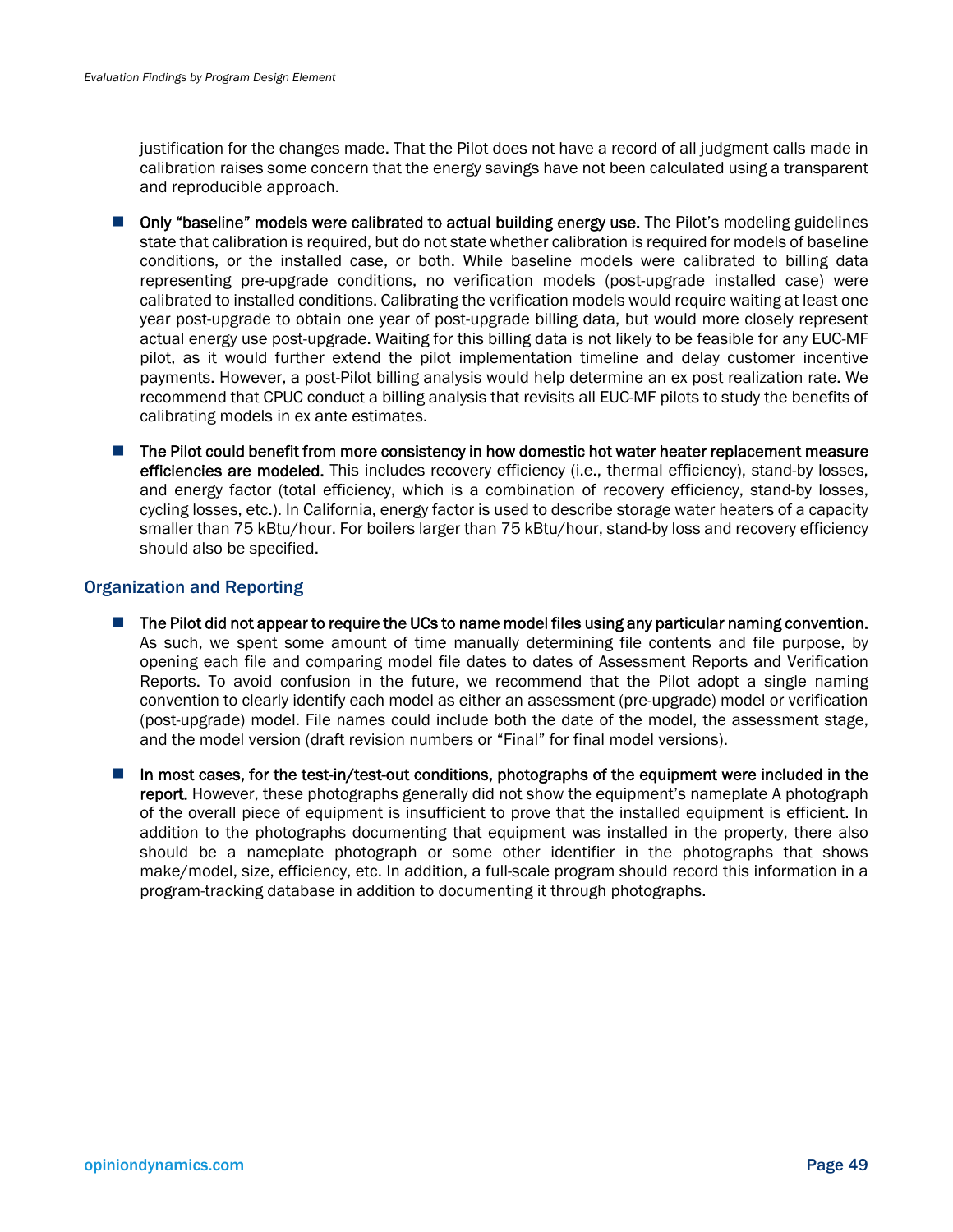| <b>Document Type</b>                                                                                                           | <b>Issue<sup>A</sup></b>                                                                                                      | Main Implication(s) of This Issue                                                                                                                                                                                                                                                                                                                                                                                                                                                                                                                                                                                                                                                                | Recommendation to Improve for Future                                                                                                                                                                                                                                                                                                                                                                                                                                                                          |
|--------------------------------------------------------------------------------------------------------------------------------|-------------------------------------------------------------------------------------------------------------------------------|--------------------------------------------------------------------------------------------------------------------------------------------------------------------------------------------------------------------------------------------------------------------------------------------------------------------------------------------------------------------------------------------------------------------------------------------------------------------------------------------------------------------------------------------------------------------------------------------------------------------------------------------------------------------------------------------------|---------------------------------------------------------------------------------------------------------------------------------------------------------------------------------------------------------------------------------------------------------------------------------------------------------------------------------------------------------------------------------------------------------------------------------------------------------------------------------------------------------------|
| Assessment and<br>Verification<br>Reports                                                                                      | Reports are missing a<br>complete list of EnergyPro<br>assessment model inputs<br>(6 properties, 7 measures)                  | Reviewers cannot fully verify all assessment model savings because<br>available information does not allow reviewers to trace the<br>reasoning for differences between assessment and verification<br>models. This creates confusion and adds additional cost and time<br>to technical reviews.                                                                                                                                                                                                                                                                                                                                                                                                  | The IOU program managers should consider archiving<br>assessment models (as run for the assessment report)<br>before proceeding with verification model development<br>so that assessment models can be compared to<br>verification models.                                                                                                                                                                                                                                                                   |
|                                                                                                                                | Sources behind EnergyPro<br>modeling assumptions are<br>not documented<br>(8 properties, 8 measures)                          | Without source citations, reviewers cannot assess the<br>appropriateness of the assumptions made to calculate savings. This<br>calls into question the accuracy of the results and adds additional<br>cost and time to technical reviews.                                                                                                                                                                                                                                                                                                                                                                                                                                                        | UCs should clearly justify all assumptions made when<br>modeling the measure savings. If UCs draw a value or<br>technique from modeling guidelines or another approved<br>source, clearly state the source.                                                                                                                                                                                                                                                                                                   |
| <b>Building Energy</b><br><b>Use Models</b>                                                                                    | EnergyPro inputs are<br>inconsistent with reported<br>property description<br>(2 properties, 2 measures)                      | In the cases we identified, the discrepancies found were not a<br>major cause for concern about savings accuracy, but the level of<br>review needed to make this determination is an unnecessary cost.<br>These errors, although minor and rare, create some confusion and<br>add additional cost and time to technical reviews.                                                                                                                                                                                                                                                                                                                                                                 | Ensure that UCs' Comprehensive Energy Assessment<br>Reports and Post-Upgrade Verification Reports accurately<br>describe the inputs to the final models and detail known<br>discrepancies between models and actual conditions<br>(e.g., to achieve calibration).                                                                                                                                                                                                                                             |
|                                                                                                                                | Incorrect or unreasonable<br>model schedules and set-<br>points<br>(8 properties, 8 measures)                                 | Many of the modeled heating/cooling schedules appeared<br>unreasonable; it appears that the UCs used these schedules to<br>achieve calibration. In other cases, no justification is provided for<br>the modified schedules. This calls into question the accuracy of the<br>models and the calibration activities, and may lead to inaccurate<br>savings. It also adds time and cost to technical reviews.                                                                                                                                                                                                                                                                                       | UCs should base schedules on modeling guidelines and<br>should provide written justification where schedules do<br>not follow guidelines. Schedules and set-points should be<br>reasonable wherever possible (i.e., what would be<br>expected for the building type). If calibration can be<br>achieved only by using unreasonable inputs, this either<br>suggests a larger problem with the EnergyPro model or<br>signals that some attributes of the actual building<br>haven't been captured in the model. |
| Overall<br>Inadequate documentation of<br>Documentation<br>adjustments made for<br>calibration<br>(15 properties, 15 measures) |                                                                                                                               | Reviewers cannot clearly see what changes the UCs made to<br>assumptions in creating the calibrated model and cannot assess<br>the reasonableness of the changes. This adds time and cost to<br>technical reviews.                                                                                                                                                                                                                                                                                                                                                                                                                                                                               | UCs should detail modifications made for calibration<br>(e.g., "The heating set-point was changed from 70°F to<br>72°F to match existing conditions," instead of "The<br>heating set-point was adjusted"). This level of<br>documentation will save time in future technical reviews<br>and ensure that input changes are reasonable.                                                                                                                                                                         |
|                                                                                                                                | No documentation explains<br>differences between<br>assessment and verification<br>conditions<br>(10 properties, 18 measures) | Reviewers cannot fully trace savings calculations. Reviewers cannot<br>see what changed from the original assessment estimate or why<br>the UC made changes. For example, does the quantity of a measure<br>in the verification model differ from the quantity in the assessment<br>model because the property owner installed a different quantity of<br>equipment than planned? Did the efficiency change because the<br>proposed efficiency was unavailable from the manufacturer?<br>This type of information is essential for a reviewer to identify areas<br>for improvement for future assessment estimates. Providing this<br>information also saves time and cost in technical reviews. | Ensure that UCs clearly and completely explain any<br>differences in savings between the Comprehensive<br>Assessment Report and the Verification Report.                                                                                                                                                                                                                                                                                                                                                      |

### Table 23. Summary of Identified Energy Savings Model and Reporting Issues

A Issues identified out of 15 properties and 30 measures reviewed (2 per property).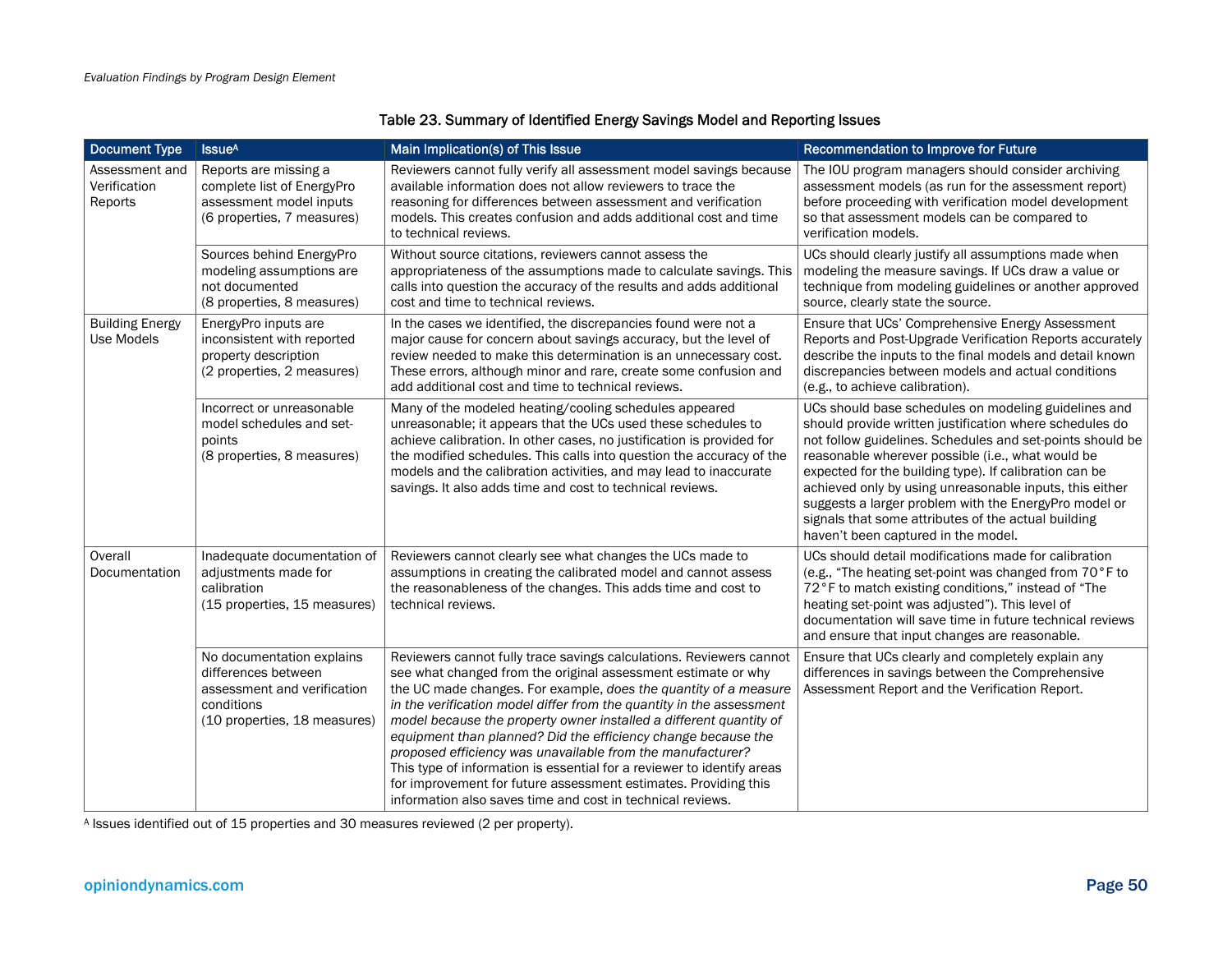# 5.8 Data Tracking Systems

The IOU program managers manually compiled property information and Pilot participation details in an Excel database. The database includes information about each property that completed a Basic Assessment, including property ownership and structural characteristics. For properties that completed the full upgrade, the tracking data include information about the upgrade, including names of measures included in the planned and verified scope, planned and verified energy savings, the dollar amount of the planned and final property rebate, the dollar amount of the owner's investment, and the dates when the UCs submitted program deliverables. Overall, the tracking data are easy to understand, and the data tracking approach makes sense for a Pilot program in that it requires little effort to develop on a limited Pilot budget, can be adapted midway through a Pilot given emerging lessons learned, and captures the main components needed for process evaluation. The evaluation team did experience some minor difficulty filling in data gaps to complete our review, which slowed, but did not prevent, our review of the Pilot. For a full-scale program, the IOUs mentioned that they would plan to implement an automated tracking system for a full-scale program.37

The rest of this section lists data tracking items that the IOUs may wish to consider in developing the tracking systems for a <u>full-scale</u> program, based on our ability to use Pilot tracking data in this evaluation.

- A full-scale database should list, in database format, the types of measures, measure quantities, and installation locations for each property, in addition to the names of each measure as provided in the Pilot's system. A full-scale program would need to be able to efficiently cross-reference tracking data, EnergyPro model files, and property reports.
- The tracking system could also include a central list of property-level status reports, that provide a place to keep track of why some properties drop out of the program; this would make it easier to gather information for analyzing the Pilot's conversion rate, relative to the Pilot evaluation in which we gathered the information project-by-project from multiple property-specific reports.
- To ease the process of identifying installation contractors who installed measures, the database could also track contractor company names, phone numbers, and names of the person most knowledgeable about the upgrades installed.

Again, the benefit of these improvements is likely to be realized only at a full-scale program with more projects and measures. While the Pilot's data-tracking process did not lead to major errors for the Pilot, the small hurdles we observed could impose significant time costs on a full-scale program. For any full-scale version of this Pilot, we recommend investing in automated data tracking systems. The upfront costs of doing so would not be worth it for a Pilot, but would likely smooth out data entry, better monitor data quality, and be more robust to changes in data over time.

# 5.9 QA/QC

The Pilot's QA/QC systems evolved over time in reaction to the level of effort it took to review and revise savings calculations and reports early in the Pilot period. By the end of the Pilot, QA/QC systems included a number of activities. Main QA/QC activities, and their strengths and weaknesses, include:

<sup>37</sup> IOUs mentioned that "direct input" data entry systems exist, but the IOUs did not use them for the Pilot. Future data entry systems would allow the contractors or UCs to upload data on IOU-specified forms.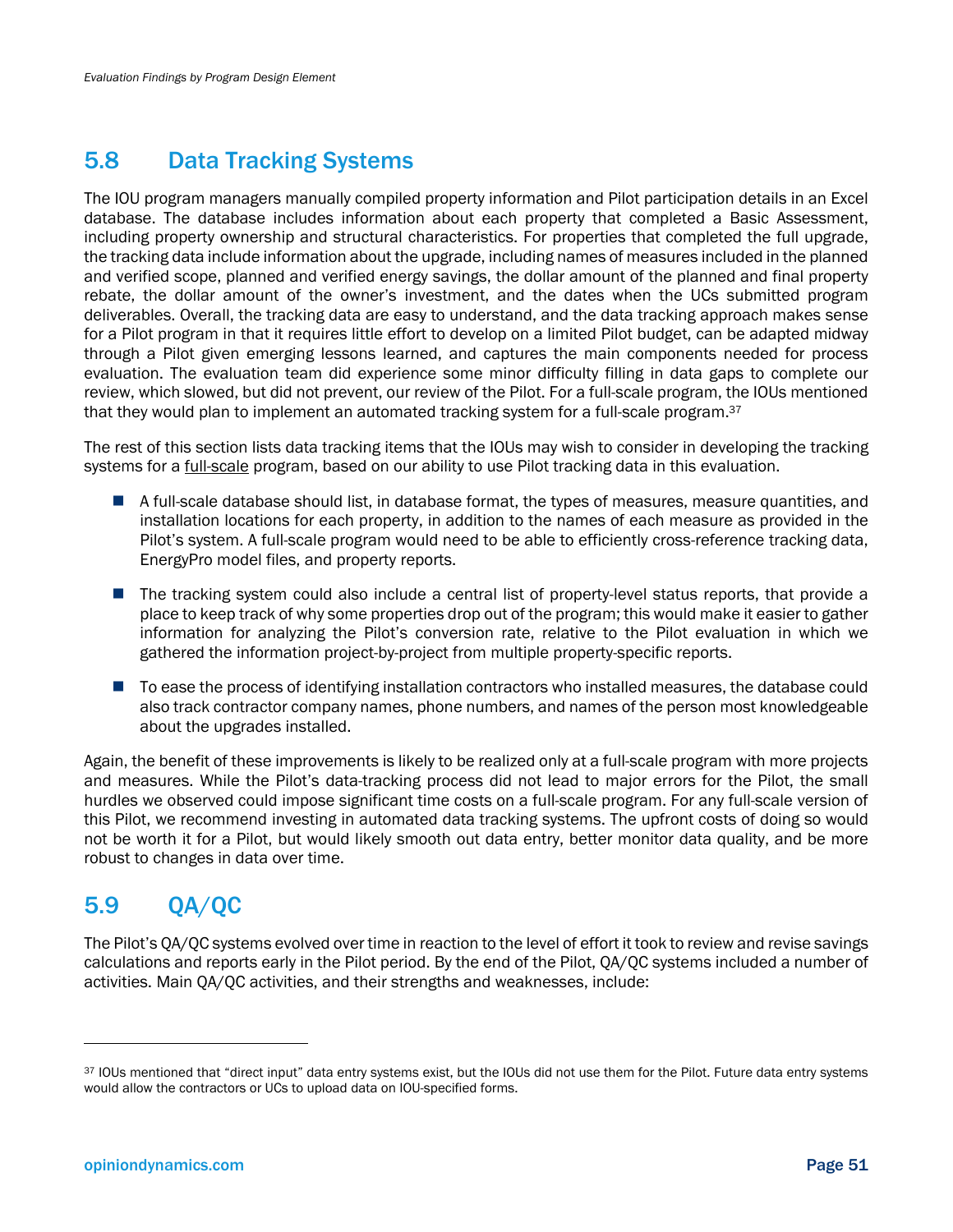- The UCs verified upgrade installation, and did so relatively consistently. Upon measure installation, the UCs inspected the upgrades, conducted health and safety tests, reviewed any rebate application documents, and (as stated above) summarized their findings in a final Verification Report. One IOU's staff also visited completed properties to verify installation. One UC felt that on-site verification was a time-intensive program step, and all three UCs were unanimous in noting that the reporting requirements were extremely time intensive, particularly due to CAS tests. Despite this level of effort, and even though the IOUs and UCs worked together to set up reporting templates at pilot initiation, the IOUs noted that the UCs produced reports with varying quality and completeness, levels of detail, and organization.
- The IOU engineers reviewed 100% of the UCs' engineering estimates and project documentation. One IOU engineer led the majority of technical QA/QC reviews, but both IOUs reviewed project reports and documentation.
	- **IOUs reviewed Basic Assessment Reports and Comprehensive Assessment Reports before** approving them for dissemination to the property owner. For this and other reports, the IOUs considered reports "finalized" once the majority of savings-related issues were addressed. The IOUs noted that the typical review checked for the following discrepancies and errors, as they were the most common:
		- $\blacksquare$  Checks on whether existing and proposed equipment was modeled correctly in EnergyPro (e.g., correct volumes and quantities of measures, measure efficiencies)
		- Editorial review of Assessment Reports and Verification Reports to determine that they accurately reflected EnergyPro models
		- **Specific discrepancies addressed with the UCs via comments on draft reports, emails, and** phone calls; the UC was requested to revise EnergyPro models or documentation where the change was expected to materially affect savings calculations (e.g., >5% change)
	- The IOU staff noted that, in general, the UCs completed sound engineering analyses, and the IOUs requested only minor corrections to baseline assumptions based on their QA/QC review (e.g., to clarify Verification Report findings and modeling assumptions). However, resolving minor corrections typically involved working with the UCs over three to five revision cycles. Once major reporting omissions or discrepancies were resolved, the IOUs considered the Verification Reports finalized. At this phase, the IOUs allowed some minor typographical errors to remain in reporting, but the IOU staff indicated that they permitted these small errors to persist in an effort to manage reporting costs relative to the limited benefit of perfecting reports.
- **The IOUs processed the property owner's rebate after verifying compliance with all program** requirements. The IOUs noted that bottlenecks in the report review and rebate processing occurred as the Pilot progressed and the UCs started submitting Verification Reports in batches. One property owner reported that 5 months elapsed between project completion and receipt of the rebate.

Based on our review and interviews, the QA/QC system appears to have identified and addressed major errors in property savings calculations and documentation. Anecdotally, it appears that marginal errors (e.g., those introducing less than 5% variance in final savings estimates) may have persisted even after detailed review.

Overall, the IOUs and UCs felt that these QA/QC systems improved the quality and accuracy of program savings estimates. However, most parties conveyed a general sense that the detailed QA/QC protocols used for the Pilot were more time intensive than those used in other multifamily programs. UCs and IOUs both found that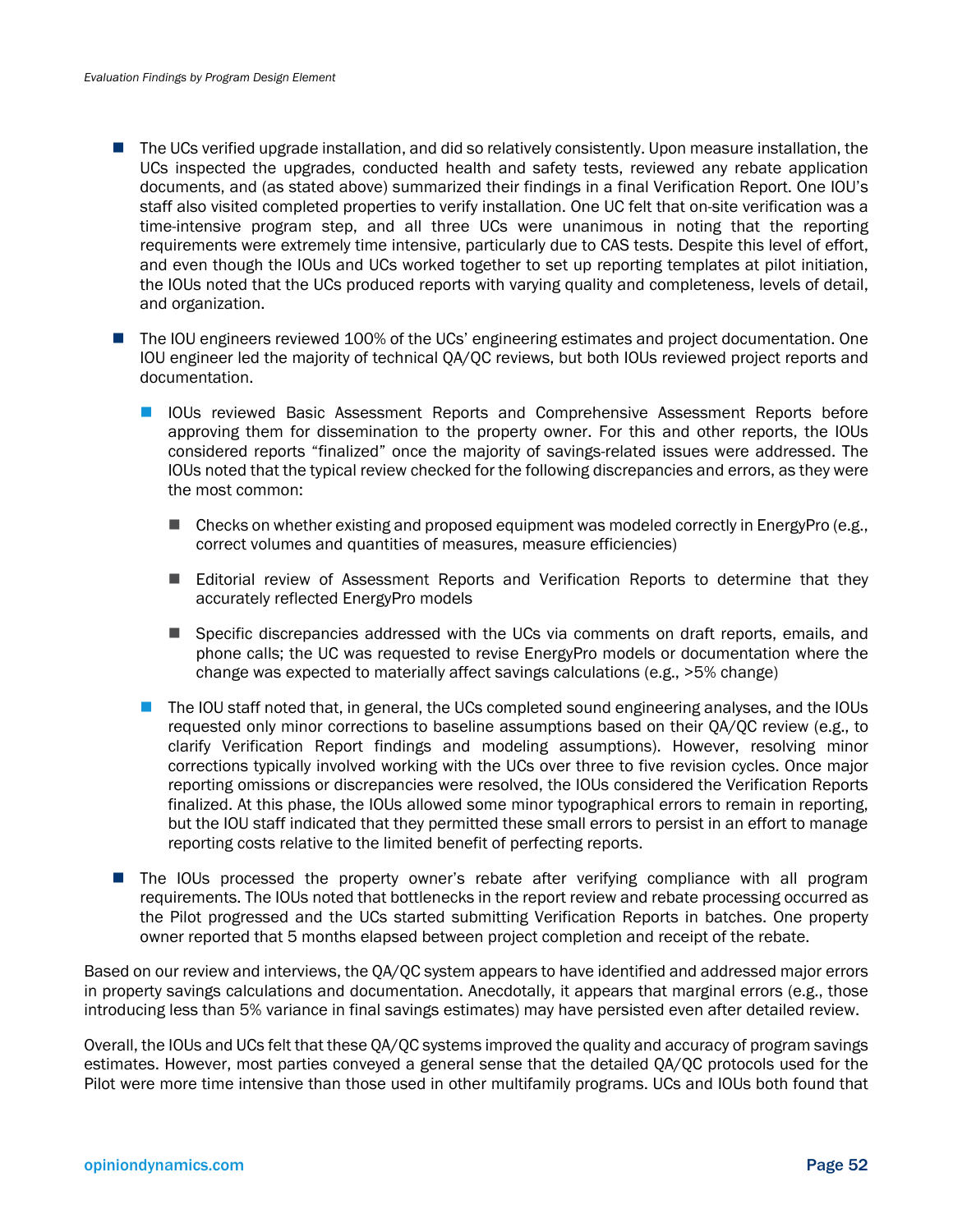the two-IOU review process lengthened review time lines, and that the approach could be streamlined for a full-scale program. Depending on the volume of a full-scale program, the Pilot's extensive QA/QC processes may neither be necessary (if additional review determines that calibration and associated QA/QC do not materially affect savings estimates and incentive payments) nor be scalable due to their high costs.

# 5.10 Fuel-Switching Policy

The current fuel-switching policy had some interesting implications for the Pilot. The evaluation team documents and recognizes the issue below and encourages the IOUs and CPUC to queue up further discussion on this topic.

The current fuel-switching policy precludes California's IOUs from incentivizing any fuel-switching measures unless it passes the three-prong test outlined in the CPUC's current Policy Manual. The EE Policy Manual 4.0 states that fuel-substitution programs, whether applied to retrofit or new construction applications, must pass the following three-prong test to be considered further for funding:

- 1. The program must not increase source-Btu consumption. Proponents of fuel-substitution programs should calculate the source-Btu impacts using the current California Energy Commission-established heat rate.
- 2. The program must have a total resource cost and program administrator cost benefit-cost ratio of 1.0 or greater. The total resource cost and program administrator cost tests used for this purpose should be developed in a manner consistent with these rules.
- 3. The program must not adversely affect the environment.

The Pilot was able to pass projects through the first and third tests. However, the second test disclosed some interesting issues for the gas and electric IOUs administering this pilot. The Pilot was unable to pursue certain measures because the EUC umbrella program is not cost-effective at this time. Therefore, no EUC pilot projects will pass the second test. The Pilot has not been able to pursue the following energy efficiency opportunities because of this fuel-switching policy:

- $\blacksquare$  The Pilot cannot incent for some heat pump activity.
- $\blacksquare$  The Pilot cannot introduce ductless mini-splits.
- Many multifamily properties have gravity furnaces that could be phased out during EUC multifamily retrofits.

As long as the EUC umbrella program is not cost-effective, then the EUC-MF sub-program is prohibited from providing incentives for fuel-switching activities.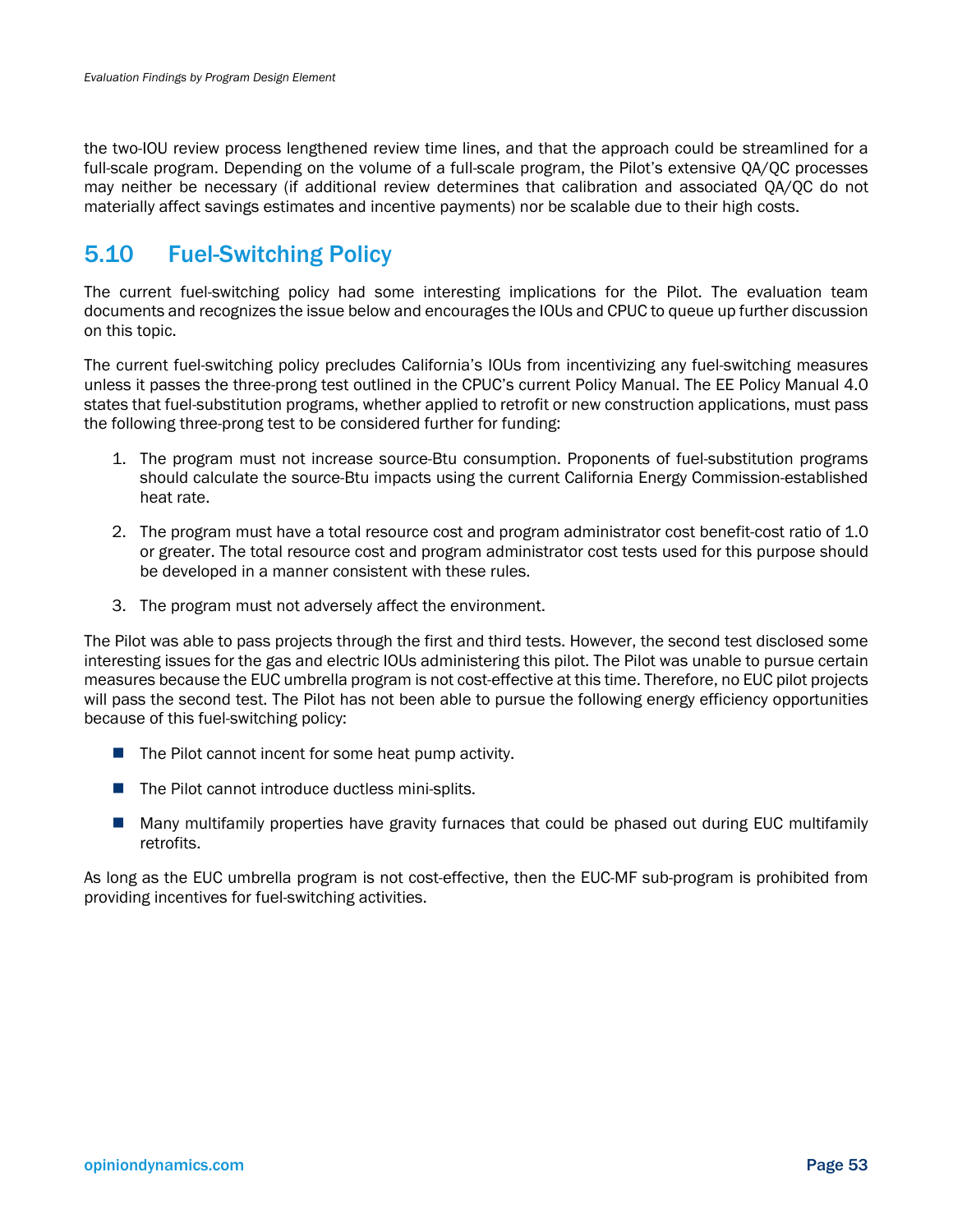# 6. Comparison to Other Multifamily Pilot Programs

In addition to the Pilot, the multifamily sector in SCE/SoCalGas territories can receive assistance for installing energy efficiency measures through several different programs. MFEER, ESAP, and MIDI offer rebates or direct installation services for tenant units or common areas and have been available for more than a decade.<sup>38</sup> In contrast, the EUC design promotes comprehensive energy efficiency retrofits and emerged in California only over the past few years. As shown in Table 24, the SCE/SoCalGas Pilot was one of six pilots that provided whole-building solutions, including energy efficiency measures such as building shell upgrades, high-efficiency HVAC units, domestic hot water heating, and central heating and cooling upgrades.

<sup>38</sup> The Cadmus Group, 2013a.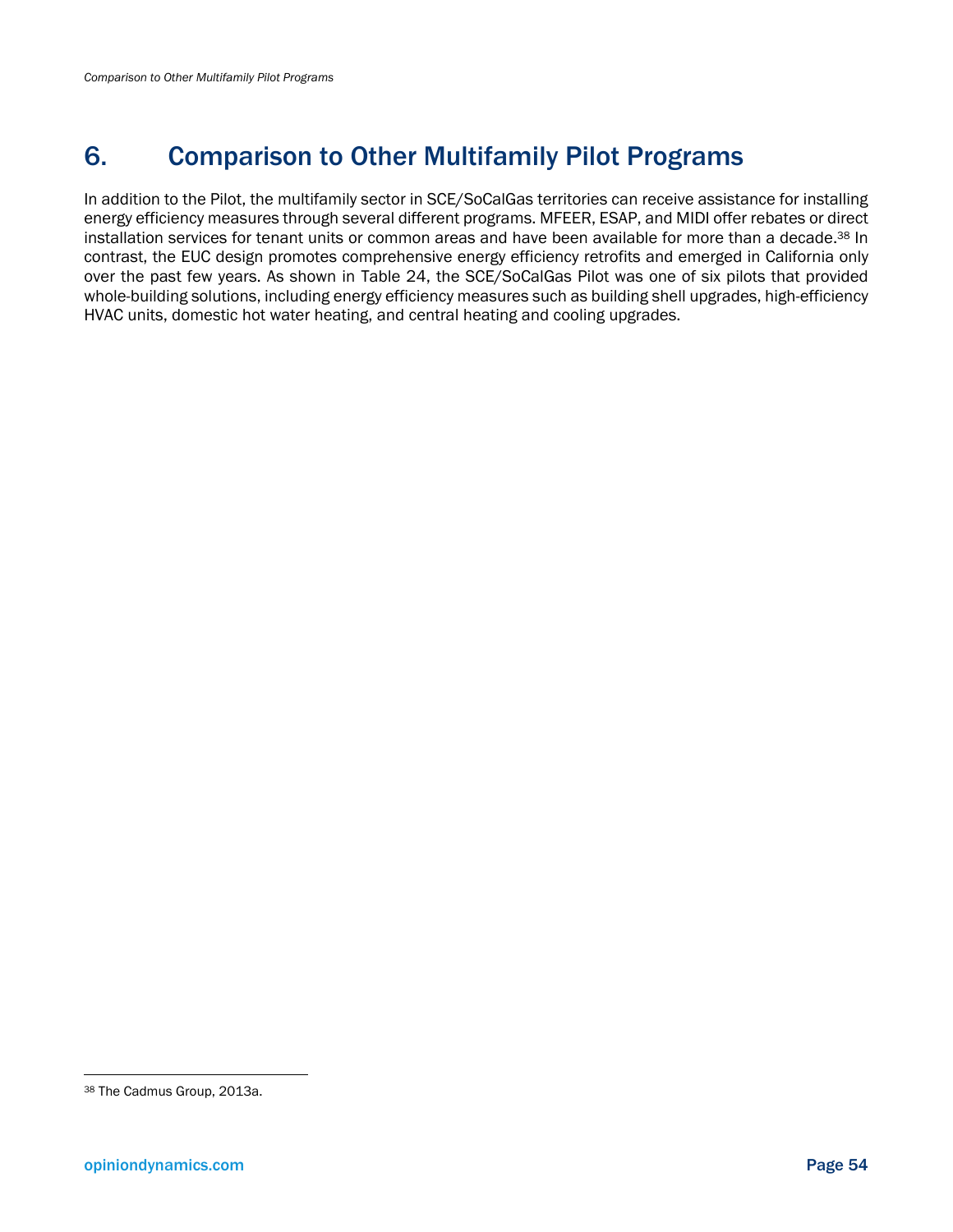### Table 24. EUC Multifamily Program Design Summary

|                                                               | <b>SCE/SoCalGas</b><br><b>EUC MF Pilot</b>                                                                                                | PG&E<br><b>EUC-MF Pilot</b>                                                                                                                                                      | SDG&E<br><b>EUC-MF</b>                                                                                                                                               | <b>SoCalREN</b><br><b>EUC-MF Pilot</b>                                                                                                                   | <b>MCE</b>                                                                                                                                               | <b>BayREN</b><br><b>EUC-MF</b>                                                                                                                                      |
|---------------------------------------------------------------|-------------------------------------------------------------------------------------------------------------------------------------------|----------------------------------------------------------------------------------------------------------------------------------------------------------------------------------|----------------------------------------------------------------------------------------------------------------------------------------------------------------------|----------------------------------------------------------------------------------------------------------------------------------------------------------|----------------------------------------------------------------------------------------------------------------------------------------------------------|---------------------------------------------------------------------------------------------------------------------------------------------------------------------|
| Program<br>Participation<br>Status as of<br><b>March 2014</b> | • Pilot launched in<br>September 2013<br>• Target 1,700 units<br>• Completed 1,919 units                                                  | • Launched in<br>February 2013<br>• Target 500 units<br>• Completed by Dec<br>2013: 513 units                                                                                    | • Launched in 2012<br>· Target: 2,800 units<br>· Pipeline: 3,078<br>units/18 bldgsA<br>· Paid: 12 units <sup>A</sup>                                                 | • Launched in 2013<br>· Target: 8,000 units<br>· Pipeline: 7,245 units <sup>B</sup><br>· Reservations: 2,906<br>units <sup>B</sup>                       | • Launched in 2013<br>· Goal: 1,680 units<br>$\bullet$ Pipeline: 2,563<br>units/17 bldgsA<br>• Reserved: 264<br>unitsA<br>• Paid: 790 units <sup>A</sup> | • Launched 2013<br>· Goal: 5,000 units<br>• Pipeline: 20,782<br>units/868 bldgsA<br>$\bullet$ Reserved: 4,000<br>units                                              |
| Eligibility                                                   | $\bullet$ 3+ units<br>• SCE and SoCalGas<br>service<br>• Use a program-approved<br>UC for the assessment<br>• No income restrictions      | $\bullet$ 5+ units<br>• PG&E gas and<br>electric service<br>• Use program-<br>approved raters and<br>contractors for<br>assessment and<br>upgrade<br>• No income<br>restrictions | $\bullet$ 5+ units<br>• SDG&E gas and/or<br>electric service<br>• Install 3+ eligible<br>measures<br>· Use program-<br>approved rater<br>• No income<br>restrictions | $\bullet$ 5+ units<br>• SCE and SoCalGas<br>service<br>• Install 3+ eligible<br>measures<br>· Use program-<br>approved rater<br>• No income restrictions | $\bullet$ 4+ units<br>• MCE service<br>territory<br>$\bullet$ Income<br>restrictions<br>unknown                                                          | $\bullet$ 5+ units<br>• Located in 9 Bay<br>Area counties<br>• PG&E gas and/or<br>electric service<br>· Install multiple<br>measures<br>• No income<br>restrictions |
| Rater Model                                                   | Closed                                                                                                                                    | Open                                                                                                                                                                             | Open                                                                                                                                                                 | Open                                                                                                                                                     | Closed                                                                                                                                                   | Closed                                                                                                                                                              |
| Assessment<br>Incentives                                      | Assessment free of charge                                                                                                                 | \$2,500-10,000<br>depending on unit #<br>and income<br>restrictions                                                                                                              | n/a, incorporated in<br>upgrade incentive                                                                                                                            | \$5,000 for 5-49 units,<br>\$10,000 for 50-100<br>units, or \$20 for more<br>than 100 units                                                              | Free-of-charge site<br>visit                                                                                                                             | Free-of-charge site<br>visit                                                                                                                                        |
| Installation<br>Incentive                                     | Rebates paid per dwelling<br>unit using a tiered<br>approach (\$700-\$1,600)<br>based on energy savings<br>estimates (10%-35% or<br>more) | Rebates paid per<br>dwelling unit using a<br>tiered approach<br>(\$600-\$1,500) based<br>on energy savings<br>estimates (10%-40%<br>or more)                                     | Rebates paid per<br>dwelling unit using a<br>tiered approach<br>$($550 - $1,500)$<br>based on energy<br>savings estimates<br>(10%-40% or more)                       | Rebates paid per<br>dwelling unit using a<br>tiered approach (\$200-<br>\$1,200) based on<br>energy savings<br>estimates (10%-30% or<br>more)            | Tiered based on<br>estimated savings<br>and payback period,<br>plus common area<br>and tenant support<br>bonus (minimum<br>10%)                          | Fixed at \$750 per<br>unit (minimum 10%)                                                                                                                            |
| CAS<br>Procedures                                             | • No-cost test-in/sampling<br>approach<br>• Owner responsible for<br>100% test-out; program<br>tests sample of units                      | • Test-in required<br>• Rater conducts CAS<br>test-out for 100% of<br>units                                                                                                      | $\bullet$ 100% test-in<br>• 100% test-out                                                                                                                            | · Owner responsible for<br>test-in/sampling<br>· Owner responsible for<br>100% test-out                                                                  | • No information<br>available                                                                                                                            | • No information<br>available                                                                                                                                       |
| Energy<br>Savings Data                                        | <b>Bill history</b>                                                                                                                       | Savings estimates                                                                                                                                                                | Savings estimates                                                                                                                                                    | Savings estimates                                                                                                                                        | Savings estimates                                                                                                                                        | n/a                                                                                                                                                                 |

A Multifamily Programs PCG Status Update July 31, 2014.

<sup>B</sup> Provided by BKI on September 25, 2011.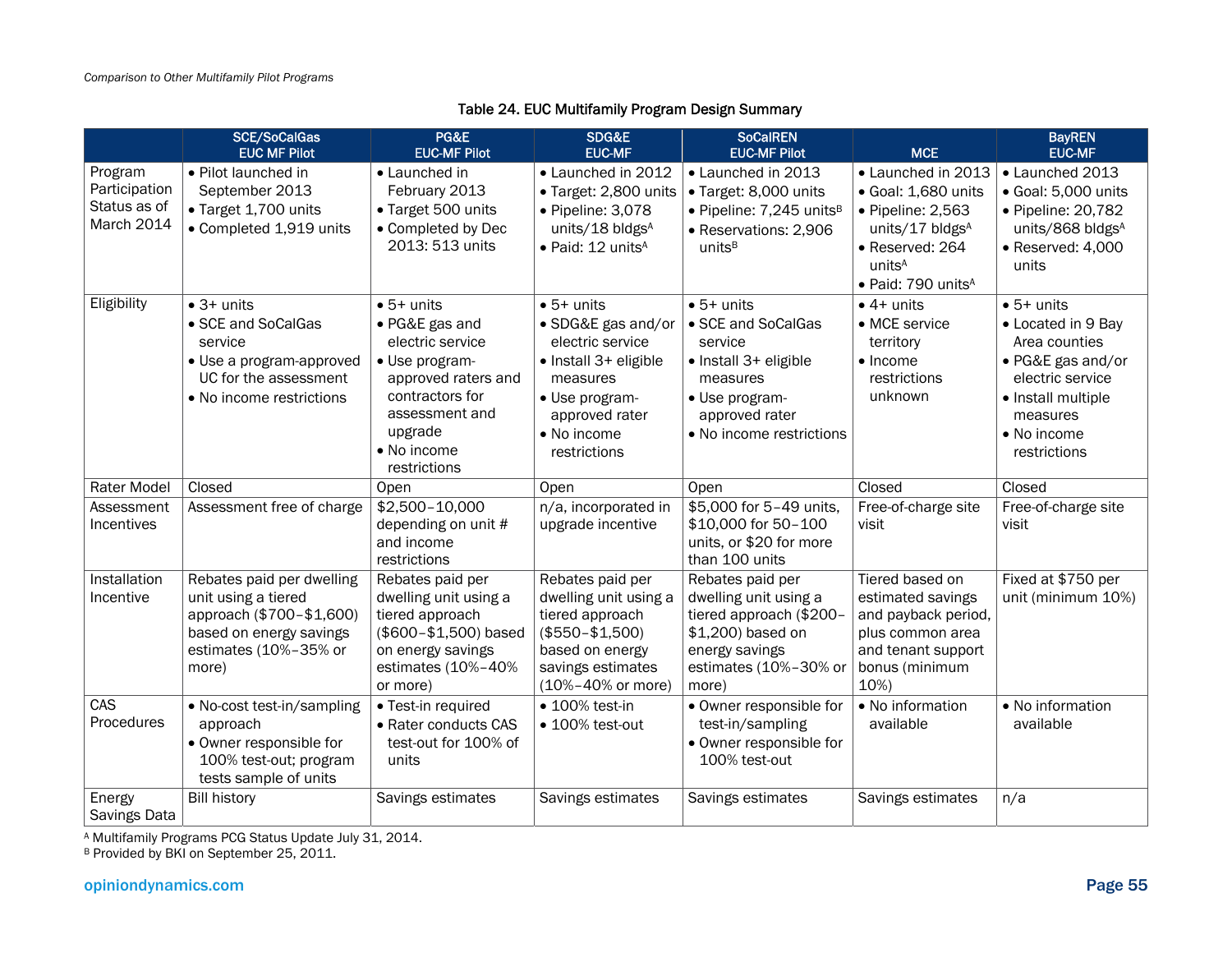Table 25 summarizes the strengths and weaknesses of the Pilot's design and implementation differences in comparison to the other pilots. We discuss these in greater detail in the next section.

|                                                                                          | <b>Implications</b>                                                                                                                                                                                                                                                                             |                                                                                                                                                                                                                                                                           |  |  |  |
|------------------------------------------------------------------------------------------|-------------------------------------------------------------------------------------------------------------------------------------------------------------------------------------------------------------------------------------------------------------------------------------------------|---------------------------------------------------------------------------------------------------------------------------------------------------------------------------------------------------------------------------------------------------------------------------|--|--|--|
| Component                                                                                | <b>Strengths</b>                                                                                                                                                                                                                                                                                | <b>Potential Weaknesses</b>                                                                                                                                                                                                                                               |  |  |  |
| Free Comprehensive Assessment<br>Incentive and Higher Project Incentive<br>Levels        | Reduced barriers, greater<br>participation, potentially deeper<br>retrofits because owners have<br>more money available for<br>measures                                                                                                                                                         | Greater program costs, potential for more<br>attrition after the Comprehensive<br>Assessment leading to lower conversion<br>rates from assessment to projects                                                                                                             |  |  |  |
| <b>Tiered Incentive Structure</b>                                                        | Deeper energy savings,<br>encourages more units to<br>participate                                                                                                                                                                                                                               | Complex to communicate to customers;<br>customized approach makes program<br>budget planning challenging                                                                                                                                                                  |  |  |  |
| Eligibility Criteria: Allowing properties<br>with 3 or more units to participate         | More properties qualify                                                                                                                                                                                                                                                                         | Smaller projects will still have the fixed<br>costs associated with all projects and<br>therefore may not offer as cost-effective<br>savings as the larger projects                                                                                                       |  |  |  |
| Program Administration: 3 UCs doing<br>implementation for two IOUs (gas and<br>electric) | Consultants can serve as one<br>contact with the customer to<br>streamline communication with<br>two IOUs; program can incent for<br>both gas and electric savings                                                                                                                              | The more parties involved, the costlier<br>and more time-consuming; all application<br>processing goes through two internal<br>companies with two different internal<br>approval processes                                                                                |  |  |  |
| <b>Closed-Rater Model</b>                                                                | Consultants bring market<br>experience that can lead to best<br>practices, fewer coordination<br>efforts, and closer collaboration<br>with raters; customer<br>convenience; reduced training<br>costs; ability to share building<br>usage data; streamline labor-<br>intensive review processes | Limited market transformation; reduced<br>number of stakeholders for program<br>outreach and recruitment                                                                                                                                                                  |  |  |  |
| <b>Two-Step Assessment Process</b>                                                       | Quick assessment can determine<br>if customer is eligible for EUC or<br>another multifamily program                                                                                                                                                                                             | Baseline Assessments can be more labor<br>intensive than phone and subsequently<br>costlier to the program; however, Basic<br>Assessments are provided only to<br>customers with upcoming projects that<br>could be good candidates for the EUC<br>comprehensive approach |  |  |  |
| Estimating Energy Savings with the<br>Non-Residential EnergyPro Module                   | Allows for more flexible inputs.<br>Measures not currently included<br>in EnergyPro can be evaluated<br>using supplemental manual<br>calculations (such as simplified<br>spreadsheet-based calculators)                                                                                         | Two parallel paths for IOUs to review all<br>engineering estimates is time consuming<br>and not scalable                                                                                                                                                                  |  |  |  |
| CAS Test-Out Sampling of Units:<br>Customer responsible for testing of all               | Lower program costs; increased<br>customer satisfaction                                                                                                                                                                                                                                         | Potential of overlooking a CAS issue with<br>sampling approach; potential increase of<br>customer cost/time; program inequity<br>across projects given increased cost of<br>gas projects; gas customers may be less                                                       |  |  |  |

### Table 25. Summary of Differentiating Design Elements and Implications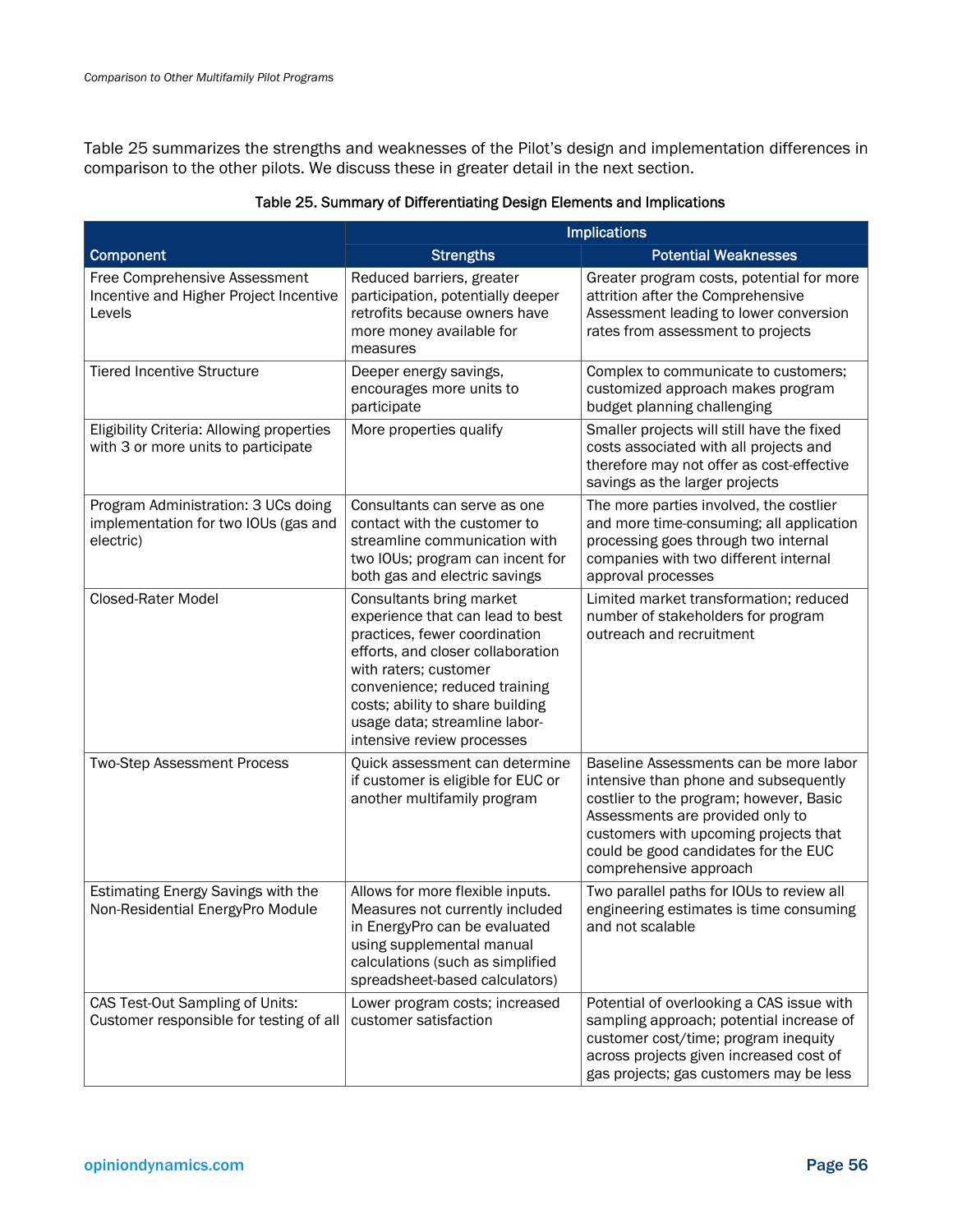|  |  | .<br>this added<br>participate with<br>likely to<br>barrier |
|--|--|-------------------------------------------------------------|
|--|--|-------------------------------------------------------------|

At this time, we are able to qualitatively document how the Pilot compares to similar programs and speculate on the potential implications of these differences. It is too early to determine what kind of an effect these differences have on actual outcomes as only ex ante data were available for this evaluation (Table 26).

|                         |                           |               |                            | <b>Average Savings per Unit</b><br>(Ex Ante) |               |              | <b>Pilot Savings Totals</b> |               |              |                                           |
|-------------------------|---------------------------|---------------|----------------------------|----------------------------------------------|---------------|--------------|-----------------------------|---------------|--------------|-------------------------------------------|
| Pilot                   | # of<br><b>Properties</b> | # of<br>Units | %<br><b>Market</b><br>Rate | <b>kWh</b>                                   | <b>Therms</b> | <b>MMBtu</b> | <b>kWh</b>                  | <b>Therms</b> | <b>MMBtu</b> | <b>Total</b><br><b>Incentives</b><br>Paid |
| SCE/<br><b>SoCalGas</b> | 15                        | 1,919         | 27%                        | 443                                          | 50            | 6.47         | 849,724                     | 95,177        | 12.417       | \$1,791,589                               |
| PG&E <sup>A</sup>       | 7                         | 513           | 0%                         | 1,303                                        | 48            | 9.26         | 668,536                     | 24,687        | 4,750        | \$527,470                                 |
| SDG&E <sup>B</sup>      | 6                         | 574           | DK                         | 858                                          | 26            | 5.54         | 492,290                     | 14,981        | 3,178        | \$614,834                                 |

### Table 26. Comparison of Ex Ante Savings by EUC-MF Pilot

A Source: SBW/Opinion Dynamics (2014).

B Source: TRC (2013). Includes savings and incentives associated with several coordinated and overlapping programs: SDG&E's EUC-MF pilot, SDG&E's ESAP, and program incentives from the County of San Diego and City of San Diego.

A valid comparison of all the costs and savings for all pilots should be conducted based on ex post savings and final program costs that account for both incentives and administration. A comparison of the gross savings realization rates across the pilots will also help determine the effectiveness of SCE/SoCalGas's unique approach of using billing data to calibrate the ex ante modeled savings estimates. *We recommend that the six EUC multifamily pilots collectively report on the following information in the future: conversion rates (full assessment to project), implementation cost (total, cost per project, cost per unit per project), and ex ante savings levels (ex ante savings per unit, ex ante savings per project, measure mix per project). We also recommend that the pilots report on savings accuracy as indicated by realization rates comparing ex ante savings to ex post savings per project.* Moreover, to determine how comparable estimates are across Pilots, each Pilot should provide sufficiently-detailed information about EnergyPro calibration and it's percent impact on baseline building energy use assumptions. It will be important that the pilots report on these data both on average per project and the actual data per project, for which the analyst will need to know the measure mix, realization rate, and cost for each project. For example, if a pilot had three completed projects, it should provide the following information demonstrated in the table below.

|           | Realization<br>Rate | Ex Ante<br>Savings           | <b>Measure</b><br><b>Mix</b>    | <b>Program</b><br>Cost | # of Units | Retrofitted   Gas/Electric/Combo | <b>Conversion Rate</b> |
|-----------|---------------------|------------------------------|---------------------------------|------------------------|------------|----------------------------------|------------------------|
| Project 1 | XX%                 | kWh.<br>kW.<br><b>Therms</b> | Windows,<br>Insulation,<br>etc. | \$15K                  | 200        | Combo                            |                        |
| Project 2 | XX%                 | kWh,<br>kW,<br>Therms        | Windows,<br>Insulation,<br>etc. | \$13K                  | 100        | Electric                         | n/a                    |
| Project 3 | XX%                 | kWh,<br>kW,<br><b>Therms</b> | Windows,<br>Insulation,<br>etc. | \$17K                  | 230        | Combo                            |                        |

### Table 27. Example Pilot Outcome Data Needed for Comparison (Demonstration Purposes Only)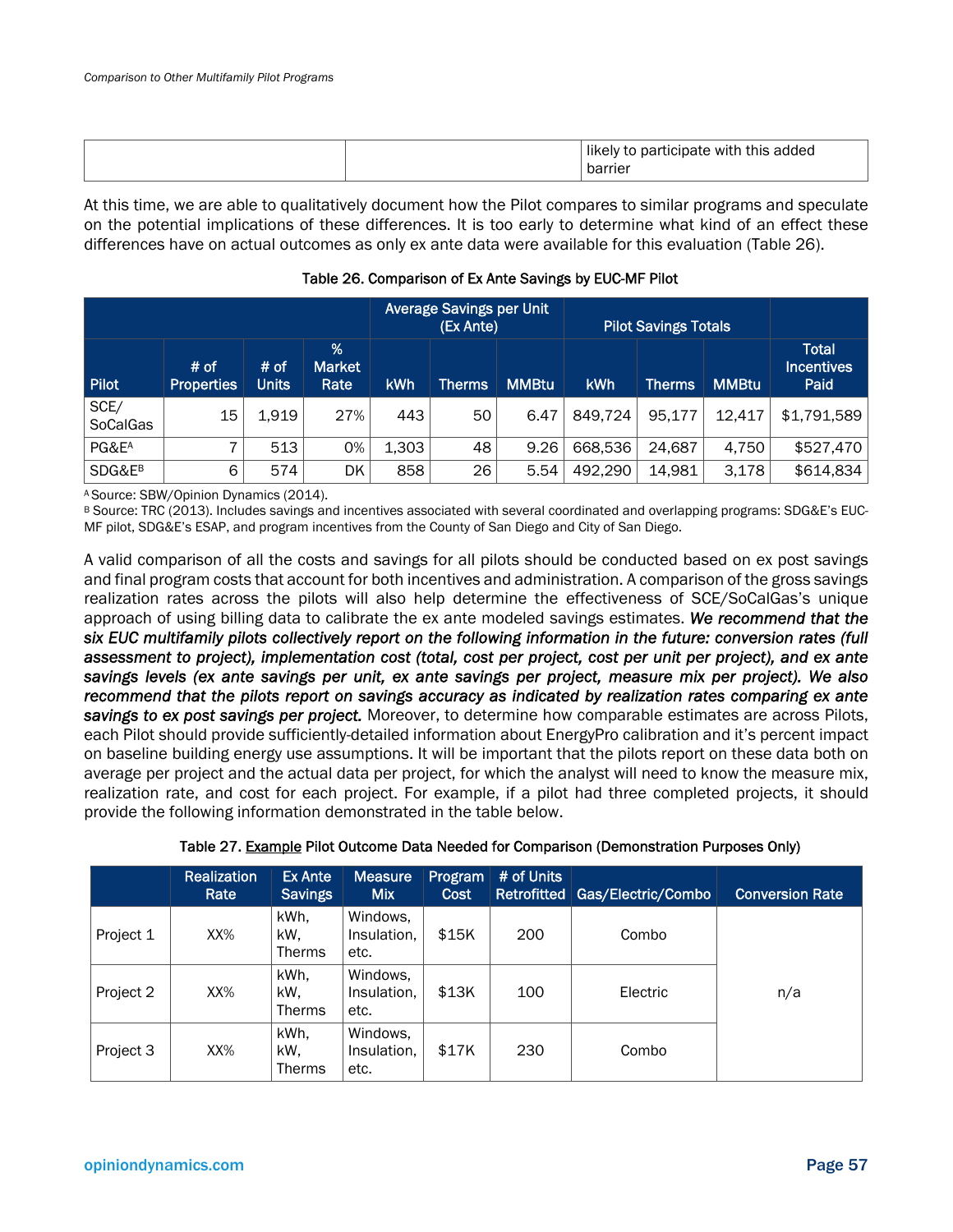| - -<br>$- - - - -$ | Yv%<br>$\mathcal{N}$ | $\sim$<br>- 11<br>∼<br>$\sim$ | n/r |  | 70%<br>$\cdot$ $\cdot$ $\cdot$ $\cdot$ |
|--------------------|----------------------|-------------------------------|-----|--|----------------------------------------|

The realization rate would be calculated as the ratio of the final reported ex ante savings per project (as claimed through the program) relative to ex post savings per project (as verified in a billing analysis conducted after pilot completion).

We recommend calculating the conversion rates following methods we used in this analysis (see Section 4.1). The conversion rates are:

### Conversion from Basic Assessment to recommendation for a Comprehensive Assessment

 $CRI =$  (# Properties recommended for Comprehensive Assessment) / (# Properties completing Basic Assessment)

### Conversion from Comprehensive Assessment to completed Pilot upgrades

 $CR2 =$  (# Properties completing program upgrades) / (# Properties recommended for Comprehensive Assessment)

### Overall Conversion Rate

CR3 = (# Properties completing program upgrades) / (# Properties completing Basic Assessment)

We note that the SCE/SoCalGas Pilot is the only one of the EUC-MF pilots that two different companies administer; one for gas and one for electric. When comparing program designs in California and determining what will work best for SCE and SoCalGas, be cognizant that as long as SCE/SoCalGas administer the program it will be subject to the internal approval processes of two different companies. Therefore, a program design that might work well for an IOU operating both gas and electric may be too cumbersome for SCE/SoCalGas to manage.

At this time, we are able to qualitatively document how the pilot compares to other EUC multifamily programs and speculate on the potential implications of these differences. It is too early to determine what kind of an impact these differences will have on actual outcomes. Therefore, we document the key differentiating factors at this time and recommend that the pilots across the state report on the same program outcomes upon completion to determine what the most effective approach is (Table 28).

| Design                                   | <b>SCE/SoCalGas's Unique</b>                                      | <b>Outcome</b>                                                                                          | <b>Outcome Research</b>                                                                                                                                                                                                   | <b>Potential Outcome</b>                                                                                                  |
|------------------------------------------|-------------------------------------------------------------------|---------------------------------------------------------------------------------------------------------|---------------------------------------------------------------------------------------------------------------------------------------------------------------------------------------------------------------------------|---------------------------------------------------------------------------------------------------------------------------|
| Component                                | Approach                                                          | <b>Implications</b>                                                                                     | <b>Questions</b>                                                                                                                                                                                                          | <b>Indicator</b>                                                                                                          |
| Calculating ex<br>ante energy<br>savings | Uses 24 months of bill<br>history to calculate ex<br>ante savings | Ex ante energy<br>savings should be<br>more accurate than<br>pilots that do not use<br>billing history. | Do the savings approach<br>differences lead to more<br>accurate ex ante savings<br>estimates? Test the<br>hypothesis that EnergyPro<br>non-res module and<br>calibrating based on usage<br>give more accurate<br>savings. | <b>Realization rates</b><br>from ex ante to ex<br>post gross for each<br>project and on<br>average across all<br>projects |

#### Table 28. SCE/SoCalGas EUC MF Pilot Key Differentiators and Implications for Outcomes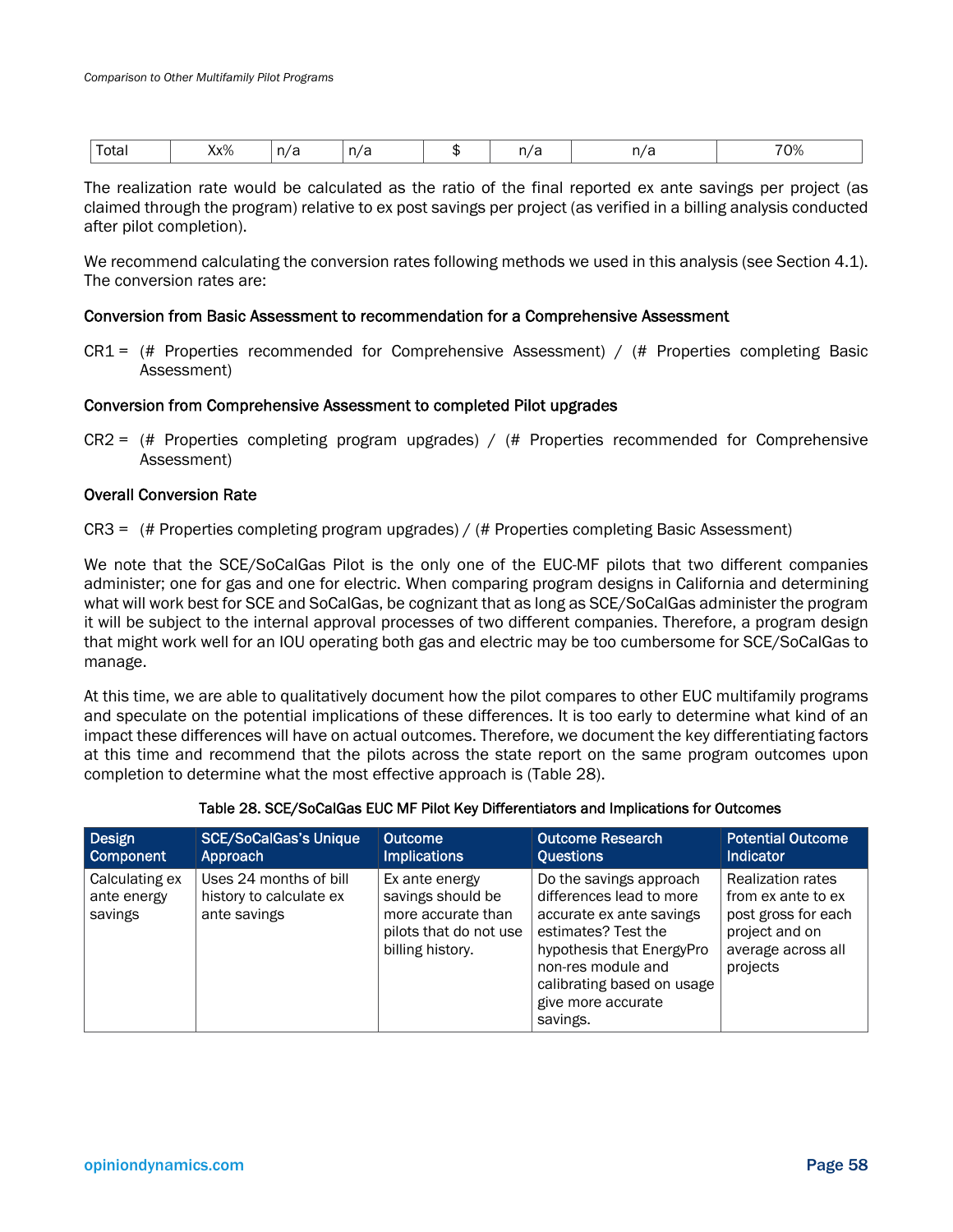| Design<br><b>Component</b>              | <b>SCE/SoCalGas's Unique</b><br>Approach                                                                                                                                                                                                                            | <b>Outcome</b><br><b>Implications</b>                                                                             | <b>Outcome Research</b><br><b>Questions</b>                                                                                                                                                                                                        | <b>Potential Outcome</b><br><b>Indicator</b>                                                                                        |
|-----------------------------------------|---------------------------------------------------------------------------------------------------------------------------------------------------------------------------------------------------------------------------------------------------------------------|-------------------------------------------------------------------------------------------------------------------|----------------------------------------------------------------------------------------------------------------------------------------------------------------------------------------------------------------------------------------------------|-------------------------------------------------------------------------------------------------------------------------------------|
| <b>Entire Design</b><br><b>Strategy</b> | Trying to get deeper,<br>holistic savings with<br>measure mix, incentive<br>structure, EnergyPro<br>modeling, ASHRAE Level<br>Il assessment, and<br>custom approach;<br>different from MCE or<br>BayREN approach with<br>simpler path/more<br>prescriptive approach | The Pilot should get<br>deeper savings per<br>project with its<br>current design<br>compared to BayREN<br>or MCE. | What approach gets the<br>deepest savings? Test the<br>hypothesis that the<br>custom whole-building<br>approach that the IOUs are<br>trying is getting deeper<br>savings than the<br>prescriptive/direct install<br>approach that MCE is<br>doing. | Ex ante savings<br>estimates per unit,<br>ex ante savings per<br>project, and the<br>measure mix for<br>each project                |
| Rater Model                             | Closed Model                                                                                                                                                                                                                                                        | Potential cost<br>efficiencies<br>throughout the staff<br>training, assessment,<br>and modeling phases            | What approach gives the<br>most cost-effective<br>savings?                                                                                                                                                                                         | Cost and savings<br>per project, cost and<br>savings per unit                                                                       |
| Assessment<br>Approach                  | Free assessment and two<br>levels of assessments                                                                                                                                                                                                                    | More participants but<br>lower conversion<br>rates                                                                | Does offering the<br>assessment for free lead<br>to more assessments that<br>do not convert to projects?<br>Does offering the<br>assessment for free attract<br>more interest in the<br>program?                                                   | Conversion rates,<br>participation rates<br>(post-pilot period<br>since participation<br>rates were<br>controlled for the<br>pilot) |

#### Assessment Incentives

The SCE/SoCalGas Pilot offers both assessments and CAS test-ins free of charge to the prospective participant. This approach is consistent with the BayREN and MCE programs but differs from other programs under the EUC multifamily umbrella, which rebate the assessment.39 These assessment rebates range from \$2,500 to \$10,000 depending on the number of units or the expected energy savings to encourage deeper retrofits.

The Pilot's free-assessment approach intended to remove participation barriers that are associated with high upfront costs and enabled participation from properties that would not participate otherwise. We can therefore expect to see higher participation rates in comparison to other programs, in particular with respect to marketrate building owners. The free assessment may further entice deeper retrofits as the free assessment lowers the overall upgrade costs to the customer.

Conversely, a free Comprehensive Assessment could encourage free ridership among customers already committed to retrofits and may increase attrition among those who are not fully committed. The free assessment can thus contribute to higher program costs in the future, especially at scale when existing relationships with customers who will likely complete the upgrade have been exhausted. While a rebated assessment that is linked to project completion could offset attrition and save project funds, the IOU program

1

<sup>39</sup> PG&E pays \$2,500–\$10,000; SDG&E based its assessment incentive on envisaged savings to encourage deeper retrofits; SoCalREN and NYSERDA provide rebates between \$5,000 and \$10,000 depending on number of units; Sacramento Municipal Utility District (SMUD) pays \$85 per unit and 65% only after project completion.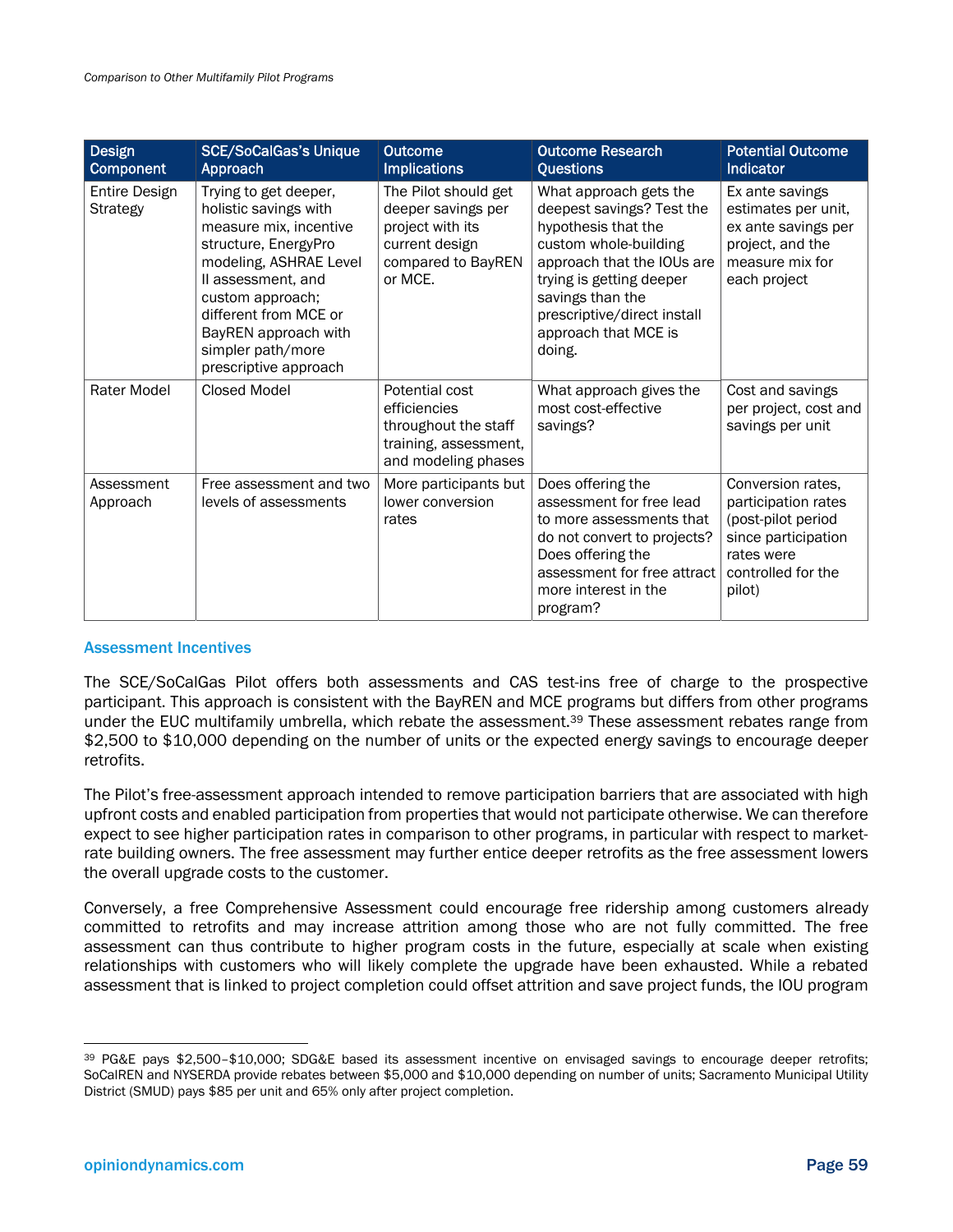managers and the UCs generally supported the free assessment as the benefits related to low entry barriers offset the disadvantage of possible dropouts.

#### Installation Incentives

The Pilot offers installation incentives per remodeled unit using a tiered structure based on total building energy savings. Depending on verified savings, installation incentives can range from \$700 to \$1,600, paid directly to the property owner.

Table 29 shows that SCE/SoCalGas's approach to providing tiered installation incentives was consistent with most other EUC multifamily programs<sup>40</sup> with slightly higher incentive levels. Only BayREN offered a fixed incentive at \$750 per unit and no benefits for further incremental savings. MCE's installation incentives are tiered but vary by customers as the incentives incorporates both the percent of energy savings and an estimated payback time if the property owner utilizes the program's finance component.

| <b>Energy Savings</b> | <b>SCE/SoCalGas</b> | SDG&E     | PG&E      | <b>SoCalREN</b> | <b>BayREN</b> |
|-----------------------|---------------------|-----------|-----------|-----------------|---------------|
| 10%                   | 700                 | 550<br>\$ | 600<br>\$ | 200<br>\$       | 750<br>\$     |
| 15%                   | 800<br>S            | 625<br>\$ | 750<br>\$ | 400<br>\$       | 750<br>\$     |
| 20%                   | \$1,000             | 800<br>\$ | 900<br>\$ | 700<br>\$       | 750<br>\$     |
| 25%                   | \$1,200             | \$1,000   | \$1,050   | 950<br>\$       | 750<br>\$     |
| 30%                   | \$1,400             | \$1,200   | \$1,200   | \$1,200         | 750<br>\$     |
| 35%                   | \$1,600             | \$1,350   | \$1,350   | \$1,200         | 750<br>\$     |
| 40%                   | n/a                 | \$1,500   | \$1,500   | \$1,200         | 750<br>\$     |

### Table 29. EUC-MF Installation Incentives

Note: All EUC-MF programs require at least 10% energy savings. MCE uses a tiered approach that is tied to estimated kWh and therm savings and based on payback period.

While installation incentives intend to partially offset upgrade costs, the chosen approach has two key benefits: a "per-unit" unit payment enables participants to experience economies of scale with larger multifamily properties, and a tiered approach rewards participants for realizing deeper energy savings. As a drawback, the tiered approach is more complex to communicate to customers and is more challenging when planning program budgets.

The slightly higher incentives in the SCE/SoCalGas Pilot are expected to reduce retrofit costs to the customer. We may therefore see a higher take-up and perhaps projects with deeper energy savings in comparison to other programs. However, the higher incentives also correspond with higher program costs and may, at times, not justify the expenditure from one of the two partner utilities when either gas or electric savings do not play a significant role in achieving the 10% threshold. While we can expect imbalances between projects, it will be important to examine the program-level electric and gas savings to understand if a more cost-effective direct install program could better serve certain projects or measures.

In addition, there are smaller differences in the delivery of incentives. Most programs, including the SCE/SoCalGas Pilot, pay the incentive upon project completion to ensure that savings are captured and dropout rates are minimized. Only two programs outside the EUC multifamily group (SMUD and NYSERDA) offer partial installation incentives to ease the cash flow during retrofits. However, as experiences from the two programs show mixed responses in the uptake of the partial incentive, the pilot should uphold its approach

<sup>40</sup> NYSERDA and SMUD also use a tiered approach based on energy savings.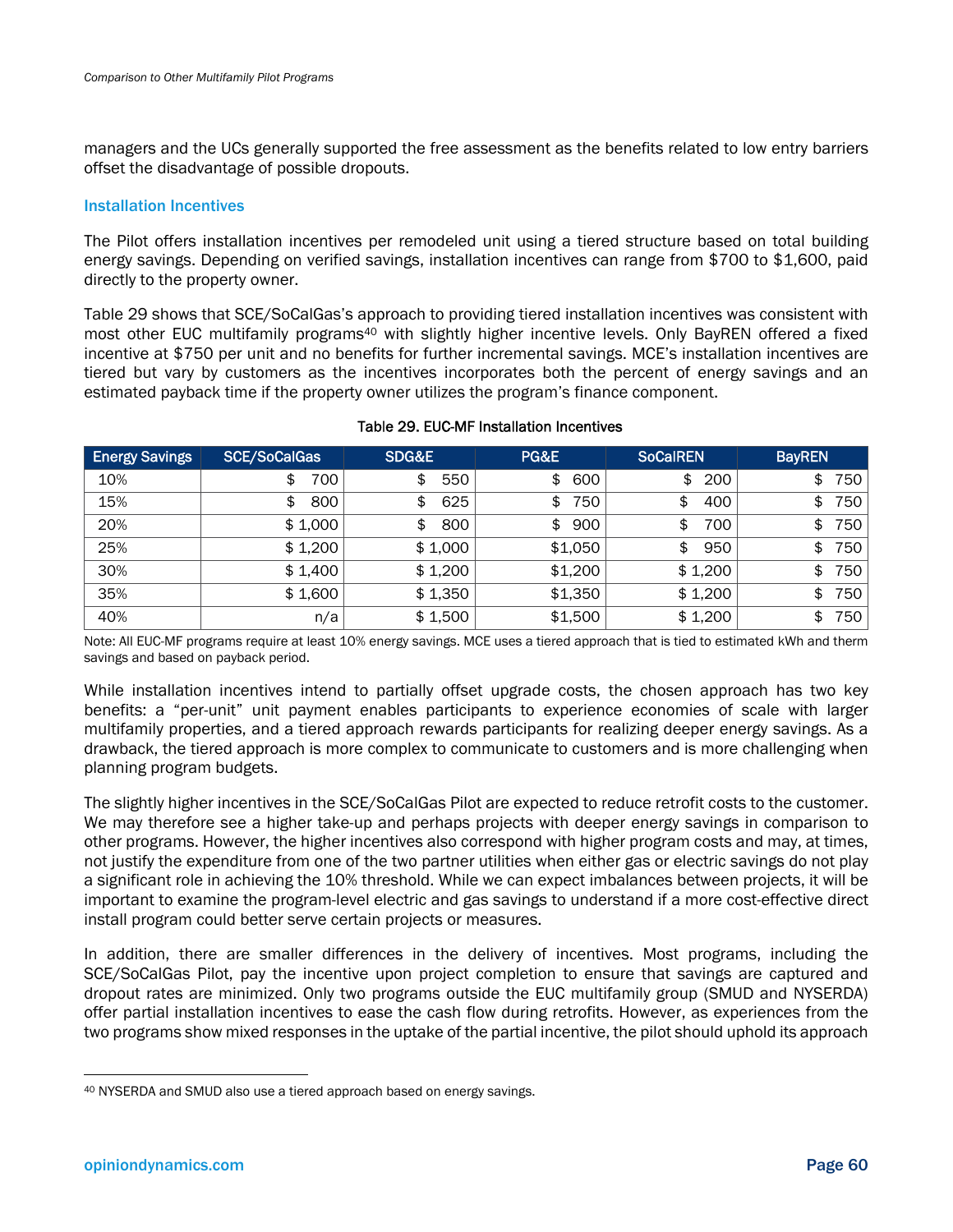of one full payment. Interesting incentive features from other programs include a persistence incentive offered through NYSERDA and tenant bonuses in the MCE program.

### Eligibility Criteria

SCE and SoCalGas offered the Pilot to customers who had a minimum of three dwelling units per property. Properties in both the affordable housing and the market-rate sector could participate in the pilot. To qualify for incentives, property owners must have achieved at least 10% energy savings, used one of the three program-approved UCs, and planned to complete the retrofit by December 2014.41

Eligibility criteria were mostly consistent across programs. However, in contrast to other EUC multifamily programs, the Pilot allowed smaller properties with only three instead of five42 dwelling units and further restricted the building height of a participating complex.

### Delivery Model

The Pilot used a consultant model, in which three UCs functioned as raters to conduct the energy assessment and analysis, provided technical assistance to property owners during the application process, and completed the measure verification upon completion of the retrofit. The property owner was responsible to hire independent contractors for the installation of measures and the completion of CAS test-outs.

While only SCE could give work directives to the UCs, both IOUs engaged program managers, engineering staff, account representatives, and legal teams in the delivery of the Pilot. A shared program between two distinct IOUs is unique under the EUC multifamily umbrella, which may result in slightly different experiences in comparison to other programs.

### Open-Rater versus Closed-Rater Model

A program's approach to the selection of raters is a key differentiator between EUC multifamily programs. The Pilot, as well as the BayREN and MCE programs, applied a "closed-rater model" in which the IOUs limit the number of energy raters who delivered assessments and energy savings calculation. The remaining EUC multifamily programs, as well as similar multifamily programs under SMUD and NYSERDA, follow an "openrater model" in which customers choose from a pool of program-trained, certified Home Energy Rating System (HERS) II raters. Table 30 provides an overview of raters under the "closed" and "open" rater approach.

|               | <b>Closed-Rater Model</b> | <b>Open-Rater Model</b> |                                          |  |  |
|---------------|---------------------------|-------------------------|------------------------------------------|--|--|
| Organization  | <b>Rater Role</b>         | Organization            | Number of<br><b>Participating Raters</b> |  |  |
| SCE/SoCalGas  | AEA, TRC, Partner Energy  | PG&E                    | 10 <sup>A</sup>                          |  |  |
| <b>BayREN</b> | AEA                       | SDG&E                   | Not available                            |  |  |
| <b>MCE</b>    | AFA                       | SoCalREN                | 43 <sup>B</sup>                          |  |  |

### Table 30. Rater Approach in EUC Multifamily Programs

<sup>A</sup> Source: IOU Statewide Public Workshop-EUC Multifamily Pilots, March 2014.<br><sup>B</sup> Source: BKI as per September 25, 2014.

<sup>41</sup> However, program staff noted that some projects would likely be completed and accounted for in 2015.

<sup>42</sup> MCE requires only four shared wall units.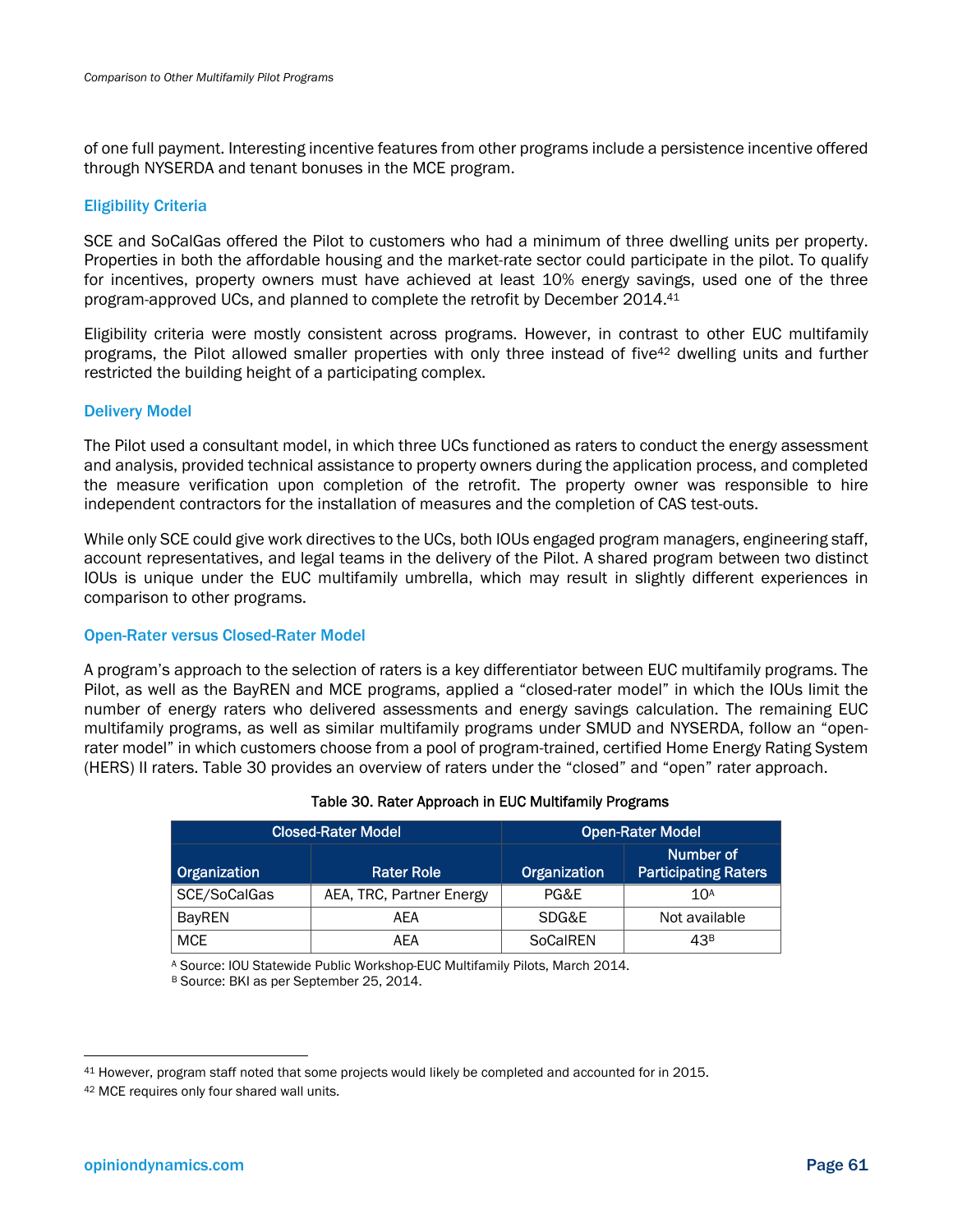### Pre-Qualification Procedures

SCE/SoCalGas's Pilot design encompasses a two-step process to assess property qualification, as well as CAS testing.

As a first step, the UCs conduct a basic assessment on site to meet the property owner and examine both property potential and owner capacity. This basic assessment also serves the purpose of funneling properties to other programs, such as ESAP, MIDI, or MFEER, and educating customers in the multifamily sector of energy efficiency upgrades more broadly. In addition to the basic assessment, the UCs collect some property information on building operations and systems over the phone while scheduling the site visit. Upon completion of the assessment, the UCs provide results to the owner and the IOUs for review to seek approval for the second, more-comprehensive assessment. If the UCs deem properties unsuitable for achieving the required savings threshold, they refer the owner to other programs, such as ESAP, MFEER, and MIDI.

The personal site visit to capture basic property information is different from other EUC multifamily programs, as shown in Table 31.

| <b>Energy Savings SCE/SoCalGas</b> |                           | SDG&E                       | PG&E                          | <b>SoCalREN</b>    | <b>BavREN</b>          | <b>IMCE</b>       |
|------------------------------------|---------------------------|-----------------------------|-------------------------------|--------------------|------------------------|-------------------|
| ' Basic<br>Assessment              | Site visit                | Property<br>evaluation form | <b>Phone</b><br>questionnaire | No information     | Phone<br>questionnaire | No information I  |
| Comprehensive<br>Assessment        | <b>ASHRAE</b><br>Level II | ASHRAE Level II             | <b>ASHRAE</b><br>Level II     | ASHRAE<br>Level II | <b>ASHRAE</b><br>Level | ASHRAE<br>Level I |

#### Table 31. EUC Multifamily Assessment Procedures

Instead of conducting the basic assessment on-site, other programs screen prospective participants with telephone questionnaires (PG&E, BayREN) or use self-report-based property evaluation forms.<sup>43</sup> SCE/SoCalGas's approach with in-person assessments has the key advantage of building rapport with property owners, which is critical in obtaining owner buy-in for the upgrade process. Furthermore, we can expect the collected data to be more accurate than self-reported data.

However, the main drawback noted by the UCs is that basic assessments are more labor-intensive and subsequently costlier to the pilot. This counteracts industry standards of using the preliminary assessment as a quick and cost-effective way to uncover higher savings opportunities. The UCs believe that the type of information gathered in the basic assessment could be collected over the telephone, or at least be optional. This approach has already been tested in select cases with SCE's approval when property owners could demonstrate substantial retrofit plans and program staff were confident that upgrades through the pilot would go ahead. However, the IOU staff believe that the program should offer an on-site basic assessment in case property owners have little knowledge about energy efficiency and lack the capabilities to relay accurate information over the telephone. Whether in-person or remotely, the Pilot can streamline the current process by ensuring consistent report formats that allow a faster review yet which still serves as the basis for recommending whether a project continues forward with the program. As an alternative to current site visits, program staff could also investigate EnergyPro Lite software as a screening tool to replace unnecessary assessments and analysis. The tool is currently being developed for use by the BayREN EUC-MF program and assumes a flat \$/unit incentive for exceeding a set percentage performance threshold.44

<sup>43</sup> Based on in-depth interviews with the UCs.

<sup>44</sup> Multifamily Home Energy Retrofit Coordinating Committee (MF HERCC), 2014.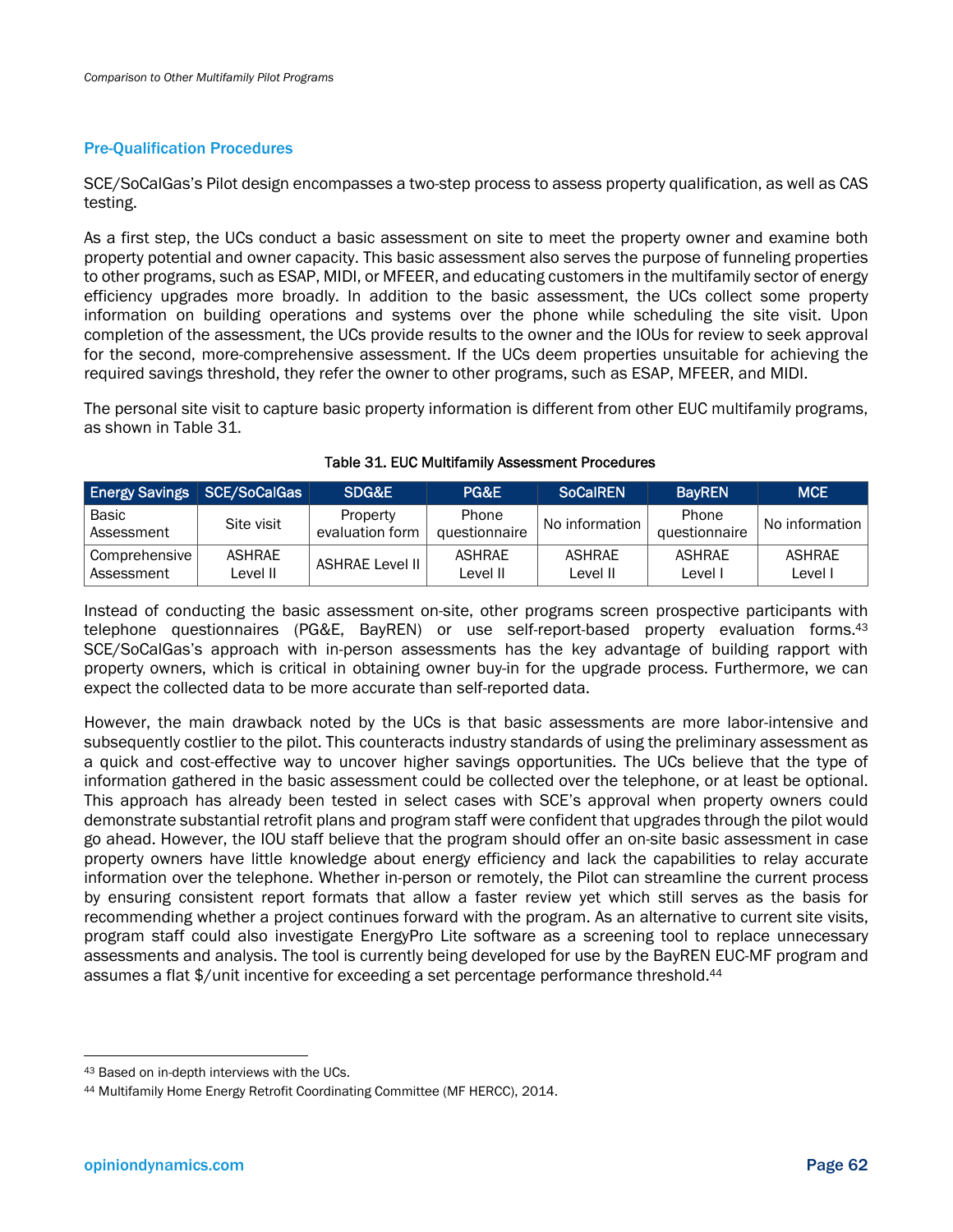Once the IOUs have reviewed and approved the Basic Assessment Report, the UCs<sup>45</sup> conduct a Comprehensive Assessment to establish a baseline of the property energy consumption, help determine the measure mix to achieve the Pilot's savings goals, and detect any health and safety issues prior to construction. The assessment follows the guidelines of the ASHRAE Level II assessment and evaluates building energy systems in more detail. It typically includes the building envelope, lighting, HVAC, domestic hot water, plug loads, and related usage patterns.46 In more detail, the UCs take account of existing measures that could be subject to an upgrade and record equipment types and model numbers. At this point in time, the UCs use their own assessment forms, as protocols are being developed.

While we have little information on detailed assessment procedures across all pilots, it appears that the Pilot is consistent with most<sup>47</sup> other EUC multifamily programs in requiring ASHRAE Level II assessments. Although the Comprehensive Assessment represents significant costs to the program, such detailed analysis is necessary to collect model input data that enable energy modelling for comprehensive retrofits.

### Combustion Appliance Safety Test-In

To address potential health and safety issues prior to the retrofit, the Pilot requires CAS tests free of charge to the customer on a sample of gas appliances in dwelling units. Where the UCs detect potential hazards, the customer is responsible for remediation prior to beginning any retrofits.

The Pilot references the MF HERCC Combustion Appliance Safety Protocols, which are part of the MF HERCC Audit Protocol. These protocols lay out test procedures based on the *Building Performance Institute's Technical Standards for the Building Analyst Professional*.48 The protocols also discuss sampling procedures, which provide a minimum and recommended number of sampling points depending on the number of units in the building, as listed in Table 32.

| <b>Building size</b>    |                | Number of units to sample |
|-------------------------|----------------|---------------------------|
| (total number of units) | <b>Minimum</b> | Recommended               |
| $2 - 9$                 | 2              | З                         |
| $10 - 19$               | 3              | 5                         |
| $20 - 29$               | 4              |                           |
| $30 - 49$               | 5              | 9                         |
| $50 - 74$               | 6              | 11                        |
| $75 - 99$               |                | 13                        |
| 100-149                 | 8              | 16                        |
| 150-200                 | 9              | 20                        |
| >200                    | 10             | 25                        |

### Table 32. Recommended Number of Units to Sample Based on Total Number of Units in a Building from Nationwide Weatherization Assistance Program (adopted by MF HERCC Protocols)

<sup>45</sup> TRC uses a subcontractor (AESC).

<sup>46</sup> Energy Vanguard, 2014, available at: http://www.energyvanguard.com/blog-building-science-HERS-BPI/bid/74136/Are-We-Off-Track-With-Combustion-Safety-Testing.

<sup>47</sup> MCE's program requires ASHRAE Level I assessments. While there is no information on BayREN's approach, we assume this is also true for BayREN's program.

<sup>48</sup> Amended by MF HERCC in 2011 to make the guidelines more applicable to the multifamily market.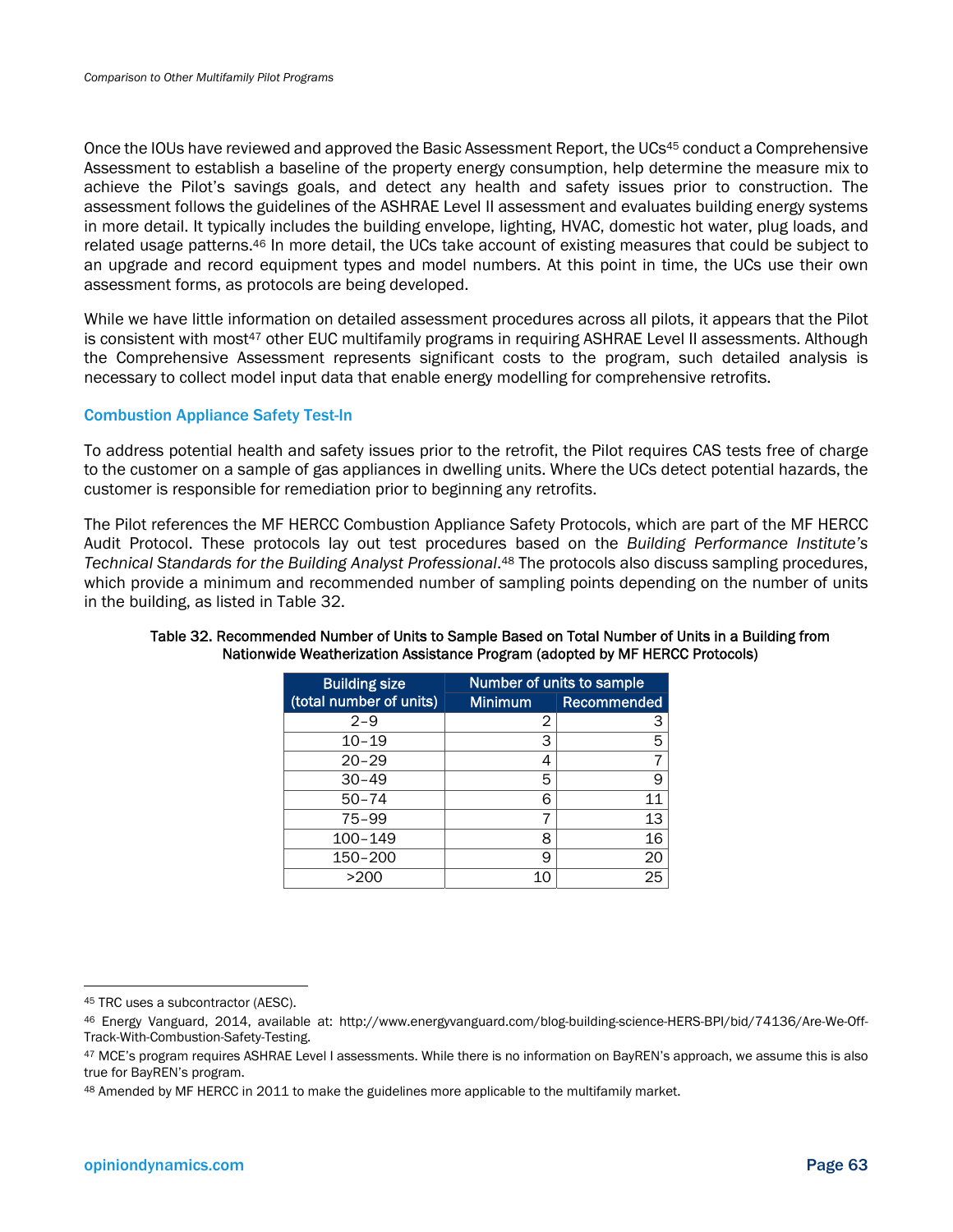As most other EUC multifamily programs<sup>49</sup> reference the same protocols, we can expect the pilot's CAS requirements to be consistent with other programs. The extent to which other programs provide CAS test-ins free of charge cannot be determined with the limited data available. We expect the Pilot's approach of providing free test-ins to lower participation barriers for property owners. However, concerns about the added liability and potential remediation costs will likely continue to discourage participation among some property owners.

### Energy Savings Modeling

The UCs evaluate potential measures based on least-cost maximum benefit and determine energy savings related to the scope of work. Consistent with most other EUC multifamily programs, the Pilot uses EnergyPro to model ex ante savings estimates. However, in contrast to some EUC programs, the Pilot is using the Nonresidential Performance module in EnergyPro, which allows for more flexible inputs than the Residential Module. The Pilot also allows for manual calculations of measures that EnergyPro cannot model currently. Once the UCs have established energy savings estimates, engineering staff from both SCE and SoCalGas review these estimates to ensure consistent methodology and adherence to IOU requirements.

A key differentiator and core strength of the Pilot is the use of customer billing data to estimate energy savings. Other programs calculate ex ante savings by comparing a model of energy use under baseline conditions with a model of use assuming the recommended upgrades are in place. While the IOU engineering staff generally accept the UCs' estimates, minor issues arose where the IOUs had work papers in place that required more conservative estimates. As part of the Pilot, program staff is currently developing modeling guidelines to help streamline the expectations from the UCs and IOU engineering staff during the review process. This will be critical as the review process in its current form is described as extremely time consuming for IOU staff, which would impede the scale-up of the pilot.

### Measure and Savings Verification

Consistent with other EUC multifamily programs, QC inspections are required upon project completion and done during construction only if deemed necessary. While some programs hire inspection contractors, QC inspections are the responsibility of the UCs or their subcontractors<sup>50</sup> in the Pilot. As part of this process, the UC verifies the proper installation of measures, as well as their compliance with product specifications outlined in the scope of work. This includes 100% of common area and central system upgrades, but only a sample of in-unit upgrades.

While QA/QC tasks are relatively consistent, the EUC multifamily programs structure their responsibilities differently. For example, SDG&E's program hires an independent QA/QC contractor for measure verification and uses the program implementer, TRC, to review the QA/QC report and ultimately approve the incentive. The BayREN EUC-MF program on the other hand leaves both measure verification and incentive approval with the implementer AEA. While specific QA/QC protocols that describe roles and responsibilities are still being developed for the Pilot, a hybrid model may emerge where measure verification is done by the UCs but assessment review and incentive approval lie with the IOU.

<sup>49</sup> According to the MF HERCC, the MF HERCC Audit Protocols were "referenced and modified for use" by a number of EUC-MF programs, including SoCalREN, PG&E, SDG&E, and BayREN. Source: MF HERCC, 2014.

<sup>50</sup> TRC uses subcontractor AESC.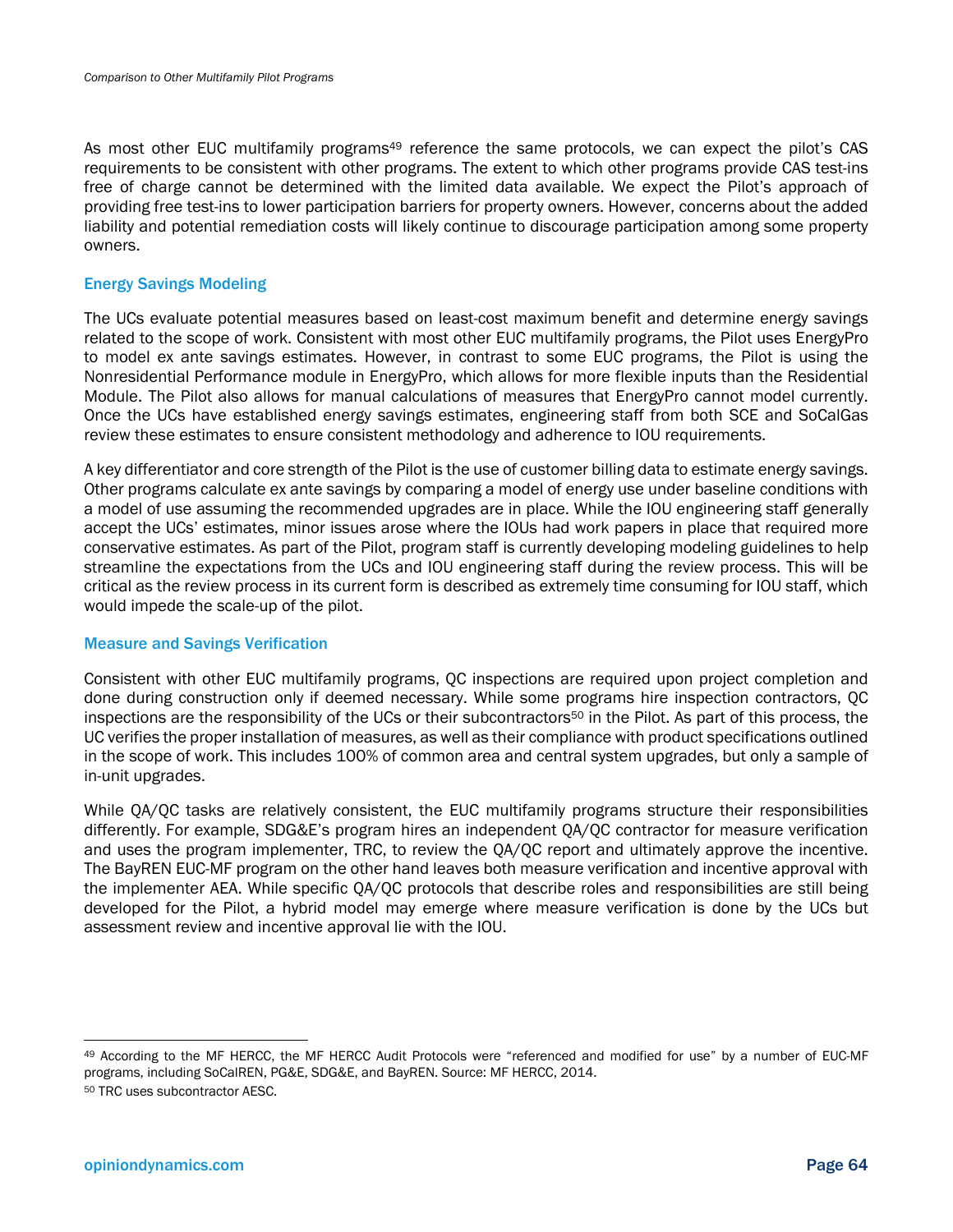### Combustion Appliance Safety Test-Out

In addition to the verification of measures, SCE/SoCalGas requires CAS test-outs to ensure that the retrofit does not negatively affect residents' health and safety. In the SCE/SoCalGas Pilot, the owner is responsible for conducting CAS test-outs in all remodeled units. CAS/CAZ testing also can find deficiencies in measure installations that sample-based QC would not find otherwise. The UCs further test a sample of the units following MF HERCC Combustion Appliance Safety Protocols while specific documents are being developed.

Shifting the costs of the CAS test-out to the property owner is different from PG&E's EUC-MF program, where raters undertake 100% of test-outs. Making owners of properties with gas service responsible for the test-out may dis-incentivize participation, all else equal. By making the owner responsible for the CAS testing costs, this can increase the workload and project costs for the owner and can subsequently discourage participation in the program.

The SCE/SoCalGas Pilot supports evidence from other EUC-MF pilots that CAS tests may pose a barrier within the EUC-MF design. Two of three Pilot UCs felt that CAS testing poses hurdles to property owner participation and/or that the amount of time needed to complete CAS tests was overly lengthy. Additionally, some property owners (3 of 5 interviewed) also cited the program's CAS requirements as a challenge. The three individuals who felt that CAS testing was a challenge each noted different issues with the requirements. One respondent would have preferred to do a staggered test-out as units were completed, to maximize tenant safety and ensure tests represent as-installed conditions. One had three appliances fail a CAS test, but although the results were still within California standards, no repairs were needed; overall, he judged this process "a pain" as it caused confusion. The final respondent noted that the potential for costly mandatory repairs (should an issue be found) poses a deterrent to participation given that repair costs may exceed rebate incentives. On the other hand, one of the two property owners who did not feel CAS tests were an issue noted that he was able to resolve CAS test issues with water heaters without problems. These findings are similar to lessonslearned documented in the PG&E EUC-MF Pilot evaluation. Together, these findings suggest that the EUC-MF's test-in and test-out procedures might pose a barrier to at least some participants in a full-scale program.

Overall, CAS remains a disputed topic in multifamily programs and is unpopular with property owners who are concerned about the liability and project costs, as well as additional workload related to the remediation of health and safety issues. While there are valid reasons to keep CAS testing in place, strict definitions of test and remediation requirements can help manage expectations and test-out delays. Moreover, the IOUs and the CPUC may find it beneficial to consider how a full-scale EUC-MF design might adjust CAS testing procedures to reduce time and cost barriers for UCs and participants while maintaining a commitment to tenant health and safety.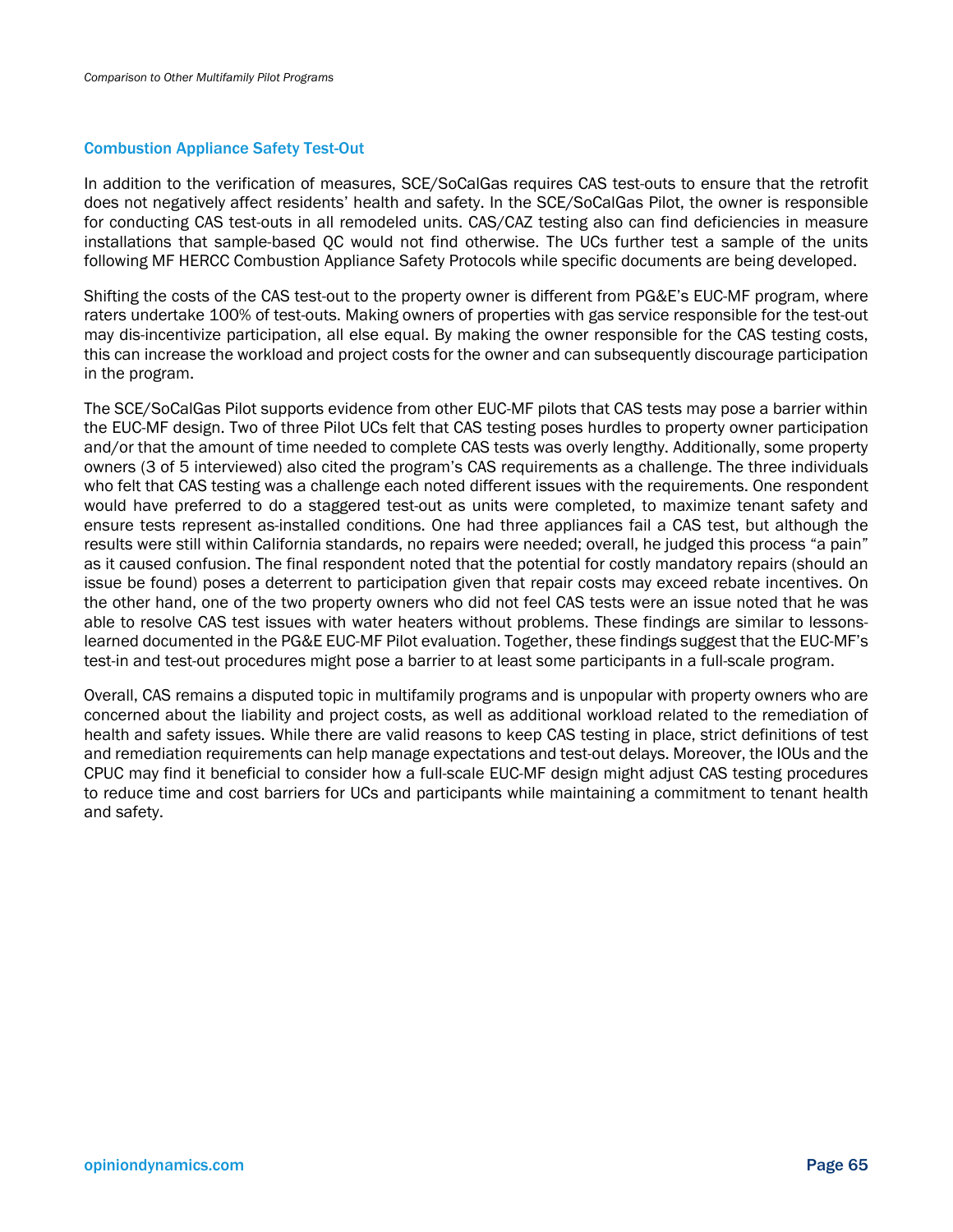# 7. Secondary Data Source References

### Table 33. Secondary Literature

| Reference                             | <b>Resource</b>                                                                                                                                                                                                 |
|---------------------------------------|-----------------------------------------------------------------------------------------------------------------------------------------------------------------------------------------------------------------|
| EPC, 2013                             | EPC (2013): Multifamily Energy Efficiency: Reported Barriers and Emerging<br>Practices                                                                                                                          |
| Hartkopf, McCollum & Robbins,<br>2012 | Hartkopf, McCollum & Robbins (2012): Coast to Coast: Piloting Multifamily Retrofit<br>Program Delivery Models                                                                                                   |
| Multifamily HERCC, 2014               | Multifamily HERCC (2014): Update to the 2011 Multifamily HERCC<br>Recommendation Report, Second Draft 9.3.2014                                                                                                  |
| Oh et al., 2002                       | Oh et al. (2002): Market Segments in the Multifamily Sector                                                                                                                                                     |
| SBW/Opinion Dynamics, 2014            | SBW/Opinion Dynamics (2014): Process Evaluation for PG&E's Energy Upgrade<br>California Multifamily Pilot Program                                                                                               |
| Smith, Gray & Harrington, 2014        | Smith, Gray & Harrington (2014): Making Efficiency Efficient: Using Low Cost<br>Internet Technology To Reinvent The Traditional Utility Rebate Program. ACEEE<br>Summer Study on Energy Efficiency in Buildings |
| Southern California Edison,<br>2013   | Southern California Edison, Customer Energy Efficiency and Solar Division (2013):<br>2013 - 2014 Energy Efficiency Program Plans                                                                                |
| The Cadmus Group, 2013a               | The Cadmus Group (2013): 2010-2012 PG&E and SCE Multifamily Rebate<br>Program (MFEER) Process Evaluation and Market Characterization                                                                            |
| The Cadmus Group, 2013b               | The Cadmus Group (2013): 2010-12 PG&E & SCE Multifamily Property Owners &<br>Managers General Population Survey and Study                                                                                       |
| TRC, 2013                             | TRC (2013): Lessons Learned through Piloting Energy<br>Upgrade California™ Multifamily Programs                                                                                                                 |
| Various California IOUs, 2014         | IOU Statewide Public Workshop-EUC Multifamily Pilots, March 2014                                                                                                                                                |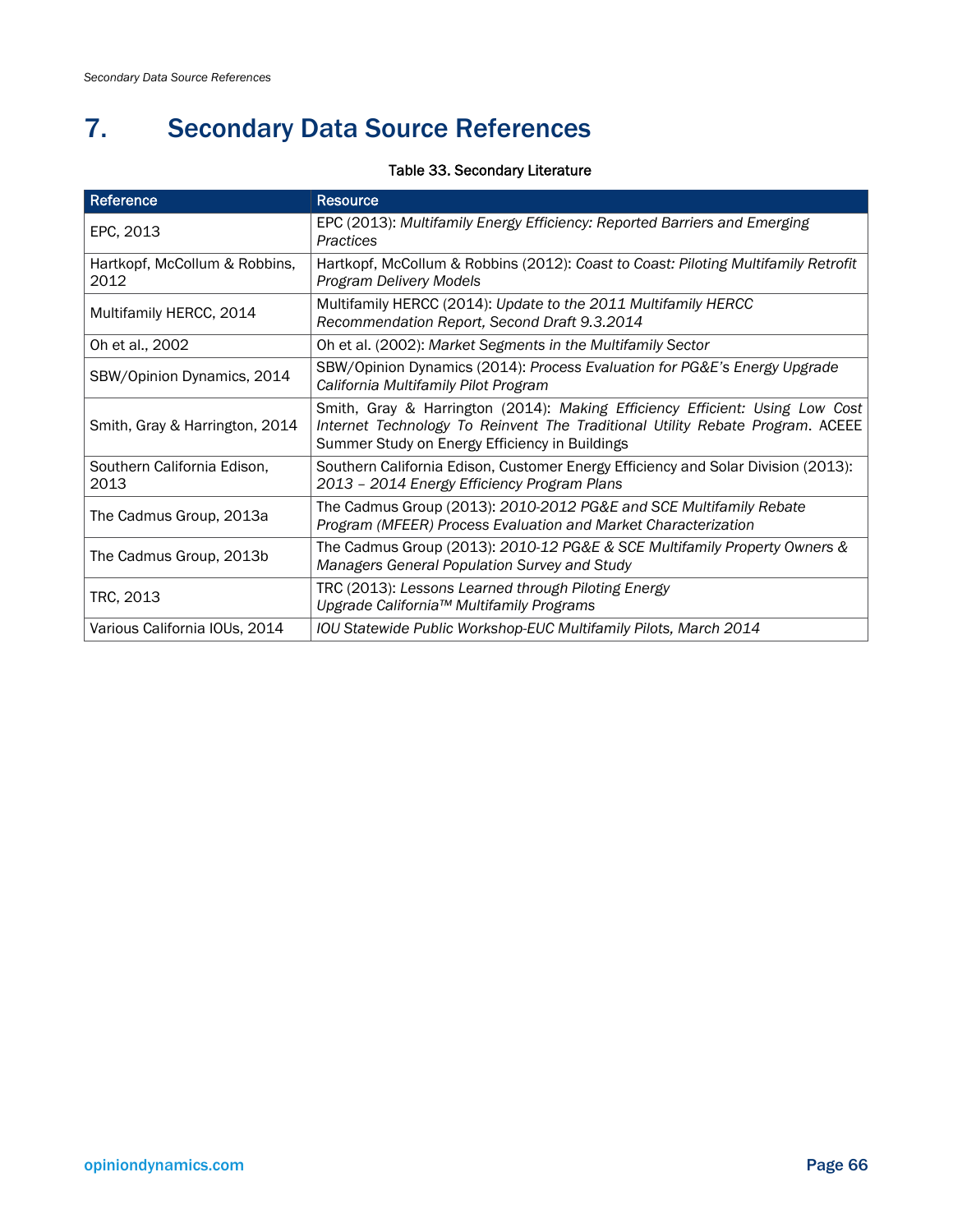# Appendix A. Detailed Findings: IOU Program Managers and UCs

The evaluation team conducted in-depth interviews with two IOU program managers and three UCs in February and March 2016.

### Table 34. Detailed Findings from Program Manager and Utility Consultant Interviews

#### Findings by Thematic Discussion Topic

| <b>Property Recruitment Process</b>           |                                                                                                                                                                                                                                                                                                                                                                                                                                                                                                                       |  |
|-----------------------------------------------|-----------------------------------------------------------------------------------------------------------------------------------------------------------------------------------------------------------------------------------------------------------------------------------------------------------------------------------------------------------------------------------------------------------------------------------------------------------------------------------------------------------------------|--|
|                                               | The recruitment strategy to leverage existing UC and IOU contacts was appropriate for the Pilot.<br>The UCs did not experience major challenges in recruiting participants, but highlighted that the following would<br>have been helpful: 1) Information about past property upgrades, and 2) more frequent updates on budget<br>expenditure and the remaining pipeline/opportunity.                                                                                                                                 |  |
|                                               | • UCs highlighted a few barriers to participation, including the program's health and safety requirements and the<br>Pilot's short implementation time. They explained that owners of market-rate properties prefer building upgrades<br>upon tenant turnover and that it all comes down to timing. One further explained that some property owners<br>simply don't want to wait for program and simply go ahead with the upgrades                                                                                    |  |
| $\blacksquare$                                | All UCs felt that targeted marketing will be critical to ensure sufficient participation in the future. They suggested<br>that UCs are in the best position to market the program, for example through property owner workshops, email<br>blasts and existing relationships. Nevertheless, they recommended that one IOU should take the lead to<br>streamline marketing and outreach efforts between the UCs.                                                                                                        |  |
|                                               | Generally, property owners were already planning to do a property upgrade when being recruited the program. For<br>some properties, upgrade plans already included energy efficiency measures, other properties added these upon<br>Energy Assessment Report recommendations.                                                                                                                                                                                                                                         |  |
|                                               | • To attract market-rate properties, a program should allow a unit-at-a time upgrade. UCs estimated that the unit-at-<br>a-time upgrade would involve a program cycle of about 3 years.                                                                                                                                                                                                                                                                                                                               |  |
|                                               | • UCs recommended that program cycles should be 3 years at a minimum, better 5 years, to allow for phased<br>upgrades, but also to account for longer project implementation in multifamily properties in general. (One UC<br>explained that equity projects are fairly quick but lower-income projects take longer)                                                                                                                                                                                                  |  |
| Referrals to Other Energy Efficiency Programs |                                                                                                                                                                                                                                                                                                                                                                                                                                                                                                                       |  |
|                                               | • All UCs referred property owners to other energy efficiency programs, including MFEER, MIDI, ESAP, and others<br>• UCs reported following a consistent referral process: The Energy Assessment Reports included a list of energy<br>efficiency programs that provided a high-level program description and web-links. However, the program<br>descriptions did not provide detailed incentive information, and it was the property owner's responsibility to follow-<br>up with the respective programs.            |  |
| <b>Single Point of Contact Feature</b>        |                                                                                                                                                                                                                                                                                                                                                                                                                                                                                                                       |  |
|                                               | " UCs and program staff had mixed reactions regarding the success of the single-point-of-contact. IOU program<br>managers thought that it worked well using the UCs or dedicated IOU staff as single point of contact for the<br>program. The UCs also felt that their handholding helped the customer throughout this program.<br>• However, one UC mentioned that a property owner still has to go through multiple programs, so having one<br>contact at the utility or the UC is of limited help to the customer. |  |
| <b>Basic Assessment</b>                       |                                                                                                                                                                                                                                                                                                                                                                                                                                                                                                                       |  |
|                                               | " UCs conducted Basic Assessments for most properties. One UC noted that two of its properties received<br>permission to forego the first assessment because they had already scoped out energy efficiency upgrades<br>sufficiently.                                                                                                                                                                                                                                                                                  |  |
|                                               | Implementation differed slightly between the UCs. Two conducted all assessments on-site, whereas the third<br>compiled the necessary information through a phone call with property owners.                                                                                                                                                                                                                                                                                                                           |  |
|                                               | • The UCs did not experience major difficulties in completing the basic assessment, but noted some back and forth<br>related to reporting.                                                                                                                                                                                                                                                                                                                                                                            |  |
|                                               | • Nevertheless, there is opportunity to reduce program spending: Two UCs suggested that this assessment could be                                                                                                                                                                                                                                                                                                                                                                                                      |  |

 Nevertheless, there is opportunity to reduce program spending: Two UCs suggested that this assessment could be done via phone. They reported that they have made positive experiences with this approach in other programs such as the BayREN EUC-MF program. One also highlighted that a more extensive upfront review may be more critical in an open-rater model, but less critical given the experience of all parties involved. Only one of the three UCs preferred on-site assessments to collect all necessary information and provide better recommendations to property owner.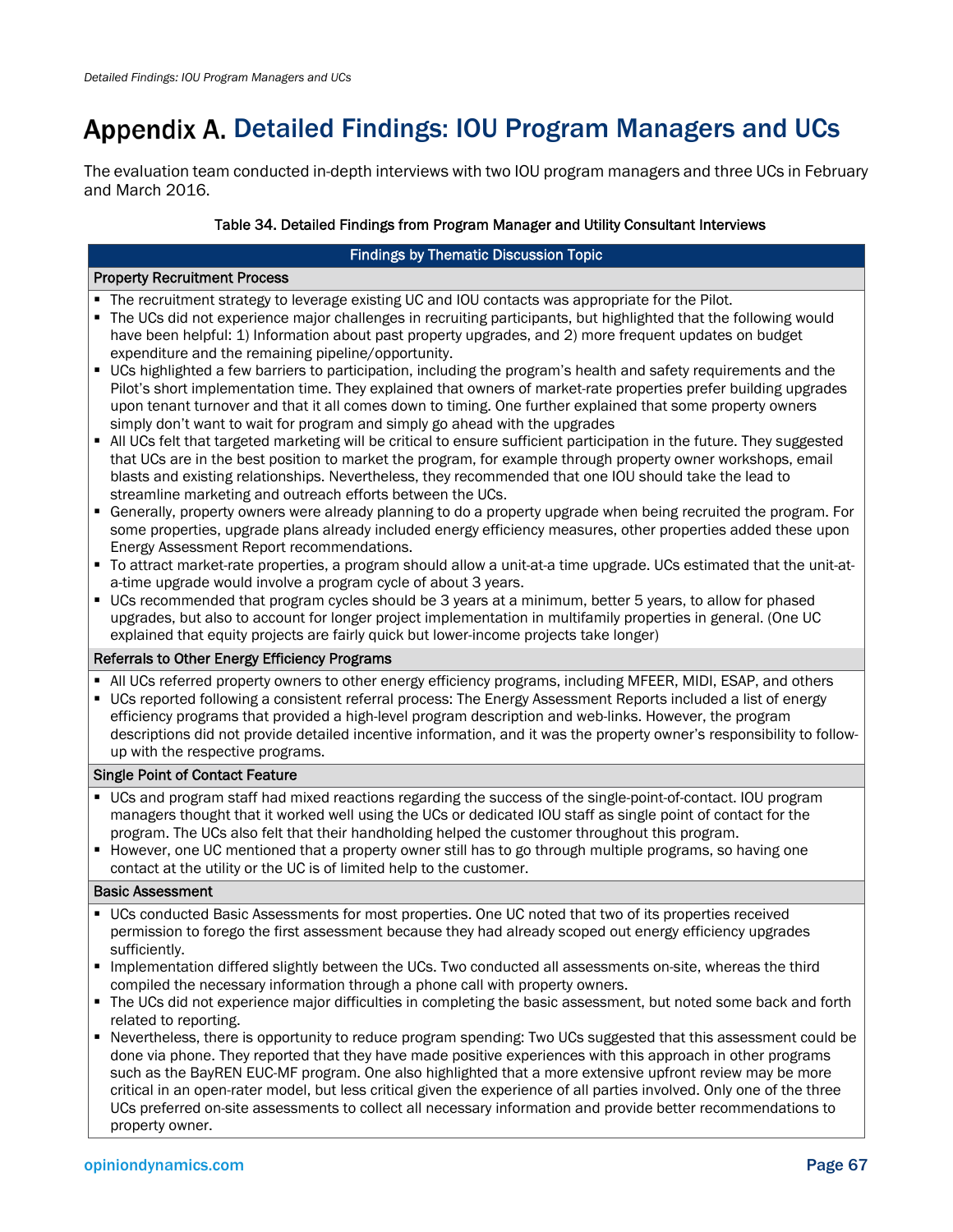### Findings by Thematic Discussion Topic

#### Comprehensive Assessment

- The Comprehensive Assessment involved multiple tasks, including on-site property assessments, health and safety inspections, interviews with property owners and facility staff, EnergyPro energy savings modeling and analyses, baseline model calibration with IOU billing data, and financial analyses including identification of funding sources. In addition, all UCs communicated with the property owners before and throughout the assessment to compile property information, ensure tenant notification, and inform property owners of preliminary assessment findings.
- Implementation was generally consistent between the UCs. Only one UC initially worked with a subcontractor, but found that it was less time-effective to train partners and therefore decided to complete the remaining assessments in-house.
- The energy assessment is the most time-intensive task for UCs.
- IOU program managers reported that the UCs energy savings analyses were generally sound. Only few corrections were necessary, these were mostly related to baseline assumptions.

#### Challenges in Model Calibration

- UCs and program staff experienced a few issues related to reporting and model calibration. They highlighted the following issues and discussed strategies for improvement.
- The development and review of the Energy Assessment Reports took longer and was more work-intensive than originally anticipated for both IOU program managers and UCs. This was due to variations in the reporting styles, and both IOUs reviewing the full report including savings. The program used the Pilot to develop a report template and there were several rounds of comments to Energy Assessment Reports in which the utilities requested changes the report format to make reporting more consistent between UCs. Although these inefficiencies improved over time, they resulted in several months of IOU reviews and subsequent project delays.
- There was agreement that standardized report templates will be important to streamline the report development and review processes in the future. Additionally, both UCs and IOU staff suggested that the review could be done by one IOU (i.e. SCE for electric measures/SoCalGas for gas measures).
- Using billing data to calibrate baseline EnergyPro models required more staff time and rigor than initially expected, due to a combination of factors. First, the collection and transmission of billing data was more cumbersome than anticipated. IOU program managers explained that most properties that completed the program are sub-metered, rather than master-metered. IOU program managers explained that obtaining meter readings was more laborintensive for the properties that are not master-metered. Second, UCs pointed to labor-intensive data preparation because they had to match unit and meters even though property-level data would have sufficed.
- Given the above, although there was agreement that calibrated models are beneficial in that they more accurately depict energy usage and measure savings, both the IOU program managers and the UCs had mixed reactions to whether it is worth the time investment.
- One UC commented more broadly that the whole building assessment model is too cumbersome and expensive for the amount of energy savings the IOUs can claim. The UC suggested a simpler model with less modeling that uses EnergyLite to avoid site assessments. The drawback of such approach were less accurate is that it energy saving, but believes that overall it would balance out (some estimates are higher some are lower)

#### Measure Installation

- Although measure installation was the property owners' responsibility, all UCs communicated with property owners throughout the measure installation and with contractors as needed. The more comprehensive upgrades required more liaison, and in some cases, UCs helped with the review of contractor submittals, the development of product specifications, and the liaison with contractors.
- UCs did not experience major issues during the installation process. Furthermore, they did not find that the project implementation time was particularly long for multifamily properties or that it was the measure installation that held up projects.
- UCs noted that their time commitment differed depending on the property owners' needs. Two of the UCs reported that time spent consulting with contractors and property owners during installations was about 1% of the total time spent on the project.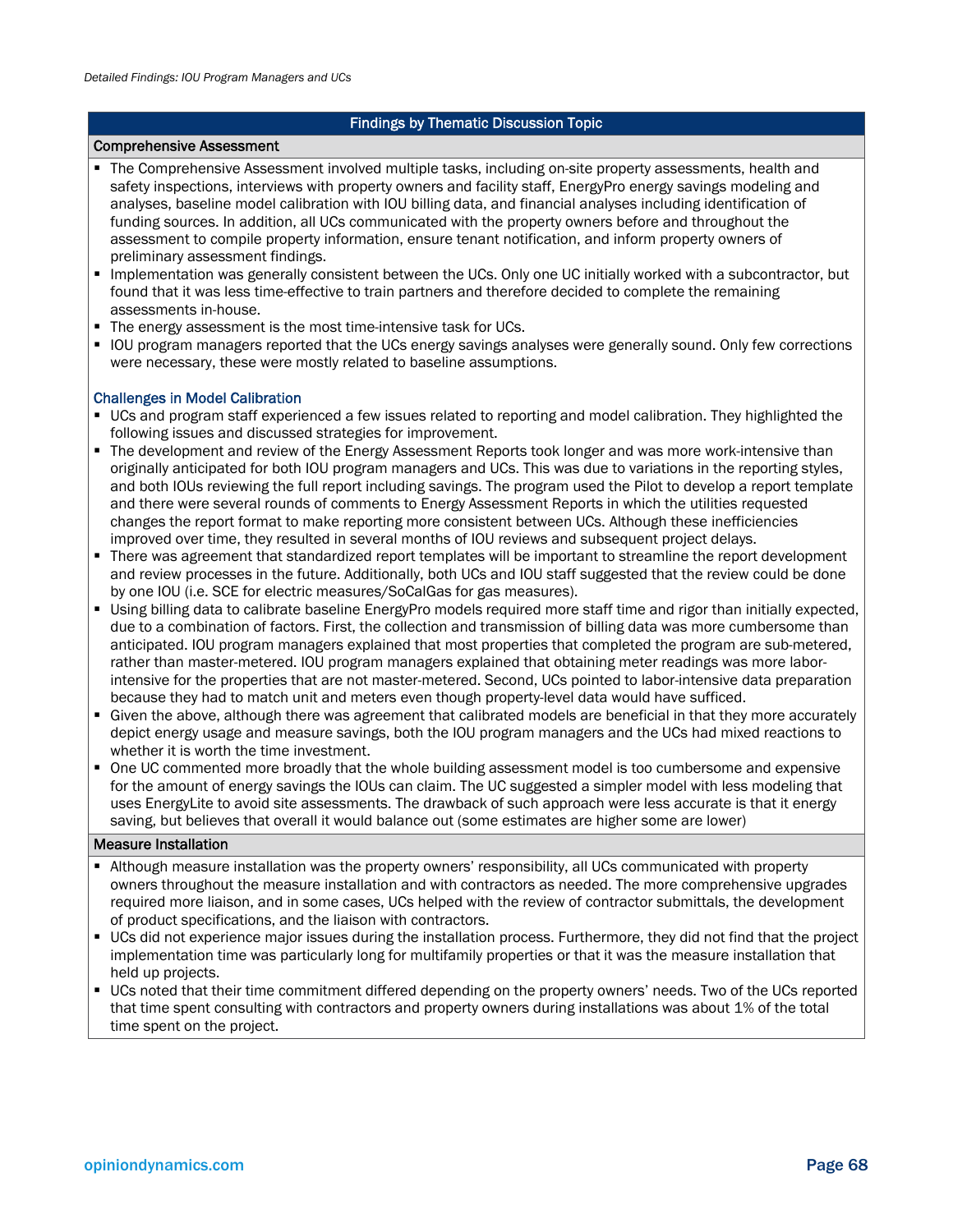### Findings by Thematic Discussion Topic

### Verification, QA/QC, and Reporting

- Verification processes are consistent between UCs: Upon measure installation, they inspect the upgrades, conduct health and safety tests, review any rebate application documents, and summarize their findings in the Verification Report. IOU program managers review the Verification Report before making rebate payments.
- UCs reported that several properties had inspection failures related to CAS issues but not related to incorrect installation. The Verification Reports list the types of failures in detail.
	- o Health and Safety Inspections: One UC said that the CAS test-ins take the most amount of time and pose the biggest barrier to program participation.
	- o The level of detail of the report: UCs commented on the level of information provided in the assessment report. They explained that the level of detail is useful for IOU review and verification later on. However, they explained that often property owners are mainly interested in the measure recommendations and rebate levels and suggested the report could be more succinct for this purpose.
- One UC reported that the verification stage the most time-intensive process in this program, particularly due to CAS tests. The UC's average time commitment was 54 hours about one fifth of the total time spent on a project.
- However, UCs also highlighted that closeout file reporting requirements were extremely time intensive because the program required an itemized list of measures per unit.
	- o UCs suggested reporting the different measures at the property level. From their perspective, this approach has worked well in other multifamily programs (for example: measure=aerator type X, qty=150).
	- o UCs also explained that in this Pilot, all units within the same property generally received the same upgrades
- Similarly, IOU program managers noted that they complete a project tracking database/spreadsheet, which they populate with information from program forms and reports.

#### Discussion of bigger picture topics

### What worked well

- The closed-rater model worked well from the perspective of IOU staff. UCs worked closely with decision-makers at the properties, who often manage multiple properties in a portfolio.
- The closed-rater approach allowed for a high degree of technical assistance, hand-holding/shepherding, and educating property owners about other program opportunities. UCs also highlighted the technical assistance and hand-holding.
- Both IOU staff and UCs highlighted the good collaboration between all parties involved. UCs noted that the program managers were open to making improvements as far as possible, and that they were satisfied with the protocols developed during the Pilot. One also highlighted that the IOU program staff was willing and eager to meet with participants.
- The program allowed properties to claim savings for any energy efficiency measures, one UC highlighted that this as a great strategy and a good benefit to attract participants.

#### Why Pilot could not finish within envisaged time frame

- The program took longer than anticipated. IOU staff underestimated the complexity of large projects, but there were also project-specific delays such as CAS tests and turnover in property management staff.
- One UC also pointed to slower ramp-up because the program took a collaborative approach to developing protocols. However, UCs also explained that comprehensive multifamily projects take a long time and that program cycles have to consider this.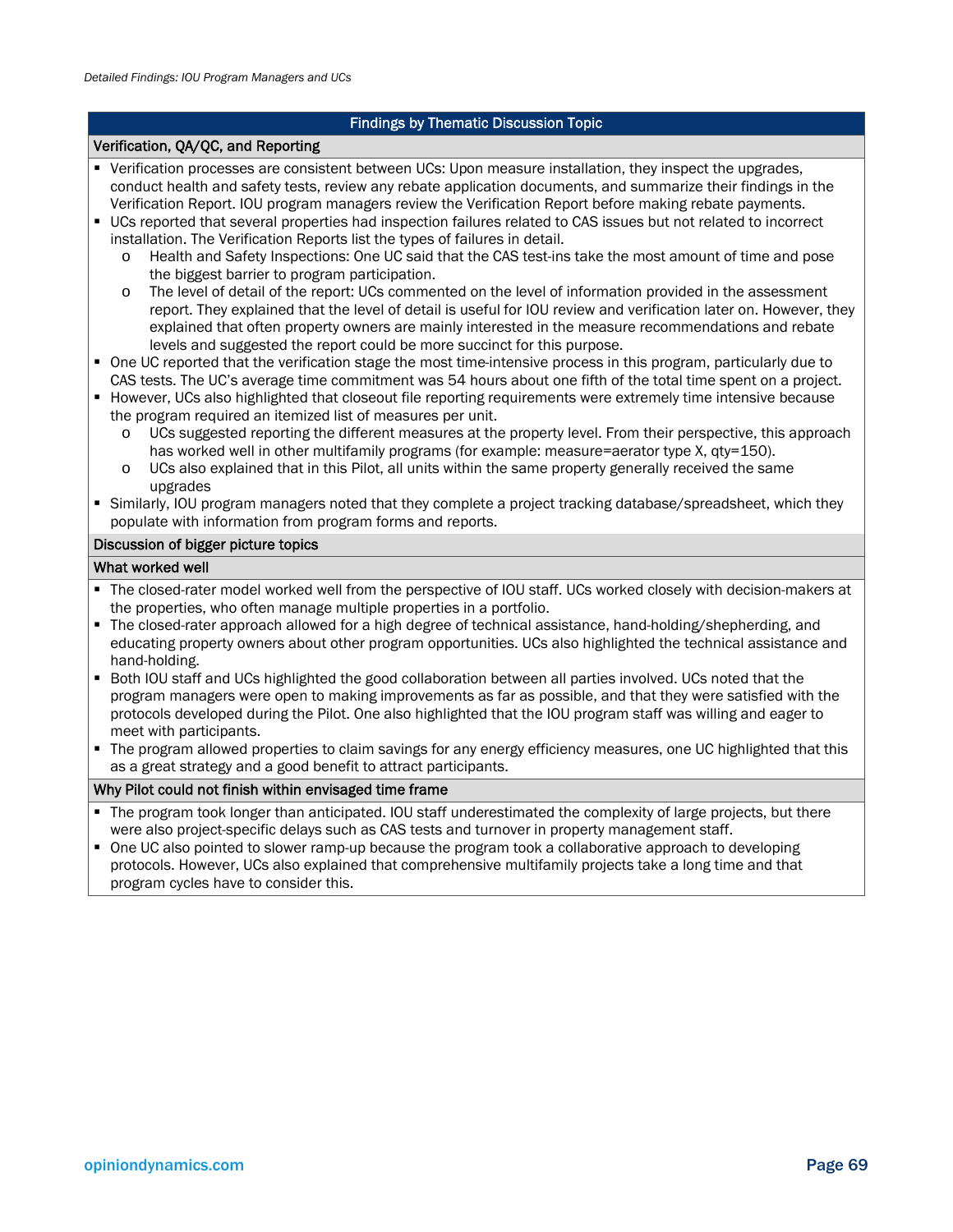### Findings by Thematic Discussion Topic

#### Retrofit Depth

The program fell short of its savings goal despite reaching its target for upgraded units.

 There was agreement between the UCs and IOU program staff that the shortfall in savings was due to "trimmed down" project scope. UCs explained that the installed scope of work differed from what was listed in the assessment report due to budgetary constraints by the property owner. For example, some CAS tests revealed costly duct insulation issues that the owner did not initially budget for.

- There were mixed reactions regarding the depth of retrofits and whether properties pursued "low hanging fruit." One UC did not feel like their project pursued the low hanging fruit, whereas another acknowledged that projects installed a lot of lighting and water heaters.
- IOUs felt that higher incentives did not translate to deeper savings or more-comprehensive projects. They felt that properties pursued, that the tiered incentive structure tried to incentivize. They explained they are still trying to find the right incentive structure.
- UCs and IOUs discussed the following options to achieve deeper retrofits:
	- o A fixed deemed rebate for select measures (one UC thinks this is a good idea, another UC thinks it would save energy assessment time, but under that structure, the program won't educate customers and would not help attract market-rate properties)
	- o Bundling of measures: One UC suggested a point system for a bundle of measures, but other UCs felt such approach only works if flexibility in measure selection remains. One of the dissenting UCs doesn't see a need for bundling because they don't think that property owners have problems comprehending the Pilot's existing structure.
	- One UC suggested increasing the incentive for higher-savings projects (total % site savings) but reducing the incentive for lower-savings projects.

#### Improvements

- One UC suggested providing one single program for multifamily programs. Currently, the program is not truly following the SPOC approach because property owners still have to go through other programs after the UC referred them.
- UCs agreed that unit-at-a time upgrade would be a feasible option to attract more market-rate properties. One UC highlighted that PG&E's trial (phased implementation) showed slightly higher administrative costs. UCs estimated a project implementation time of 2 to 3 years based on a 50% turnover rate in each year and suggested that a program cycle should at minimum be 3 years, but better five years. One UC also suggested a P&A add-on to upgrade equipment (SEE TRANSCRIPT FOR MORE)
- One UC recommended a stronger benchmarking element to improve persistence of savings. This could include an operation and maintenance plan, owner training (i.e. thermostat settings)
- UCs suggested that the program cycle length should reflect longer project implementation for multifamily properties.
- Simplify incentive structure (Two UCs). One of these UCs described the current approach as too much of a "guessing game" and suggested bundling with point system.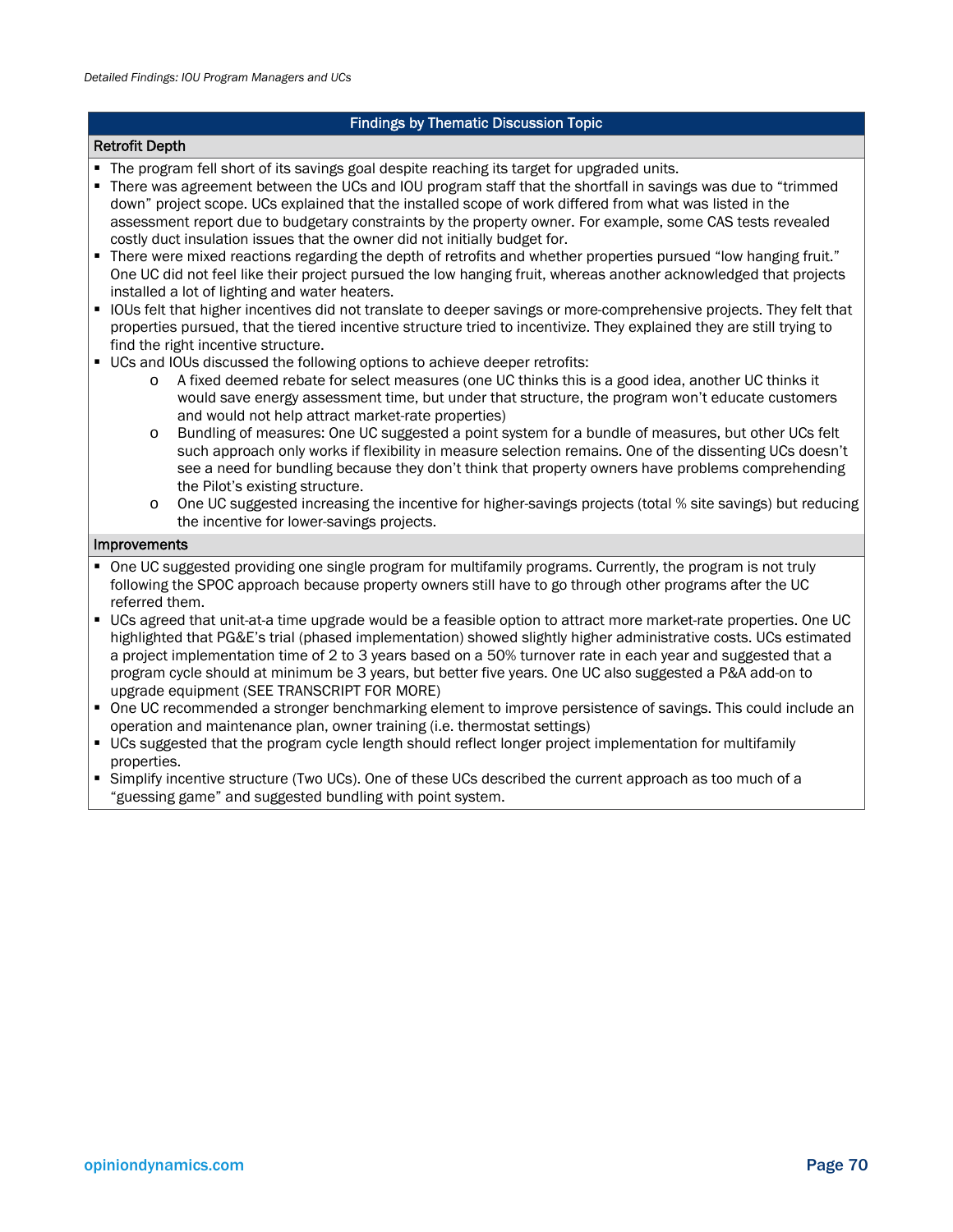### Appendix B. Detailed Findings: Participating Property Owners

This appendix presents additional results of five property owner interviews representing 10 properties (63% of property owners and 67% of properties). Please refer to the main body of the report for a summary of respondent characteristics and general satisfaction with the program.

### Program Experiences

Most property owners planned their program-incentivized energy efficiency improvements as part of a larger retrofit. Planned building upgrades included regular repairs, deferred maintenance to complete outstanding repairs, and some energy efficiency upgrades. Only one property owner did not have upgrade plans before learning about the program. The primary driver of program participation is the rebate to help cover the project costs (4/5). Further, two of the five property owners sought to reduce operating costs, and two corporate firms highlighted their commitment to sustainability/energy efficiency.

Although most property owners came into the program with plans to make energy efficiency upgrades within a larger retrofit, respondents indicated that the building upgrades would have been different had the property owners not participated in the Pilot. Property owners indicated that the program did not generally influence the project scope in terms of chosen measures replaced. However, property owners reported that, without the program, they would have installed less-efficient products for most measures. Only one property owner provided statements consistent with complete free-ridership, indicating that his company would have done the exact same project without the program.

### Program Satisfaction

Property owners are generally satisfied with the program and report having positive experiences with the program. Four of five property owners described their experience with the Multifamily Program as positive and rated their overall satisfaction with the program as 7 or higher on a scale from 0 to 10. Satisfied respondents described the program as "great," "easy," and a good learning experience. Property owners indicated that the most valuable services provided in the program were technical assistance throughout the project (3/5) and the Assessment Report (2/5). Consistent with the high overall satisfaction ratings, all property owners would recommend the program to other multifamily properties, although one would only recommend the program for larger properties with more than 50 units.

In contrast to the generally positive sentiments of most responding property owners, one of the five respondents gave a lower overall satisfaction score (4) and described program participation as exhausting. This property owner owned a smaller multifamily property, and pointed to several challenges related to developing the scope of work, CAS testing, verification procedures and the incentive payment. This property owner would not recommend the program because participation is too time intensive and the rebate is not high enough for smaller properties. Nevertheless, the respondent would consider participating in the future at a larger property.

Despite the high overall levels of satisfaction, participating property owners were more satisfied with some program components than others. While property owners were highly satisfied with the UCs (mean 9.0, range: 7 to 10, n=5) and energy assessments (mean 8.2, range 3 to 10, n=5), their satisfaction with the Energy Assessment Reports was mixed (mean score 7.4). Three property owners were highly satisfied, whereas two gave lower satisfaction scores and described the reports as too technical, too difficult to translate to specific energy efficiency upgrades, or noted that the assessment processes were too time consuming for their property staff. One commented that,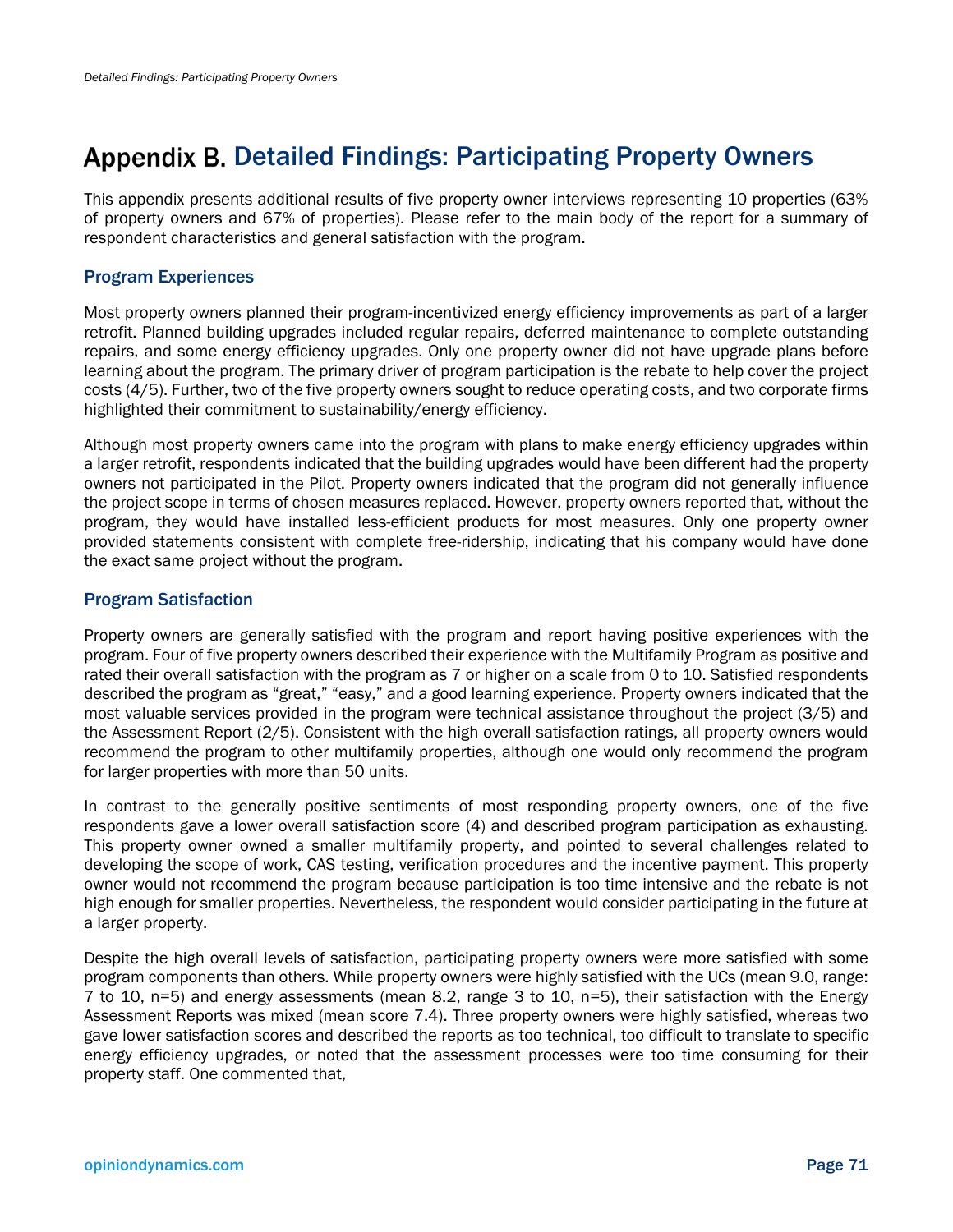"They are not the ones who determine what makes sense for us. We have to do that and we tried to become proficient in making those decisions but it is certainly not our field of expertise. But there is a lot of work that goes into making the decision. You don't just look at the report and say 'This looks good.' You look at the report and say, 'Okay we need to meet with contractors and get contractors to price all these items.' And then nothing is simple."

Further, property owners were only moderately satisfied with the program's rebate structure (mean 5.6, range 2 to 10, n=4). Unsatisfied property owners generally commented about the provision of per-unit rebates based on total site savings, explaining that this structure made it more difficult to weigh out costs and benefit of installing a recommended measure. Participants that fell short of the envisaged site-level savings tended to be unsatisfied with the rebate amount. In total, these three property owners represented eight properties, five of which fell in the bottom two incentive brackets. One property owner commented about the savings structure, noting,

"It was far easier for me to hire another consultant and go in and replace light fixtures, for example. And he would replace light fixtures in my unit and he says, 'Oh well if you use this light fixture I can get a \$2,000 rebate.' It was perfect. And then I don't have to deal with it. But this  $[Pilot]...$  if you do this then you get 2% and then if you do this thing we will give 2.3% and this will give you  $1.4\%$ ... It is just too complicated."

Property owners' satisfaction with the quality of work and their interaction with contractors was high (mean 7.8 and 8.0 respectively). Only one property owner gave lower satisfaction scores on both accounts because their contractor installed products that did not meet the minimum performance requirements set out by the program. The property owner believed that the project was more complicated than what the contractor deals with on a regular basis and felt that the contractor did not communicate these problems. From the perspective of the property owner, this resulted in longer installation times, quality concerns and subsequent inspection failures. This property owner commented,

"These projects were very technical heavy and engineering heavy …The contractor would have liked us to say install this brand, this size boiler. They wanted more specificity in terms of what exactly to do. I don't have that capacity and I didn't have the capacity from [the Utility Consultant] and what they were doing for the program to provide that level of specificity and detail. I think things could have gone a lot faster and a lot smoother had I been able to provide that detail to the contractor at the outset."

In terms of program paperwork, property owners were moderately satisfied with the type of paperwork required by the program (mean score 6.8) given that the UCs completed the majority of the reporting. Only one participant reported issues and gave a low satisfaction score (1). This participant reported that the program lost some of their paperwork and later provided outdated forms requiring the forms to be completed again.

Property owners were moderately satisfied with the length of time it took to participate in the program from the first assessment to incentive payment (mean 6.6, range 0 to 10, n=5). Only one property owner was not satisfied with the project time line (score of 0) because it took six months to receive the rebate. As one property owner commented broadly, projects in multifamily buildings typically take seven months or more.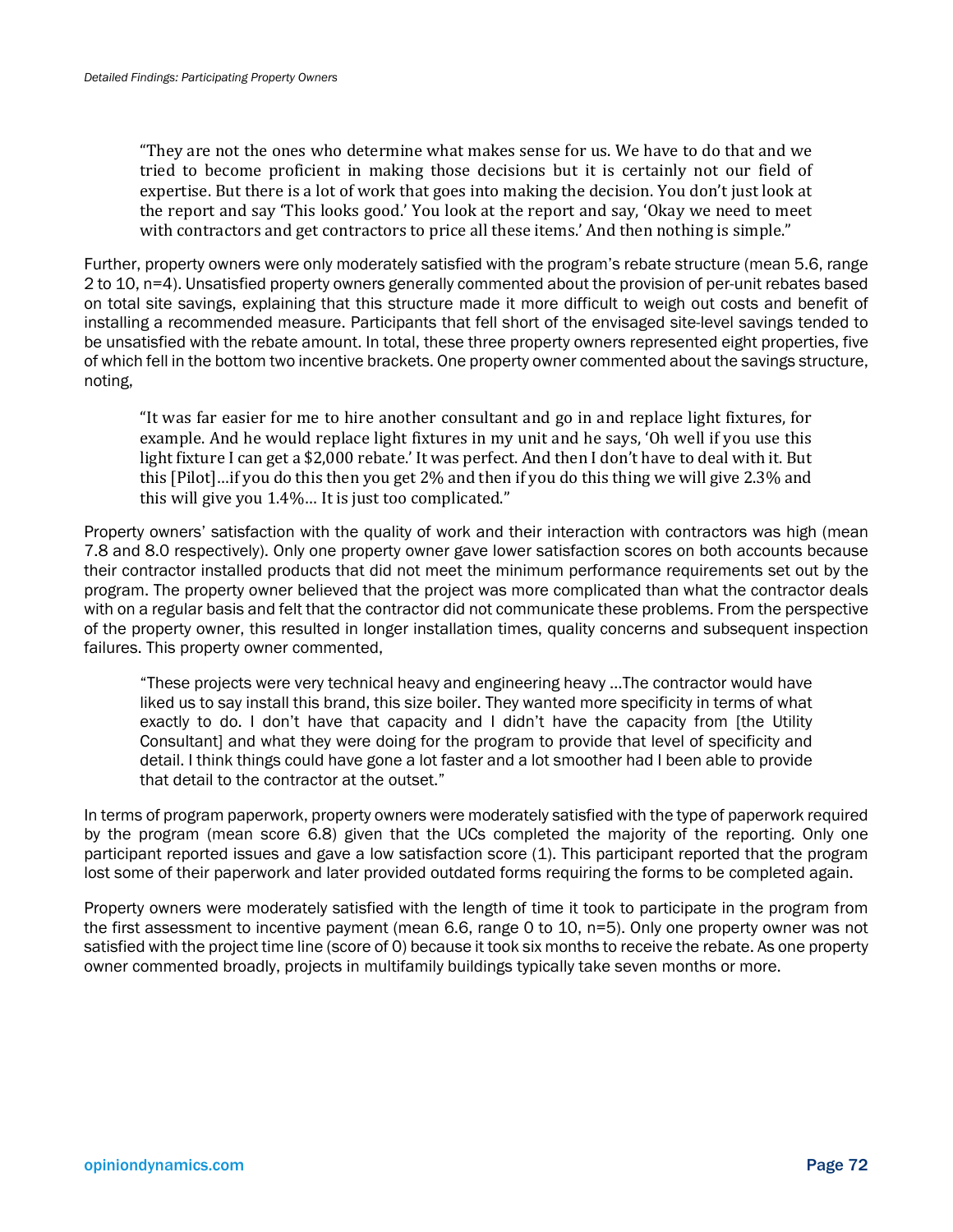### Appendix C. Detailed Findings: Partial-Participating Property **Owners**

This appendix summarizes the results of the two partial-participant property owner interviews we completed. The two property owners with whom we spoke both interacted with the program at market-rate properties. Reducing operating costs, saving money, and receiving the Pilot incentives drove these respondents' interest in the Pilot. Neither respondent recalled their level of Pilot involvement prior to dropping out, but according to records each property received a Comprehensive Assessment. Only one of the two respondents recalls why the property in question did not complete Pilot upgrades. This respondent reports that his facility did not proceed with the Pilot because of Pilot requirements, mentioning that his property did not qualify because of the property's layout and per-building unit, which consists of a courtyard of multiple small buildings with two to three units each.

Although they did not complete upgrades through the Pilot, both respondents indicate a likelihood to perform other energy efficiency upgrades in the future. Both partial participant owners we spoke with provided recommendations about ways this Pilot could be improved. Comments are as follows:

- Both respondents feel that technical assistance would be a useful addition to the program, particularly in terms of defining the scope of work, including product specification.
- Improve the Comprehensive Assessment Report by creating an easy-to-understand summary of the assessment, including a clear summary of the property owners' expected costs to install recommended upgrades.
- **E** Consider working with companies earlier in the upgrade process, such as providing information to property owners about to buy a new property. By marketing the Pilot at the due diligence stage (before a company commits to purchasing a property), the company could factor in potential energy efficiency upgrades and incentives into their budget for a property.
- **Partial participants offered a mix of comments on the savings requirements and rebate structure. As** with full participants, these partial participants wondered whether prescriptive rebates could be offered for select measures instead of custom calculations, whether the Pilot could increase incentives, or whether the Pilot could offer participants the ability to select just several of the measures identified through the assessment process. One suggested that providing loans would be useful, if the rebates could then be used to pay back those loans.
- **Property owners also commented on project implementation phases. One thought that staggered** participation may not be effective in affordable housing because of the low turnover rates in those properties, but that if it were possible that would be beneficial to impact tenants as little as possible. The other property owner thought that staggered participation would be useful for some larger upgrades such as appliance replacements upon tenant turnover, but other easier upgrades such as aerators should be installed all at once.
- In terms of marketing the program, property owners mentioned several ways that the IOUs could reach multifamily property owners in the future. One noted that his company often hears about energy efficiency programs through vendors and contractors that want to perform the upgrade work at their facility (A), whereas the other indicated that online information and information through trade groups could be effective (B).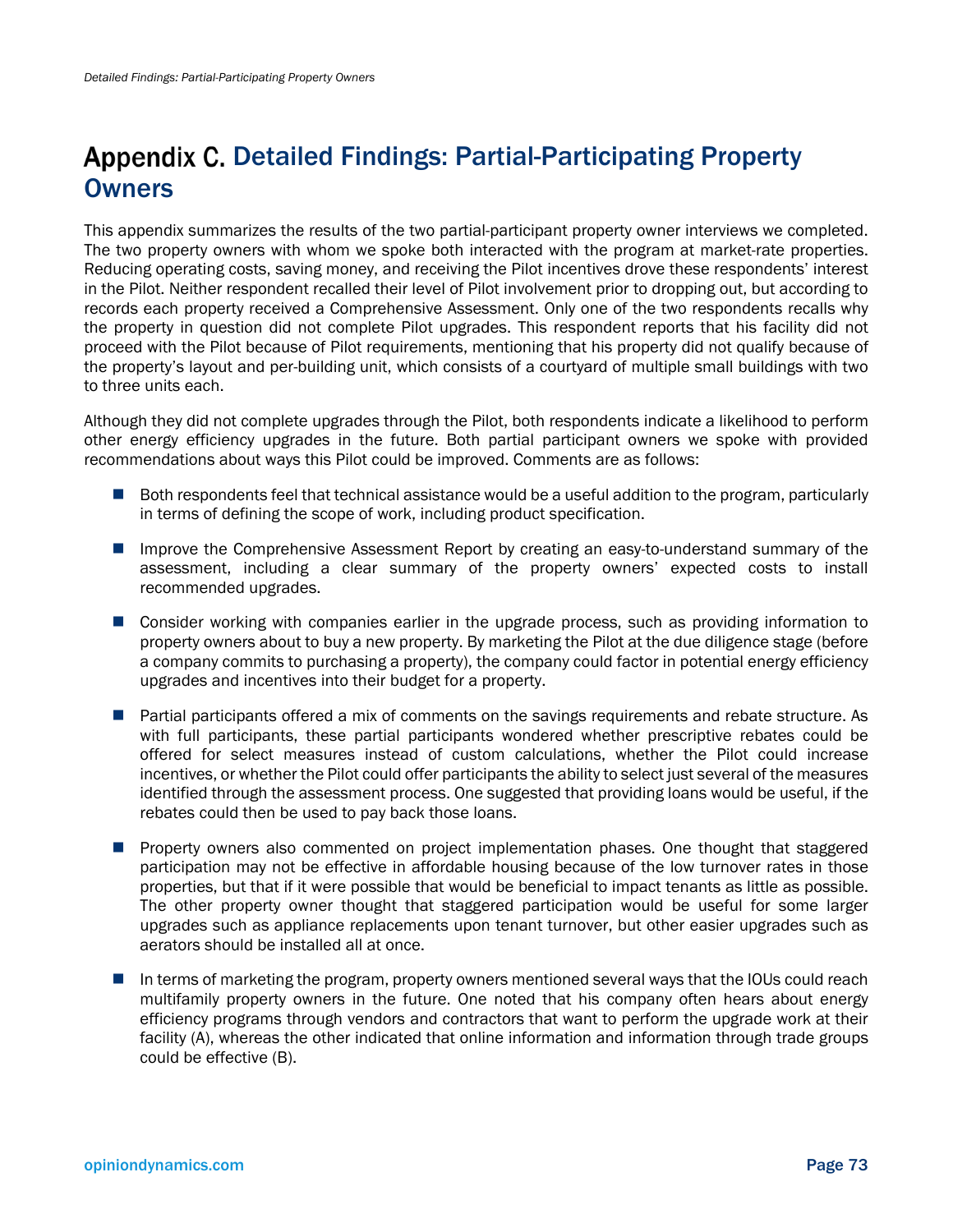### Appendix D. Detailed Findings: Contractors

To install measures and complete retrofits recommended for their property or properties, participating property owners chose their own contractors to perform the work. Further, although the Pilot provided guidance about contractor certifications (i.e., company licenses and insurance, staff background checks), the program staff did not verify that contractors met those expectations.

### Overview of the Contracting Companies

Participating contractors provided various services such as such as roofing, lighting, plumbing, electrical wiring, and structural engineering. All 10 contractors were certified general contractors. Only one company had additional certifications which included BPI (Multifamily) Building Performance Institute and Certified Energy Plans Examiner (CEPE).

All 10 contractors have experience working in multifamily buildings and report an average of 20 years of experience each, although experience varies substantially, ranging from 2 to 47 years of experience. Overall, multifamily projects represent a majority of (63%) the participating contractor's overall revenue in 2015 (n=10). Of the contractors' multifamily projects, an average of 43% were rented at market costs as opposed to subsidized housing for low-income people ( $n=8$ ).<sup>51</sup> In addition to working in multifamily buildings, most ( $n=8$ ) also provide services for single family and commercial buildings.

### Program Involvement

Prior to installing upgrades through the Pilot, 8 out of 10 contractors had an existing relationship with the property owner. The contractors have worked with these property owners for 1 to 21 years with an average of 5 years.

As a part of the interview, we also asked the contractors if they had any interactions with the Utility Consultant (UC) who worked with property owners to complete the energy efficient upgrades. Most of the contractors we spoke with had not interacted with the UC (n=6). The lack of interaction can be explained by the number of contractors needed to complete one project. For projects with more than one contractor, one contractor served as the main contact between the UC and the other contractors.

Among the contractors who had interacted with the UC, contractors recalled that the UC discussed project timing and progress, site layout, energy modeling, and documentation required for the program. All of these contractors were highly satisfied with the Utility Consultant's level of communication and coordination and the technical support provided.

### Program Recommendations

Due to the high level of satisfaction reported by the contactors, 9<sup>52</sup> of the 10 contractors would participate in the program in the future. Their only major recommendation was to reduce the level of documentation required by the program. According to the contractor, the "excess" level of documentation and the lack of guidance on design-related issues required several back-and-forth interactions with the Utility Consultant before designs could be approved and finalized.

l

<sup>51</sup> Two contractors did not provide estimates: they did not know how the multifamily properties were being rented out.

<sup>52</sup> One contractor was not in the position to make such a decision.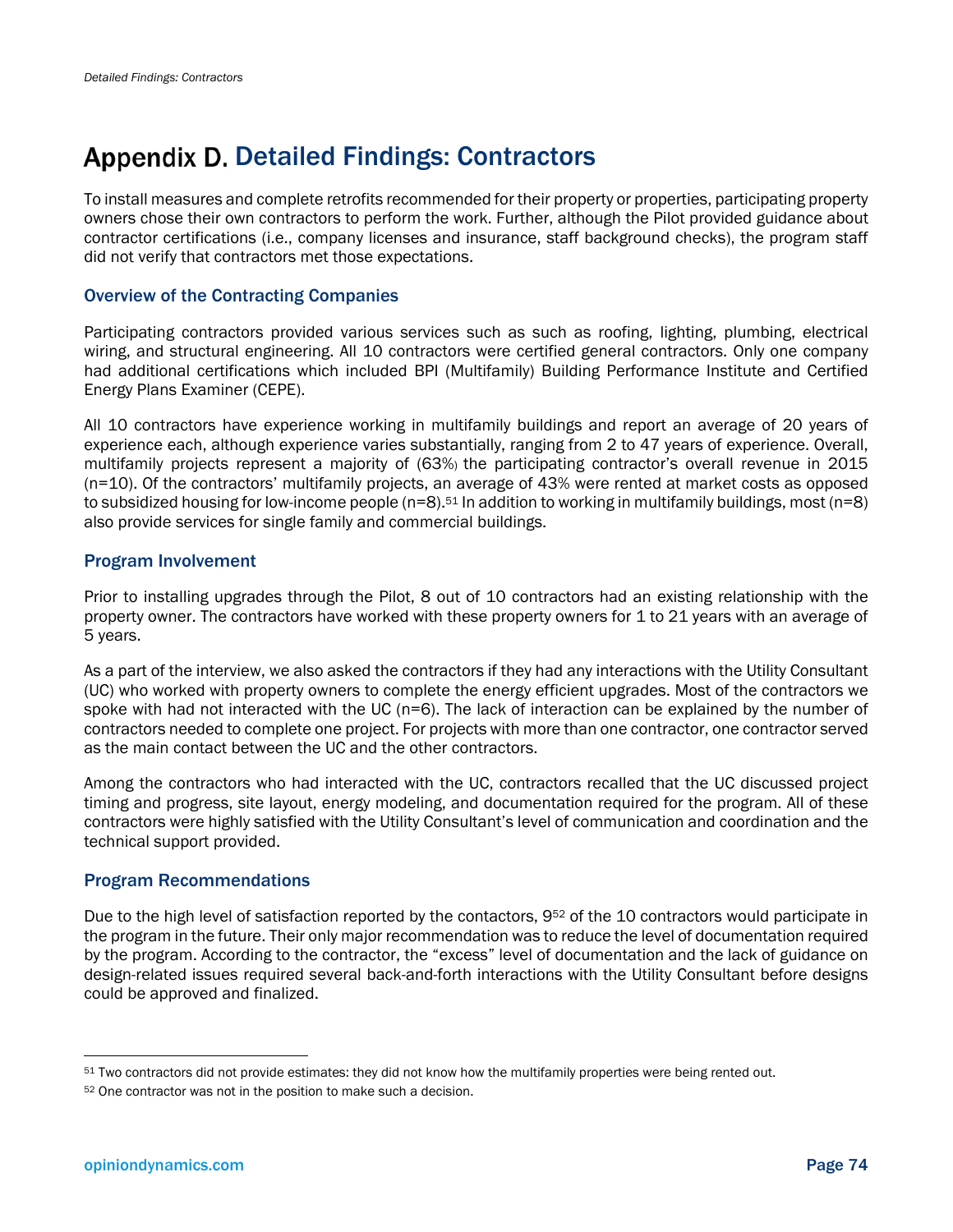## Appendix E. Detailed Findings: Review of Engineering Approach

In the report, we provided broad findings and conclusions about the EnergyPro modeling approach. This Appendix summarizes project-level findings that support our broader findings and conclusions.

UCs modeled buildings' baseline conditions based on existing conditions observed on site or minimum Title 24 code standards. In general, we found the baseline characterizations an acceptable model of reality, with several exceptions presumably reflecting the UCs' calibration efforts, although we cannot confirm this is the case due to the lack of documentation. Models with observed discrepancies between baseline conditions and typical multifamily building characteristics included six properties where heating set-points were either atypically high or low and six cases where lighting schedules represented atypical conditions. In an additional two cases, we were unable to verify that the models had accurately captured building square footage. In one case, it was not clear why the Utility Consultant had not combined multiple buildings into one model.

We also reviewed modeling assumptions for the two highest-saver measures at each property (30 measures). Table 35 on the next page presents the measures of interest for each property. We assessed modeling reasonableness based on the degree of correspondence between Comprehensive Assessment Report information and EnergyPro assessment models; between final site Verification Reports and EnergyPro verification models; and the extent to which documentation explained differences in measure-level savings between the Comprehensive Assessment Report and the Verification Report.

In 90% of verification models, we found that UCs modeled the top measures using reasonable assumptions (27/30) – for example, we observed reasonable and expected differences between proposed and verification EnergyPro models (e.g., measures' SEER ratings, EFs, hours of use, or flow rates), or we could verify the correct application of EnergyStar calculators or CPUC workpapers. In many of these models that we deemed "reasonable," we were only able to determine reasonableness after cross-referencing several sources of information, or by our own professional judgement given the lack of Pilot documentation.

We observed three measures with clear discrepancies. In one case, a high-efficiency DHW was modeled with a standby loss for tankless water heaters, even though this type of DHW does not have standby loss. In another, showerheads were modeled with a 1.5 GPM flow rate, but were recorded as 2.0 GPM in the verification model. In the last case, a DHW pump was modeled using different assumptions about derating factors in the Assessment Reports vs. Verification Reports, leading to verification savings that were 200% of the reported measure's total savings.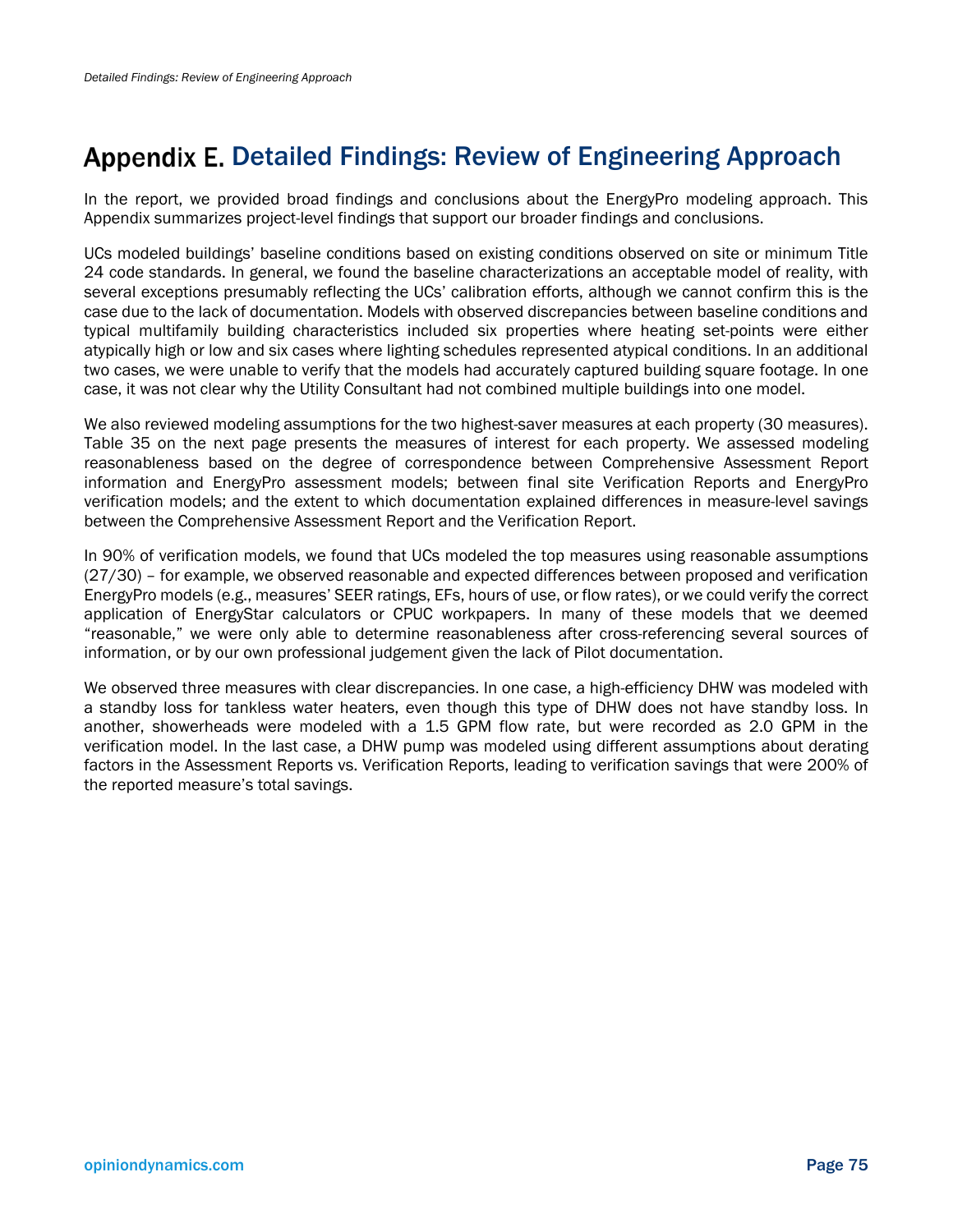### Table 35. Measures Reviewed Per Project

| <b>Project ID</b> | <b>Key Measures Reviewed</b>                                                                                                                                                                                                                                                                                                             |
|-------------------|------------------------------------------------------------------------------------------------------------------------------------------------------------------------------------------------------------------------------------------------------------------------------------------------------------------------------------------|
| 1383-002          | High efficiency windows (improved uvalue, SHGC)<br>٠<br>$\blacksquare$<br>Domestic hot water                                                                                                                                                                                                                                             |
| 7426-004          | HVAC (Replace existing with higher efficiency SEER 13 HVAC)<br>$\blacksquare$<br>$\blacksquare$<br>LowFlow Showerheads (2.11 gpm avg showerheads replaced with 1.75 gpm or less)                                                                                                                                                         |
| 7426-005          | Replace existing windows (u=1.25, shgc=0.8) with higher efficiency windows (u=0.30,<br>٠<br>shgc=0.30)<br>Replace existing domestic hot water heaters (efficiencies estimated from CEC database,<br>٠<br>EF=0.56 used in existing model) with higher efficiency domestic hot water heaters (EF=0.62 or<br>higher)                        |
| 7426-006          | Replace existing packaged rooftop units with SEER 14 AC and AFUE 80% or higher furnaces<br>$\blacksquare$<br>Replace existing (EF 0.80) with EF 0.92 or better tankless water heaters, replace existing pumps<br>п<br>with new demand control recirculation pumps                                                                        |
| 8842-002          | Install demand control on existing DHW recirculation pumps to reduce unnecessary operation<br>$\blacksquare$<br>Replace existing (81-82% efficient) DHW heaters with higher efficiency (95% condensing)<br>$\blacksquare$                                                                                                                |
| 8842-003          | Install demand control on existing DHW recirculation pumps to reduce unnecessary operation<br>٠<br>$\blacksquare$<br>Replace existing (80-85% efficient) DHW heaters with higher efficiency (94% condensing)                                                                                                                             |
| 1383-003          | Replace existing showerheads with lower flow showerheads<br>٠<br>Replace existing constant volume pool pump with variable speed pump/programmable timer<br>$\blacksquare$                                                                                                                                                                |
| 1383-005          | Replace all PTHP's serving studio units with higher efficiency units<br>$\blacksquare$<br>Replace existing showerheads with low flow (this measure was separated out from the other<br>٠<br>fixture types for the verification report)                                                                                                   |
| 7426-003          | Replace existing residential unit HVAC units (9.7 SEER) with higher efficiency SEER 13<br>٠<br>Replace existing 2.11 gpm with 1.75 gpm showerheads<br>$\blacksquare$                                                                                                                                                                     |
| 8842-004          | Replace central 80% efficiency DHW heaters with central 94% efficiency tankless water heaters<br>٠<br>Add R13 insulation to existing uninsulated exterior walls<br>٠                                                                                                                                                                     |
| 8842-005          | Replace existing showerheads with low flow, add aerators to existing bathroom and kitchen<br>$\blacksquare$<br>faucets<br>Replace 82% efficient boilers with 96% condensing boilers; Boilers serve DHW storage tank<br>٠<br>which also heats heating hot water via a heat exchanger; Storage tank and heat exchanger<br>remain unchanged |
| 8842-006          | Replace 80% efficient boiler with 94% efficient condensing tankless water heater<br>٠<br>Insulate existing uninsulated/minimally insulated hot water piping with fiberglass insulation<br>$\blacksquare$                                                                                                                                 |
| 8842-007          | Replace 82% efficient boilers with 96=5% condensing boilers<br>٠<br>$\blacksquare$<br>Install controls on existing DHW pump (which runs continuously) to allow for cycling off during<br>low demand                                                                                                                                      |
| 8842-008          | Replace 83% efficient boiler with 96% condensing.<br>٠<br>$\blacksquare$<br>Replace standard efficiency washing machines with Tier 3 high efficiency.                                                                                                                                                                                    |
| 8842-011          | Install controls on existing DHW pump (which runs continuously) to allow for cycling off during<br>$\blacksquare$<br>low demand.<br>Replace 78% efficient existing boilers with 96% efficient boilers; Replace existing storage tanks<br>$\blacksquare$<br>with R16 insulated storage tanks                                              |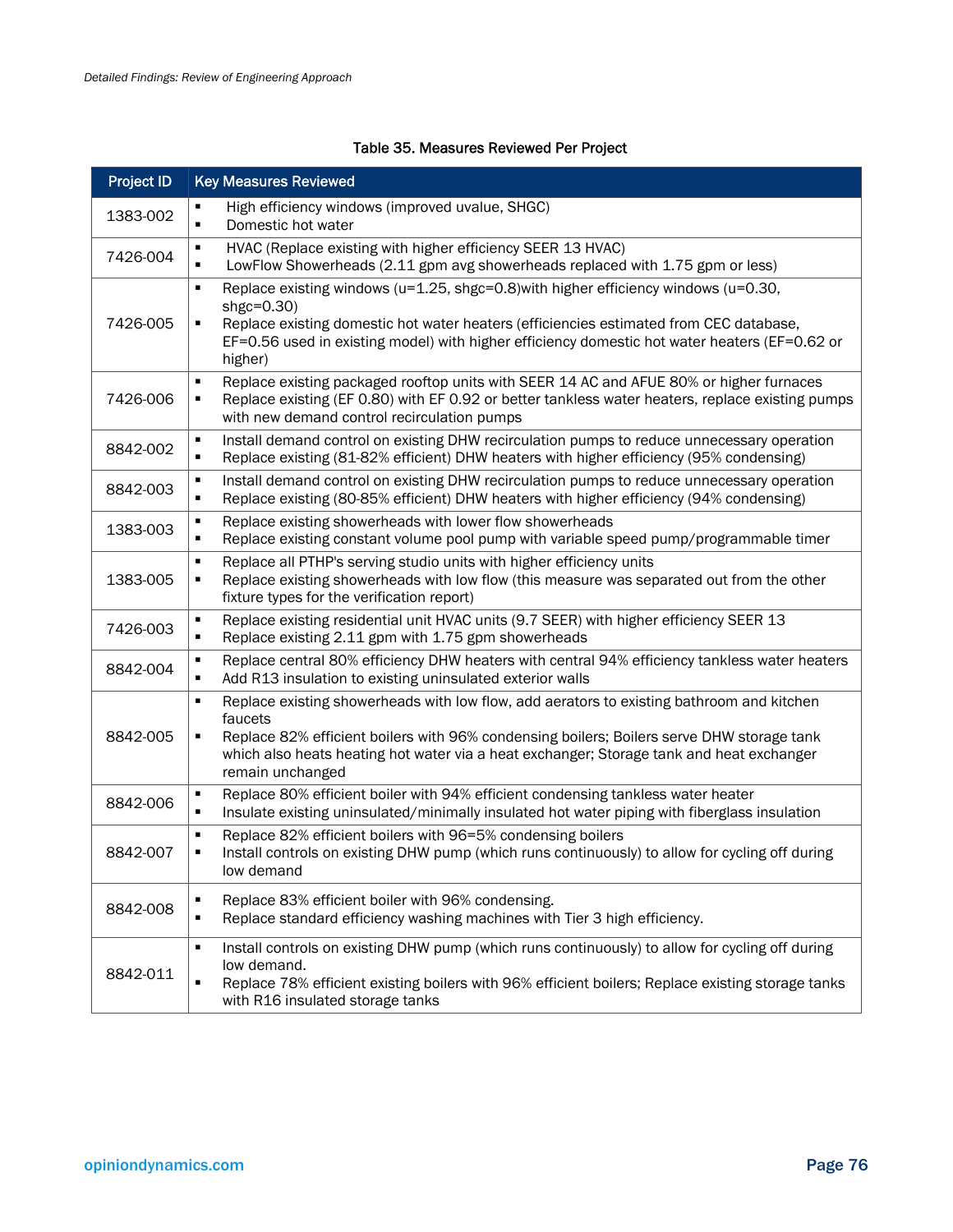## **Appendix F. Interview Guides**

W

SCE MF Pilot\_IOU IDI Guide\_Final\_1-20



SCE MF Pilot\_UC IDI Guide\_Final\_3-3-201



Pilot\_PropertyManag



SCE MF Pilot\_Drop Out PM IDI Guide\_Fi



SCE MF Pilot\_Contractor IDI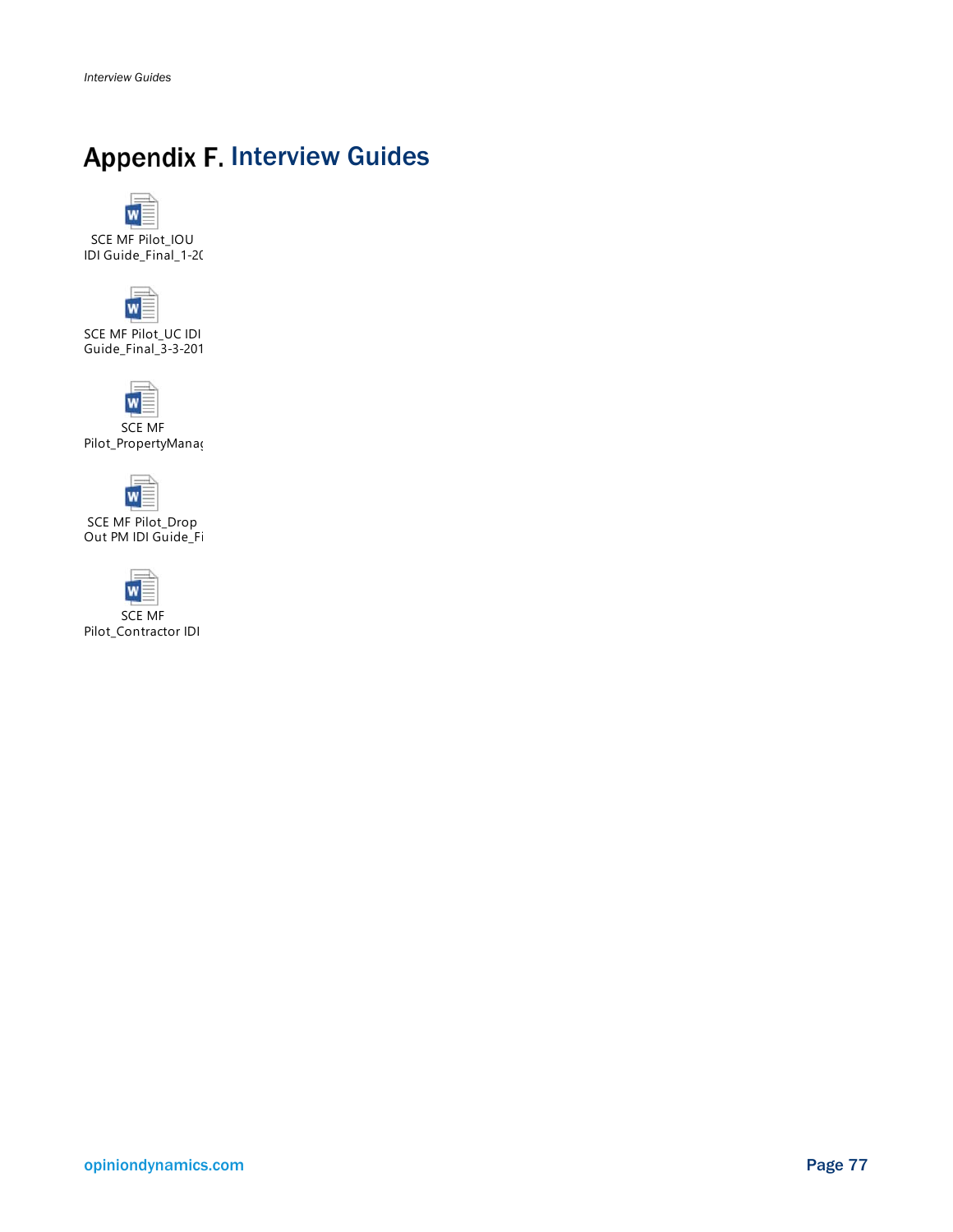# Appendix G. Response to Recommendations